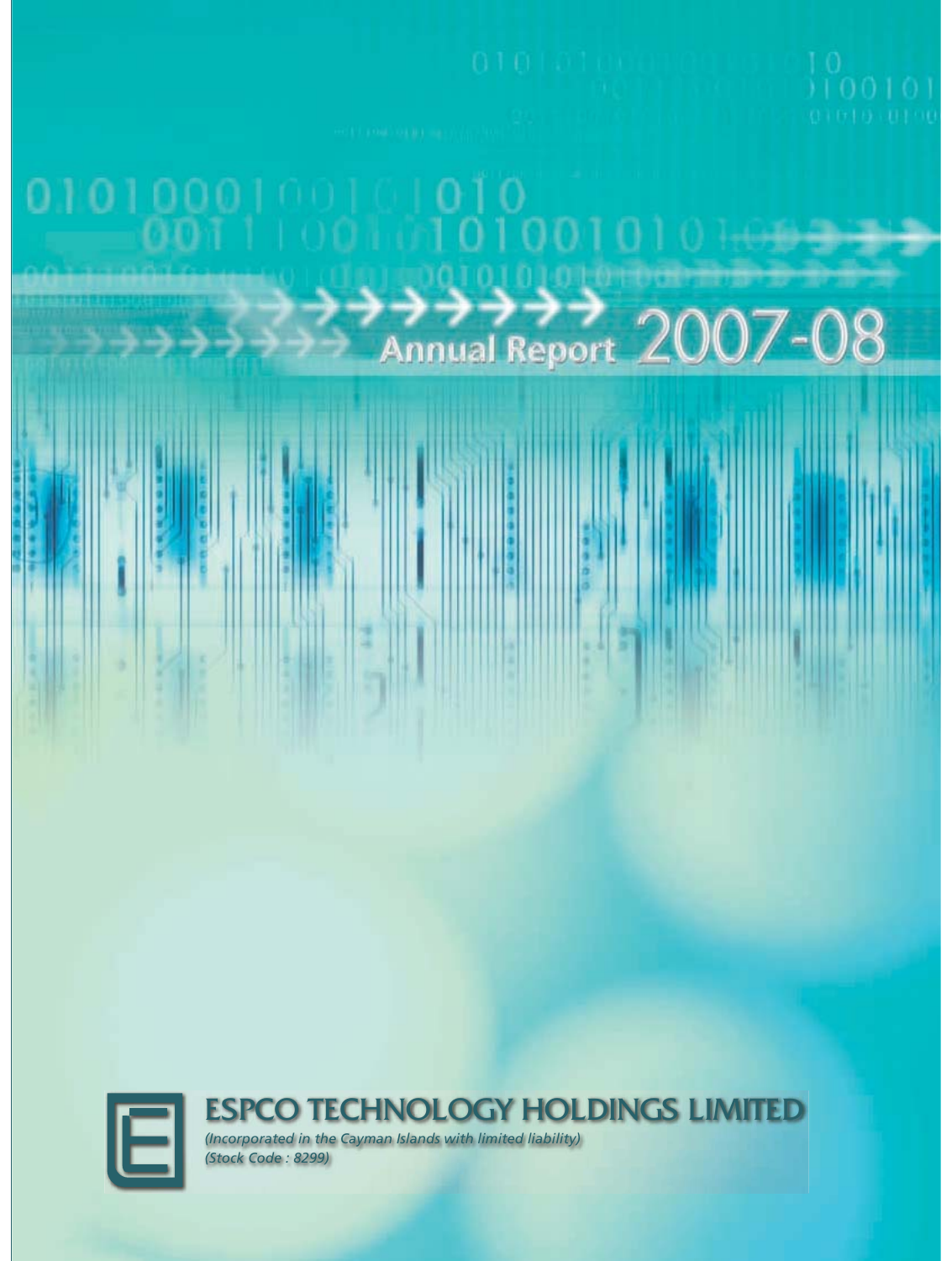### CHARACTERISTICS OF THE GROWTH ENTERPRISE MARKET ("GEM") OF THE STOCK EXCHANGE OF HONG KONG LIMITED (THE "STOCK EXCHANGE")

**GEM has been established as a market designed to accommodate companies to which a high investment risk may be attached. In particular, companies may list on GEM with neither a track record of profitability nor any obligation to forecast future profitability. Furthermore, there may be risks arising out of the emerging nature of companies listed on GEM and the business sectors or countries in which the companies operate. Prospective investors should be aware of the potential risks of investing in such companies and should make the decision to invest only after due and careful consideration. The greater risk profile and other characteristics of GEM mean that it is a market more suited to professional and other sophisticated investors.**

**Given the emerging nature of companies listed on GEM, there is a risk that securities traded on GEM may be more susceptible to high market volatility than securities traded on the Main Board and no assurance is given that there will be a liquid market in the securities traded on GEM.**

**The principal means of information dissemination on GEM is publication on the Internet website operated by the Stock Exchange. GEM-listed companies are not generally required to issue paid announcements in gazetted newspapers. Accordingly, prospective investors should note that they need to have access to the GEM website at www.hkgem.com in order to obtain up-to-date information on GEM-listed issuers.**

*The Stock Exchange takes no responsibility for the contents of this report, makes no representation as to its accuracy or completeness and expressly disclaims any liability whatsoever for any loss howsoever arising from or in reliance upon the whole or any part of the contents of this report.*

*This report, for which the directors (the "Directors") of Espco Technology Holdings Limited (the "Company") collectively and individually accept full responsibility, includes particulars given in compliance with the Rules Governing the Listing of Securities on the Growth Enterprise Market of The Stock Exchange of Hong Kong Limited (the "GEM Listing Rules") for the purpose of giving information with regard to the Company. The Directors, having made all reasonable enquiries, confirm that, to the best of their knowledge and belief: (i) the information contained in this report is accurate and complete in all material respects and not misleading; (ii) there are no other matters the omission of which would make any statement in this report misleading; and (iii) all opinions expressed in this report have been arrived at after due and careful consideration and are founded on bases and assumptions that are fair and reasonable.*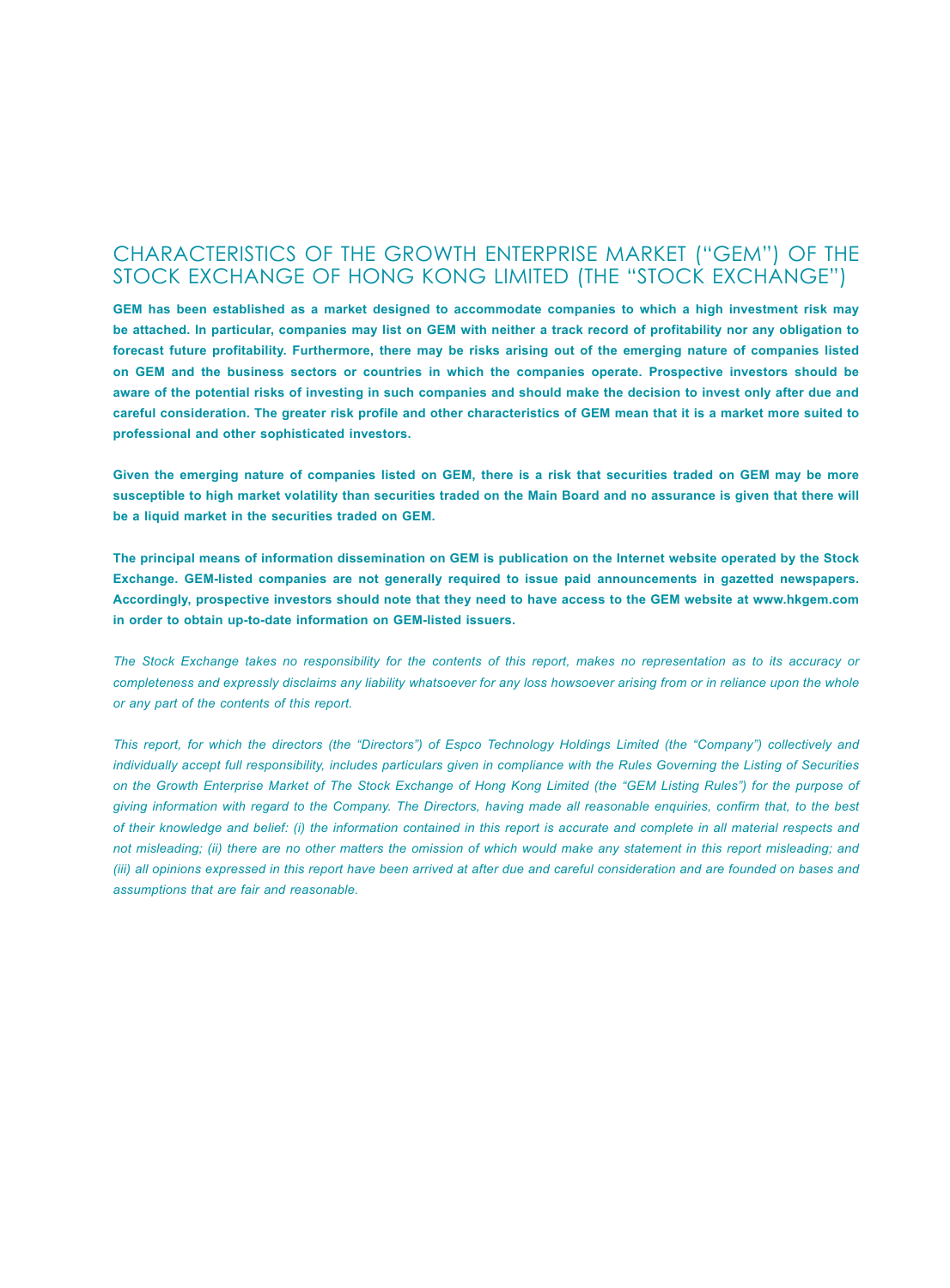# **Contents**

2

|                                                    | Page           |
|----------------------------------------------------|----------------|
| <b>Corporate Information</b>                       | 3              |
| <b>Chairman's Statement</b>                        | 4              |
| <b>Review of Business Plan</b>                     | $\overline{7}$ |
| <b>Management Discussion and Analysis</b>          | 9              |
| <b>Directors and Senior Management</b>             | 13             |
| <b>Corporate Governance Report</b>                 | 16             |
| <b>Report of the Board of Directors</b>            | 21             |
| <b>Independent Auditor's Report</b>                | 28             |
| <b>Consolidated Income Statement</b>               | 30             |
| <b>Consolidated Balance Sheet</b>                  | 31             |
| <b>Balance Sheet</b>                               | 33             |
| <b>Consolidated Statement of Changes in Equity</b> | 34             |
| <b>Consolidated Cash Flow Statement</b>            | 36             |
| <b>Notes to the Financial Statements</b>           | 37             |
| <b>Financial Summary</b>                           | 84             |

 $00101$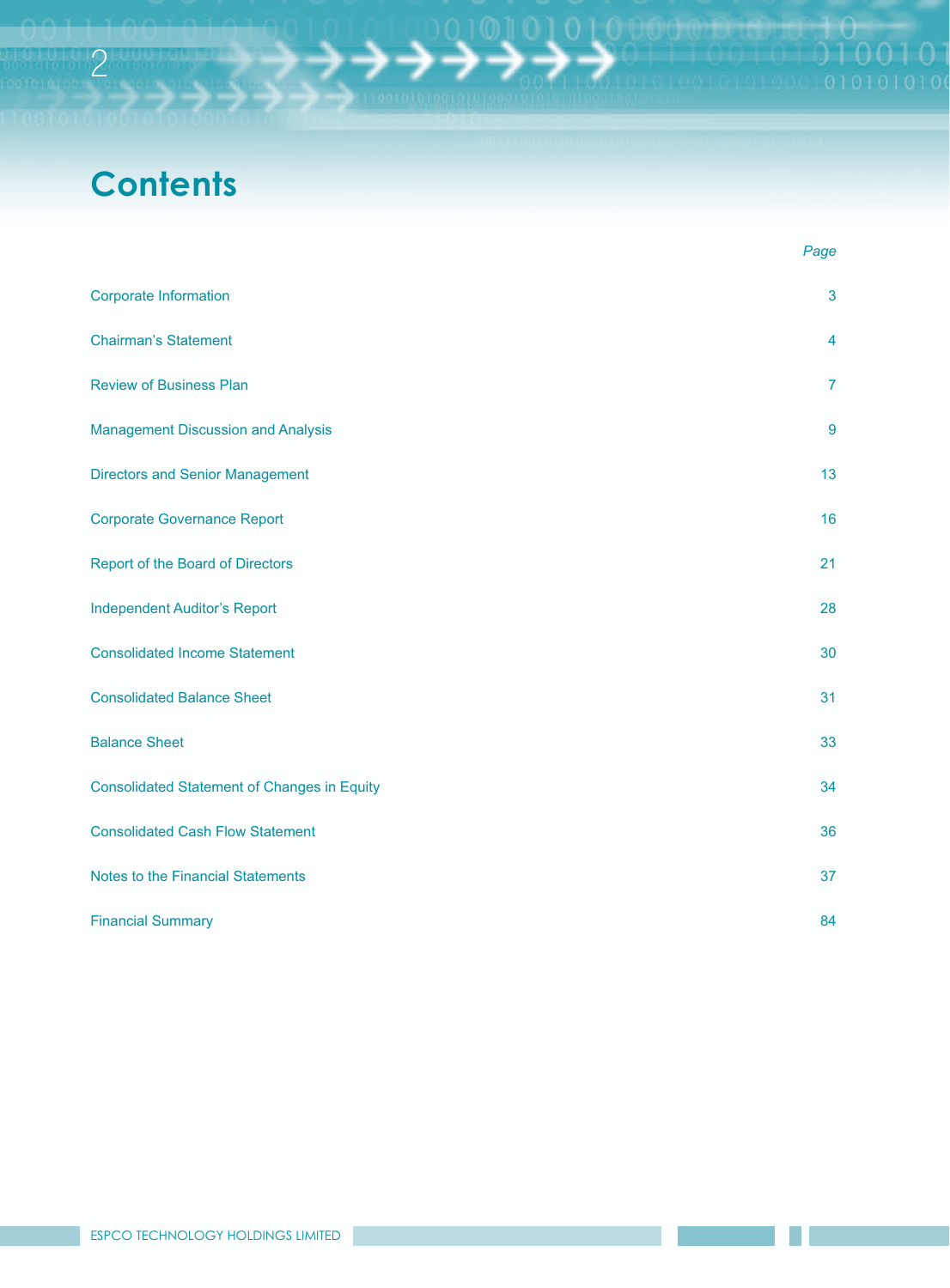3

# **Corporate Information**

#### **FREQIStered office 5HJLVWHUHGRICricket Square**

**Head office and principal place of business** Rooms 3 & 4

**Company homepage/website by a strategier of the example of the example of the example of the example of the example of the example of the example of the example of the example of the example of the example of the exampl** 

**Compliance officer Example 2018** Mr. Chan Hing Yin

**Authorised representatives** *Mr. Chan Hing Yin* 

**Process agent under Part XI 3URFHU3DE Mr. Chan Hing Yin** of the Companies Ordinance

**Stock code** 8299

**Principal share registrar and transfer office Bank of Bermuda (Cayman) Limited** 

**+RQJ.RQJEUDQFKVKDUHUHJLVWUDU** Tricor Investor Services Limited

Hutchins Drive P.O. Box 2681 Grand Cayman KY1-1111 Cayman Islands

9th Floor, Vanta Industrial Centre 21-33 Tai Lin Pai Road Kwai Chung, New Territories Hong Kong

**Company secretary by Company Are all the Mr. Tong Chi Cheong,** *FCCA, FCPA* 

**4XDOLUTION MEXICA COMPUTER MEXICAL CONSUMPTED MEXICAL CONSUMPTION MEXICAL CONSUMPTION OF A SECOND MEXICAL FORM** 

**Audit committee \$2.6 Audit Committee Mr. Cheung Wing Ping** *(Chairman of Audit Committee)* Ms. Chan Yi Man, Magdalen Mr. Wong Ka Hung, Frederic

**Framuneration committee State of the Chan Yi Man, Magdalen** *(Chairman of Remuneration Committee)* Mr. Cheung Wing Ping Mr. Chan Hing Yin

Mr. Tong Chi Cheong

**3ULQFLSDOED** Bank of China (Hong Kong) Limited Chiyu Banking Corporation Limited Wing Lung Bank Limited

> P.O. Box 513 90 North Church Street Strathvale House, 2nd Floor Grand Cayman KY1-1106 Cayman Islands

26th Floor, Tesbury Centre 28 Queen's Road East Wanchai Hong Kong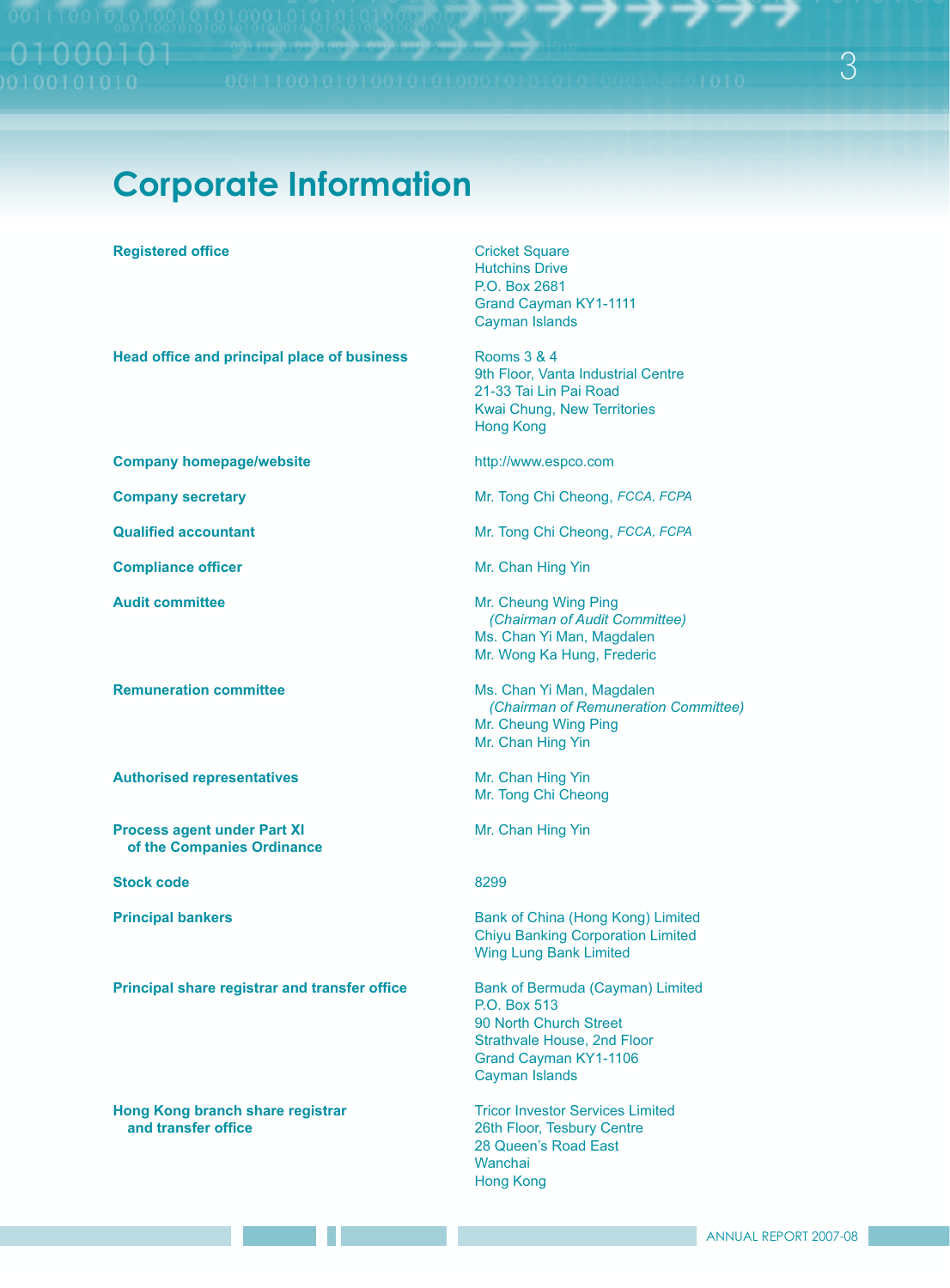# **Chairman's Statement**

On behalf of the board of directors (the "Board") of Espco Technology Holdings Limited (the "Company"), together with its subsidiaries, (the "Group"), I am pleased to present the Company's annual report for the year ended 31 March 2008.

### BUSINESS REVIEW

4

During the year ended 31 March 2008, the Group was principally engaged in the manufacture, sale and distribution of desktop personal computer ("PC") display cards in the PRC, Hong Kong, Macau and Singapore.

During the year under review, the introduction of Vista, a new computer operating system, by Microsoft, did not lead to greater demand for desktop PC display cards. The competition in the PC display card market, especially in the Asian Pacific countries, continued to intensify and lower the Group's income and profit margin.

### FINANCIAL RESULTS

The Group recorded a total revenue of approximately HK\$251 million for the year ended 31 March 2008, representing a decrease of approximately 21.6% over the last year. Loss attributable to shareholders for the year ended 31 March 2008 amounted to approximately HK\$11.6 million, representing a decrease of approximately HK\$15.3 million when compared with profit attributable to shareholders of last year.

### DIVIDEND

The Board does not recommend the payment of any dividend for the year ended 31 March 2008 (the year ended 31 March 2007: HK0.39 cent per share).

### PROSPECTS

Subsequent to the financial year ended 31 March 2008, the principal business of the Company has been changed to (i) gold exploration, mining and mineral processing in the PRC; and (ii) manufacturing, sale and distribution of desktop PC display cards.

#### Gold Mining Business

The Group has recently expanded its investment and business into the gold mining sector in the PRC.

Global gold mine production over the past few years has been consistently under-supplying the global demand of gold for fabrication and retail investment. In 2007, global gold demand for fabrication and retail investment was 3,263 tonnes, while the global mine supply was 2,030 tonnes of gold in the same year. Despite significant investments in recent years to increase gold production capacity and exploration, ore reserves and mine output are unlikely to see significant increase in the next several years due to the long gestation period to bring new gold ore finds to market. The booming economy of China has also underpinned a strong demand for gold in recent years. In 2007, China produced approximately 270 tonnes of gold, an increase of 12.67% as compared to 2006. However, its gold demand for jewellery reached approximately 302 tonnes in 2007, representing 20% increase over 2006. China has now become the world's second largest gold consumption country after India. According to Chinese Gold Industry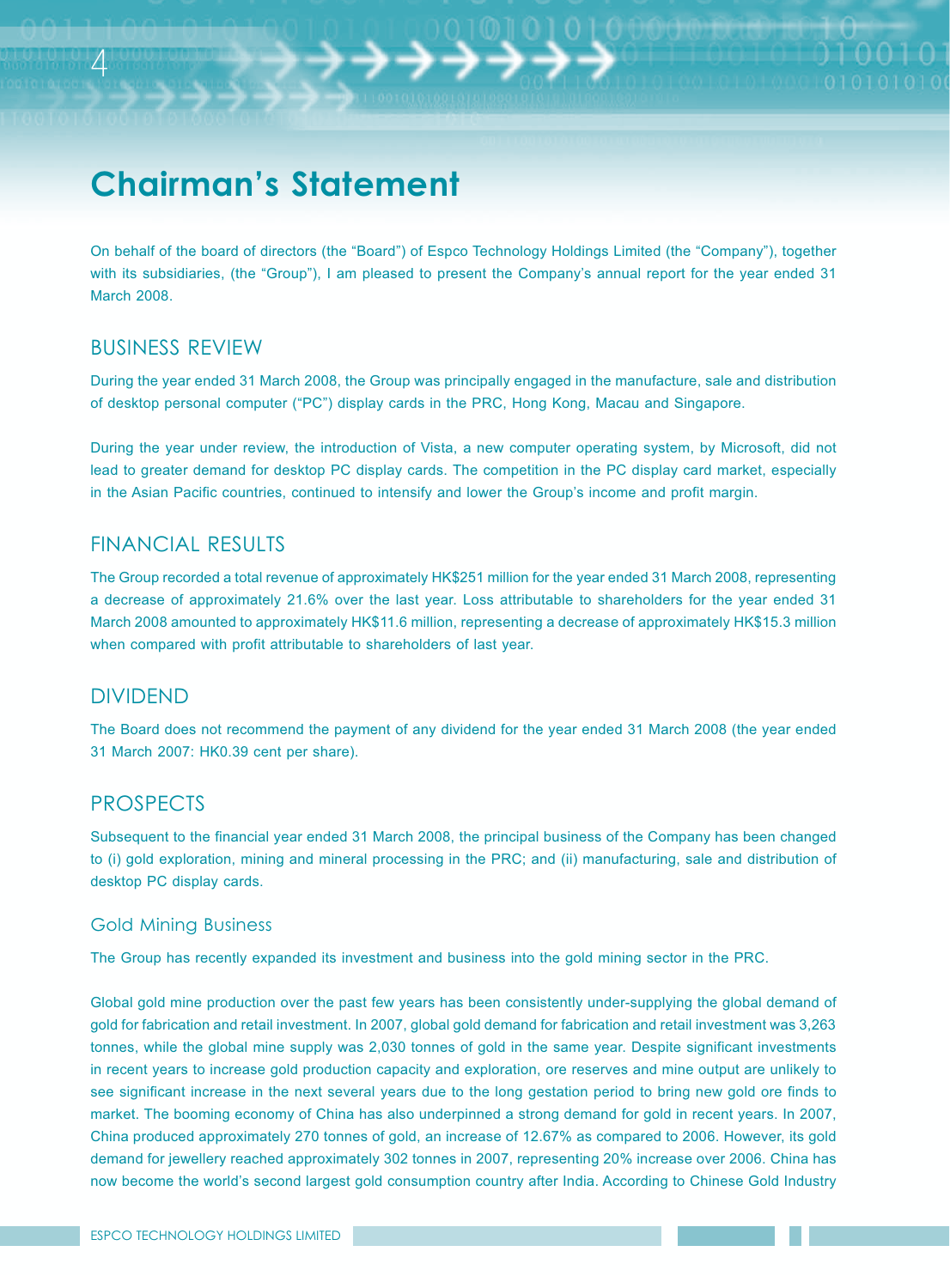# **Chairman's Statement**

Eleventh Five-Year Plan and Sustainable Development Research, Chinese gold demand will reach 400 tonnes in 2010, and increase further to 600 tonnes in 2020. Therefore, Chinese gold demand and supply imbalance will continue to persist in the forthcoming years. Recent economic and other factors, particularly those influencing the United States dollars and oil prices, will also be beneficial to the gold price. It is anticipated that these factors will support the upward trend of the gold price and bring more development opportunities to the Group.

#### Display Card Business

In addition to exploring new markets, the Group will develop processing services and, in the meantime, expand its service scope.

Products manufactured by the Group are mainly marketed and sold in its brand name "EAGLE". The Group is planning to put more resources in marketing and advertising in order to further establish the legitimacy of its brand name. The Group will also continue to participate in overseas exhibitions for market exposure.

### PROPOSED CHANGE OF COMPANY NAME

On 12 June 2008, the Board announced that, subject to the approval of the shareholders of the Company and the approval of the Registrar of Companies in the Cayman Islands, it proposed to change the name of the Company from "Espco Technology Holdings Limited 易盈科技控股有限公司" to "Grand T G Gold Holdings Limited", and upon the change of name becoming effective, "大唐潼金控股有限公司" will be adopted as the Chinese name of the Company for identification purpose.

As the Group has expanded its investment and business into the gold mining sector in the PRC, the Board believes that the change of name of the Company would reflect this new business focus and refresh the corporate image and identity of the Company and hence would benefit its future business development.

### APPOINTMENT OF NEW DIRECTORS

In June 2008, the Board appointed Messrs. Lee Sing Leung, Robin, Leung Heung Ying, Alvin and Pieter van Aswegen as directors of the Company.

Mr. Lee is a renowned mining corporate finance advisor with more than 25 years of extensive experience in financial and mergers and acquisition advisory, banking and financing in Hong Kong, the PRC and South Africa. Mr. Lee was the general manager of Nedcor Asia Limited, a group member of Nedcor Bank Limited (one of the top three South African commercial bank), and played a leading role for Sino Steel Corporation in its then the largest overseas acquisition of a chrome mine project in South Africa.

Mr. Leung is a registered investment banker having more than 16 years of extensive experience in securities and corporate finance. He worked for the Listing Division of The Stock Exchange of Hong Kong Limited and a number of well known financial institutions (including Jardine Fleming Securities Limited (now known as JP Morgan Chase)) in Hong Kong.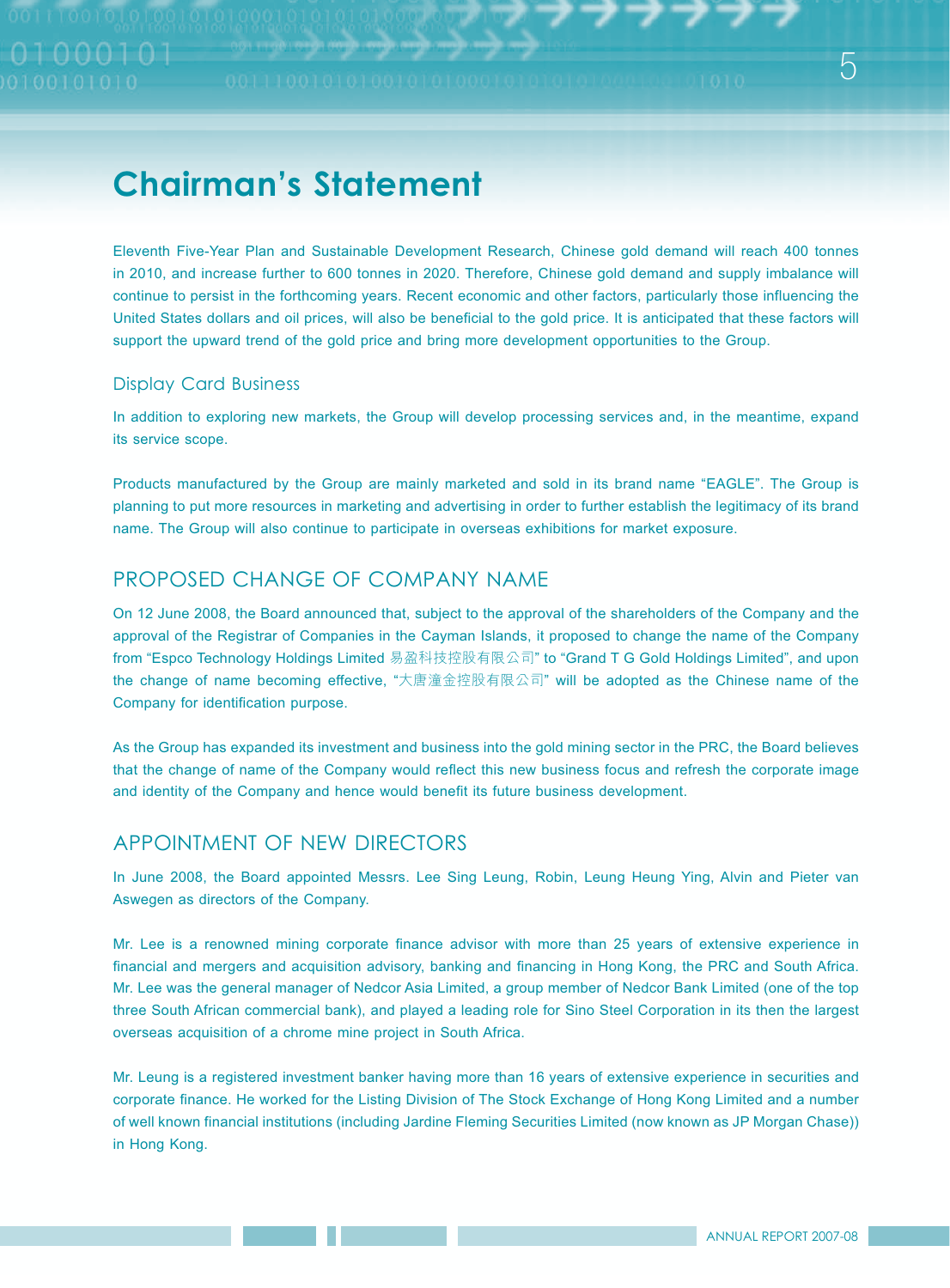# **Chairman's Statement**

Mr. van Aswegen has more than 36 years of experience in the gold mining industry in South Africa and internationally. Mr. van Aswegen held senior positions in international gold and base metals corporations for many years, including Gold Fields Limited, one of the largest gold producer in the world.

Detailed biographies of Messrs. Lee, Leung and van Aswegen can be found in the annual report under the caption "Directors and Senior Management".

Their invaluable experience and expertise in gold mining, refining and corporate financing will undoubtedly have great contributions to the Group's new business focus and future business development in the gold mining sector in the PRC.

### ACKNOWLEDGEMENT

On behalf of the Board, I would like to express my gratitude to our shareholders for their continued support and all of our employees for their dedicated services. I would also like to take this opportunity to express my warmest welcome to Messrs. Lee, Leung and van Aswegen.

**CHAN HING YIN** *Chairman*

6

Hong Kong, 28 June 2008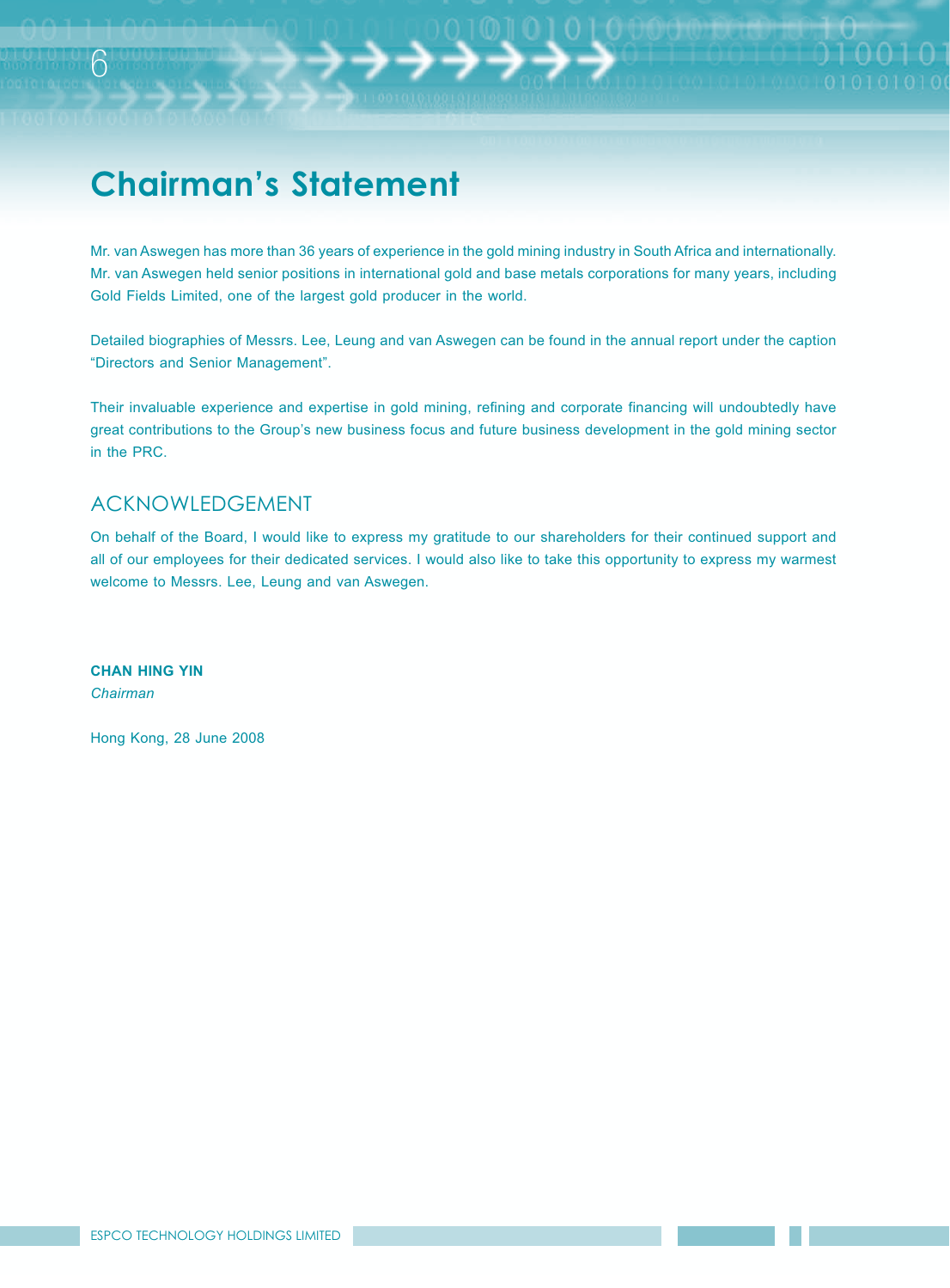### **Review of Business Plan**

### COMPARISON OF BUSINESS PLAN WITH THE ACTUAL BUSINESS PROGRESS

Set out below is a comparison between the Group's actual business progress for the year ended 31 March 2008 and its business plan as stated in the prospectus of the Company dated 14 September 2004 (the "Prospectus").

#### **Business Plan Actual business progress** *(i) To upgrade the production facilities* – Complete the installation of and put the 5th SMT production line in full operation. Complete the installation of and put the 5th SMT production line in full operation in January 2006. – Maintain the running of the SMT production line. Maintain the running of the SMT production line. *(ii) To promote the Group's brandname "EAGLE"* – Advertise the Group's products in magazines. The Group periodically places advertisements in major computer magazines in Hong Kong, Europe and PRC. – Periodic review of the Group's strategies on product advertisements. Advertise full range of products from low to top models. – Participate in the computer exhibition "Computex" to be held in Taiwan. Already participated in the exhibition in June 2007. – Participate in the Computer exhibition " COMPUTER ELECTRONICS WORLDEXPO" to be held in Vietnam. Already participated in the exhibition in July 2007. *(iii) To explore new markets and expand distribution network* – Continue the distribution arrangements in the Eastern European markets. The Board puts the establishment of an office in Eastern Europe as the Group's long-range target. – Review the performance of the distribution arrangement in the Eastern European markets and adjust the sales and marketing strategies accordingly. Explain as above.

7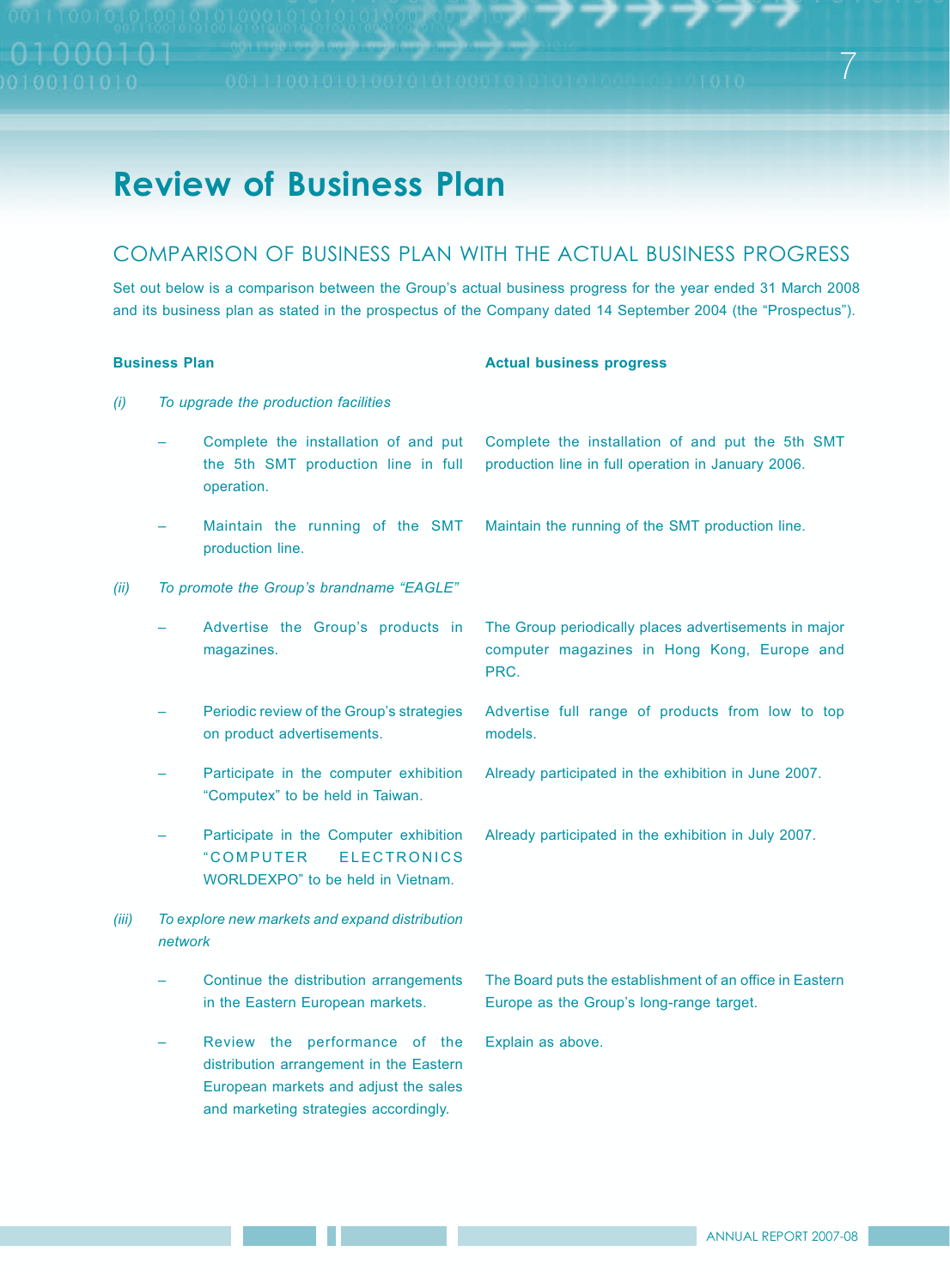# **Review of Business Plan**

- *(iv) To expand the research and development capability*
	- Review periodically the staffing requirement of the Group's research and development team.
	- Develop new models of VGA display card and motherboard in order to cope with the latest development of CPU and requirements in visual display.
	- Review periodically the existing products and initiate projects to improve their functionalities and reduce production cost.

The Group is looking for appropriate technical staff to enforce its research and development team.

During the year, the Group successfully developed a series of products with "8" series of Nvidia chipset.

A team of technicians continuously reviews and initiates projects of product development and cost reduction.

#### USE OF PROCEEDS

The net proceeds raised from the listing of the Company on the GEM on 23 September 2004 was approximately HK\$19.5 million.

Up to 31 March 2008, the Company had incurred the following amount to achieve its business objectives as set out in the Prospectus:

|                                                        | From the date of listing                           |                 |
|--------------------------------------------------------|----------------------------------------------------|-----------------|
|                                                        | on GEM on<br>23 September 2004<br>to 31 March 2008 |                 |
|                                                        |                                                    |                 |
|                                                        |                                                    |                 |
|                                                        | <b>Proposed</b>                                    | <b>Actual</b>   |
|                                                        | <b>HK\$'000</b>                                    | <b>HK\$'000</b> |
| To upgrade the production facilities                   | 10,000                                             | 9,621           |
| To promote the Group's brandname "EAGLE"               | 2,000                                              | 1,805           |
| To explore new markets and expand distribution network | 1,000                                              | 233             |
| To expand research and development capabilities        | 500                                                | 22              |
| General working capital                                | 6,000                                              | 6,000           |
|                                                        | 19,500                                             | 17,681          |

Save as disclosed above, all unused proceeds from the listing have been deposited at bank to prepare for future use as set out in the Business Plan in the Prospectus.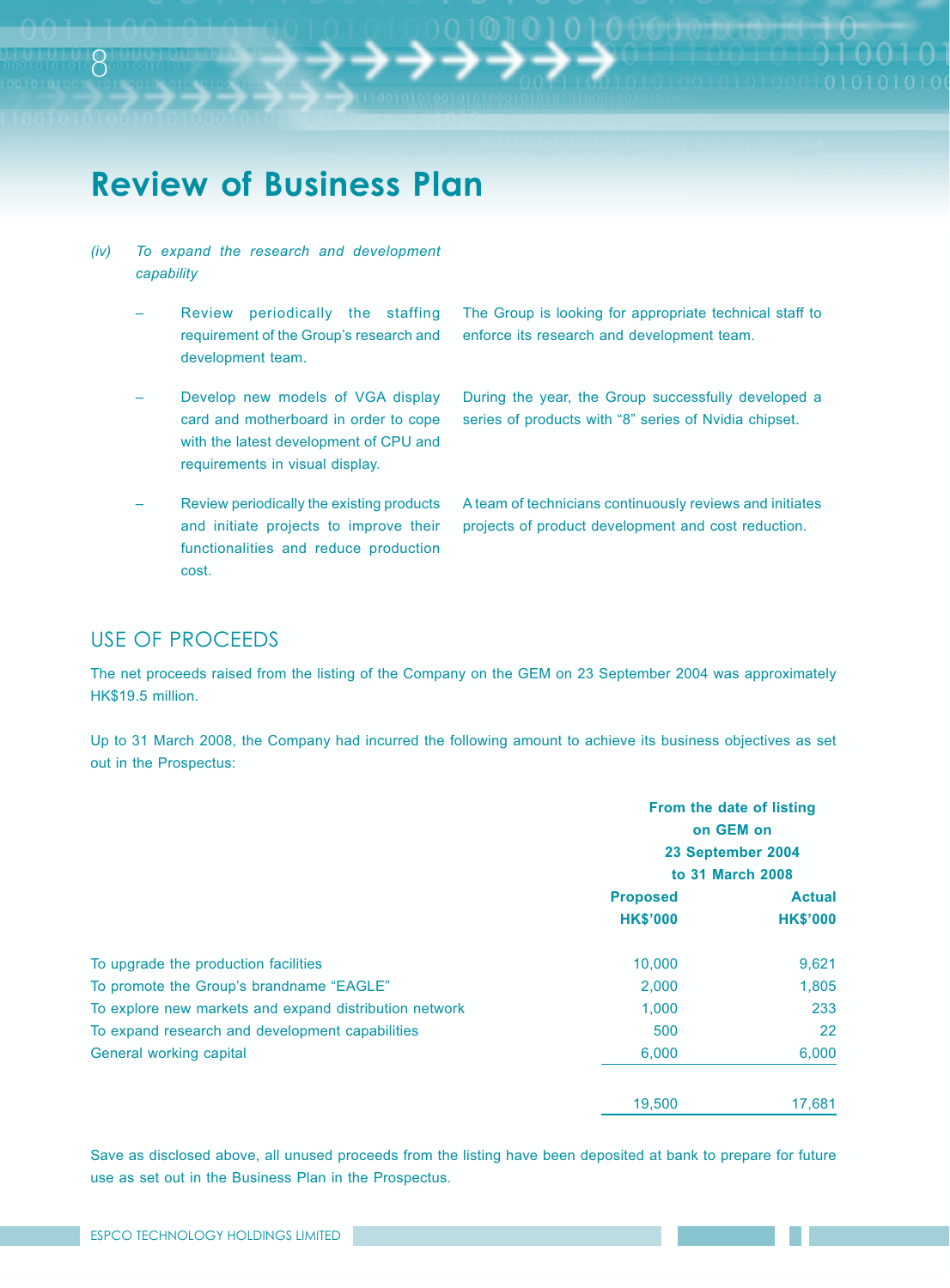#### FINANCIAL REVIEW

The Group recorded a total revenue of approximately HK\$251 million and loss attributable to shareholders of approximately HK\$11.6 million for the year ended 31 March 2008, representing a decrease of approximately 21.6% and 416.1% when compared to those of last year. Basic loss per share for the year is approximately HK0.32 cents. The Group's overall gross profit margin for the year was approximately 3.7% which is lesser than last year's 5.7%. The decreases in total revenue and gross profit margin were mainly attributable to the keen competition in the desktop display card market. An impairment of trade receivables of the Group amounting to HK\$5.6 million was made during the year. With the decrease in using banking facilities during the year, the finance costs for the year decreased by approximately 14%.

### REVENUE ANALYSIS

The Group is principally engaged in the design, manufacture and distribution of desktop PC components. Revenues recognised in the current and previous years are as follows:

|                                 | For the year ended 31 March       |                |                            |         |            |
|---------------------------------|-----------------------------------|----------------|----------------------------|---------|------------|
|                                 | 2008                              |                | 2007                       |         | Increase/  |
|                                 | <b>Revenue</b><br><b>HK\$'000</b> | <b>Portion</b> | Revenue<br><b>HK\$'000</b> | Portion | (decrease) |
| Sales of own manufactured goods | 216,930                           | 86%            | 249.044                    | 78%     | (13%)      |
| Trading of PC components        | 22,529                            | 9%             | 48,572                     | 15%     | (54%)      |
| Processing fee income           | 8,252                             | 1%             | 17,495                     | 5%      | (53%)      |
| Handling income                 | 3,192                             | 4%             | 4,955                      | 2%      | (36%)      |
| <b>Total</b>                    | 250,903                           | 100%           | 320.066                    | 100%    | (22%)      |

### LIQUIDITY AND FINANCIAL RESOURCES

The Group generally finances its operations by cash flow generated from sales and from its banking facilities. As at 31 March 2008, the Group had net current assets of approximately HK\$59,044,000 (2007: HK\$59,488,000) of which approximately HK\$19,961,000 (2007: HK\$11,891,000) was cash and bank balances while current portion of interest bearing borrowings was approximately HK\$64,000 (2007: HK\$13,455,000). As at 31 March 2008, the Group had total banking facilities of approximately HK\$16,000,000 (2007: HK\$26,380,000), none (2007: HK\$14,869,000) of which had been utilized. The Group's banking facilities were secured by fixed charges on certain of the Group's leasehold land and buildings with an aggregate net book value of approximately HK\$6,350,000 (2007: leasehold land and buildings with an aggregate net book value of HK\$4,590,000 and machinery with an aggregate net book value of HK\$5,407,000) and by corporate guarantees executed by the Company.

In view of the current cash position, the banking facilities available and the expected future cash flow from operations, the Directors believe that the Group has sufficient financial resources to meet its operation needs.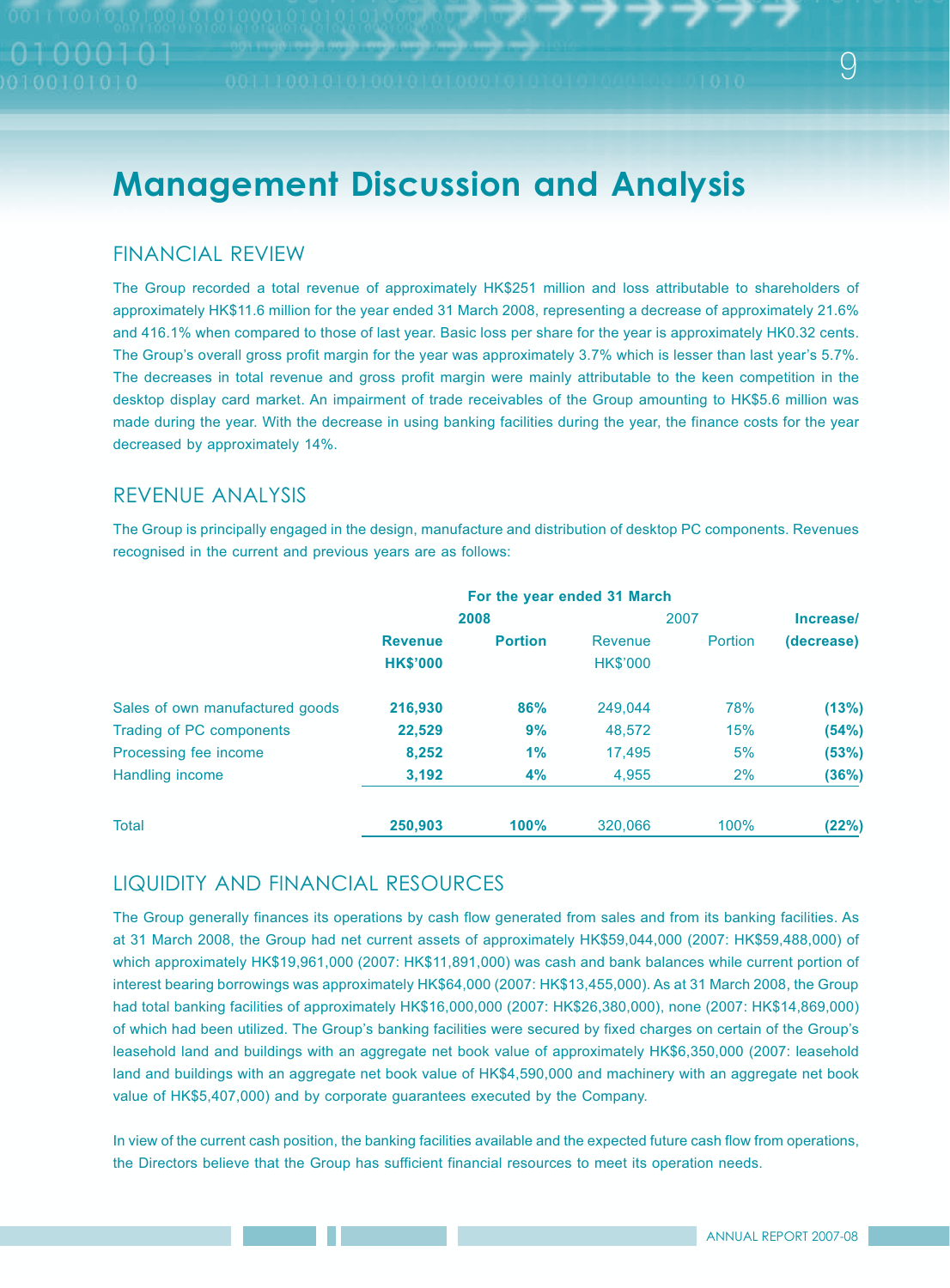#### FOREIGN EXCHANGE EXPOSURE

10

Most of the trading transactions, assets and liabilities of the Group were denominated in Hong Kong dollars ("HK dollars") and United States dollars ("US dollars"). During the year ended 31 March 2008, the Group had an insignificant amount of exchange difference.

The Group adopted a conservative treasury policy, with most of the bank deposits being kept in HK dollars and US dollars, or in the local currencies of the operating subsidiaries to minimize exposure to foreign exchange risks. As at 31 March 2008, the Group had no foreign exchange contracts, interest or currency swaps or other financial derivatives for hedging purposes.

### EMPLOYEE INFORMATION

The remuneration for the employees of the Group amounted to approximately HK\$13,984,000 (2007: HK\$12,997,000) including Directors' emoluments of approximately HK\$2,182,000 (2007: HK\$1,793,000) for the year ended 31 March 2008. As at 31 March 2008, the Group employed 316 (2007: 489) employees in the PRC, Hong Kong, Singapore and Macau.

#### MATERIAL ACQUISITIONS AND DISPOSALS

During the year, the Company entered into an agreement for the acquisition of the entire equity interest of SSC Mandarin Mining Investment Limited (the "Acquisition"), which now holds an indirect effective 72% equity interest in Tongguan Taizhou Mining Company Limited ("Taizhou Mining") through an intermediate company and a Sinoforeign joint venture company in the PRC, of which a wholly-owned subsidiary of the China Gold Association is also an equity holder.

The principal business of Taizhou Mining has been gold exploration, mining and minerals processing in the PRC.

Subsequent to the year end, the Company completed the Acquisition in April 2008.

The Group did not have any material disposals of subsidiaries during the year.

#### GEARING RATIO

The Group's gearing ratio as at 31 March 2008 decreased to 0.04% from 17.5% as at 31 March 2007, as the Group had repaid all its interest-bearing borrowings except certain obligations under finance leases before 31 March 2008. The gearing ratio was calculated as the Group's interest-bearing borrowings to the shareholders' equity as at the respective balance sheet dates.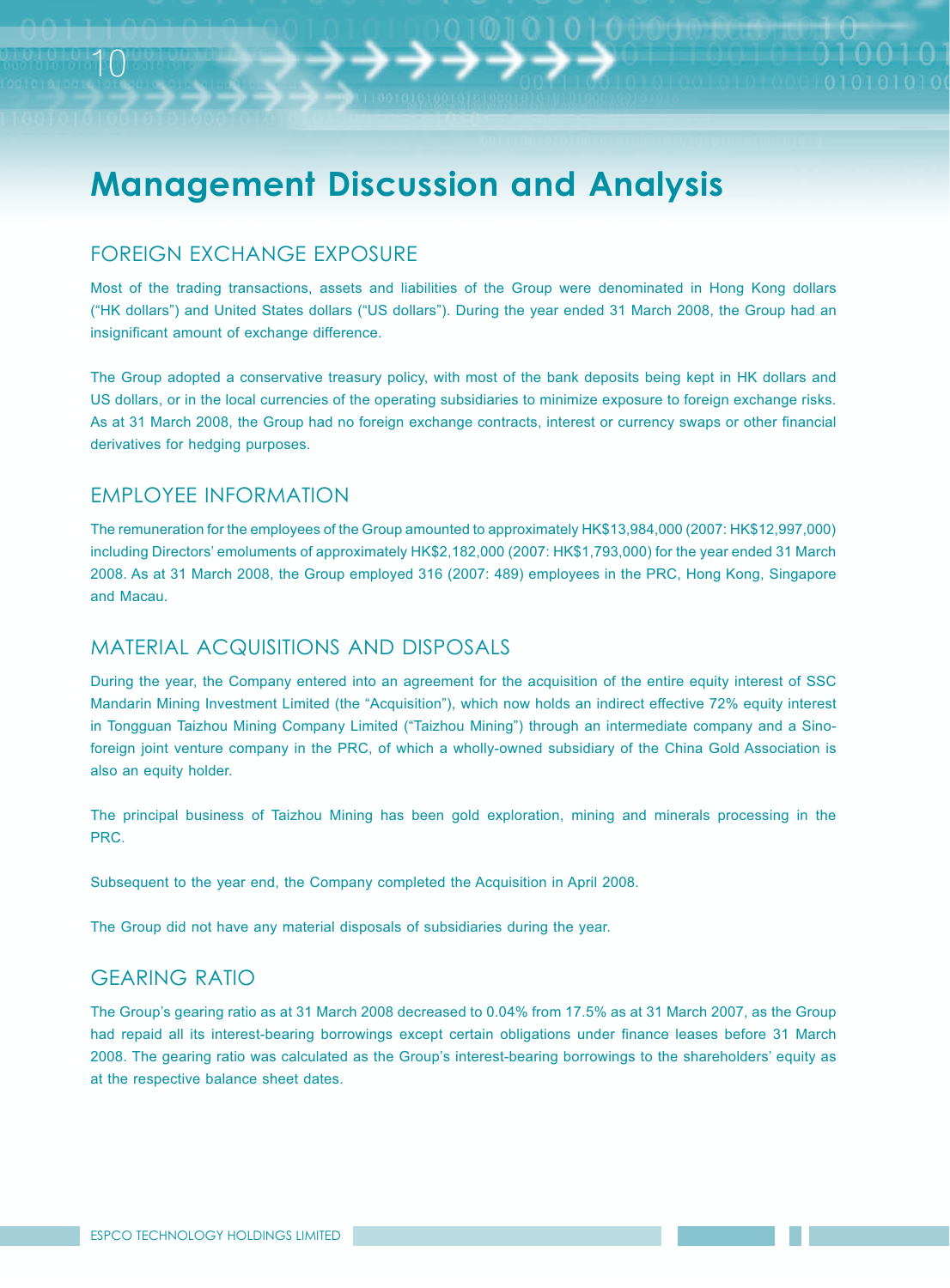### CHARGES ON THE GROUP'S ASSETS

As at 31 March 2008, the Group's leasehold land and buildings with net book value of approximately HK\$6,350,000 (2007: HK\$4,590,000) were pledged as collaterals for the Group's banking facilities of approximately HK\$8,000,000.

### CONTINGENT LIABILITIES

Save as disclosed in note 31 to the financial statements, as at 31 March 2008, the Directors were not aware of any material contingent liabilities.

### SHARE SUBDIVISION AND INCREASE IN AUTHORISED SHARE CAPITAL

Each issued and non-issued shares of the Company of HK\$0.01 each was sub-divided into 10 shares of HK\$0.001 each with effective on 12 November 2007. The authorised share capital of the Company was also increased from HK\$5,000,000 divided into 500,000,000 Shares of HK\$0.01 each to HK\$20,000,000 divided into 20,000,000,000 Sub-divided Shares of HK\$0.001 with effective on the same date.

### PLACING OF NEW SHARES

On 24 January 2008, the Company completed a placement of an aggregate of 300,000,000 shares of the Company to independent investors at a price of HK\$0.27 per share. The net proceeds received by the Company from the placing were approximately HK\$ 78.5 million, of which HK\$60 million was paid to settle part of the consideration for the Acquisition. The remaining balance of the net proceeds will be used as general working capital.

### FUTURE PLANS FOR THE GOLD MINING BUSINESS

The Group has the following future plans in respect of its gold exploration, mining and minerals processing business in the PRC:

#### (i) Increase of existing processing capacity

Subject to the availability of funding, the Group is planning to expand its existing daily processing capacity to 1,200 tonnes during the financial years of 2008/2009 and further to around 2,000 tonnes per day during the financial years of 2010/2011.

#### (ii) Building of additional ducts to gold veins

The total length of the ducts leading to the gold veins of the mines in Tongguan County, Shaanxi Province, the PRC has already reached approximately 91,000 metres and to cope with the increase in processing capacity of Taizhou Mining, additional ducts will be built in order to increase the production of ore.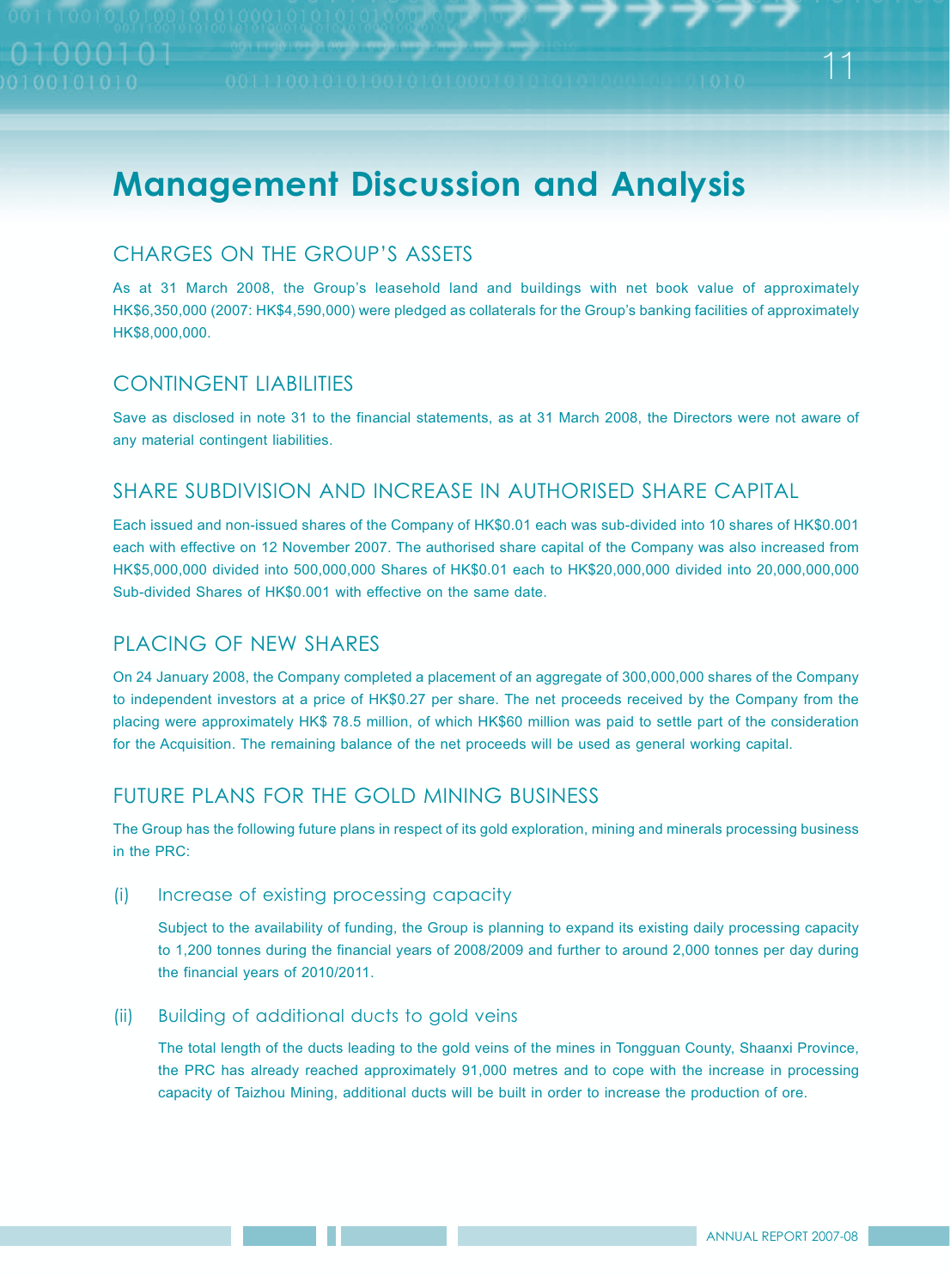#### (iii) Identification of potential gold reserves and resources

12

A three-year drilling programme within the existing exploration permits territory of Taizhou Mining has been planned for identification of potential gold reserves and resources, thereby increasing the total gold reserves and resources up to not less than 50 tonnes.

#### (iv) Further acquisition of additional exploration and mining rights

Subject to the availability of additional financial resources, the Group intends to increase its gold reserve by acquiring additional exploration and mining rights. In addition to the aforesaid, it is the Group's long term plan to engage in gold refinery business by establishing its own refinery plant but no fixed plan has been made.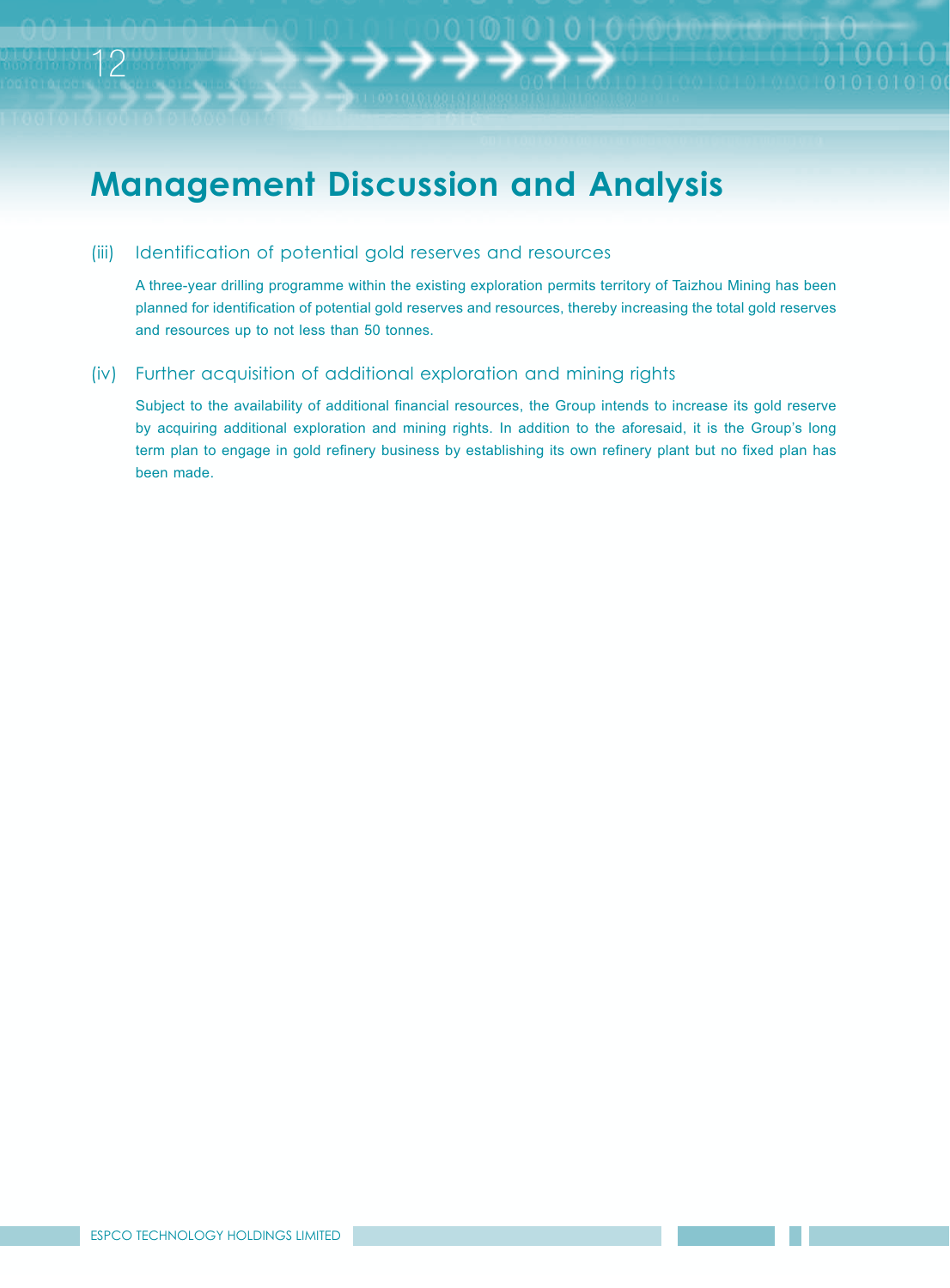### **Directors and Senior Management**

#### EXECUTIVE DIRECTORS

**Mr. Chan Hing Yin**, aged 53, is the founder and the Chairman of the Group and the elder brother of Mr. Chan Hing Kai. He is responsible for the Group's overall management, strategic planning and development, and formulation of company policies and business strategy. Mr. Chan has about 24 years of experience in the PC industry. He is also the Compliance Officer of the Company.

**Mr. Lee Sing Leung, Robin**, aged 56, has more than 25 years of extensive experiences in financial and mergers and acquisitions advisory, banking and financing in Hong Kong, the PRC and South Africa. Mr. Lee is currently the Chairman of SSC Mandarin Financial Services Limited ("SSCM"). SSCM is a licensed corporation to conduct Type 4 (advising on securities) and Type 6 (advising on corporate finance) regulated activities under the Securities and Futures Ordinance ("SFO") and specializes in providing financial advices to international companies with respect to mining industry acquisitions in the PRC. In this capacity, Mr. Lee has been active in several restructuring and financing projects of gold and other minerals mining industries in the PRC and successfully assisted several PRC enterprises in listing on Hong Kong and Singapore stock exchanges.

Prior to joining SSCM, Mr. Lee served as Director and Chief Executive Officer of Mandarin Business Consultants (Pty) Limited, a business consulting firm located in Johannesburg, South Africa, from August 1997 to June 2000. During the period from September 1984 to July 1997, Mr. Lee served as General Manager of Nedcor Asia Ltd ("Nedcor"), a Hong Kong restricted licensed bank, where he held senior management positions in that firm's banking, securities and investment banking businesses. While at Nedcor, Mr. Lee played a leading role for Sino Steel Corporation, a state-owned enterprise under the State-Owned Assets Supervision and Administration Commission, in its then largest overseas acquisition of a chrome mine in South Africa and, from October 1994 to March 1996, served as Chief Representative of Nedcor's Chinese banking affiliate where he established a business network in the PRC and South Africa and assisted mining companies in identifying acquisition targets and business opportunities in the PRC and South Africa.

Mr. Lee holds a diploma in accounting from the University of Hong Kong Polytechnic, a Master of Business Administration degree from the University of East Asia, Macau, and a Diploma of Management from the University of Witwatersrand in South Africa. Mr. Lee is a Fellow Member of the Hong Kong Institute of Directors and he joined the Group in June 2008.

**Mr. Leung Heung Ying, Alvin**, aged 46, was graduated from the University of Bradford, United Kingdom with a Bachelor Degree. He received a Master Degree from London School of Economics and Political Science of University of London, United Kingdom and a Bachelor Degree in Chinese Laws from the Peking University, the PRC.

He is a fellow member of the Institute of Chartered Accountant in England and Wales and Hong Kong Institute of Certified Public Accountants ("HKICPA") as well as a fellow member of Hong Kong Registered Financial Planners. Currently, he is a Standing Committee Member of Political Consultative Committee of Wu Hua county of Guangdong Province and is an arbitrator of China International Economic And Trade Arbitration Commission. Since 2006, Mr. Leung has been appointed by the Government of Hong Kong Special Administrative Region as a member of Energy Advisory Committee and Public Affairs Forum, respectively. In respect of the professional side, he is a council member of Hong Kong Securities Professionals Association and has served in various committees of HKICPA.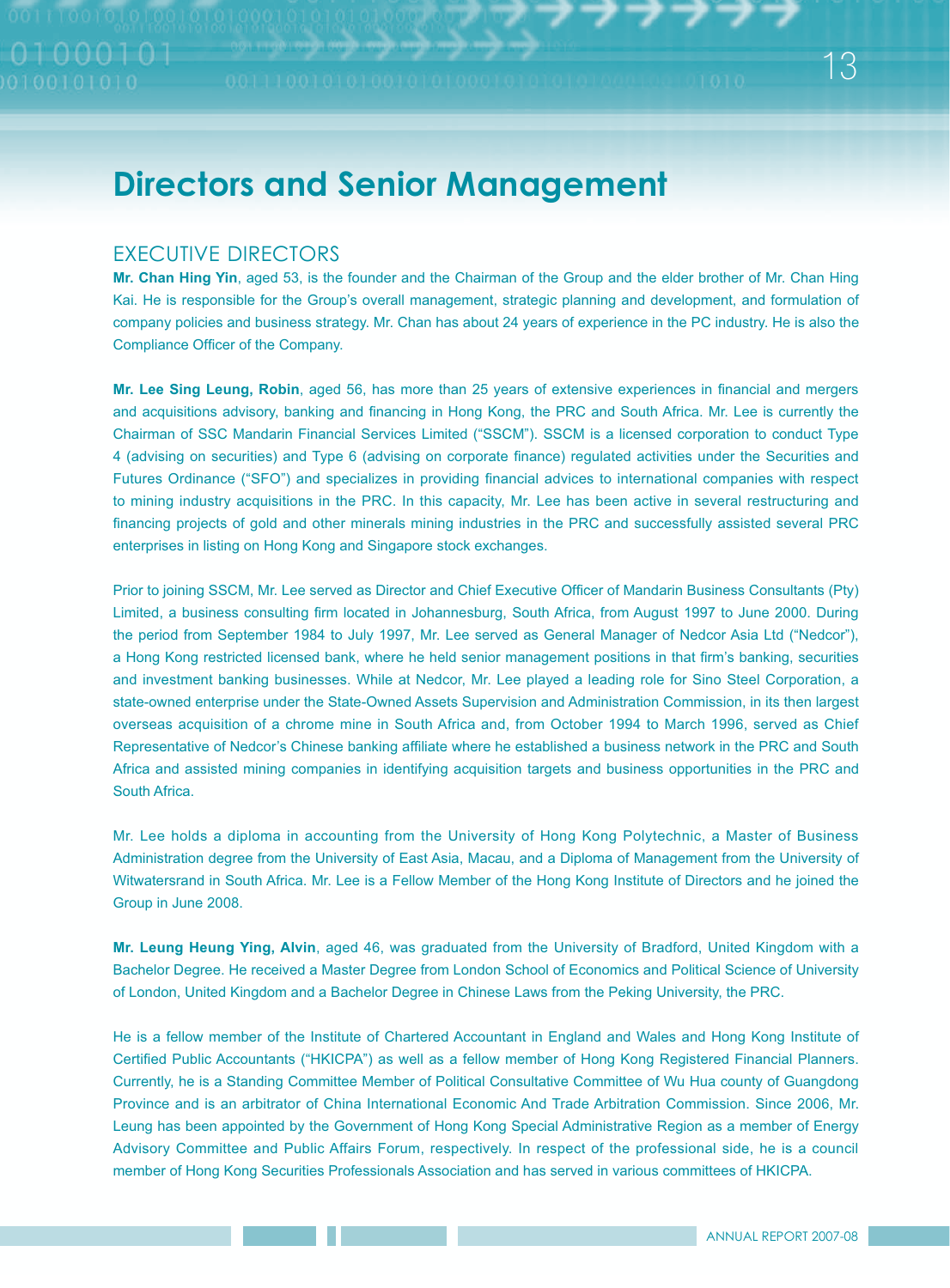### **Directors and Senior Management**

With more than sixteen years of extensive experience in securities and corporate finance, Mr. Leung has participated in a number of international initial public offers shares (including B shares and H shares) as well as mergers and acquisitions exercises. He worked for the Listing Division of The Stock Exchange of Hong Kong Limited (the "Stock Exchange"), Jardine Fleming Securities Limited (now known as JP Morgan Chase) and was the Head of Corporate Finance of Industrial and Commercial Bank of China (Asia) Limited. Mr. Leung currently is the sole shareholder, sole director and responsible officer of Proton Capital Limited, which is a licensed corporation to conduct Type 6 (advising on corporate finance) regulated activity under the SFO. Mr. Leung joined the Group in June 2008.

**Mr. Chan Hing Kai**, aged 40, is an executive Director and the younger brother of Mr. Chan Hing Yin. He is responsible for overseeing the general administration, sales and marketing and purchasing activities of Espco Computer (S) Pte Limited. He has over 12 years of experience in the PC industry and joined the Group in 1996.

#### INDEPENDENT NON-EXECUTIVE DIRECTORS

14

Ms. Chan Yi Man, Magdalen, aged 51, is the human resources director of a wholly owned subsidiary of a global electronic manufacturer with its headquarters in the Netherlands. She graduated from the Chinese University of Hong Kong with a bachelor's degree in social science in 1981 and had obtained a postgraduate diploma in management studies from The City University of Hong Kong (formerly known as the City Polytechnic of Hong Kong) in 1989. She has many years of experience in human resources management and administration, some of which were gained in listed groups in Hong Kong.

**Mr. Cheung Wing Ping**, aged 41, is an accounting manager of an investment holding company and has over 15 years of experience in auditing and accounting fields. He holds a bachelor's degree in Accountancy with honours from City University of Hong Kong and is a fellow member of the Association of Chartered Certified Accountants and an associate member of the Hong Kong Institute of Certified Public Accountants.

**Mr. Wong Ka Hung, Frederic**, aged 38, is the manager of code of practice of an overseas company and has over 13 years of experience in respect of environmental health and safety in different industries. He is a chartered member of The Institute of Occupational Safety and Health in United Kingdom and a registered Safety Officer thereof in Hong Kong. He holds a bachelor's degree of engineering in Chemical Engineering from the University of Leeds, a master' s degree of philosophy in Chemical Engineering from The Hong Kong University of Science & Technology and a master's degree of Business Administration from The Chinese University of Hong Kong.

Mr. Pieter van Aswegen, aged 65, has 36 years of experience in the gold mining industry in South Africa and internationally. Since June 2006, he founded and has been the sole proprietor of P Met Consulting cc, a metallurgical processing consulting company. From April 1998 through June 2006, Mr. van Aswegen was employed by Gold Fields Ltd. ("Gold Fields"), an international producer of gold, as a senior manager responsible for marketing, development and implementation of bio-oxidation processing of gold ores in Australia, Ghana, Kazakhstan, the PRC and Uzbekistan. One of Mr. van Aswegen's significant contributions during this period was the successful operation of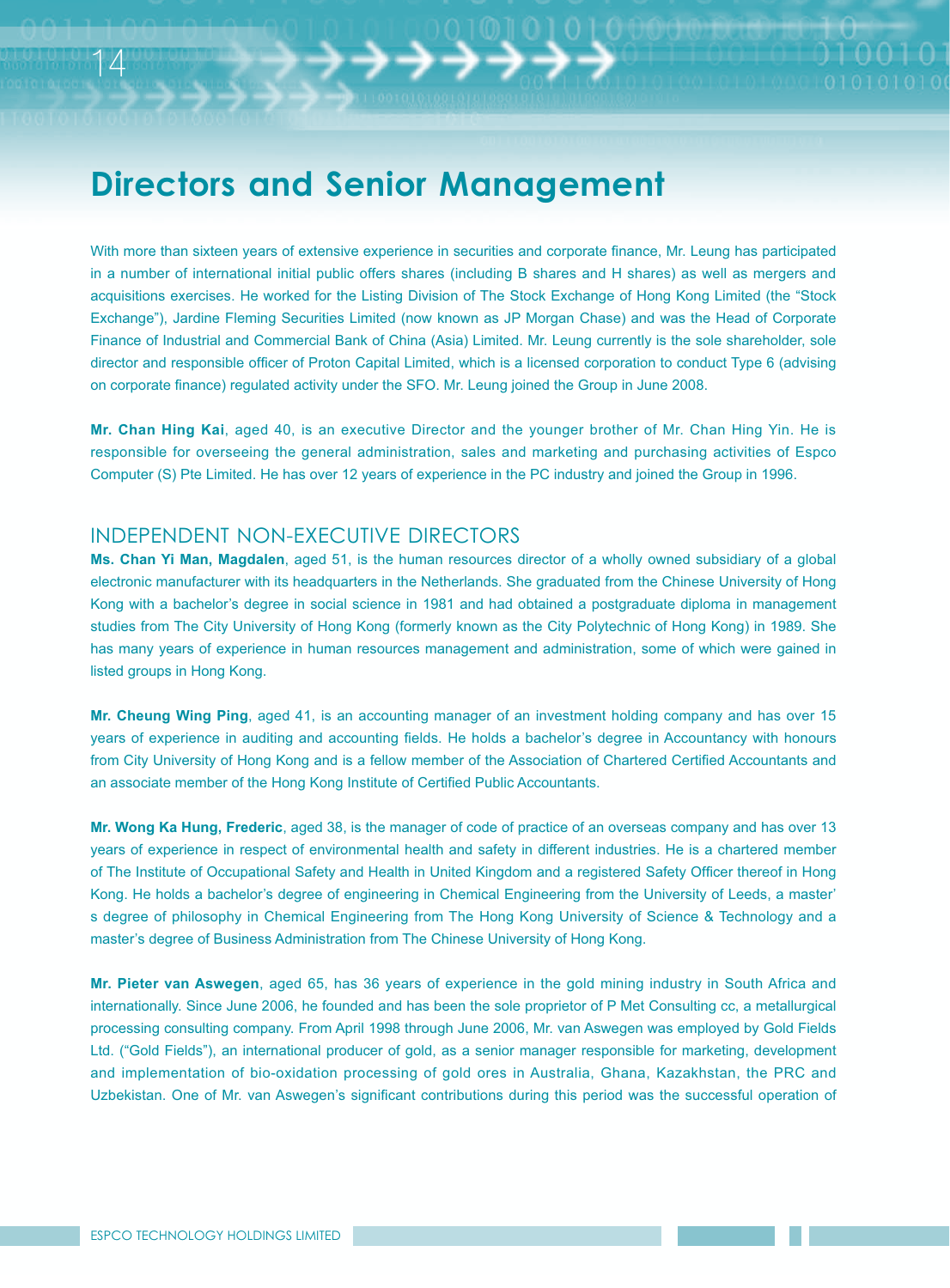# **Directors and Senior Management**

the ore processing plant of Jinfeng, the flagship mining asset of Sino Gold Mining Limited, a gold mining company listed in Hong Kong and Australia, of which Gold Fields is a substantial shareholder and a contracted provider of ore treating technology. Part of the study, detailed metallurgical testwork was conducted under his direction and supervision to define suitable flowsheets to treat the highly refractory gold ore of the project. This included floatation and bio-oxidation testwork. The plant was successfully commissioned during the first quarter of 2007.

Prior to joining Gold Fields, from January 1970 to March 1998 Mr. van Aswegen was employed by Gencor Ltd., an international gold and base metals company located in Johannesburg, South Africa. Gencor was acquired by Gold Fields in April 1998. While employed by Gencor, he was also involved in the development of various international mining projects and held various positions relating to metallurgy and production, including being a senior manager metallurgy in the International Gold Division with responsibility for operations in West Africa, Brazil and Indonesia from June 1989 to March 1998. Mr. van Aswegen also served on the board of directors of Gold Fields of Uzbekistan and P Met Consulting cc. Mr. van Aswegen holds a Bachelor of Science degree in Metallurgy from the University of Pretoria and is a fellow member of the South African Institute of Mining and Metallurgy, a fellow member of the Australian Institute of Mining and Metallurgy and registered as a Chartered Professional (Metallurgy). Mr. van Aswegen joined the Group in June 2008.

#### SENIOR MANAGEMENT

**Ms. Yan Chuk Heung,** aged 41, is the General Manageress of the Group. She is responsible for the Group's general administration, sales and marketing and purchasing. She has over 18 years of experience in the PC industry and joined the Group in March 1990.

**Mr. Wo Wai Shing**, aged 43, is the Engineering Manager of the Group. He is responsible for the Group's overall product design and engineering. Mr. Wo holds a bachelor's degree with honours in electronic engineering from The Hong Kong Polytechnic University (formerly known as the Hong Kong Polytechnic). He has over 18 years of experience in computer engineering. He joined the Group in April 1999.

**Mr. Tong Chi Cheong**, aged 45, is the Financial Controller of the Group and the Qualified Accountant and Company Secretary of the Company. He is a fellow member of the Association of Chartered Certified Accountants and a fellow member of the Hong Kong Institute of Certified Public Accountants. He has over 17 years of experience in auditing and finance fields and joined the Group in August 2007.

**Mr. Chan Kit Hung**, aged 49, is a director and the General Manager of Espco Computer (Shenzhen) Company Limited ("Espco Shenzhen") responsible for overseeing the operations and productions of Espco Shenzhen. Mr. Chan joined the Group in 1990 and has over 18 years of experience in the PC industry.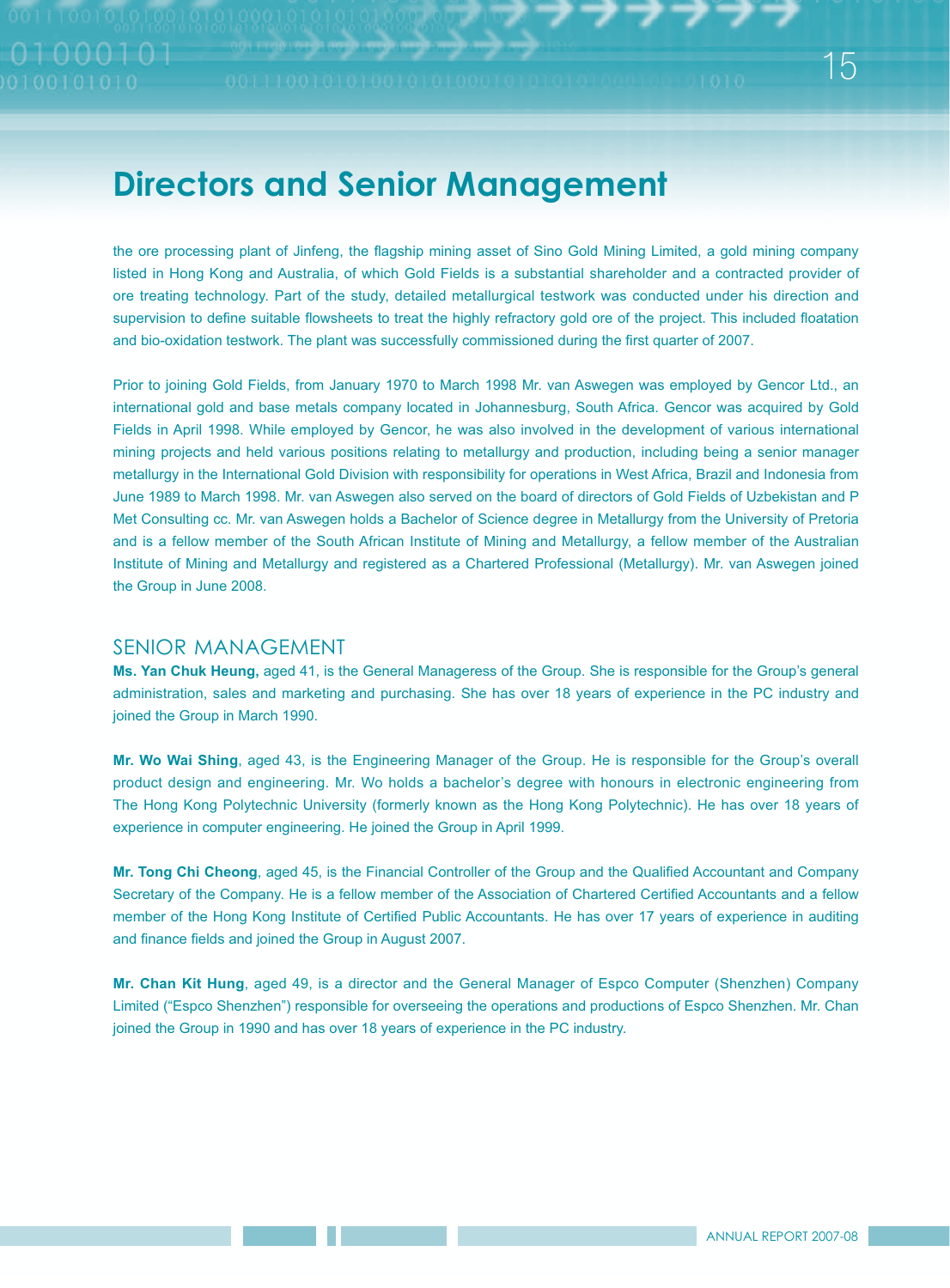### CORPORATE GOVERNANCE PRACTICES

The Board believes that a high standard of corporate governance is one of the essential elements of the success of a listed company and has adopted various procedures suggested in the Code on Corporate Governance Practices (the "CG Code") set out in Appendix 15 to the GEM Listing Rules, in regulating the Group's business activities.

The Company has complied with the CG Code during the year ended 31 March 2008 with the exception of code provision A.2.1 in respect of the separation of the roles of chairman and chief executive officer and code provision A.5.4 in respect of Directors' securities transactions.

### BOARD OF DIRECTORS

16

The Directors who held office during the year and up to the date of this report were:

*Executive Directors:* Mr. Chan Hing Yin *(Chairman)* Mr. Lee Sing Leung, Robin *(Vice-chairman and chief executive officer)* (appointed on 5 June 2008) Mr. Leung Heung Ying, Alvin *(Vice-chairman and deputy chief executive officer)* (appointed on 5 June 2008) Mr. Chan Hing Kai

*Independent Non-Executive Directors:* Ms. Chan Yi Man, Magdalen Mr. Cheung Wing Ping Mr. Wong Ka Hung, Frederic Mr. Pieter van Aswegen (appointed on 5 June 2008)

Mr. Chan Hing Yin is the elder brother of Mr. Chan Hing Kai. Except for the aforesaid, there is no relationship (including financial, business, family or other material/relevant relationship) among members of the Board.

For a Director to be considered independent, the Board must determine whether the Director has direct or indirect material relationship with the Company. In determining the independence of directors, the Board follows the requirements set out in the GEM Listing Rules. Each of the independent non-executive Director has made an annual confirmation of independence pursuant to Rule 5.09 of the GEM Listing Rules. The Company considers that all the independent non-executive Directors meet the independence guidelines set out in Rule 5.09 of the GEM Listing Rules and that they are independent.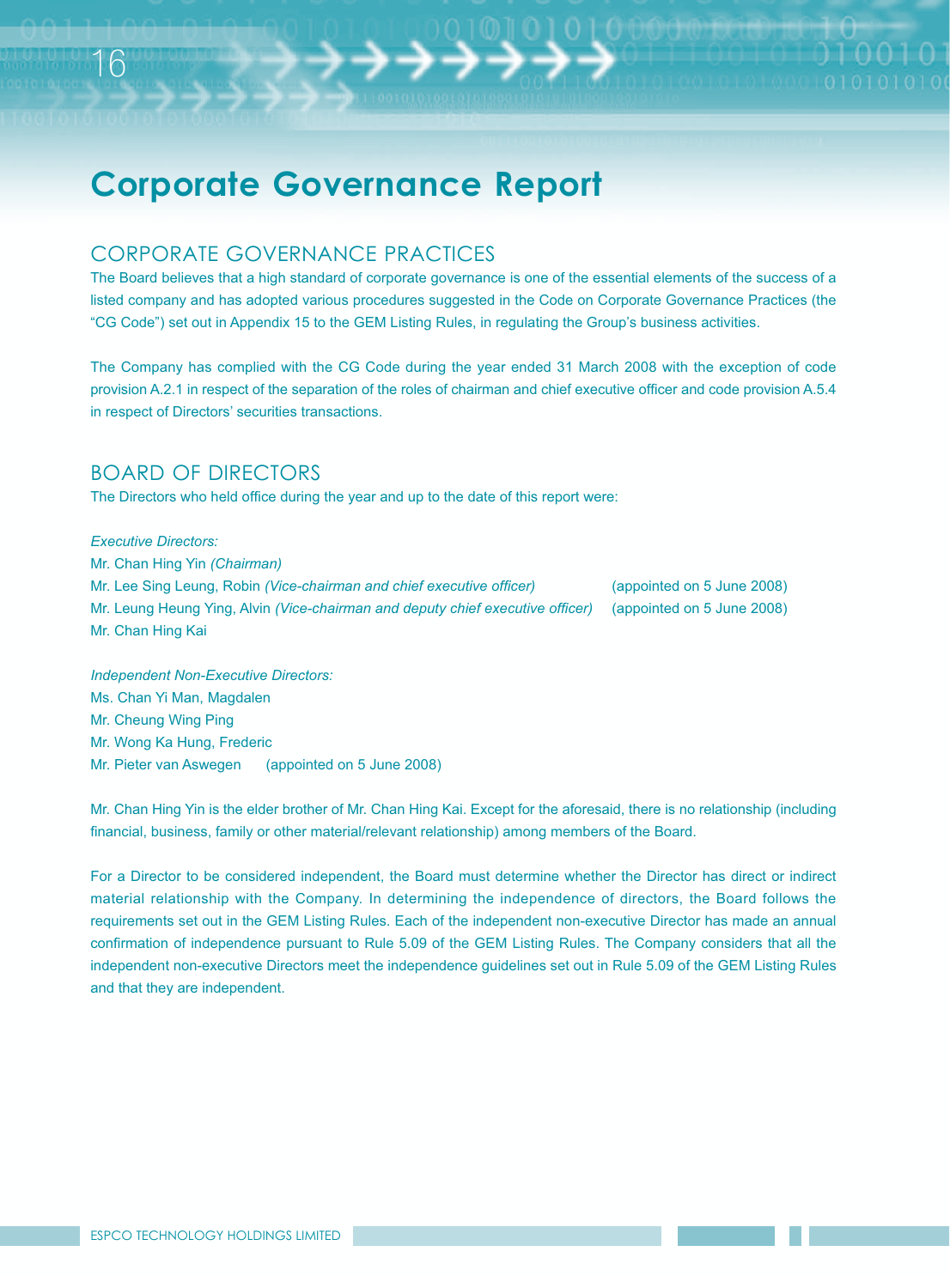During the year ended 31 March 2008, six regular board meetings were held and individual attendance of Directors are set out as follows:

| <b>Name of Director</b>     | <b>Attended/Eligible to attend</b> |
|-----------------------------|------------------------------------|
| Mr. Chan Hing Yin           | 6/6                                |
| Mr. Lee Sing Leung, Robin   | 0/0                                |
| Mr. Leung Heung Ying, Alvin | 0/0                                |
| Mr. Chan Hing Kai           | 6/6                                |
| Ms. Chan Yi Man, Magdalen   | 6/6                                |
| Mr. Cheung Wing Ping        | 6/6                                |
| Mr. Wong Ka Hung, Frederic  | 6/6                                |
| Mr. Pieter van Aswegen      | 0/0                                |

The Board, led by the Chairman, is responsible for the formulation of company wide strategies and policies including, but not limited to, merger and acquisition, material capital commitment, change in share capital, dividend policy and approval of financial statements. The Board has delegated the responsibilities of day-to-day management of the Group's business to the executive Directors.

During the year ended 31 March 2008, the Board has reviewed a report regarding internal controls prepared by the internal finance department and discussed relevant issues covering financial, operational and compliance controls and risk management functions.

### CHAIRMAN AND CHIEF EXECUTIVE OFFICER

Mr. Chan Hing Yin ("Mr. Chan") is the chairman of the Board. Mr. Chan was also the chief executive officer of the Group before 5 June 2008. It deviated from the code provision A.2.1 of the CG Code which requires the roles of chairman and chief executive officer to be separate. The Board considers that arrangement enables an efficient implementation of the Board' decision. Since the Board has reserved the decision-making authorities on major matters, the Company believes that the balance of power between the Board and the management has not been impaired.

As the Group had successfully expanded its investment and business into the gold mining sector in the PRC, the Board appointed Mr. Lee Sing Leung, Robin, a renowned mining corporate finance advisor, as the chief executive officer of the Group on 5 June 2008.

### INDEPENDENT NON-EXECUTIVE DIRECTORS

Ms. Chan Yi Man, Magdalen has entered into a service contract with the Company for a fixed term of two years commencing from 23 September 2006 subject to retirement of rotation and re-election in accordance with the provisions of the Articles of Association of the Company.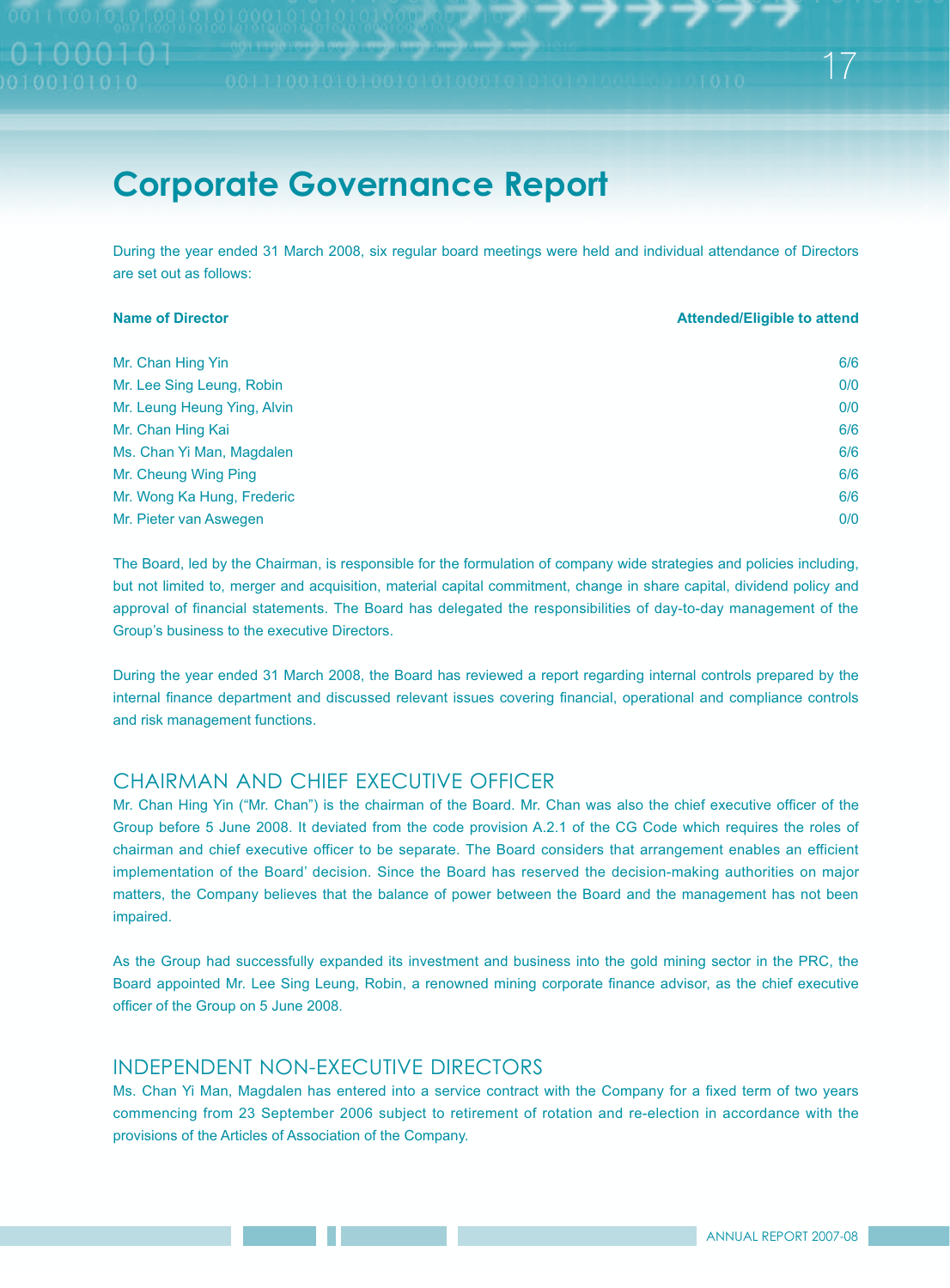Mr. Cheung Wing Ping has entered into a service contract with the Company for a fixed term of two years commencing from 27 July 2006 subject to retirement of rotation and re-election in accordance with the provisions of the Articles of Association of the Company.

Mr. Wong Ka Hung, Frederic has entered into a service contract with the Company for a fixed term of two years commencing from 18 September 2006 subject to retirement of rotation and re-election in accordance with the provisions of the Articles of Association of the Company.

Mr. Pieter van Aswegen has not entered into any service contract with the Company. His appointment is subject to retirement by rotation and/or re-election in accordance with the Articles of Association of the Company.

#### REMUNERATION COMMITTEE

The remuneration committee of the Board (the "Remuneration Committee") was set up in March 2006 with specific written terms of reference which deal clearly with its authority and duties. The terms of reference of the Remuneration Committee have been posted on the Company's website. The role of the Remuneration Committee is to make recommendations to the Board on remuneration policy and structure for Directors and senior management of the Company. The main duties of the Remuneration Committee include determining the specific remuneration packages of all executive Directors and senior management of the Company, reviewing and approving performance-based remuneration by reference to corporate goals and objectives resolved by the Board from time to time and ensuring that no Director or any of his/her associates is involved in deciding his/her own remuneration. Members of the Remuneration Committee during the year and up to the date of this report were:

*Independent Non-Executive Directors:* Ms. Chan Yi Man, Magdalen *(Chairman of Remuneration Committee)* Mr. Cheung Wing Ping

*Executive Director:* Mr. Chan Hing Yin

18

During the year ended 31 March 2008, the Remuneration Committee held two meetings and individual attendance of members of the Remuneration Committee are set out as follows:

| <b>Name of Member</b>     | <b>Attended/Eligible to attend</b> |
|---------------------------|------------------------------------|
| Ms. Chan Yi Man, Magdalen | 212                                |
| Mr. Cheung Wing Ping      | 212                                |
| Mr. Chan Hing Yin         | 212                                |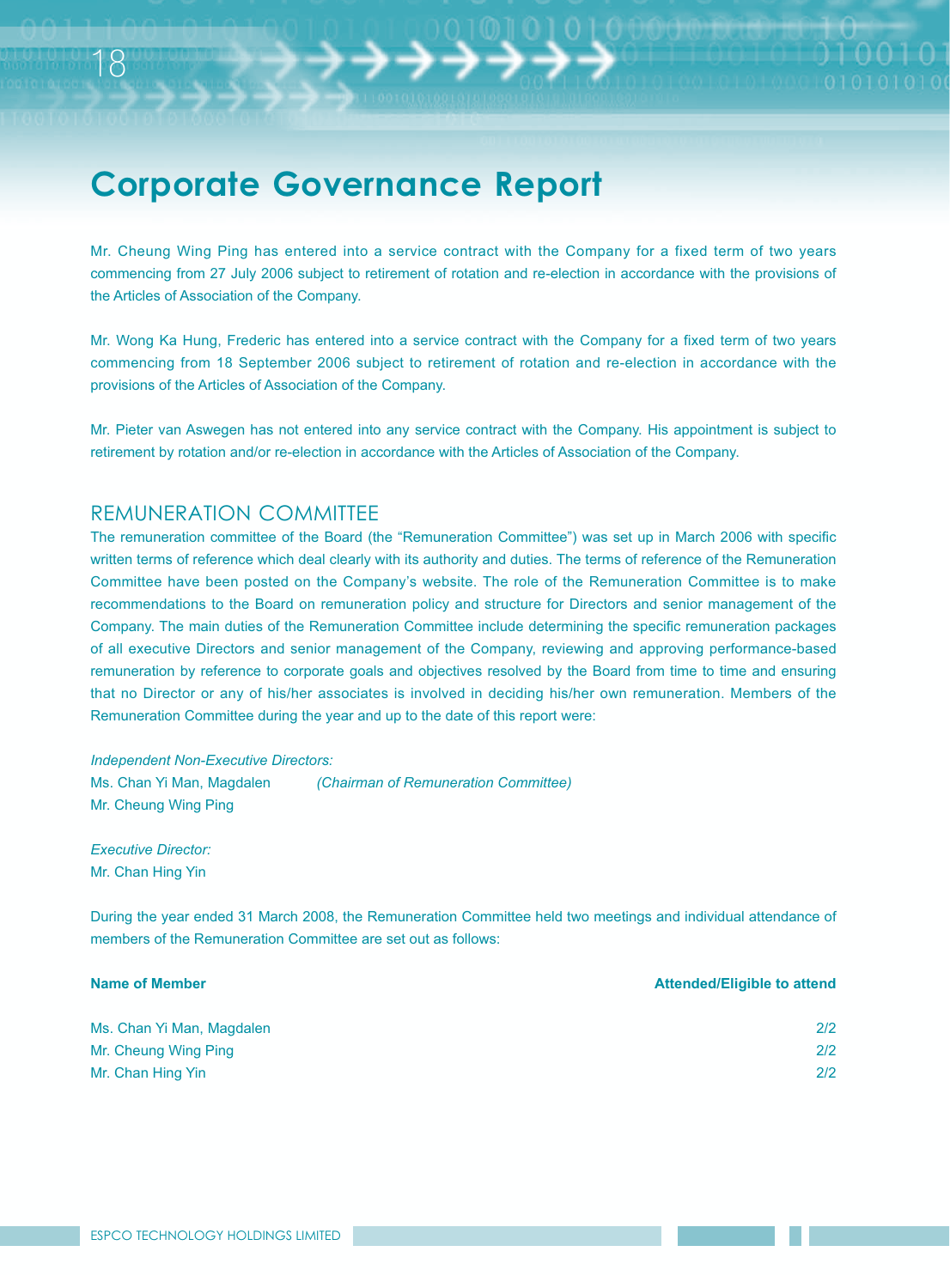The Remuneration Committee has performed the following works during the year in discharging its responsibilities:

- (i) reviewed and approved the remuneration package of 2 executive Directors; and
- (ii) reviewed and approved the remuneration of senior management.

#### NOMINATION OF DIRECTORS

The Board has not set up a nomination committee for the appointment of Directors.

In accordance with the Company's Articles of Association, the Board is empowered at any time to appoint any person as a director either to fill a casual vacancy on the Board or as an addition to the existing Board. The criteria for selecting a director are mainly based on the candidate's quality which includes, but not limited to, his/her qualification, experience, professional knowledge, ethics and integrity.

#### INDEPENDENT AUDITOR'S REMUNERATION

During the year ended 31 March 2008, remuneration payable to the Company's independent auditor, Graham H. Y. Chan & Co. (including any entity that is under common control, ownership or management with the audit firm or any entity that a reasonable and informed third party having knowledge of all relevant information would reasonably conclude as part of the audit firm nationally or internationally), for audit and non-audit services provided to the Group is set out as follow:

|                       | <b>HK\$'000</b> |
|-----------------------|-----------------|
| <b>Audit services</b> | 520             |
| Non-audit services    |                 |
| - Tax services        | 6               |
| $-$ Others            | 1,140           |
|                       | 1,666           |

#### AUDIT COMMITTEE

The Board has established an audit committee (the "Audit Committee") with specific written terms of reference in compliance with the requirements set out in Rules 5.28 to 5.29 of the GEM Listing Rules. The terms of reference of the Audit Committee have been posted on the Company's website. The primary duties of the Audit Committee are (i) to review the Company's financial statements and provide advice and comments thereon to the Board; (ii) to oversee the financial reporting system and internal control procedures of the Group; and (iii) to monitor relationship with the Company's independent auditor. The Audit Committee currently comprises three independent non-executive Directors, namely: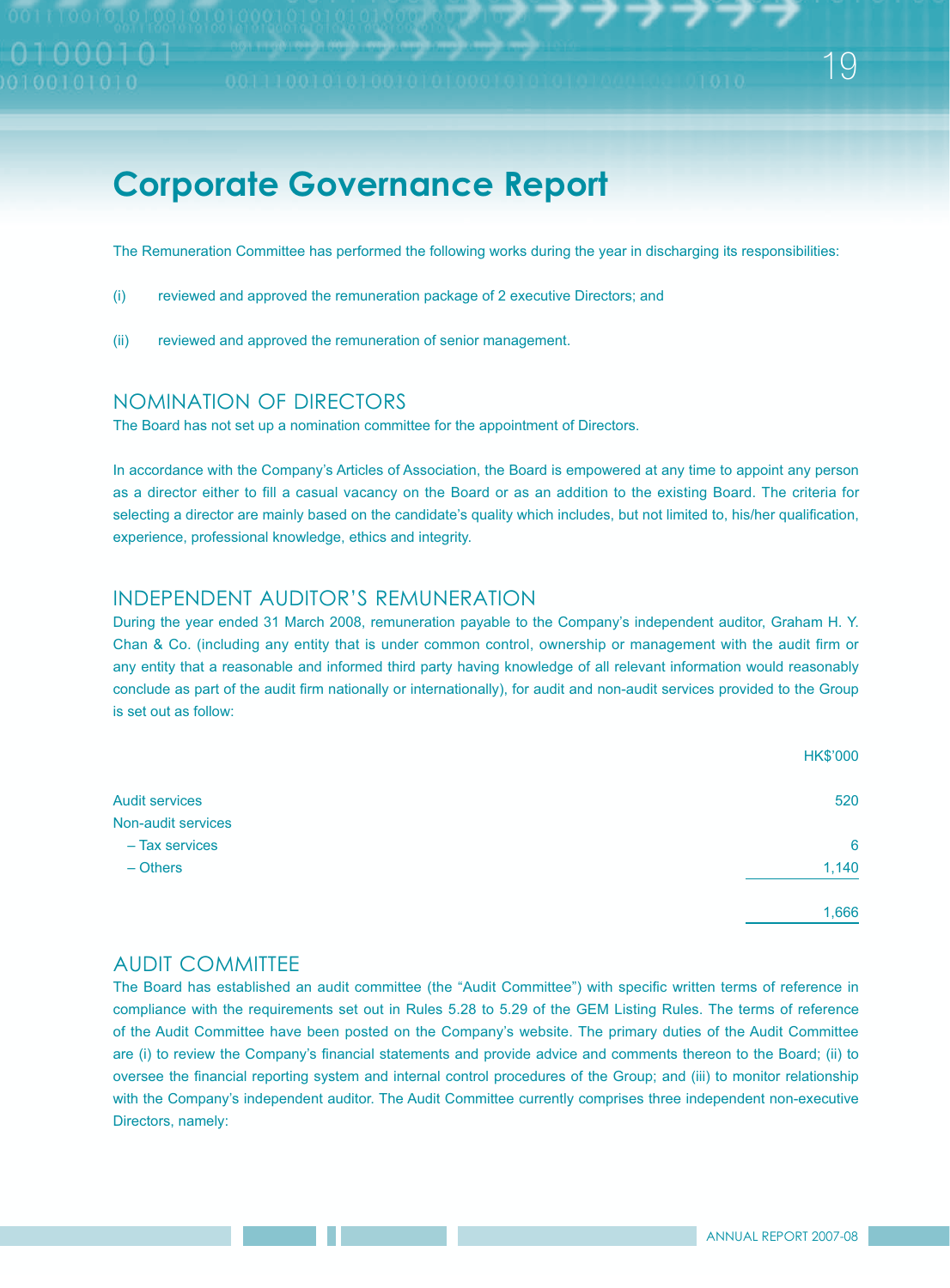Mr. Cheung Wing Ping *(Chairman of Audit Committee)* Ms. Chan Yi Man, Magdalen Mr. Wong Ka Hung, Frederic

20

Mr. Cheung Wing Ping possesses the appropriate accounting professional qualification as required under rule 5.28 of the GEM Listing Rules.

During the year ended 31 March 2008, the Audit Committee held four meetings and individual attendance of members of the Audit Committee are set out as follows:

| <b>Name of Member</b>      | <b>Attended/Eligible to attend</b> |
|----------------------------|------------------------------------|
| Mr. Cheung Wing Ping       | 4/4                                |
| Ms. Chan Yi Man, Magdalen  | 4/4                                |
| Mr. Wong Ka Hung, Frederic | 4/4                                |

The Audit Committee has performed the following works during the year in discharging its responsibilities:

- (i) reviewed the draft annual, interim and quarterly reports and related draft results announcements; and
- (ii) together with other Directors, reviewed a report regarding the internal controls prepared by the internal finance department and discussed relevant issues covering financial, operational and compliance controls and risk management functions.

#### RESPONSIBILITY FOR PREPARATION OF FINANCIAL STATEMENTS

The Directors acknowledge their responsibility for preparing the financial statements of the Group. A statement by the Company's independent auditor about their reporting responsibilities in the independent auditor's report on the Group's financial statements is set out on page 28 to page 29.

#### DIRECTORS' SECURITIES TRANSACTIONS

The Company has adopted the required standard of dealings as set out in rules 5.48 to 5.67 of the GEM Listing Rules as the code of conduct regarding securities transactions by the Directors. The chairman and an executive director of the Company, Mr. Chan Hing Yin ("**Mr. Chan**") has inadvertently and unintentionally disposed 26,000,000 shares of the Company held by him to independent third parties on the Stock Exchange on 2 June 2008, which is in breach of Rule 5.56 of the GEM Listing Rules. Save as disclosed above, having made specific enquiry of all Directors, the Directors have complied with the required standard of dealings regarding directors' securities transactions throughout the year ended 31 March 2008.

In consideration of the above non-compliance, the Company has explained to the Directors the standard and requirements to be complied with in securities dealings to ensure no recurrence of such non-compliance and in addition to the requirements as set out in Rules 5.61 and 5.62 of the GEM Listing Rules, the written acknowledgement from the chairman of the Board or a director designated by the Board will have to be endorsed by the company secretary of the Company before any such directors' dealings.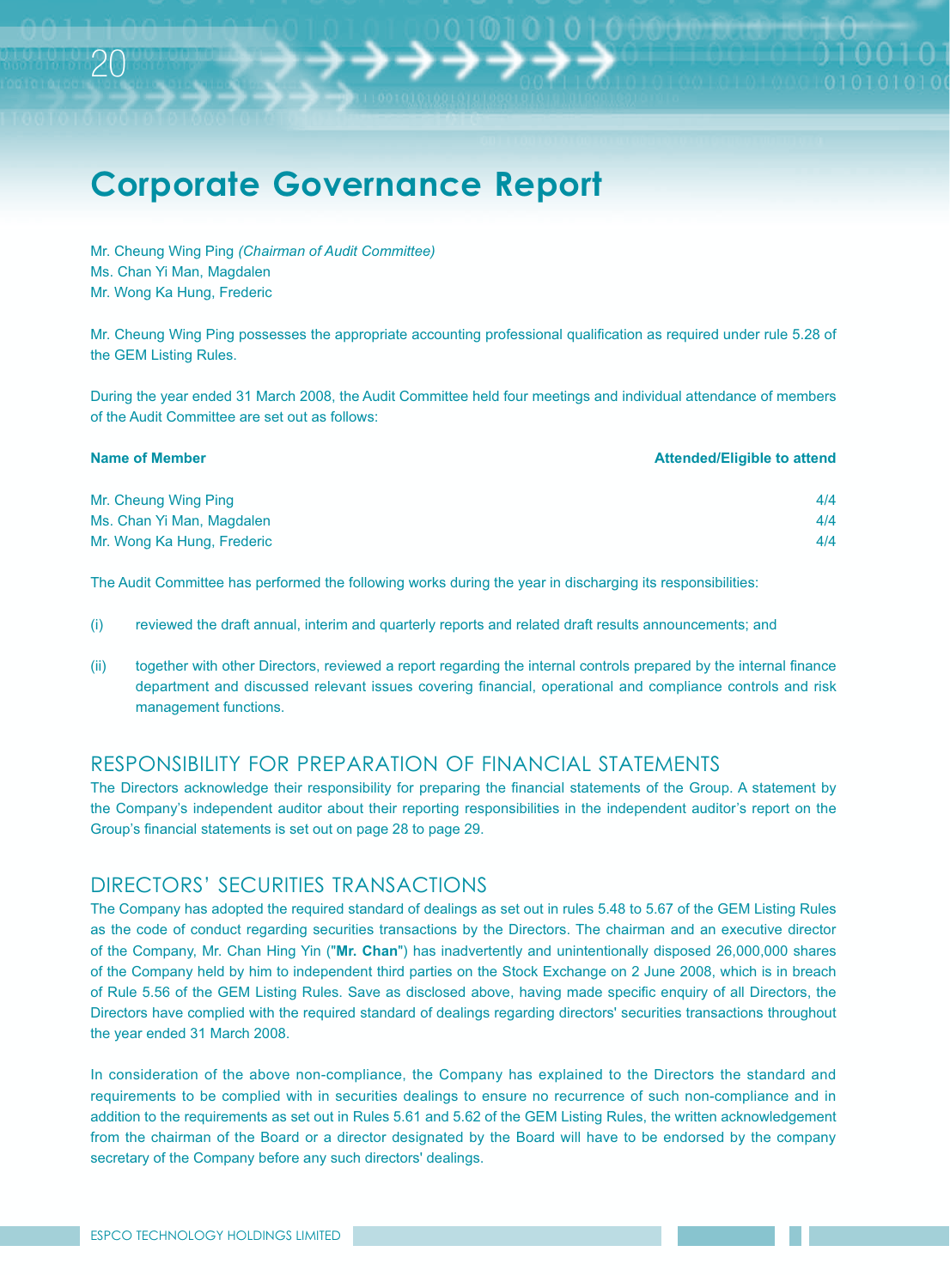The Board have pleasure in submitting the report of the Board together with the audited financial statements of the Company for the year ended 31 March 2008.

### PRINCIPAL ACTIVITIES

The principal activities of the Company during the year was investment holding and those of its subsidiaries are set out in note 17 to the financial statements.

#### RESULTS AND APPROPRIATIONS

The results of the Group for the year ended 31 March 2008 and the state of affairs of the Company and of the Group at that date are set out in the financial statements on pages 30 to 33.

A final dividend of HK0.39 cent per share in respect of the year ended 31 March 2007 was paid on 3 August 2007. The Directors did not recommend the payment of a final dividend for the year ended 31 March 2008.

### PROPERTY, PLANT AND EQUIPMENT

Details of movements in property, plant and equipment during the year are set out in note 15 to the financial statements.

#### SHARE CAPITAL

Details of movements in share capital of the Company during the year are set out in note 25 to the financial statements.

#### RESERVES

Details of movements in reserves of the Company and the Group during the year are set out in note 27 to the financial statements and in the consolidated statement of changes in equity on pages 34 to 35 respectively.

### FINANCIAL SUMMARY

A summary of the results and of the assets and liabilities of the Group for the last five financial years is set out on page 84.

### MAJOR CUSTOMERS AND SUPPLIERS

In the year under review, sales to the Group's five largest customers accounted for approximately 69% of the total revenue and sales to the largest customer included therein accounted for approximately 32% of the Group's total revenue. Purchases from the Group's five largest suppliers accounted for approximately 57% of the total purchases for the year and purchases from the largest supplier included therein accounted for approximately 28%.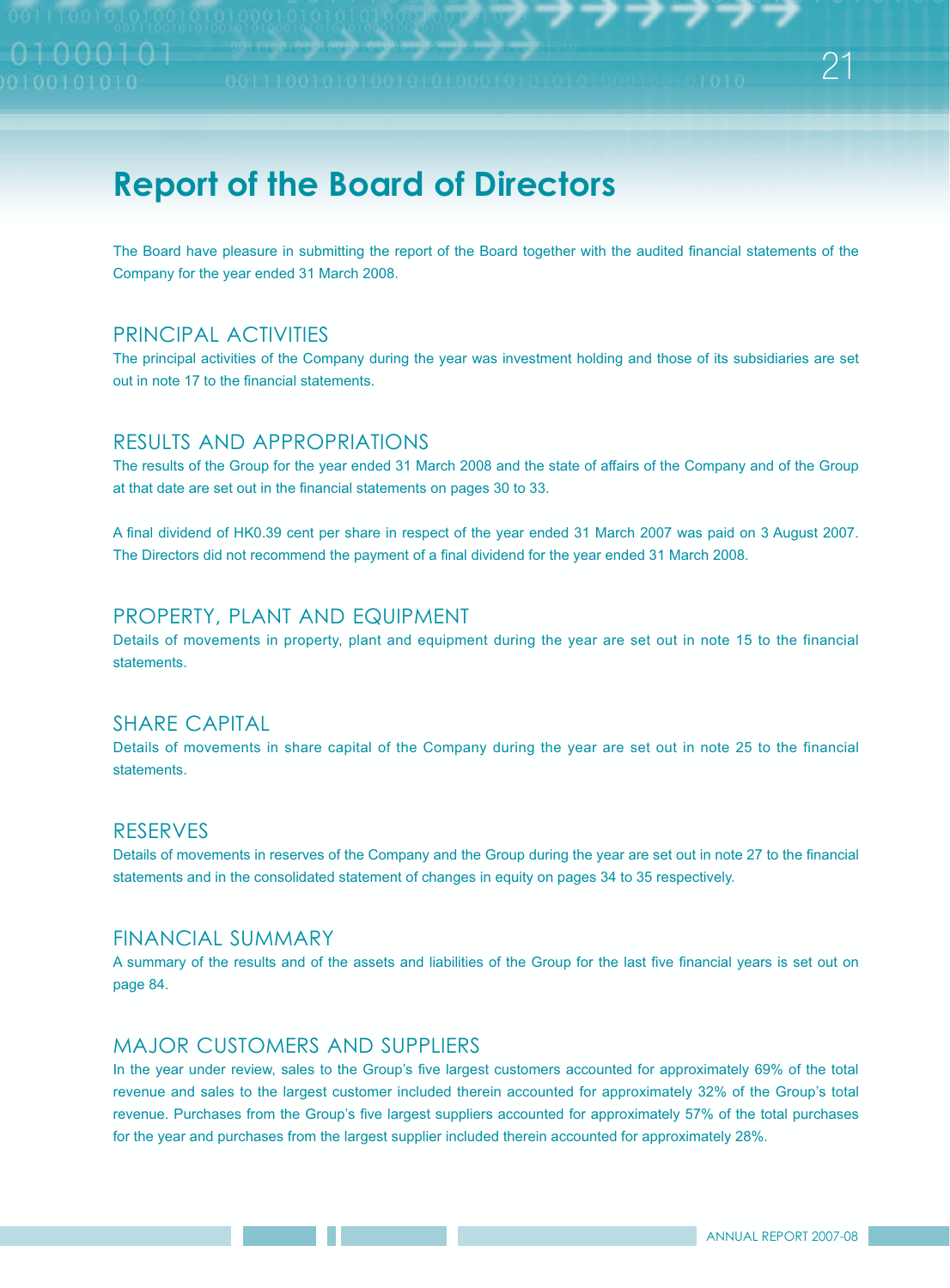None of the directors of the Company or any of their associates or any shareholders (which, to the best knowledge of the Directors, own more than 5% of the Company's issued share capital) had any beneficial interest in the Group's five largest customers or suppliers.

#### PRE-EMPTIVE RIGHTS

22

There is no provision for pre-emptive rights under the Company's Articles of Association or the Companies Law (Revised) of the Cayman Islands.

#### EMOLUMENT POLICY

The emolument policy of the employees of the Group is set up on the basis of their merit, qualifications and competence.

The emoluments of the Directors are decided, having regard to the Company's operating results, individual performance and comparable market statistics.

The Company has adopted a share option scheme as an incentive to the Directors and eligible employees. Details of the scheme are set out in note 26 to the financial statements.

#### DIRECTORS

The Directors who held office during the financial year and as at the date of this report were:

*Executive Directors:* Mr. Chan Hing Yin (Chairman) 00B) Mr. Lee Sing Leung, Robin *(Vice-chairman and chief executive officer)* (appointed on 5 June 2008) Mr. Leung Heung Ying, Alvin (Vice-chairman and deputy chief executive officer) (appointed on 5 June 2008) Mr. Chan Hing Kai

*Independent non-executive Directors:* Ms. Chan Yi Man, Magdalen Mr. Cheung Wing Ping Mr. Wong Ka Hung, Frederic Mr. Pieter van Aswegen (appointed on 5 June 2008)

In accordance with Article 87 of the Company's Articles of Association, Mr. Chan Hing Kai and Mr. Cheung Wing Ping shall retire from office by rotation and, being eligible, offer themselves for re-election at the forthcoming annual general meeting. In accordance with Article 86 of the Company's Articles of Association, Mr. Lee Sing Leung, Robin, Mr. Leung Heung Ying, Alvin and Mr. Pieter van Aswegen shall retire from office at the forthcoming annual general meeting and, being eligible, offer themselves for re-election. All other directors of the Company continue in office.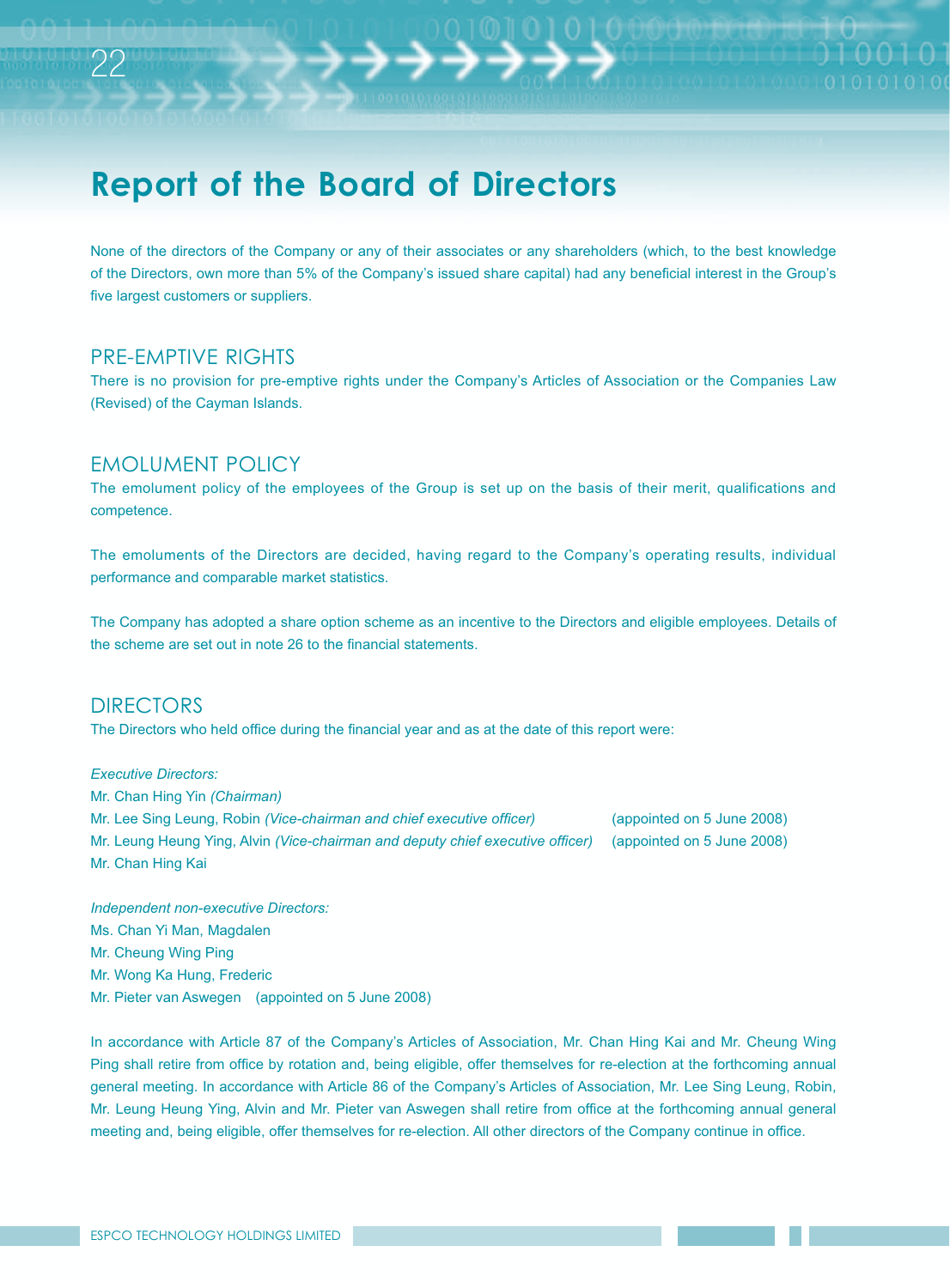Each of the independent non-executive Directors has confirmed his/her independence to the Company pursuant to Rule 5.09 of the GEM Listing Rules and the Company considers the independent non-executive directors to be independent.

#### DIRECTORS AND SENIOR MANAGEMENT'S BIOGRAPHIES

Biographical details of the Directors and the senior management of the Company are set out on pages 13 to 15 of the annual report.

### DIRECTORS' SERVICE CONTRACTS

Each of the executive Directors and Mr. Pieter van Aswegen has not entered into any service contract with the Company.

Ms. Chan Yi Man, Magdalen has entered into a service contract with the Company for a fixed term of two years commencing from 23 September 2006, unless and until terminated by not less than three months' notice in writing served by either party on the other.

Mr. Cheung Wing Ping has entered into a service contract with the Company for a fixed term of two years commencing from 27 July 2006, unless and until terminated by not less than three months' notice in writing served by either party on the other.

Mr. Wong Ka Hung, Frederic has entered into a service contract with the Company for a fixed term of two years commencing from 18 September 2006, unless and until terminated by not less than three months' notice in writing served by either party on the other.

No Director proposed for re-election at the forthcoming annual general meeting has a service contract with the Company or any of its subsidiaries which is not determinable within one year without payment of compensation, other than statutory compensation.

### DIRECTORS' INTEREST IN CONTRACTS

Save as disclosed in note 33 to the financial statements, no contracts of significance in relation to the Group's business to which the Company, its holding company or any of its subsidiaries was a party and in which a director of the Company had a material interest, whether directly or indirectly, subsisted at the end of the year or at any time during the year.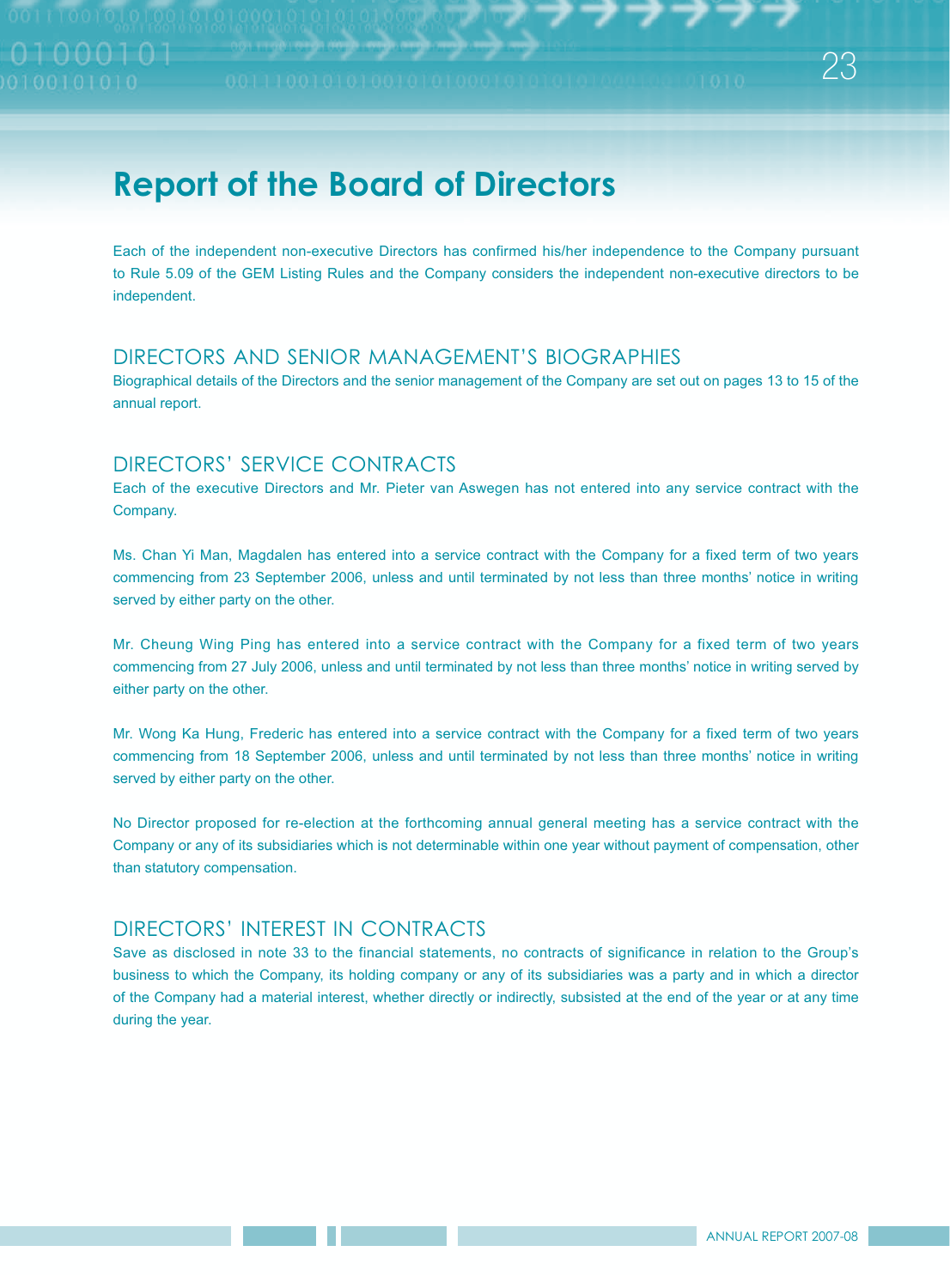#### CONTINUING CONNECTED TRANSACTION

Details of the continuing connected transactions under the GEM Listing Rules during the year are set out in note 33 to the financial statements. In accordance with the criteria set out in Rule 20.33 of the GEM Listing Rules, it is exempted from the reporting, announcement and independent shareholders' approval requirements of Chapter 20 of the GEM Listing Rules.

### REMUNERATION OF DIRECTORS AND THE HIGHEST PAID EMPLOYEES

Details of the remuneration of the Directors and the highest paid employees of the Group are set out in notes 13 and 14 to the financial statements respectively.

#### SHARE OPTION SCHEME

24

Pursuant to the written resolutions of the sole shareholder of the Company dated 6 September 2004, the Company has conditionally adopted the Share Option Scheme under which options to subscribe for the shares of the Company may be granted under the terms and conditions stipulated therein. The principal terms of the Share Option Scheme are summarised in the paragraph headed "Share Option Scheme" in Appendix 5 to the prospectus issued by the Company on 14 September 2004 in connection with its initial public offering of shares. As at 31 March 2008, no option was granted under the Share Option Scheme.

#### DIRECTORS AND CHIEF EXECUTIVES' INTERESTS AND SHORT POSITIONS IN SHARES, UNDERLYING SHARES AND DEBENTURES

As at 31 March 2008, the interests and short positions of the Directors and chief executives of the Company in the shares, underlying shares and debentures of the Company or its associated corporations (within the meaning of Part XV of the Securities and Futures Ordinance (the "SFO")) which were recorded in the register required to be kept under section 352 of the SFO, or which is otherwise notified to the Company and the Stock Exchange pursuant to Rules 5.46 to 5.67 of the GEM Listing Rules, were as follows:

#### **Long positions in shares of the Company**

|                         |                           |                     | <b>Approximate</b> |
|-------------------------|---------------------------|---------------------|--------------------|
|                         |                           |                     | % of the issued    |
|                         |                           | <b>Number and</b>   | share capital of   |
| <b>Name of Director</b> | <b>Nature of interest</b> | class of securities | the Company        |
| Mr. Chan Hing Yin       | Interest of controlled    | 2,399,922,000       | 61.99%             |
|                         | corporation               | ordinary shares of  |                    |
|                         |                           | HK\$0.001 each      |                    |
|                         |                           | (Note)              |                    |

*Note:* These shares are held by Osborne Pacific Limited ("Osborne") which is wholly and beneficially owned by Mr. Chan Hing Yin.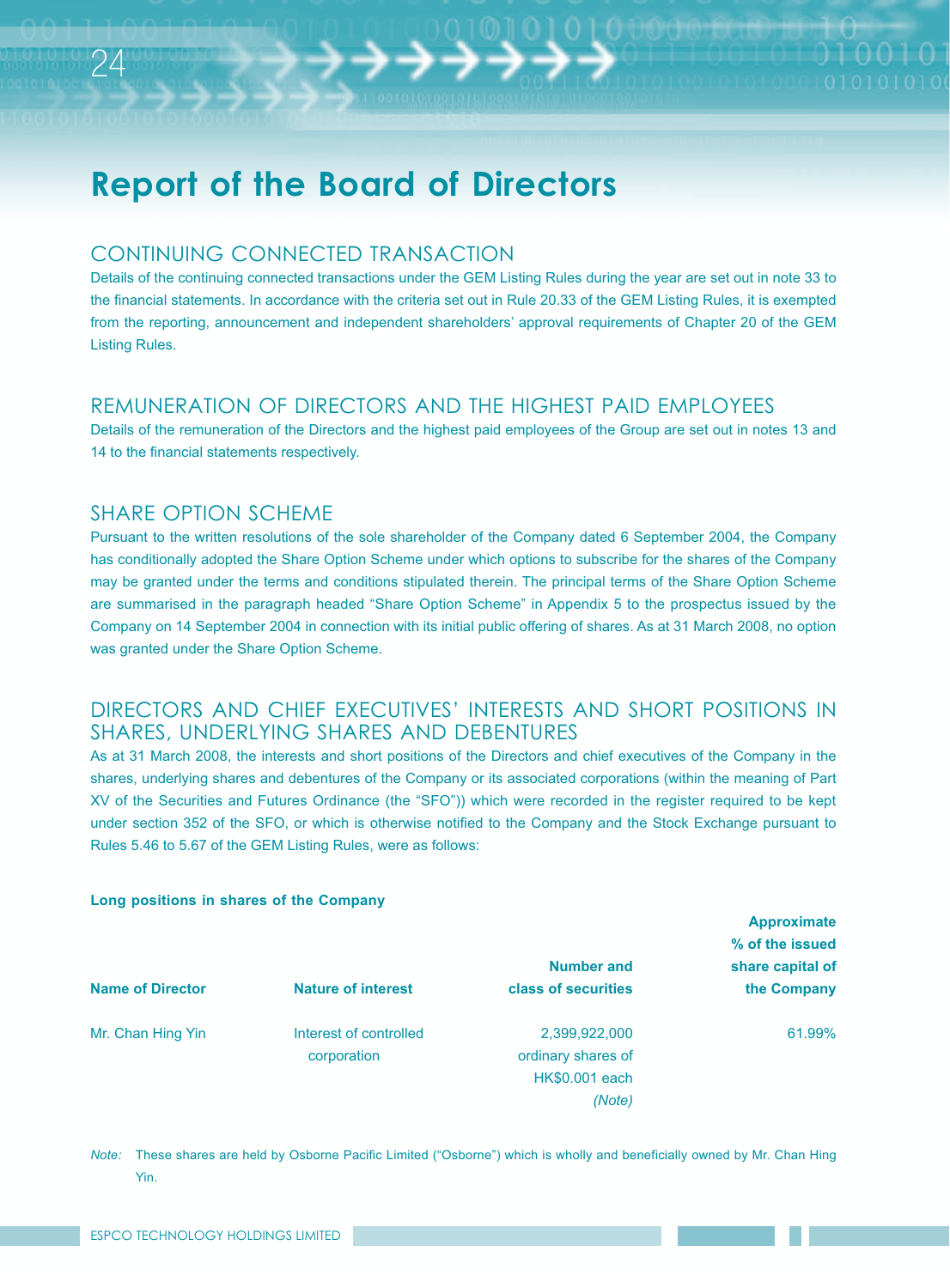Save as disclosed above, as at 31 March 2008, none of the Directors or chief executives of the Company had any interests and short positions in the shares, underlying shares or debentures of the Company or its associated corporations (within the meaning of Part XV of the SFO) which were recorded in the register required to be kept under section 352 of the SFO, or which were required to be notified to the Company and the Stock Exchange pursuant to Rule 5.46 to 5.67 of the GEM Listing Rules.

### DIRECTORS' AND EMPLOYEES' RIGHTS TO ACQUIRE SHARES OR **DEBENTURES**

Save for the share options that may be granted under the share option scheme of the Company adopted on 6 September 2004 (the "Share Option Scheme"), none of the Directors or employees of the Group or their respective associates were granted by the Company or its subsidiaries the rights to acquire shares or debentures of the Company or any other body corporate, or had exercised any such rights as at 31 March 2008.

### SUBSTANTIAL SHAREHOLDERS

So far as is known to any Director or chief executive of the Company, as at 31 March 2008, the following person (other than the Directors and chief executives of the Company whose interests are set out in the section "Directors' and chief executives' interests and short positions in shares, underlying shares and debentures" above) had an interest or short position in the shares or underlying shares of the Company which were recorded in the register required to be kept under Section 336 of the SFO:

#### **Long position in shares of the Company**

| Name of shareholder                                      | <b>Nature of interest</b>                           | <b>Number and</b><br>class of securities | of the issued<br>share capital<br>of the Company |
|----------------------------------------------------------|-----------------------------------------------------|------------------------------------------|--------------------------------------------------|
|                                                          |                                                     |                                          |                                                  |
| Osborne                                                  | <b>Beneficial owner</b>                             | 2,399,922,000 shares<br>(Note 1)         | 61.99%                                           |
| Chan, Selma (Note 2)                                     | <b>Family interest of controlled</b><br>corporation | 2,399,922,000 shares<br>(Note 2)         | 61.99%                                           |
| <b>SSC Mandarin Holdings Limited</b><br>("SSC Mandarin") | <b>Beneficial owner</b>                             | 6,758,400,000 shares<br>(Note 3)         | 174.57%                                          |
| <b>Harreld International Limited</b><br>("Harreld")      | Interest of a controlled<br>corporation             | 6,758,400,000 shares<br>(Note 4)         | 174.57%                                          |
| Mr. Lee Sing Leung, Robin<br>("Mr. Lee")                 | Interest of a controlled<br>corporation             | 6,758,400,000 shares<br>(Note 4)         | 174.57%                                          |

**Approximate %**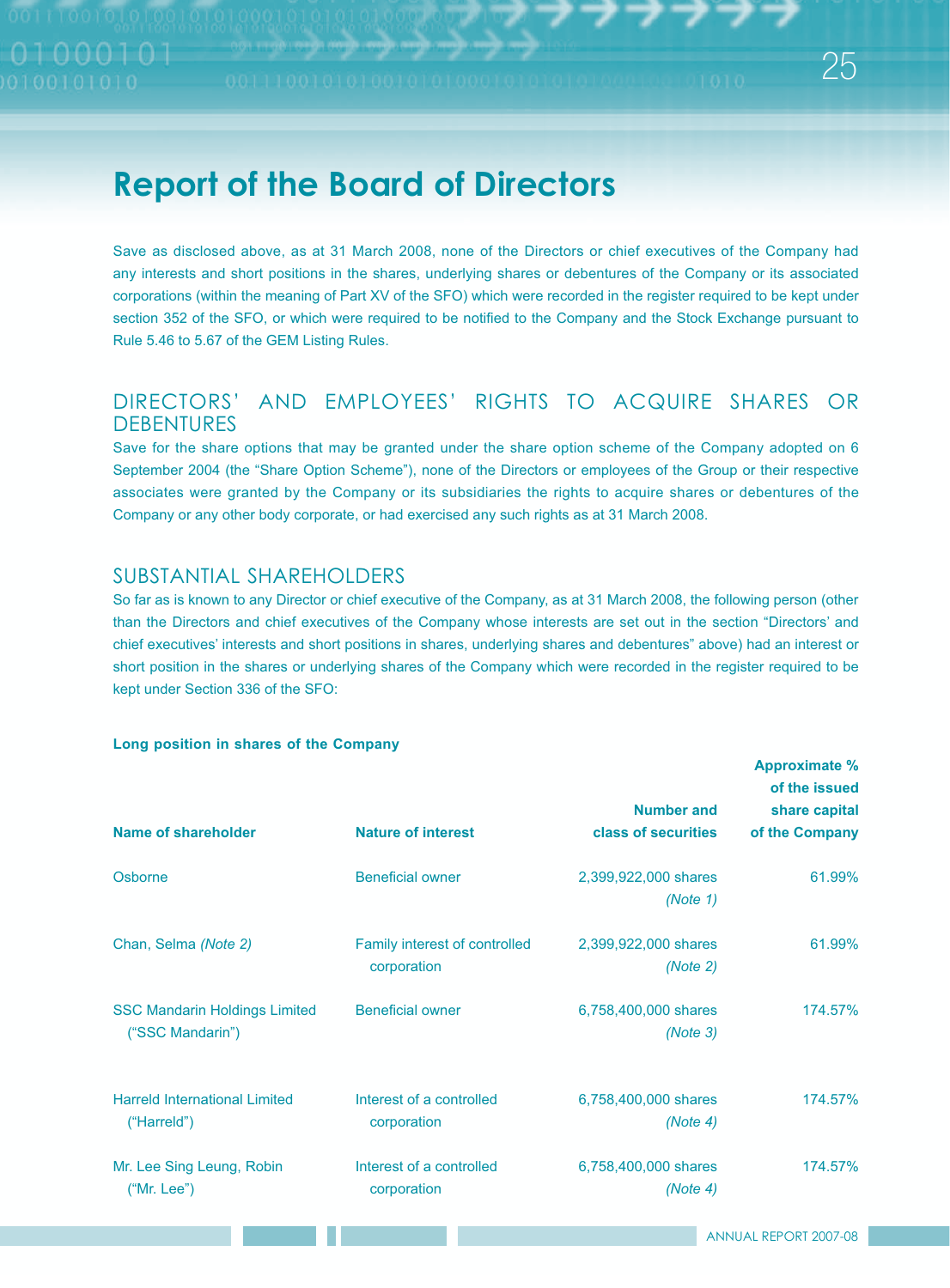#### *Note:*

26

- (1) These shares are held by Osborne which is wholly and beneficially owned by Mr. Chan Hing Yin.
- (2) These were the same shares held by Osborne. As Ms. Chan, Selma is the spouse of Mr. Chan Hing Yin, she is deemed to have interests in the shares held by Osborne, which is wholly and beneficially owned by Mr. Chan Hing Yin.
- (3) The Company, on 6 November 2007, entered into a conditional agreement with the SSC Mandarin, pursuant to which, among other things, the Company conditionally agreed to purchase and SSC Mandarin conditionally agreed to dispose of the entire issued share capital of SSC Mandarin Mining Investment Limited (the "Acquisition") for an aggregate consideration of HK\$1,212,000,000, which will be satisfied as to (i) HK\$60,000,000 in cash; (ii) HK\$207,360,000 by the issue of the 1,382,400,000 ordinary shares of the Company ("Shares") at an issue price of HK\$0.15; (iii) HK\$806,400,000 by the issue of the convertible bonds; and (iv) HK\$138,240,000 by the issue of the promissory notes. Subject to the terms and conditions of the agreement pursuant to which the convertible bonds are to be issued, the maximum number of Shares that the convertible bonds can be converted at an conversion price of HK\$0.15 is 5,376,000,000. Therefore, by virtue of the SFO, SSC Mandarin was deemed to be interested in 6,758,400,000 Shares even though the Acquisition was subject to the approval of the shareholders of the Company at an extraordinary general meeting and the 6,758,400,000 Shares had not yet been issued as at 31 March 2008.
- (4) Each of Harreld and Mr. Lee was deemed (by virtue of the SFO) to be interested in the 6,758,400,000 Shares, which SSC Mandarin was deemed to be interested in (see note 3 above), for SSC Mandarin was 41% owned by Harreld and Harreld was 40.07% owned by Mr. Lee.

Save as disclosed above, as at 31 March 2008, the Company had not been notified of any other person (other than the Directors or chief executives of the Company) who had an interest or short position in the shares or underlying shares of the Company which were required to be kept under Section 336 of the SFO.

#### COMPETING INTEREST

None of the directors or the management shareholders of the Company or their respective associates (as defined in the GEM Listing Rules) had an interest in a business which competes or may compete with the business of the Group during the year under review.

#### PURCHASE, SALE OR REDEMPTION OF SHARES

During the year ended 31 March 2008, neither the Company nor any of its subsidiaries had purchased, sold or redeemed any of the Shares.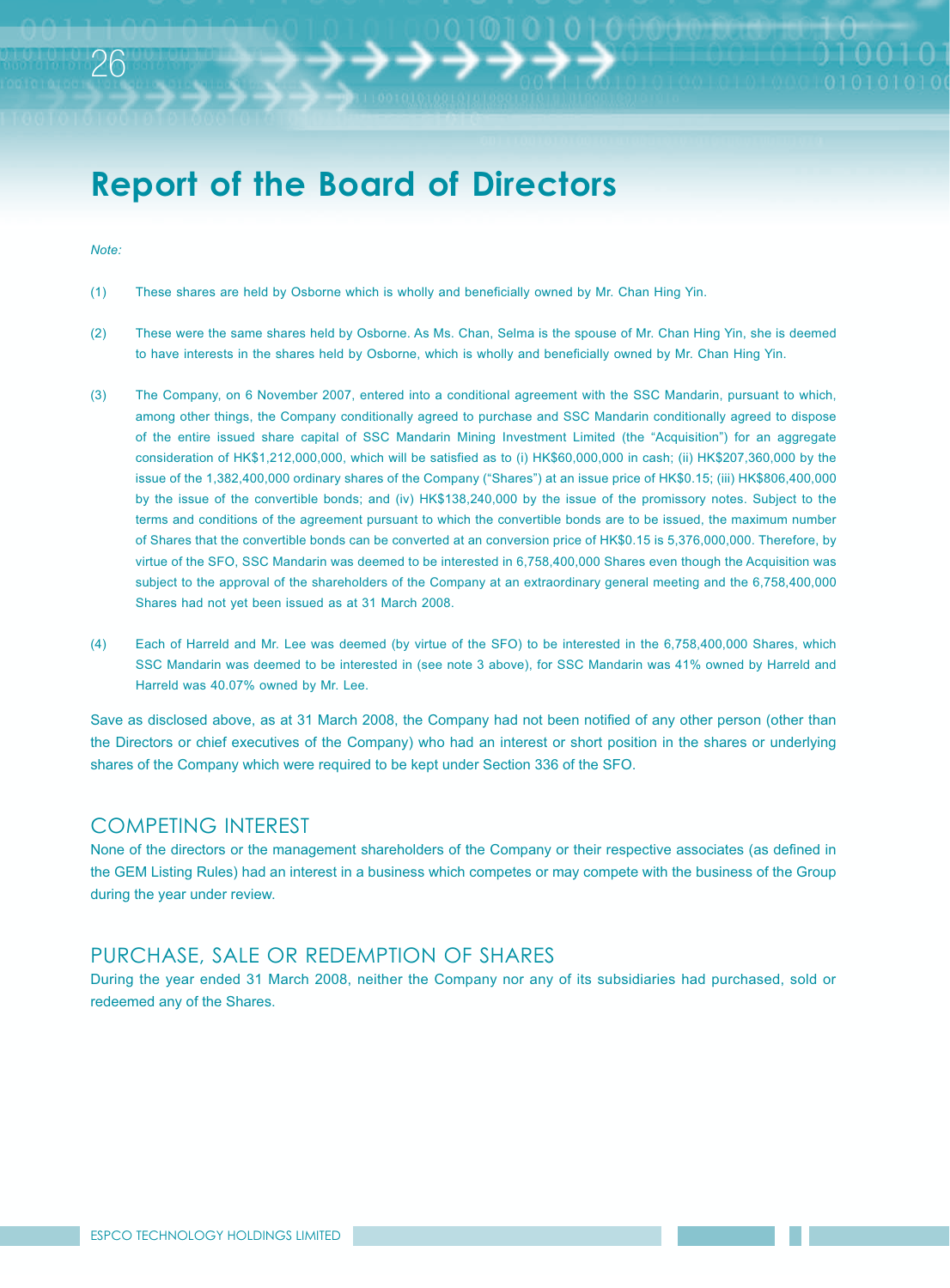### INDEPENDENT AUDITOR

A resolution to re-appoint the retiring independent auditor, Graham H. Y. Chan & Co., is to be proposed at the forthcoming annual general meeting.

On behalf of the Board

**Chan Hing Yin** *Chairman*

Hong Kong 28 June 2008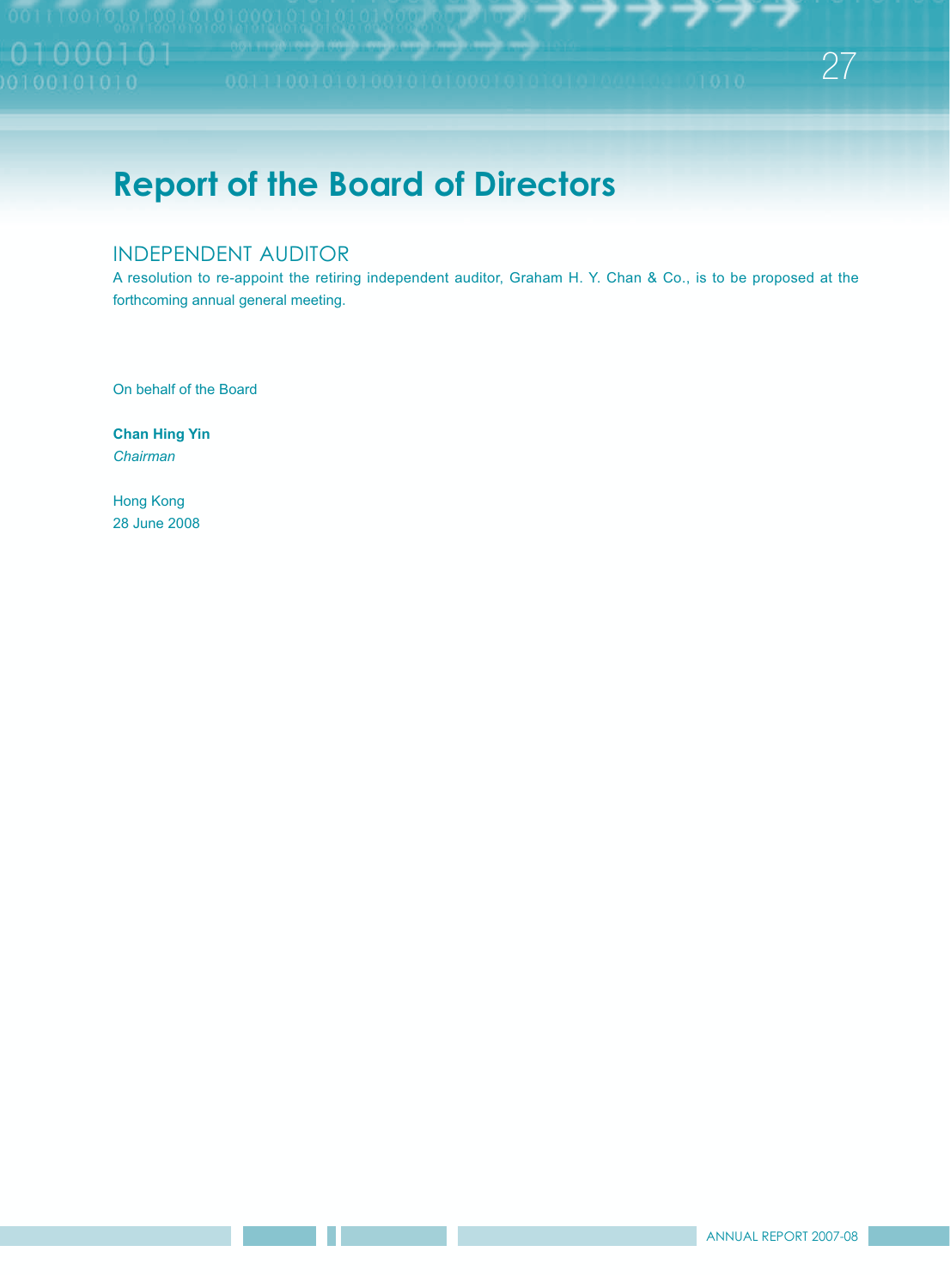# **Independent Auditor's Report**



### **GRAHAM H.Y. CHAN & CO.**

**CERTIFIED PUBLIC ACCOUNTANTS HONG KONG** 

### TO THE SHAREHOLDERS OF

#### ESPCO TECHNOLOGY HOLDINGS LIMITED

*(incorporated in the Cayman Islands with limited liability)*

We have audited the consolidated financial statements of Espco Technology Holdings Limited set out on pages 30 to 83, which comprise the consolidated and Company balance sheet as at 31 March 2008, and the consolidated income statement, the consolidated statement of changes in equity and the consolidated cash flow statement for the year then ended, and a summary of significant accounting policies and other explanatory notes.

#### Directors' responsibility for the financial statements

The directors of the Company are responsible for the preparation and the true and fair presentation of these financial statements in accordance with Hong Kong Financial Reporting Standards issued by the Hong Kong Institute of Certified Public Accountants and the disclosure requirements of the Hong Kong Company Ordinance. This responsibility includes designing, implementing and maintaining internal control relevant to the preparation and the true and fair presentation of financial statements that are free from material misstatement, whether due to fraud or error; selecting and applying appropriate accounting policies; and making accounting estimates that are reasonable in the circumstances.

#### Auditor's responsibility

Our responsibility is to express an opinion on these financial statements based on our audit and to report our opinion solely to you, as a body, and for no other purpose. We do not assume responsibility towards or accept liability to any other person for the contents of this report.

We conducted our audit in accordance with Hong Kong Standards on Auditing issued by the Hong Kong Institute of Certified Public Accountants. Those standards require that we comply with ethical requirements and plan and perform the audit to obtain reasonable assurance as to whether the financial statements are free from material misstatement.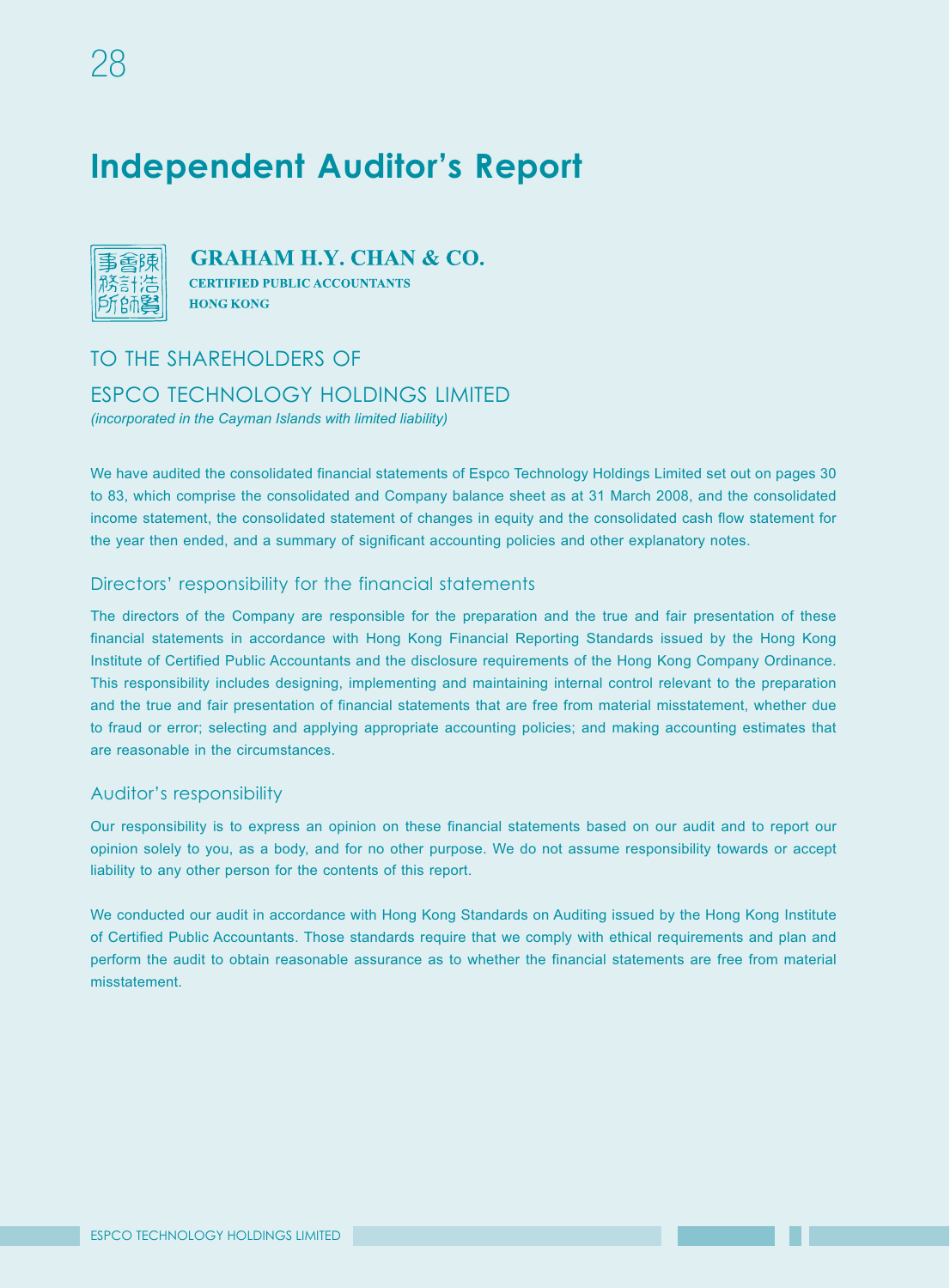# **Independent Auditor's Report**

An audit involves performing procedures to obtain audit evidence about the amounts and disclosures in the financial statements. The procedures selected depend on the auditor's judgment, including the assessment of the risks of material misstatement of the financial statements, whether due to fraud or error. In making those risk assessments, the auditor considers internal control relevant to the entity's preparation and true and fair presentation of the financial statements in order to design audit procedures that are appropriate in the circumstances, but not for the purpose of expressing an opinion on the effectiveness of the entity's internal control. An audit also includes evaluating the appropriateness of accounting policies used and the reasonableness of accounting estimates made by the directors, as well as evaluating the overall presentation of the financial statements.

We believe that the audit evidence we have obtained is sufficient and appropriate to provide a basis for our audit opinion.

#### **Opinion**

In our opinion, the consolidated financial statements give a true and fair view of the state of affairs of the Company and of the Group as at 31 March 2008, and of the Group's loss and cash flows for the year then ended in accordance with Hong Kong Financial Reporting Standards and have been properly prepared in accordance with the disclosure requirements of the Hong Kong Companies Ordinance.

**Graham H.Y. Chan & Co.** *Certified Public Accountants (Practising)* Unit 1, 15/F, The Center, 99 Queen's Road Central, Hong Kong

28 June 2008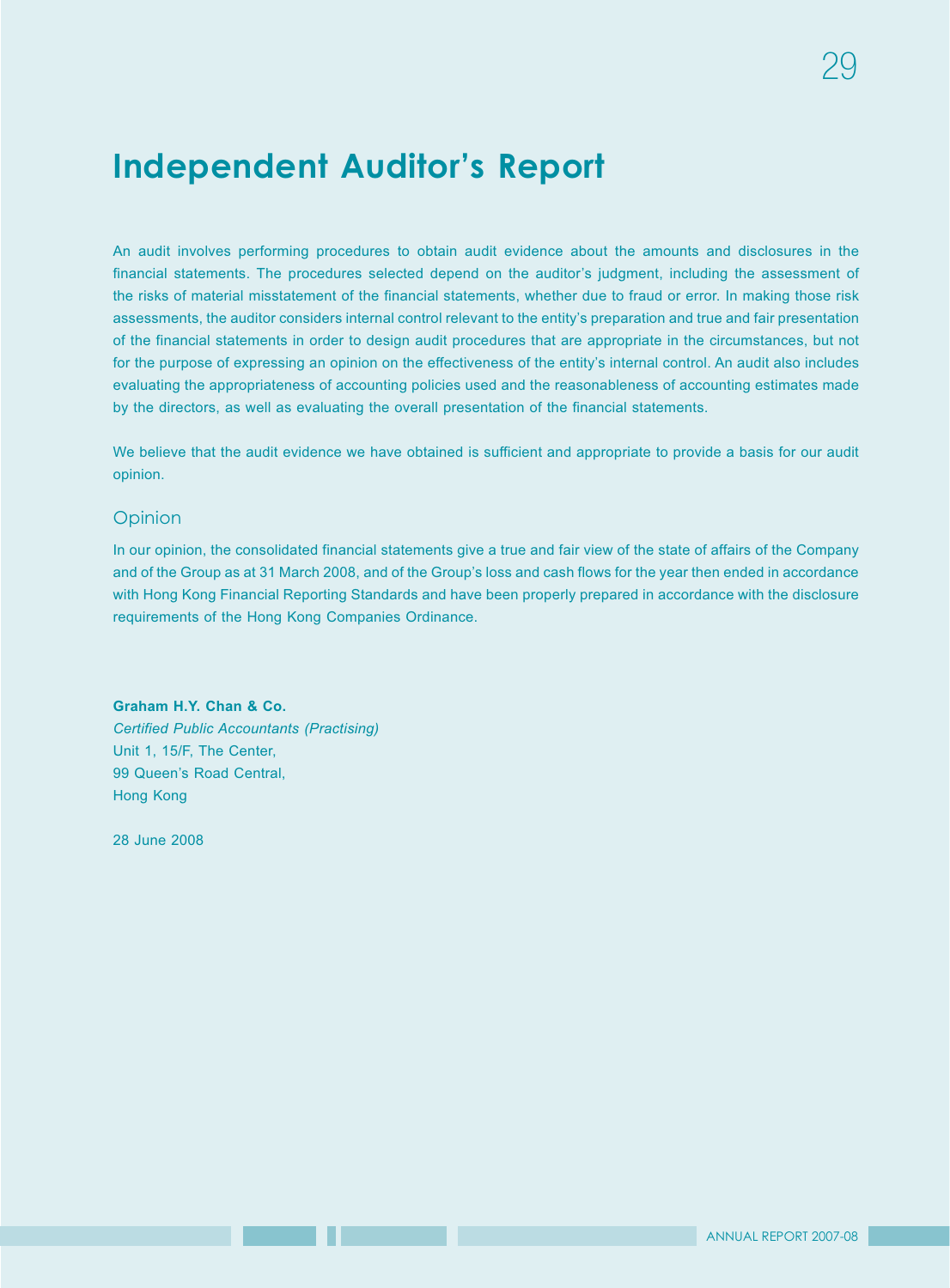# **CONSOLIDATED INCOME STATEMENT**

*For The Year Ended 31 March 2008*

|                                                           |                | 2008            | 2007            |
|-----------------------------------------------------------|----------------|-----------------|-----------------|
|                                                           | <b>Note</b>    | <b>HK\$'000</b> | <b>HK\$'000</b> |
| <b>Revenue</b>                                            | $\overline{4}$ | 250,903         | 320,066         |
| Cost of sales                                             |                | (241, 518)      | (301, 923)      |
| Gross profit                                              |                | 9,385           | 18,143          |
| Other income                                              | $6\phantom{a}$ | 236             | 643             |
| Selling and distribution expenses                         |                | (931)           | (927)           |
| Impairment loss in respect of trade and other receivables |                | (5,611)         |                 |
| Administrative expenses                                   |                | (14, 513)       | (14, 584)       |
| Surplus arising from revaluation of properties            |                |                 | 627             |
| <b>Finance costs</b>                                      | $\overline{7}$ | (544)           | (634)           |
| (Loss)/profit before taxation                             | $\pmb{8}$      | (11, 978)       | 3,268           |
| <b>Taxation</b>                                           | 9              | 342             | 413             |
| (Loss)/profit attributable to the shareholders            | 10             | (11, 636)       | 3,681           |
| <b>Dividends</b>                                          | 11             |                 | 1,393           |
|                                                           |                | <b>HK Cents</b> | <b>HK Cents</b> |
| (Loss)/earnings per share                                 | 12             |                 |                 |
| Basic:                                                    |                | (0.32)          | 0.10            |
| - current year/prior year as retrospectively restated     |                |                 |                 |
| - as previously reported                                  |                | (0.32)          | 1.03            |
| <b>Diluted</b>                                            |                | N/A             | N/A             |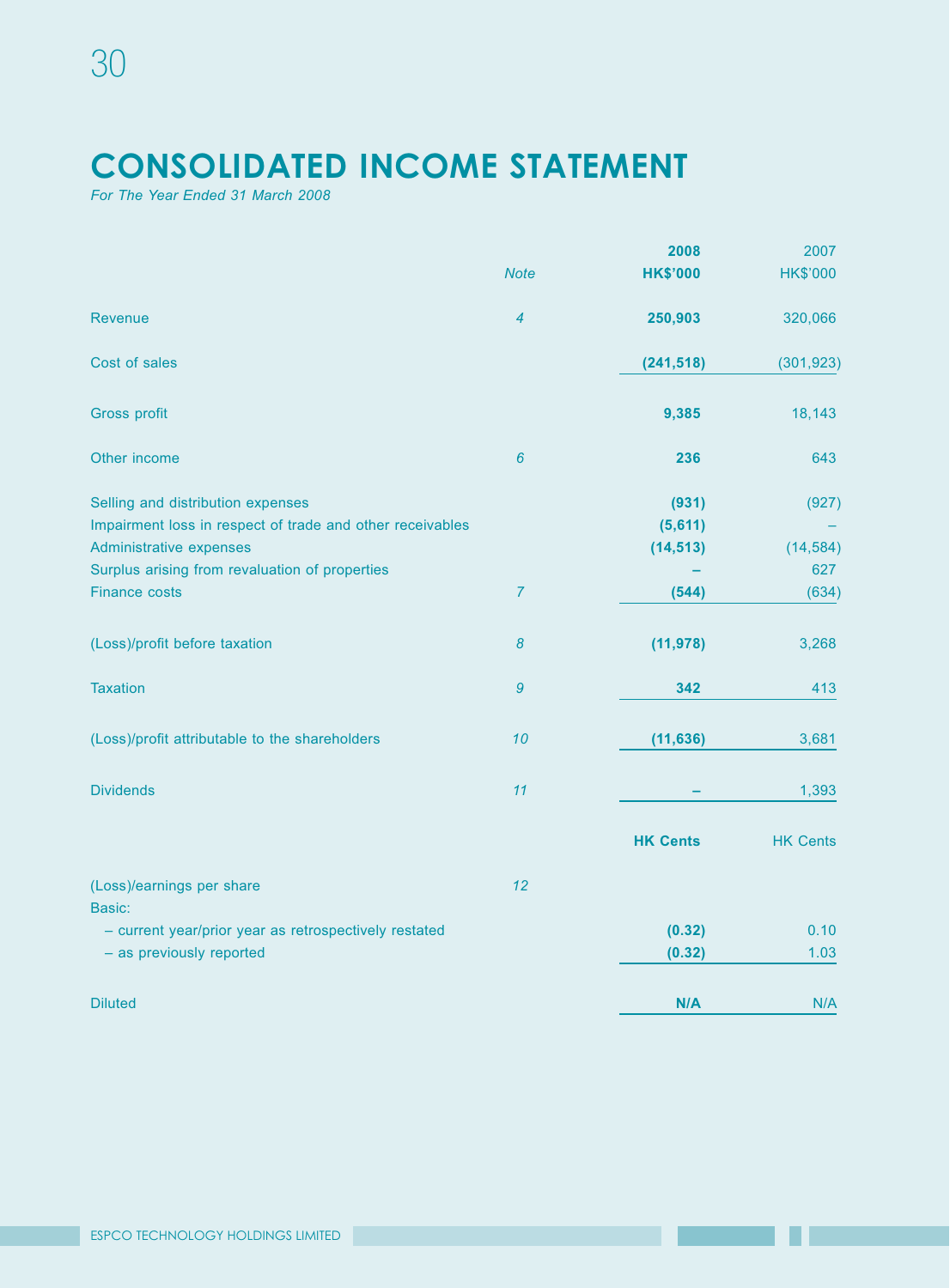# **CONSOLIDATED BALANCE SHEET**

*As At 31 March 2008*

|                                                   |             | 2008            | 2007            |
|---------------------------------------------------|-------------|-----------------|-----------------|
|                                                   | <b>Note</b> | <b>HK\$'000</b> | <b>HK\$'000</b> |
| <b>Non-current assets</b>                         |             |                 |                 |
| Property, plant and equipment                     | 15          | 29,984          | 26,990          |
| Prepaid land lease premium                        | 16          | 1,586           | 1,477           |
| Deposit for acquisition of subsidiaries           | 30(ii)      | 66,036          |                 |
| Deferred tax assets                               | 24          | 105             | 335             |
|                                                   |             | 97,711          | 28,802          |
| <b>Current assets</b>                             |             |                 |                 |
| Prepaid land lease premium                        | 16          | 34              | 31              |
| <b>Inventories</b>                                | 18          | 17,455          | 25,957          |
| Trade and other receivables                       | 19          | 36,562          | 65,037          |
| Tax recoverable                                   |             |                 | 193             |
| Bank balances and cash                            | 20          | 19,961          | 11,891          |
|                                                   |             | 74,012          | 103,109         |
| <b>Current liabilities</b>                        |             |                 |                 |
| Trade and other payables                          | 21          | 14,636          | 29,984          |
| Interest-bearing borrowings - due within one year | 22          | 64              | 13,455          |
| Tax payable                                       |             | 268             | 182             |
|                                                   |             | 14,968          | 43,621          |
| <b>Net current assets</b>                         |             | 59,044          | 59,488          |
| <b>Total assets less current liabilities</b>      |             | 156,755         | 88,290          |
| <b>Non-current liabilities</b>                    |             |                 |                 |
| Interest-bearing borrowings - due after one year  | 22          |                 | 1,551           |
| Deferred tax liabilities                          | 24          | 1,091           | 1,037           |
|                                                   |             | 1,091           | 2,588           |
| <b>Net assets</b>                                 |             | 155,664         | 85,702          |

**The Common**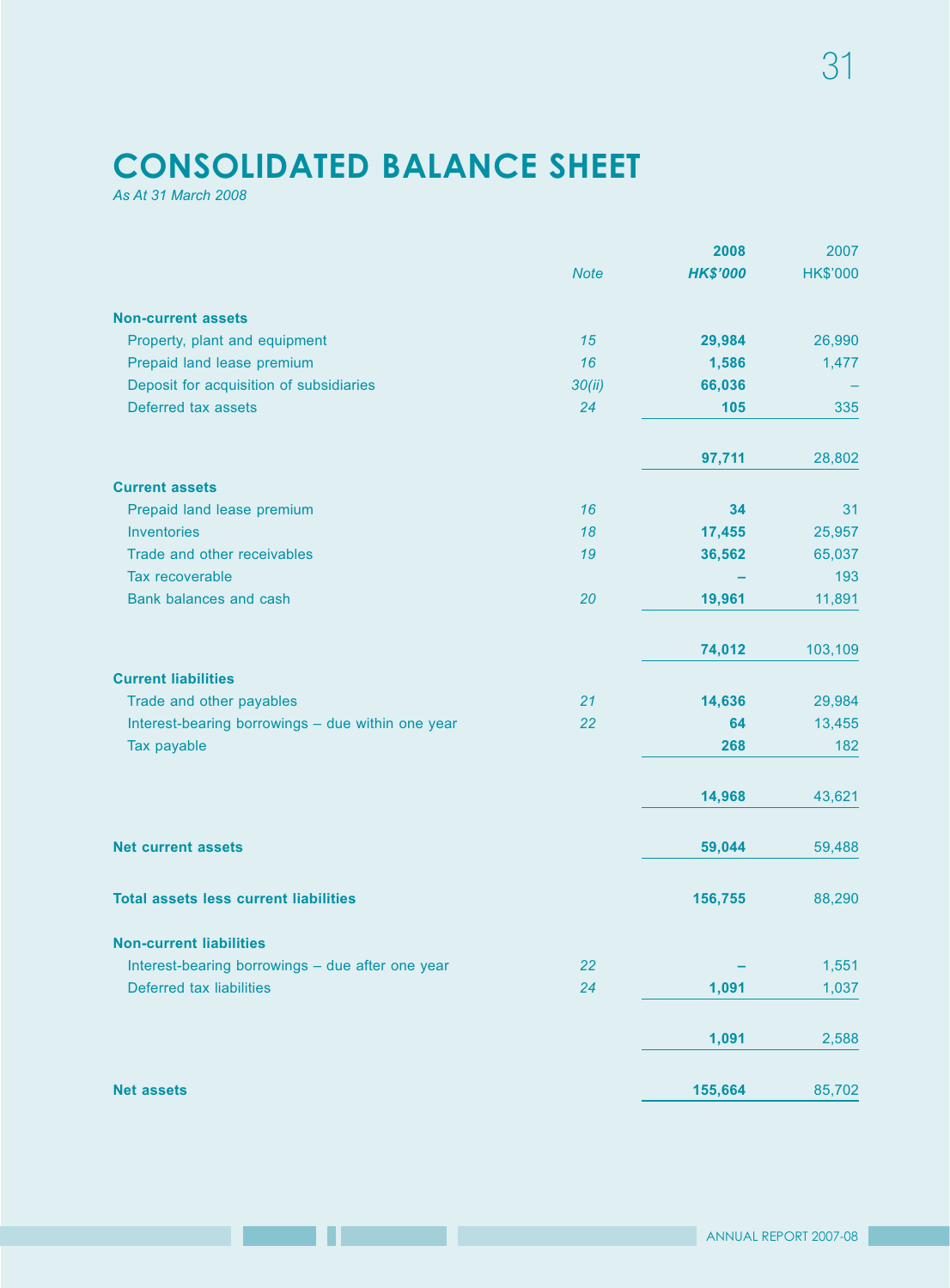# **CONSOLIDATED BALANCE SHEET**

*As At 31 March 2008*

|                                     |             | 2008            | 2007            |
|-------------------------------------|-------------|-----------------|-----------------|
|                                     | <b>Note</b> | <b>HK\$'000</b> | <b>HK\$'000</b> |
| <b>Capital and reserves</b>         |             |                 |                 |
| Share capital                       | 25          | 3,871           | 3,571           |
| <b>Reserves</b>                     |             | 151,793         | 82,131          |
| Total equity attributable to equity |             |                 |                 |
| shareholders of the Company         |             | 155,664         | 85,702          |

The financial statements on pages 30 to 83 were approved and authorised for issue by the board of directors on 28 June 2008 and are signed on its behalf by:

*Director Director*

**Chan Hing Yin Chan Hing Kai**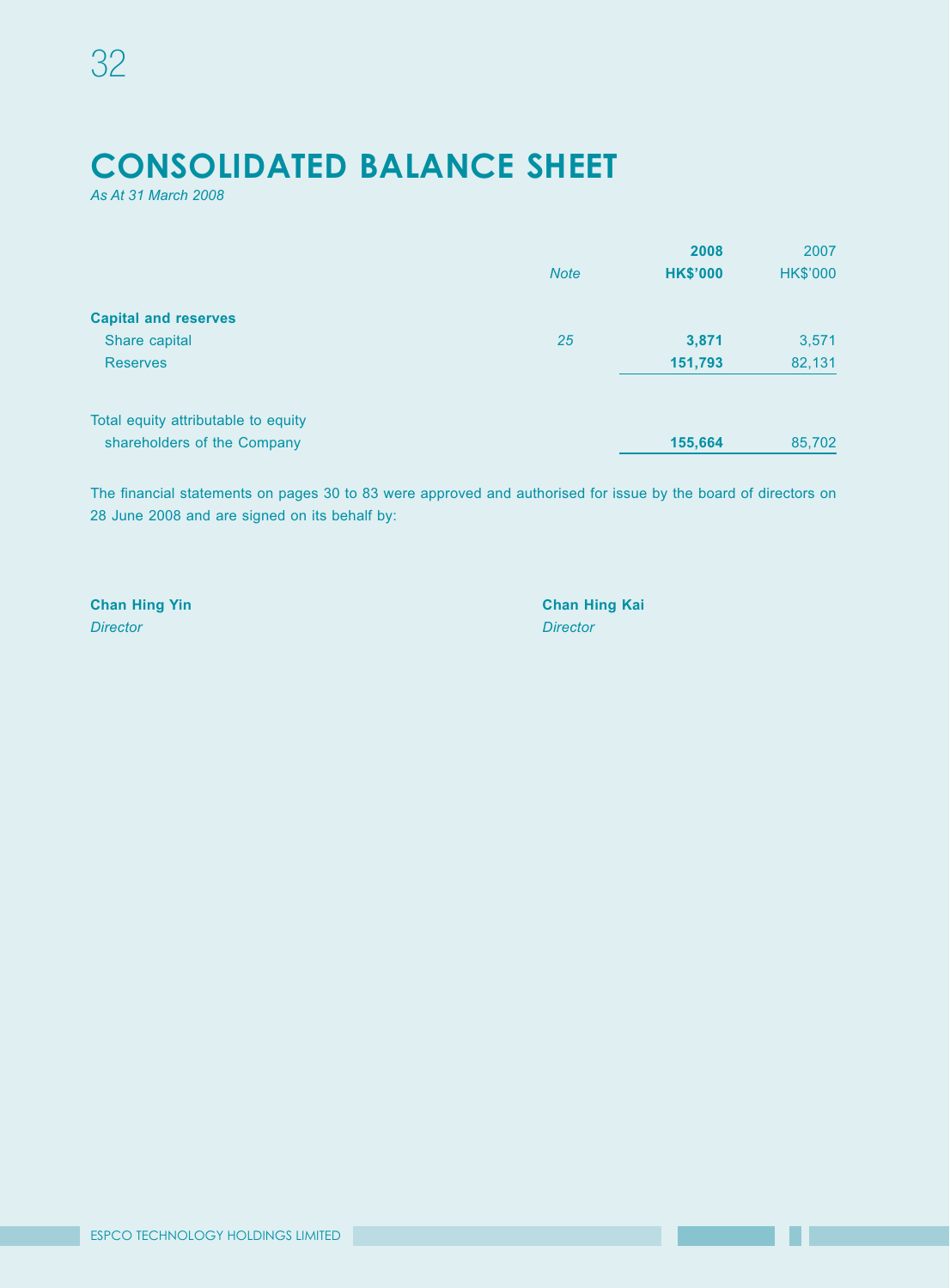# **BALANCE SHEET**

*As At 31 March 2008*

|                                         |             | 2008                    | 2007            |
|-----------------------------------------|-------------|-------------------------|-----------------|
|                                         | <b>Note</b> | <b>HK\$'000</b>         | <b>HK\$'000</b> |
| <b>Non-current assets</b>               |             |                         |                 |
| Investments in subsidiaries             | 17          | 34,751                  | 21,683          |
| Deposit for acquisition of subsidiaries | 30(ii)      | 66,036                  |                 |
|                                         |             | 100,787                 | 21,683          |
| <b>Current assets</b>                   |             |                         |                 |
| Deposits and prepayments                |             | 132                     | 94              |
| Bank balance and cash                   |             | $\overline{\mathbf{4}}$ | 3               |
|                                         |             | 136                     | 97              |
| <b>Current liabilities</b>              |             |                         |                 |
| Other payables and accruals             |             | 2,544                   | 358             |
| <b>Net current liabilities</b>          |             | (2, 408)                | (261)           |
| <b>Net assets</b>                       |             | 98,379                  | 21,422          |
| <b>Capital and reserves</b>             |             |                         |                 |
| Share capital                           | 25          | 3,871                   | 3,571           |
| <b>Reserves</b>                         | 27          | 94,508                  | 17,851          |
|                                         |             | 98,379                  | 21,422          |
|                                         |             |                         |                 |

| <b>Chan Hing Yin</b> | <b>Chan Hing Kai</b> |
|----------------------|----------------------|
| <b>Director</b>      | Director             |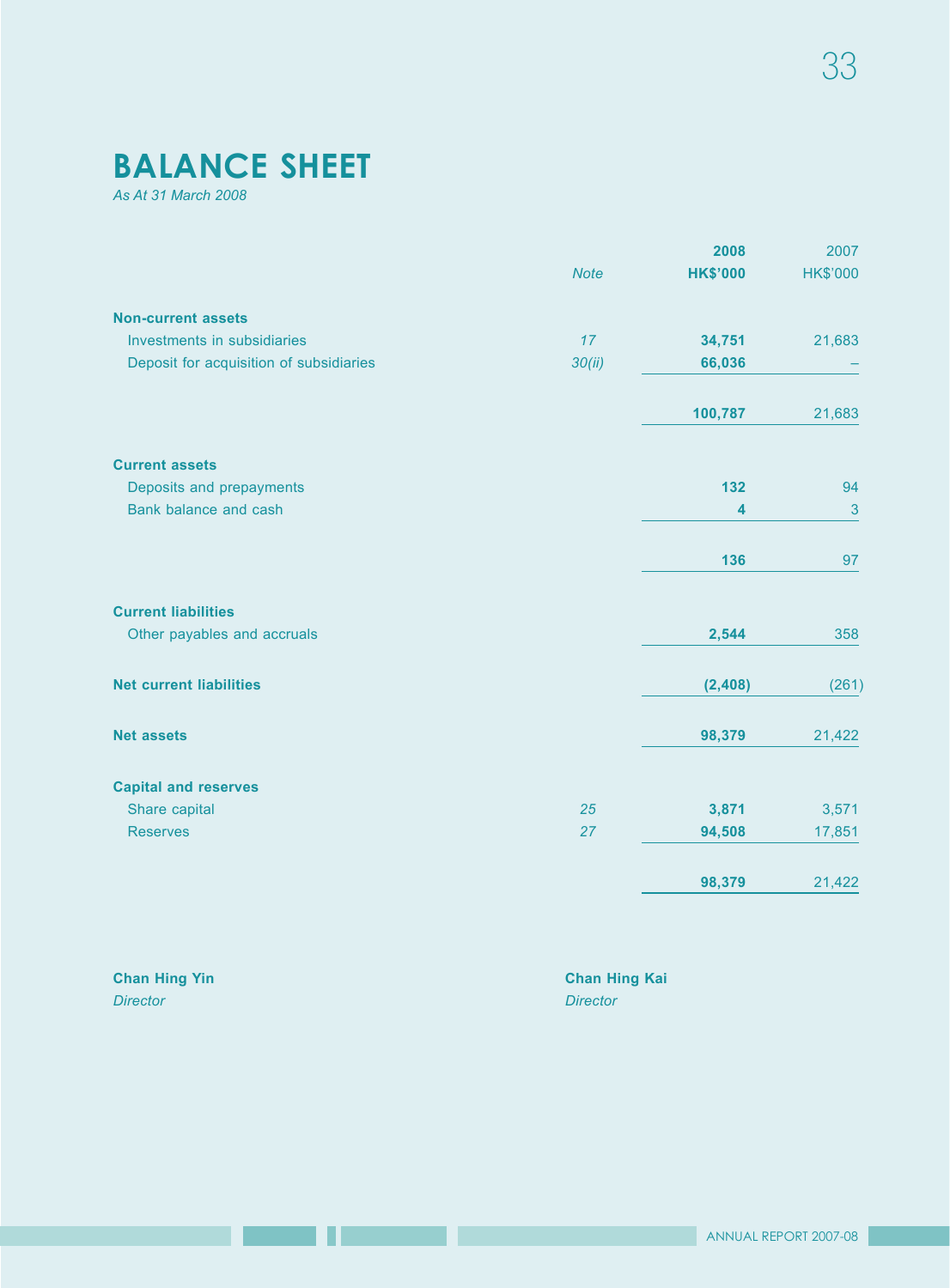# **CONSOLIDATED STATEMENT OF CHANGES IN EQUITY**

*For The Year Ended 31 March 2008*

| <b>Issued</b><br>share           |                 | <b>Share Exchange</b> |                 | <b>Capital Revaluation</b> | surplus         | welfare         | <b>Statutory Statutory Statutory</b><br>general | <b>Retained</b> |                 |
|----------------------------------|-----------------|-----------------------|-----------------|----------------------------|-----------------|-----------------|-------------------------------------------------|-----------------|-----------------|
| capital                          | premium         | reserve               | reserve         | reserve                    | reserve         | fund            | reserve                                         | profits         | <b>Total</b>    |
| <b>HK\$'000</b>                  | <b>HK\$'000</b> | <b>HK\$'000</b>       | <b>HK\$'000</b> | <b>HK\$'000</b>            | <b>HK\$'000</b> | <b>HK\$'000</b> | <b>HK\$'000</b>                                 | <b>HK\$'000</b> | <b>HK\$'000</b> |
|                                  |                 |                       | (note 27(iv))   |                            | (note 27(i))    |                 | (note 27(ii)) (note 27(iii))                    |                 |                 |
| <b>At 1 April 2006</b><br>3,571  | 18,972          | (59)                  | 13,463          | 6,600                      | 325             | 162             | 485                                             | 39,211          | 82,730          |
| Change in equity for 2007        |                 |                       |                 |                            |                 |                 |                                                 |                 |                 |
| Surplus arising from revaluation |                 |                       |                 |                            |                 |                 |                                                 |                 |                 |
| of properties                    |                 |                       |                 | 1,671                      |                 |                 |                                                 |                 | 1,671           |
| Deferred tax charge arising      |                 |                       |                 |                            |                 |                 |                                                 |                 |                 |
| from revaluation of properties   |                 |                       |                 |                            |                 |                 |                                                 |                 |                 |
| (Note $24$ )                     |                 |                       |                 | (226)                      |                 |                 |                                                 |                 | (226)           |
| Realised upon depreciation       |                 |                       |                 |                            |                 |                 |                                                 |                 |                 |
| based on revalued amount         |                 |                       |                 |                            |                 |                 |                                                 |                 |                 |
| of land and building             |                 |                       |                 | (4)                        |                 |                 |                                                 | 4               |                 |
| Exchange differences arising     |                 |                       |                 |                            |                 |                 |                                                 |                 |                 |
| from translation of financial    |                 |                       |                 |                            |                 |                 |                                                 |                 |                 |
| statements of overseas           |                 |                       |                 |                            |                 |                 |                                                 |                 |                 |
| subsidiaries                     |                 | 1,353                 |                 | (293)                      |                 |                 |                                                 |                 | 1,060           |
| Net income directly              |                 |                       |                 |                            |                 |                 |                                                 |                 |                 |
| recognised in equity             |                 | 1,353                 |                 | 1,148                      |                 |                 |                                                 | $\overline{4}$  | 2,505           |
| Profit for the year              |                 |                       |                 |                            |                 |                 |                                                 | 3,681           | 3,681           |
| Total recognised income and      |                 |                       |                 |                            |                 |                 |                                                 |                 |                 |
| expense for the year             |                 | 1,353                 |                 | 1,148                      |                 |                 |                                                 | 3,685           | 6,186           |
| Dividends - 2006 final           |                 |                       |                 |                            |                 |                 |                                                 | (3,214)         | (3, 214)        |
| At 31 March 2007<br>3,571        | 18,972          | 1,294                 | 13,463          | 7,748                      | 325             | 162             | 485                                             | 39,682          | 85,702          |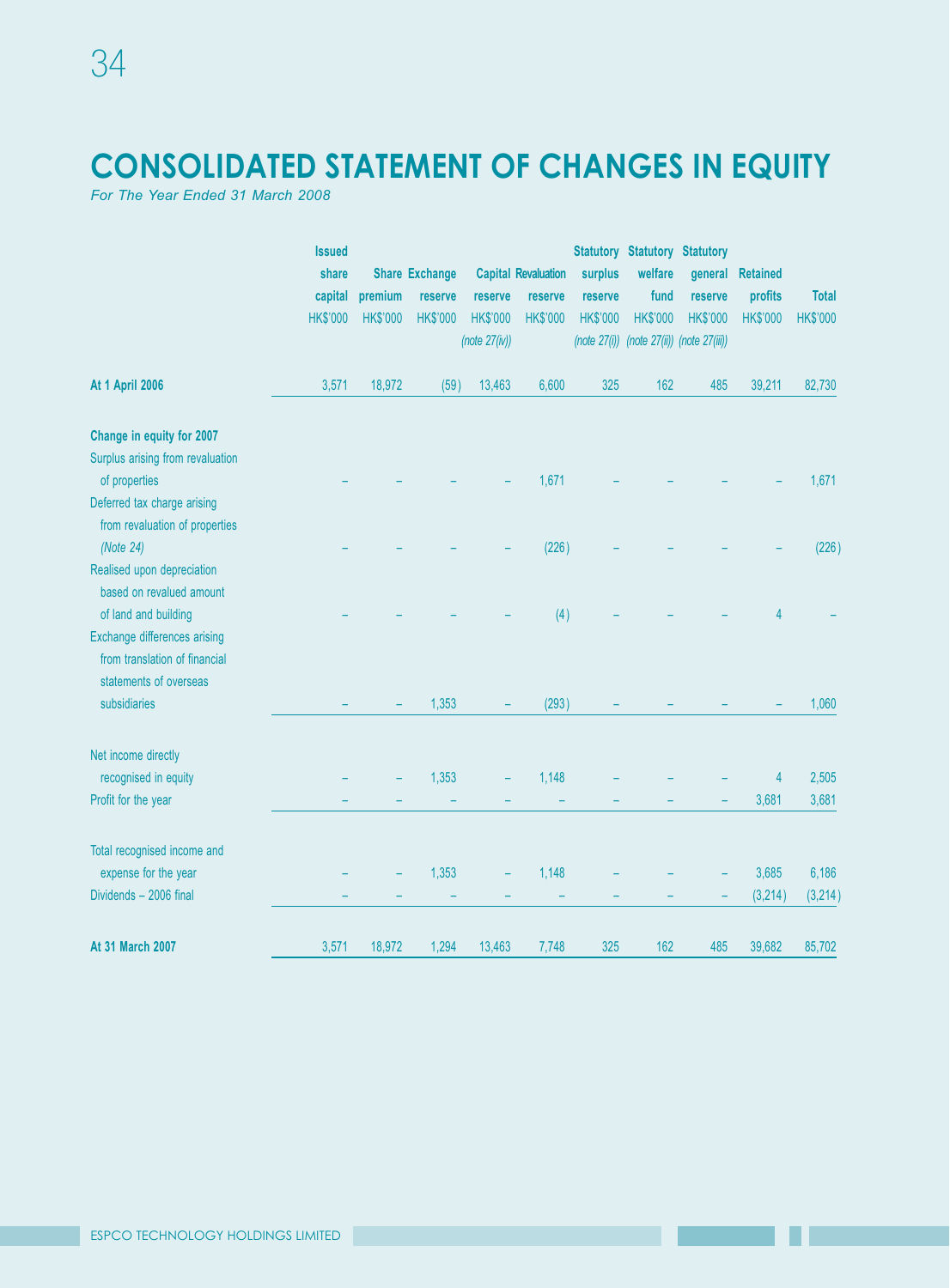# **CONSOLIDATED STATEMENT OF CHANGES IN EQUITY**

*For The Year Ended 31 March 2008*

|                                  | <b>Issued</b>   |                 | <b>Share Exchange</b> |                 | <b>Capital Revaluation</b> | surplus         | <b>Statutory Statutory Statutory</b><br>welfare | general         | <b>Retained</b> |                 |
|----------------------------------|-----------------|-----------------|-----------------------|-----------------|----------------------------|-----------------|-------------------------------------------------|-----------------|-----------------|-----------------|
|                                  | share           |                 |                       |                 |                            |                 |                                                 |                 |                 |                 |
|                                  | capital         | premium         | reserve               | reserve         | reserve                    | reserve         | fund                                            | reserve         | profits         | <b>Total</b>    |
|                                  | <b>HK\$'000</b> | <b>HK\$'000</b> | <b>HK\$'000</b>       | <b>HK\$'000</b> | <b>HK\$'000</b>            | <b>HK\$'000</b> | <b>HK\$'000</b>                                 | <b>HK\$'000</b> | <b>HK\$'000</b> | <b>HK\$'000</b> |
|                                  |                 |                 |                       | (note 27(iv))   |                            | (note 27(i))    | (note 27(ii)) (note 27(iii))                    |                 |                 |                 |
| <b>At 1 April 2007</b>           | 3,571           | 18,972          | 1,294                 | 13,463          | 7,748                      | 325             | 162                                             | 485             | 39,682          | 85,702          |
| Change in equity for 2008        |                 |                 |                       |                 |                            |                 |                                                 |                 |                 |                 |
| Surplus arising from revaluation |                 |                 |                       |                 |                            |                 |                                                 |                 |                 |                 |
| of properties                    |                 |                 |                       |                 | 3,472                      |                 |                                                 |                 |                 | 3,472           |
| Deferred tax charge arising from |                 |                 |                       |                 |                            |                 |                                                 |                 |                 |                 |
| revaluation of properties        |                 |                 |                       |                 |                            |                 |                                                 |                 |                 |                 |
| (Note 24)                        |                 |                 |                       |                 | (568)                      |                 |                                                 |                 |                 | (568)           |
| Realised upon depreciation       |                 |                 |                       |                 |                            |                 |                                                 |                 |                 |                 |
| based on revalued amount of      |                 |                 |                       |                 |                            |                 |                                                 |                 |                 |                 |
| land and building                |                 |                 |                       |                 | (33)                       |                 |                                                 |                 | 33              |                 |
| Exchange differences arising     |                 |                 |                       |                 |                            |                 |                                                 |                 |                 |                 |
| from translation of financial    |                 |                 |                       |                 |                            |                 |                                                 |                 |                 |                 |
| statements of overseas           |                 |                 |                       |                 |                            |                 |                                                 |                 |                 |                 |
| subsidiaries                     |                 |                 | 853                   |                 | (139)                      |                 |                                                 |                 |                 | 714             |
| Net income directly recognised   |                 |                 |                       |                 |                            |                 |                                                 |                 |                 |                 |
| in equity                        |                 |                 | 853                   |                 | 2,732                      |                 |                                                 |                 | 33              | 3,618           |
| Loss for the year                |                 |                 |                       |                 |                            |                 |                                                 |                 | (11, 636)       | (11, 636)       |
| Total recognised income          |                 |                 |                       |                 |                            |                 |                                                 |                 |                 |                 |
| and expense for the year         |                 |                 | 853                   |                 | 2,732                      |                 |                                                 |                 | (11,603)        | (8,018)         |
| Issue of share for cash,         |                 |                 |                       |                 |                            |                 |                                                 |                 |                 |                 |
| net of expenses                  | 300             | 79,073          |                       |                 |                            |                 |                                                 |                 |                 | 79,373          |
| Dividends - 2007 final           |                 |                 |                       |                 |                            |                 |                                                 |                 | (1, 393)        | (1, 393)        |
| At 31 March 2008                 | 3,871           | 98,045          | 2,147                 | 13,463          | 10,480                     | 325             | 162                                             | 485             | 26,686          | 155,664         |
|                                  |                 |                 |                       |                 |                            |                 |                                                 |                 |                 |                 |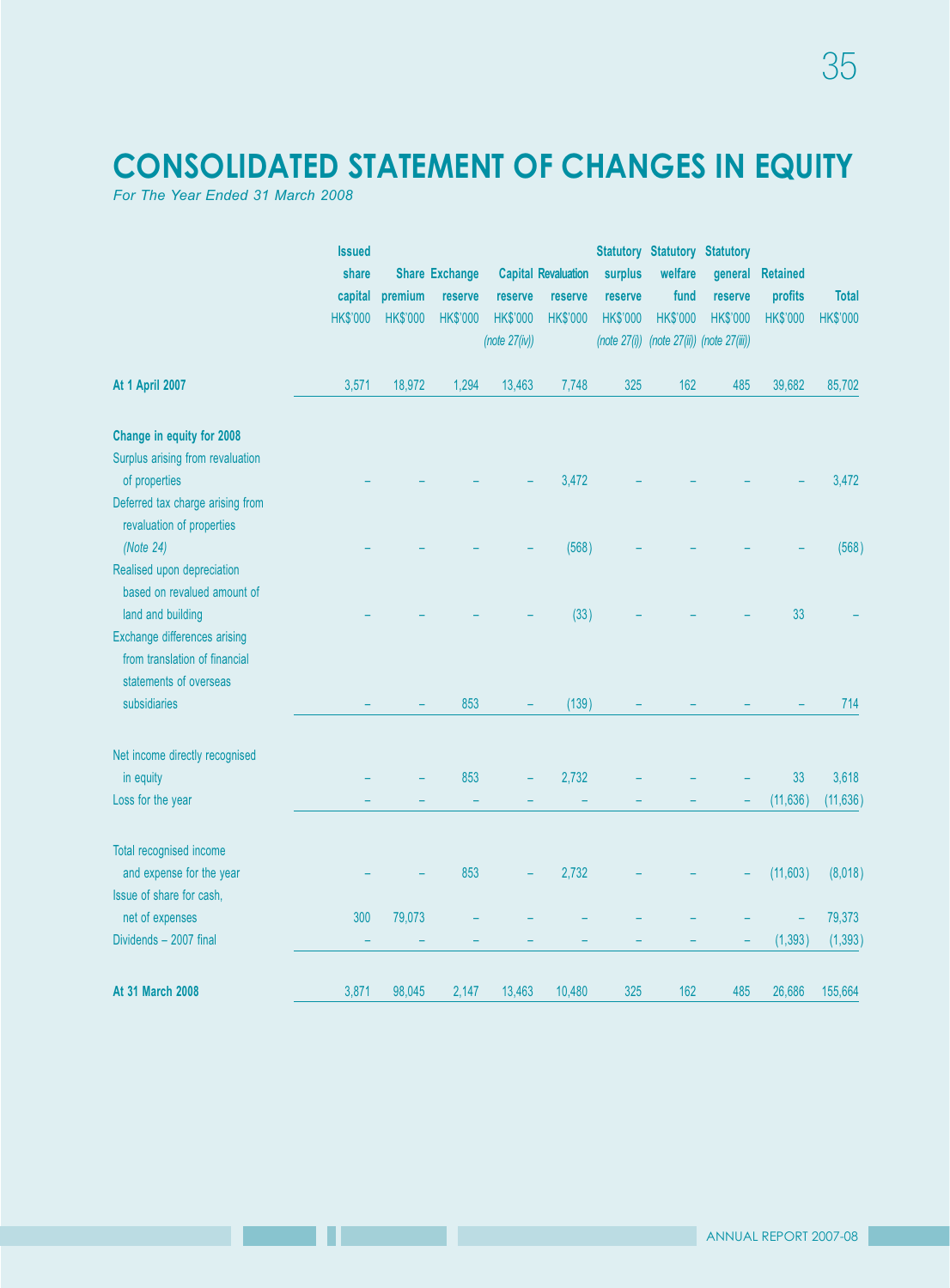# **CONSOLIDATED CASH FLOW STATEMENT**

*For The Year Ended 31 March 2008*

|                                                      |             | 2008            | 2007            |
|------------------------------------------------------|-------------|-----------------|-----------------|
|                                                      | <b>Note</b> | <b>HK\$'000</b> | <b>HK\$'000</b> |
| <b>Operating activities</b>                          | 28(a)       |                 |                 |
| Cash from/(used in) operations                       |             | 13,765          | (4, 972)        |
| Interests on bank loans and overdrafts paid          |             | (538)           | (625)           |
| Interest element of finance leases paid              |             | (6)             | (9)             |
| Hong Kong profits tax paid                           |             | (64)            | (1, 411)        |
| Hong Kong profits tax refunded                       |             | 257             | 487             |
| Overseas taxation paid                               |             | (3)             | (2)             |
| Net cash from/(used in) operating activities         |             | 13,411          | (6, 532)        |
| <b>Investing activities</b>                          |             |                 |                 |
| Deposit paid for acquisition of subsidiaries         |             | (66, 036)       |                 |
| Purchases of property, plant and equipment           |             | (1, 488)        | (1,021)         |
| Interest received                                    |             | 60              | 67              |
| Net cash used in investing activities                |             | (67, 464)       | (954)           |
| <b>Financing activities</b>                          |             |                 |                 |
| <b>Issue of shares</b>                               |             | 79,373          |                 |
| New bank loans raised                                |             |                 | 1,475           |
| Net (decrease)/increase in trust receipt loans       |             | (9,834)         | 6,616           |
| <b>Bank loans repaid</b>                             |             | (4, 283)        | (2, 429)        |
| Repayment of capital element of finance leases       |             | (60)            | (89)            |
| Dividends paid                                       |             | (1, 393)        | (3,214)         |
| Net cash from financing activities                   |             | 63,803          | 2,359           |
| Net increase/(decrease) in cash and cash equivalents |             | 9,750           | (5, 127)        |
| Cash and cash equivalents at beginning of year       |             | 11,116          | 15,647          |
| <b>Effect of foreign exchange rate changes</b>       |             | (905)           | 596             |
| Cash and cash equivalents at end of year             | 28(b)       | 19,961          | 11,116          |
|                                                      |             |                 |                 |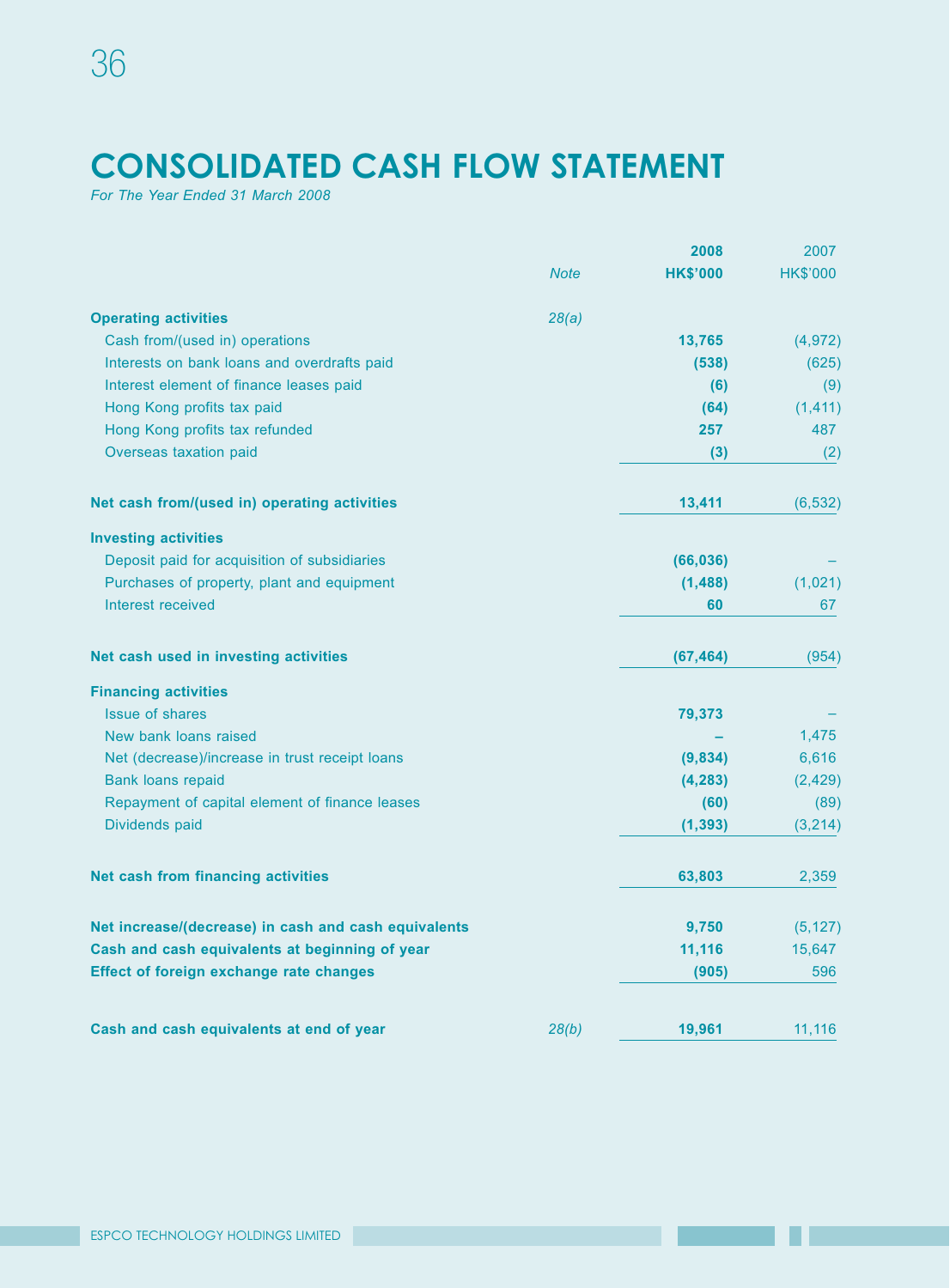### 1 CORPORATE INFORMATION

The Company was incorporated in the Cayman Islands on 12 March 2003 as an exempted company with limited liability under the Companies Law, Cap 22 (Law 3 of 1961, as consolidated and revised) of the Cayman Islands. The shares of the Company were listed on the Growth Enterprise Market (the "GEM") of The Stock Exchange of Hong Kong Limited (the "Stock Exchange") on 23 September 2004. The directors consider Osborne Pacific Limited, a company incorporated in the British Virgin Islands to be the parent and ultimate holding company of the Company as at 31 March 2008.

The address of its registered office and principal place of business of the Company are disclosed in the "Corporate Information" section of the annual report.

The principal activity of the Company is investment holding. The principal activities of the Company's principal subsidiaries are set out in note 17 to the financial statements.

The consolidated financial statements are presented in Hong Kong dollars, which is also the functional currency of the Company.

### 2 PRINCIPAL ACCOUNTING POLICIES

#### (a) Basis of preparation of the financial statements

These financial statements have been prepared in accordance with all applicable Hong Kong Financial Reporting Standards (HKFRSs), (which also includes all applicable individual Hong Kong Financial Reporting Standards, Hong Kong Accounting Standards (HKASs) and Interpretations) issued by the Hong Kong Institute of Certified Public Accountants ("HKICPA"), accounting principles generally accepted in Hong Kong and the disclosure requirements of the Hong Kong Companies Ordinance. These financial statements also comply with the applicable disclosure provisions of the Rules Governing the Listing of Securities on the Growth Enterprise Market of The Stock Exchange of Hong Kong Limited (the "GEM Listing Rules"). The measurement basis used in the preparation of the financial statements is the historical cost basis except that the leasehold properties are measured at revalued amounts as explained in the accounting policies set out below.

The HKICPA has issued certain new and revised HKFRSs that are first effective or available for early adoption for the current accounting period of the Group and the Company. Note 3 provides information on any changes in accounting policies resulting from initial application of these developments to the extent that they are relevant to the Group for the current and prior accounting periods reflected in these financial statements.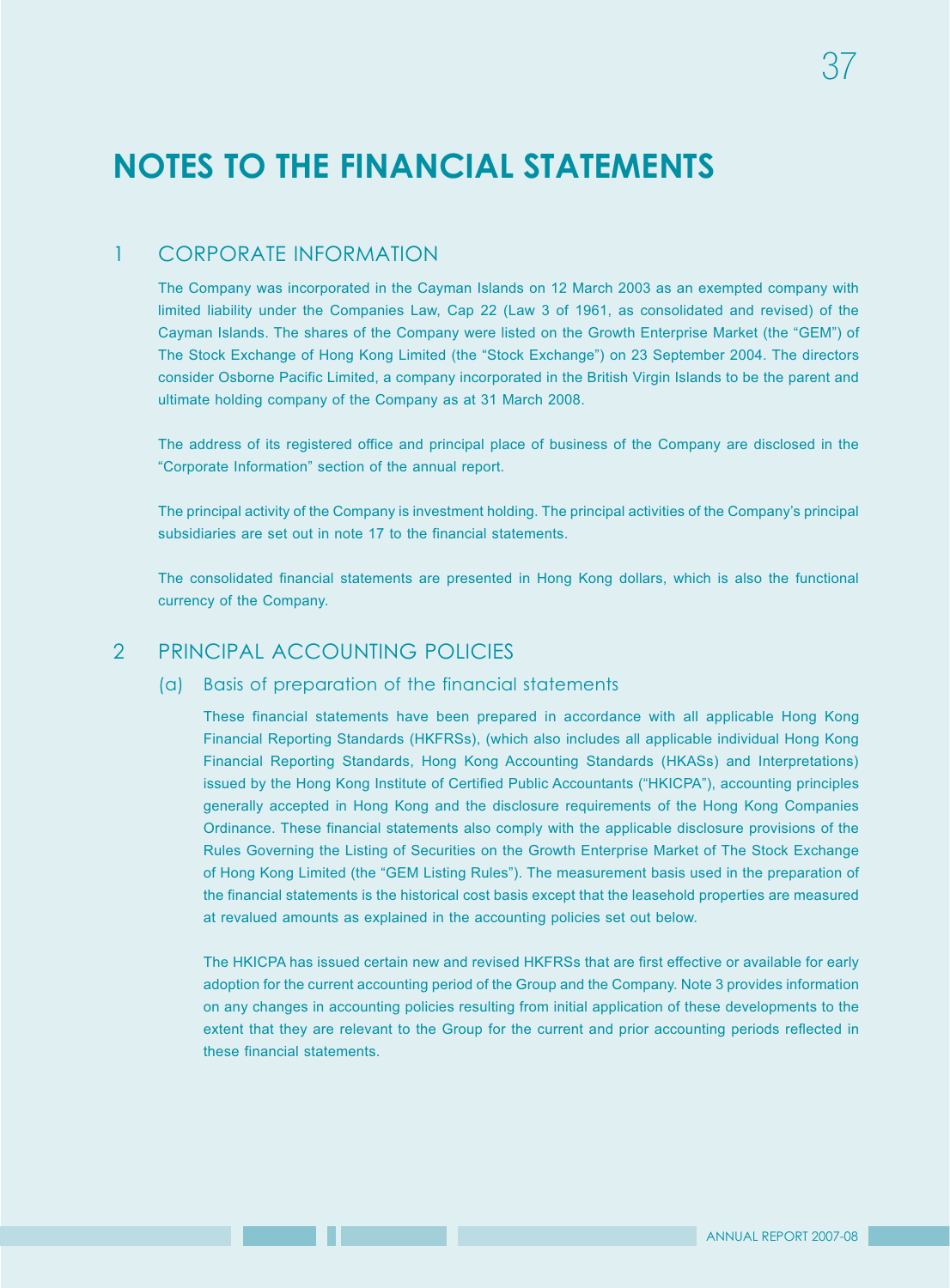### 2 PRINCIPAL ACCOUNTING POLICIES *(Continued)*

#### (a) Basis of preparation of the financial statements *(Continued)*

The preparation of financial statements in conformity with HKFRSs requires management to make judgements, estimates and assumptions that affect the application of policies and reported amounts of assets, liabilities, income and expenses. The estimates and associated assumptions are based on historical experience and various other factors that are believed to be reasonable under the circumstances, the results of which form the basis of making the judgements about carrying values of assets and liabilities that are not readily apparent from other sources. Actual results may differ from these estimates.

The estimates and underlying assumptions are reviewed on an ongoing basis. Revisions to accounting estimates are recognised in the period in which the estimate is revised if the revision affects only that period, or in the period of the revision and future periods if the revision affects both current and future periods.

Judgements made by management in the application of HKFRSs that have significant effect on the financial statements and estimates with a significant risk of material adjustment in the next year are discussed in note 34.

#### (b) Subsidiaries

Subsidiaries are all entities over which the Group has the power, directly or indirectly, to govern the financial and operating policies, so as to obtain benefits from their activities.

An investment in a controlled subsidiary is consolidated into the consolidated financial statements from the date that control commences until the date that control ceases.

Intra-group balances and transactions and any unrealised profits arising from intra-group transactions are eliminated in full in preparing the consolidated financial statements. Unrealised losses resulting from intra-group transactions are eliminated in the same way as unrealised gains but only to the extent that there is no evidence of impairment.

The purchase method of accounting is used to account for the acquisition of subsidiaries by the Group. The cost of an acquisition is measured as the fair value of assets given, equity instruments issued and liabilities incurred or assumed at the date of exchange, plus costs directly attributable to the acquisition. Identifiable assets acquired and liabilities and contingent liabilities assumed in a business combination are measured initially at their fair values at the acquisition date, irrespective of the extent of any minority interest. The excess of the cost of acquisition over the fair value of the Group's share of the identifiable net assets acquired is recorded as goodwill. If the cost of acquisition is less than the fair value of the net assets of the subsidiary acquired, the difference is recognised directly in the income statement.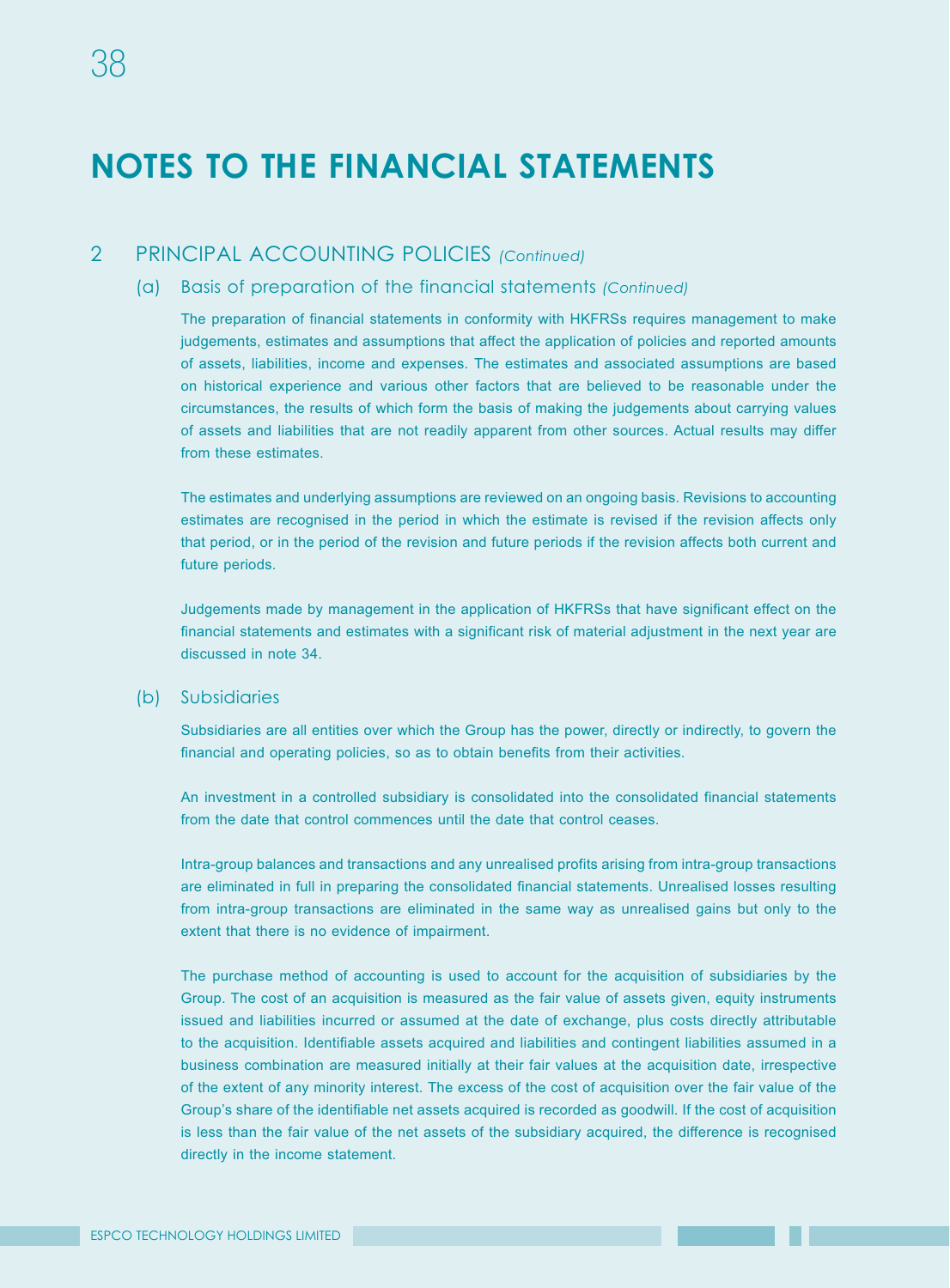#### 2 PRINCIPAL ACCOUNTING POLICIES *(Continued)*

#### (b) Subsidiaries *(Continued)*

In the Company's balance sheet, an investment in a subsidiary is stated at cost less impairment loss, unless the investment is classified as held for sale or included in a disposal group that is classified as held for sale. The results of subsidiaries are accounted for by the Company on the basis of dividends received and receivable.

#### (c) Property, plant and equipment

#### *Land and building*

The land and buildings elements of a lease of land and buildings are considered separately for the purpose of lease classification, unless the lease payments cannot be allocated reliably between the land and buildings elements, in which case, the entire lease is generally treated as a finance lease. To the extent that the allocation of the lease payments between the land and buildings can be made reliably, the leasehold interests in land are classified as prepaid land lease payments under operating leases, which are carried at cost and amortised over the lease term on a straight-line basis, and the buildings elements are classified as property, plant and equipment.

Land and buildings that are classified as property, plant and equipment are stated at valuation, being the fair value at the date of revaluation, less subsequent accumulated depreciation or amortisation. Fair value is the amount for which an asset could be exchanged between knowledgeable, willing parties in an arm's length transaction and is determined on the basis of existing use. Increases in valuation are credited to the revaluation reserve. Decreases in valuation are first offset against increases on earlier valuations in respect of the same property and are thereafter charged to the income statement. Where a deficit has previously been charged to the income statement and a revaluation surplus subsequently arises, this surplus is credited to the income statement to the extent of the deficit previously charged.

#### *Depreciation of leasehold land and buildings in Hong Kong*

Depreciation of the Group's leasehold land and buildings in Hong Kong is calculated to write off their valuation over the expected useful lives to the Group on a straight-line basis.

#### *Depreciation of buildings in the PRC, excluding Hong Kong*

Depreciation of the Group's buildings in the PRC, excluding Hong Kong is calculated on a straightline basis to write off their valuation over the unexpired term of the relevant land use rights or 20 years, whichever is shorter.

Other items of property, plant and equipment are stated at historical cost less depreciation and impairment losses. Historical cost includes expenditure that is directly attributable to the acquisition of the items.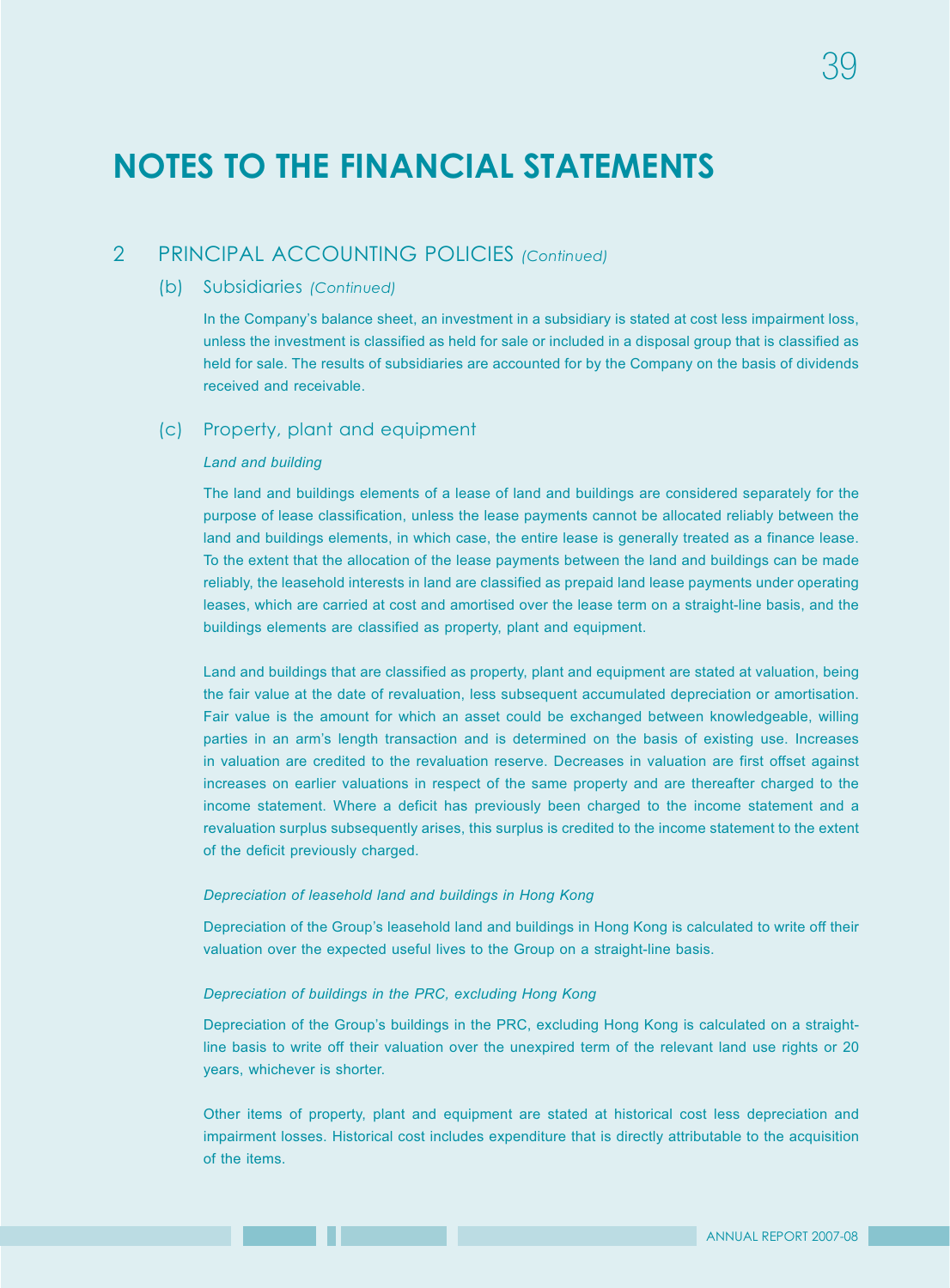#### 2 PRINCIPAL ACCOUNTING POLICIES *(Continued)*

#### (c) Property, plant and equipment *(Continued)*

 *Depreciation of buildings in the PRC, excluding Hong Kong (Continued)*

Depreciation is calculated to write off the cost or valuation of items of property, plant and equipment, less their estimated residual value, if any, using the straight line method over their estimated useful lives. The principal annual rates used for this purpose are as follows :

| $8 - 20\%$ |
|------------|
| 20%        |
| 20%        |
| 20%        |
|            |

Useful lives and depreciation method are reviewed and adjusted if appropriate, at each balance sheet date.

An item of property, plant and equipment is derecognised upon disposal or when no future economic benefits are expected from its use. The gain or loss on disposal or retirement of an asset is the difference between the net sales proceeds and the carrying amount of the relevant asset, and is recognised in the income statement.

#### (d) Leases

Leases are classified as finance leases whenever the terms of the lease transfer substantially all the risks and rewards of ownership to the lessee. All other leases are classified as operating leases.

Assets held under finance leases are recognised as assets of the Group at their fair value or, if lower, at the present value of the minimum lease payments, each determined at the inception of the lease. The corresponding liability to the lessor is included in the balance sheet as a finance lease obligation. Lease payments are apportioned between finance charges and reduction of the lease obligation so as to achieve a constant rate of interest on the remaining balance of the liability. Finance lease charges are charged directly against income, unless they are directly attributable to qualifying assets, in which case they are capitalised in accordance with the Group's general policy on borrowing costs (see note 2(l) below)

Rentals applicable to operating leases net of any incentives received from the leasing company are charged to the income statement on straight line basis over the lease term.

Land lease prepayments under operating leases are up-front payments to acquire long-term interests in lessee-occupied properties. Land lease prepayment are stated at cost less accumulated amortisation and any impairment and are amortised over the remaining lease terms on a straight-line basis to the income statement.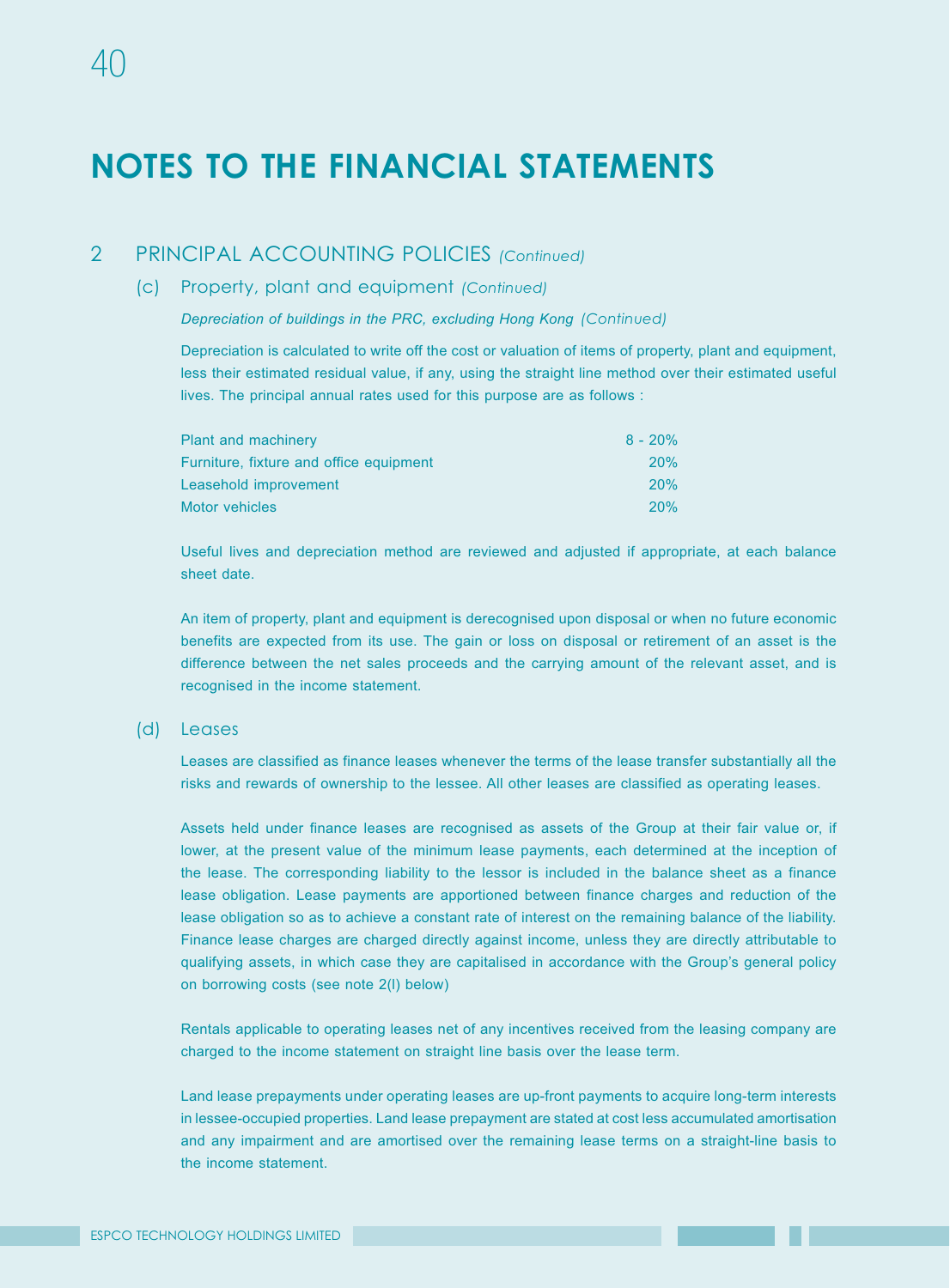### 2 PRINCIPAL ACCOUNTING POLICIES *(Continued)*

#### (e) Inventories

Inventories comprise stocks and work in progress and are stated at the lower of cost and net realisable value. Cost, calculated on the first-in, first-out basis, comprises materials, direct labour and an appropriate proportion of all production overhead expenditure.

Net realisable value is the estimated selling price in the ordinary course of business less the estimated costs of completion and the estimated costs necessary to make to the sale.

#### (f) Financial instruments

Financial assets and financial liabilities are recognised on the Group's and the Company's balance sheet when the Group and the Company have become a party to the contractual provisions of the instrument.

#### *(i) Trade and other receivables*

Trade and other receivables are initially recognised at fair value and thereafter stated at amortised cost using the effective interest rate method, less impairment losses for bad and doubtful debts, except where the receivables are interest-free loans made to related parties without any fixed repayment terms or the effect of discounting would be immaterial. In such cases, the receivables are stated at cost less impairment losses for bad and doubtful debts.

A provision for impairment of trade receivables is established when there is objective evidence that the Group will not be able to collect all amounts due according to the original terms of the receivables. Significant financial difficulties of the debtor, probability that the debtor will enter bankruptcy or financial reorganisation, and default or delinquency in payments are considered indicators that the trade receivable is impaired. The amount of the provision is the difference between the asset's carrying amount and the present value of estimate future cash flows, discounted at the effective interest rate. The amount of provision is recognised in the income statement.

#### *(ii) Cash and cash equivalents*

Cash and cash equivalents comprise cash on hand and demand deposits with banks.

#### *(iii) Trade and other payables*

Trade and other payables are initially recognised at fair value and thereafter stated at amortised cost using the effective interest rate method unless the effect of discounting would be immaterial, in which case they are stated at cost.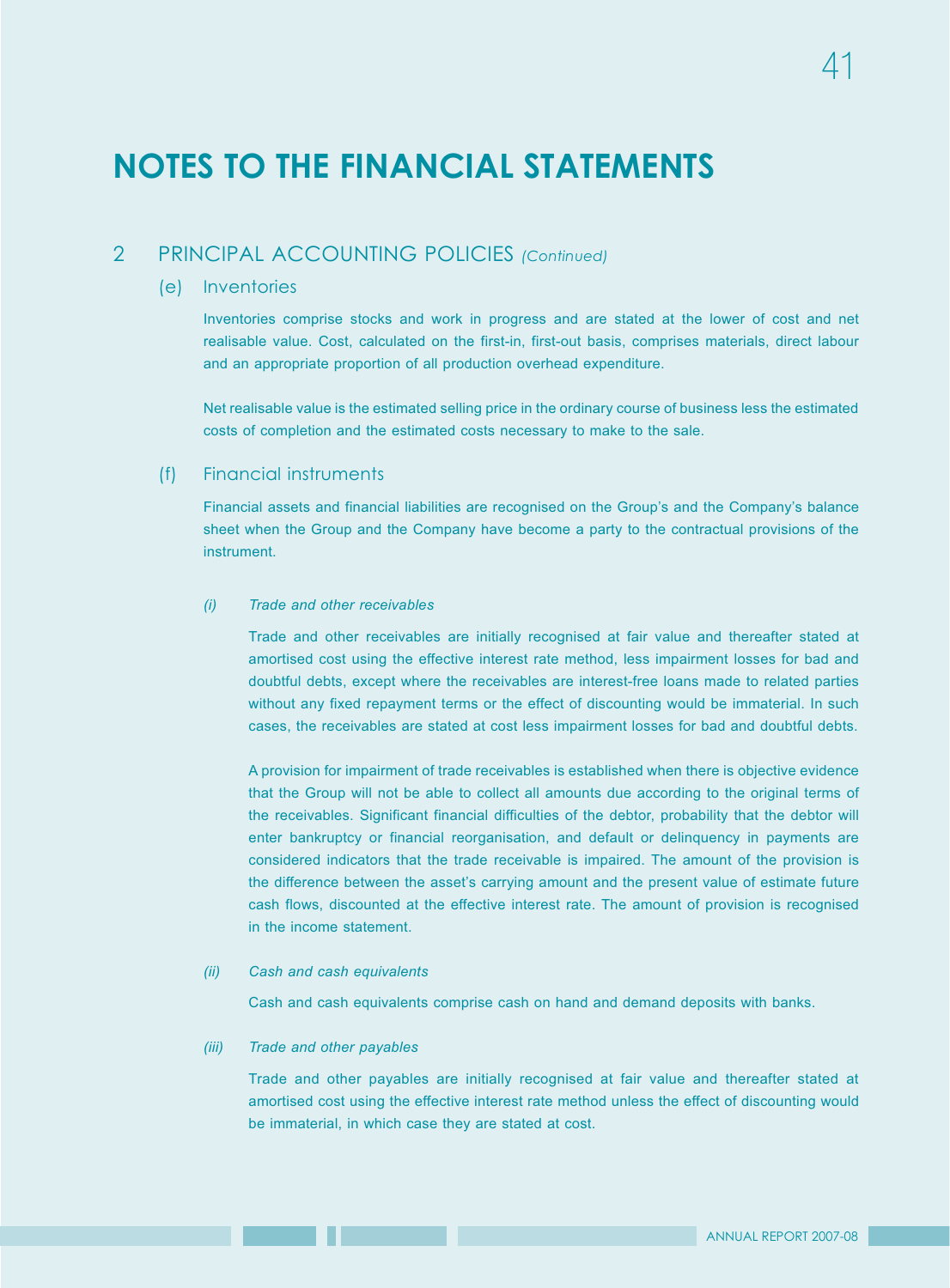### 2 PRINCIPAL ACCOUNTING POLICIES *(Continued)*

- (f) Financial instruments *(Continued)*
	- *(iv) Interest-bearing borrowings*

Interest-bearing borrowings are recognised initially at fair value less attributable transaction costs. Subsequent to initial recognition, interest-bearing borrowings are stated at amortised cost with any difference between cost and redemption value being recognised in the income statement over the period of the borrowings using the effective interest method.

*(v) Share capital*

Ordinary shares are classified as equity. Incremental costs directly attributable to the issuance of new shares are taken to equity as a deduction, net of tax, from the proceeds.

*(vi) Financial guarantees issued*

Financial guarantees are contracts that require the issuer (i.e. the guarantor) to make specified payments to reimburse the beneficiary of the guarantee (the "holder") for a loss the holder incurs because a specified debtor fails to make payment when due in accordance with the terms of a debt instrument.

Where the Group issues a financial guarantee, the fair value of the guarantee (being the transaction price, unless the fair value can otherwise be reliably estimated) is initially recognised as deferred income within trade and other payables. Where consideration is received or receivable for the issuance of the guarantee, the consideration is recognised in accordance with the Group's policies applicable to that category of asset. Where no such consideration is received or receivable, an immediate expense is recognised in profit or loss on initial recognition of any deferred income.

The amount of the guarantee initially recognised as deferred income is amortised in profit or loss over the term of the guarantee as income from financial guarantees issued. In addition, provisions are recognised in accordance with note 2(j) and when (i) it becomes probable that the holder of the guarantee will call upon the Group under the guarantee, and (ii) the amount of that claim on the Group is expected to exceed the amount currently carried in trade and other payables in respect of that guarantee i.e. the amount initially recognised, less accumulated amortisation.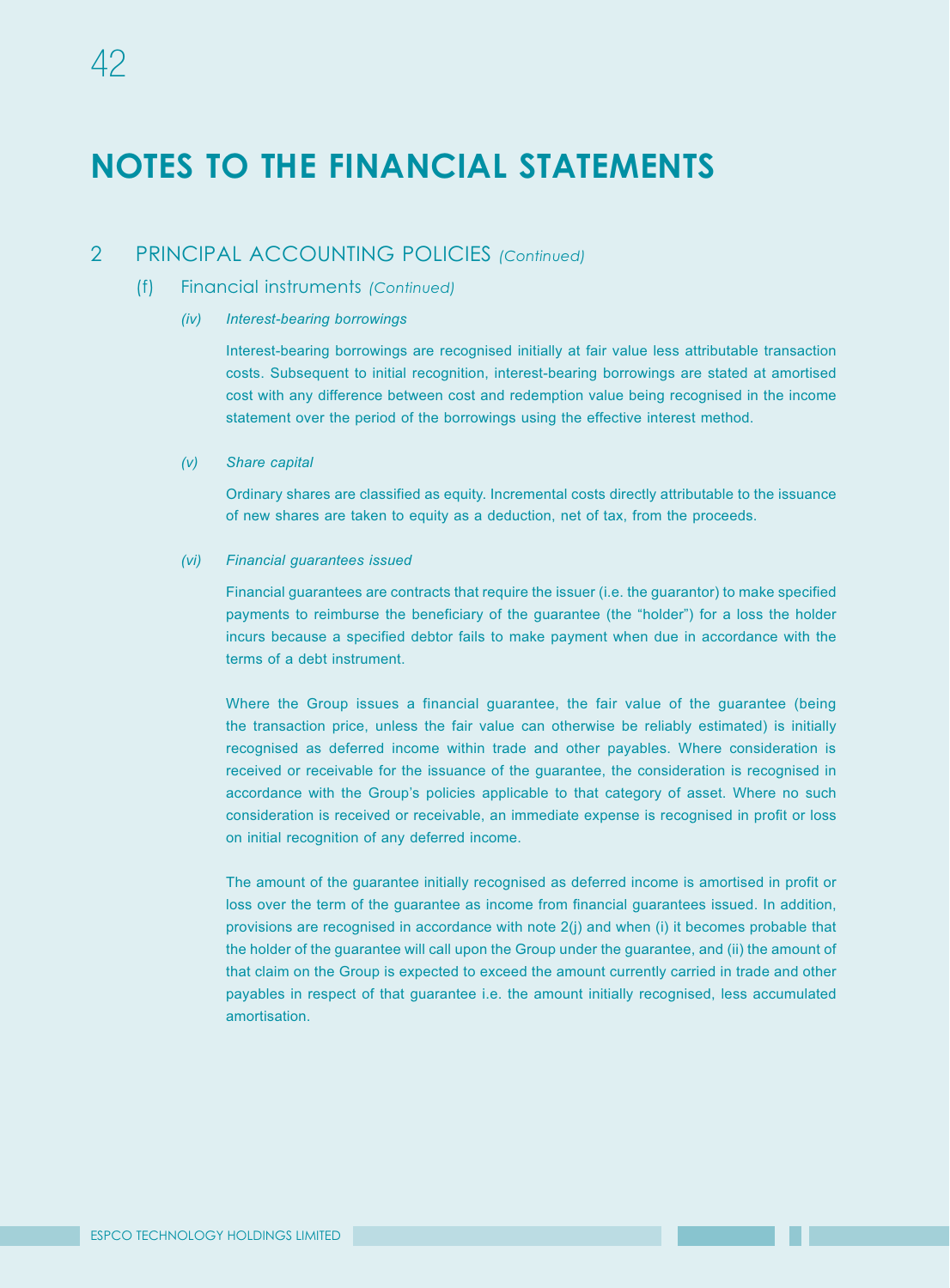### 2 PRINCIPAL ACCOUNTING POLICIES *(Continued)*

#### (g) Impairment of assets

#### *(i) Impairment of financial assets*

Current and non-current receivables that are stated at cost or amortised cost are reviewed at each balance sheet date to determine whether there is objective evidence of impairment. If any such evidence exists, the impairment loss is measured as the difference between the asset's carrying amount and the present value of estimated future cash flows, discounted at the financial asset's original effective interest rate (i.e. the effective interest rate computed at initial recognition of these assets), where the effect of discounting is material. Future cash flows for financial assets which are assessed for impairment collectively are based on historical loss experience for assets with credit risk characteristics similar to the collective group.

If in a subsequent period the amount of an impairment loss decreases and the decrease can be linked objectively to an event occurring after the impairment loss was recognised, the impairment loss is reversed through profit or loss. A reversal of an impairment loss shall not result in the asset's carrying amount exceeding that which would have been determined had no impairment loss been recognised in prior years.

#### *(ii) Impairment of non-financial assets*

At each balance sheet date, the Group reviews the carrying amounts of its tangible and intangible assets to determine whether there is any indication that those assets have suffered an impairment loss. If the recoverable amount of an asset is estimated to be less than its carrying amount, the carrying amount of the asset is reduced to its recoverable amount. Impairment losses are recognised as an expense immediately unless the revalued asset is carried at a revalued amount, in which case the impairment loss is treated as revaluation decrease.

Where an impairment loss subsequently reverses, the carrying amount of the asset is increased to the revised estimate of its recoverable amount, but so that the increased carrying amount does not exceed the carrying amount that would have been determined had no impairment loss been recognised for the asset in prior years. A reversal of an impairment loss is recognised as income immediately unless the relevant asset is carried at a revalued amount, in which case the reversal of the impairment loss is treated as a revaluation increase.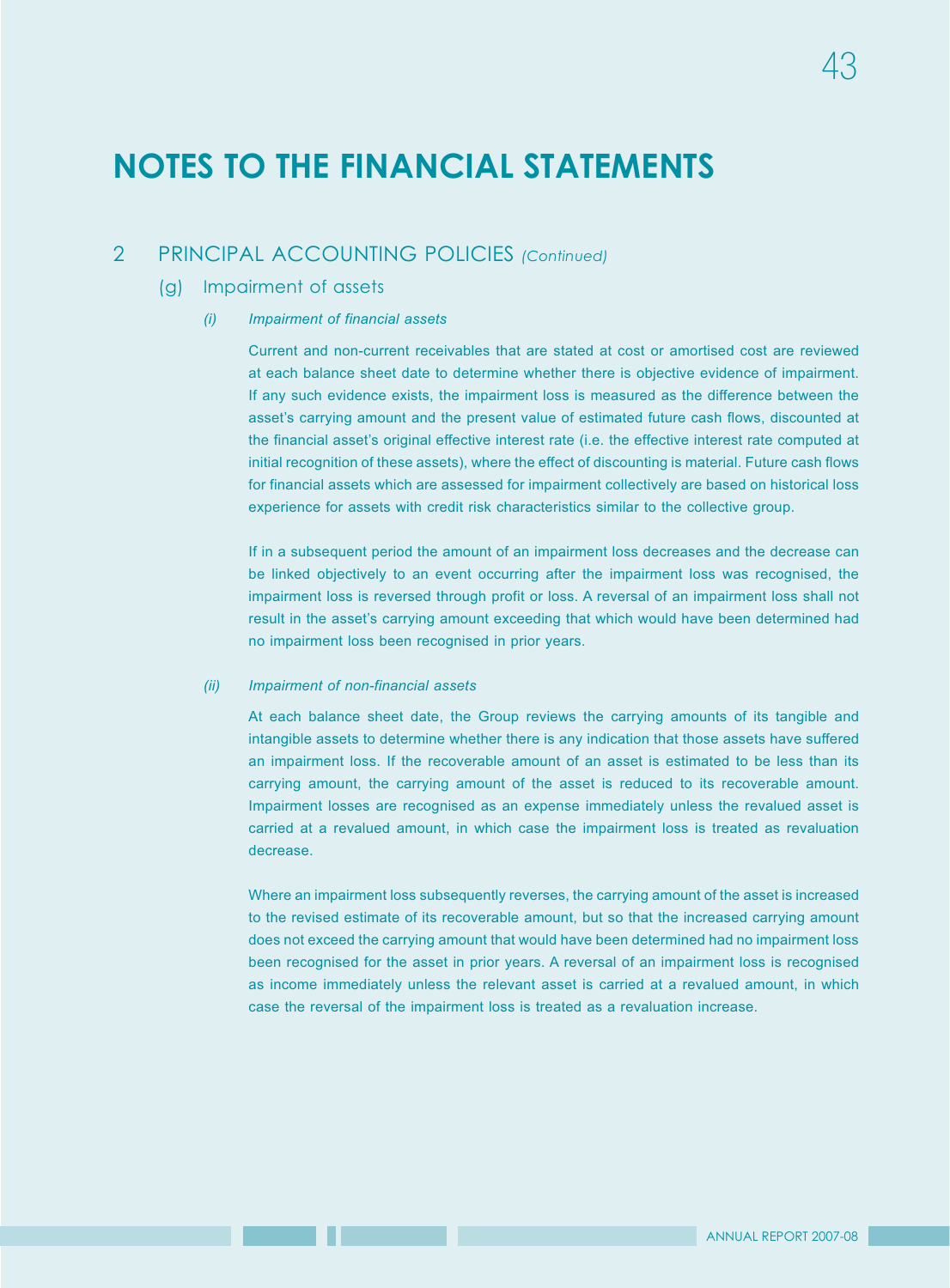### 2 PRINCIPAL ACCOUNTING POLICIES *(Continued)*

#### (h) Employee benefits

*(i) Short term employee benefits in the form of leave*

Employee entitlements to annual leave are recognised when they accrue to employees. A provision is made for the estimated liability for annual leave as a result of services rendered by employees up to the balance sheet date.

Employee entitlement to sick leave and maternity leave are not recognised until the time of leave.

#### *(ii) Retirement benefit costs*

The Group operates a defined contribution Mandatory Provident Fund retirement benefits scheme (the "MPF Scheme") under the Mandatory Provident Fund Schemes Ordinance, for all its employees in Hong Kong. Contributions are made based on a percentage of the employees' basic salaries and are charged to the income statement as they become payable in accordance with the rules of the MPF Scheme. The assets of the MPF Scheme are held separately from those of the company in an independently-administered fund. The Group's employer contributions vest fully with the employees when contributed into the MPF Scheme. The group's contributions to the MPF Scheme are recognised as an expense in the income statement as incurred.

#### *(iii) Termination benefits*

Termination benefits are recognised when, and only when the Group demonstrably commits itself to terminate employment or to provide benefits as a result of voluntary redundancy by having a detailed formal plan which is without realistic possibility of withdrawal.

#### *(iv) Employment Ordinance long service payment*

Certain of the Group's employees have completed the required number of years of service to the Group to be eligible for long service payments under the Hong Kong Employment Ordinance (the "Employment Ordinance") in the event of the termination of their employment. The Group is liable to make such payments in the event that such a termination of employment meets the circumstances specified in the Employment Ordinance. No provision has been made for this amounts as it is not expected to be crystallised in the foreseeable future.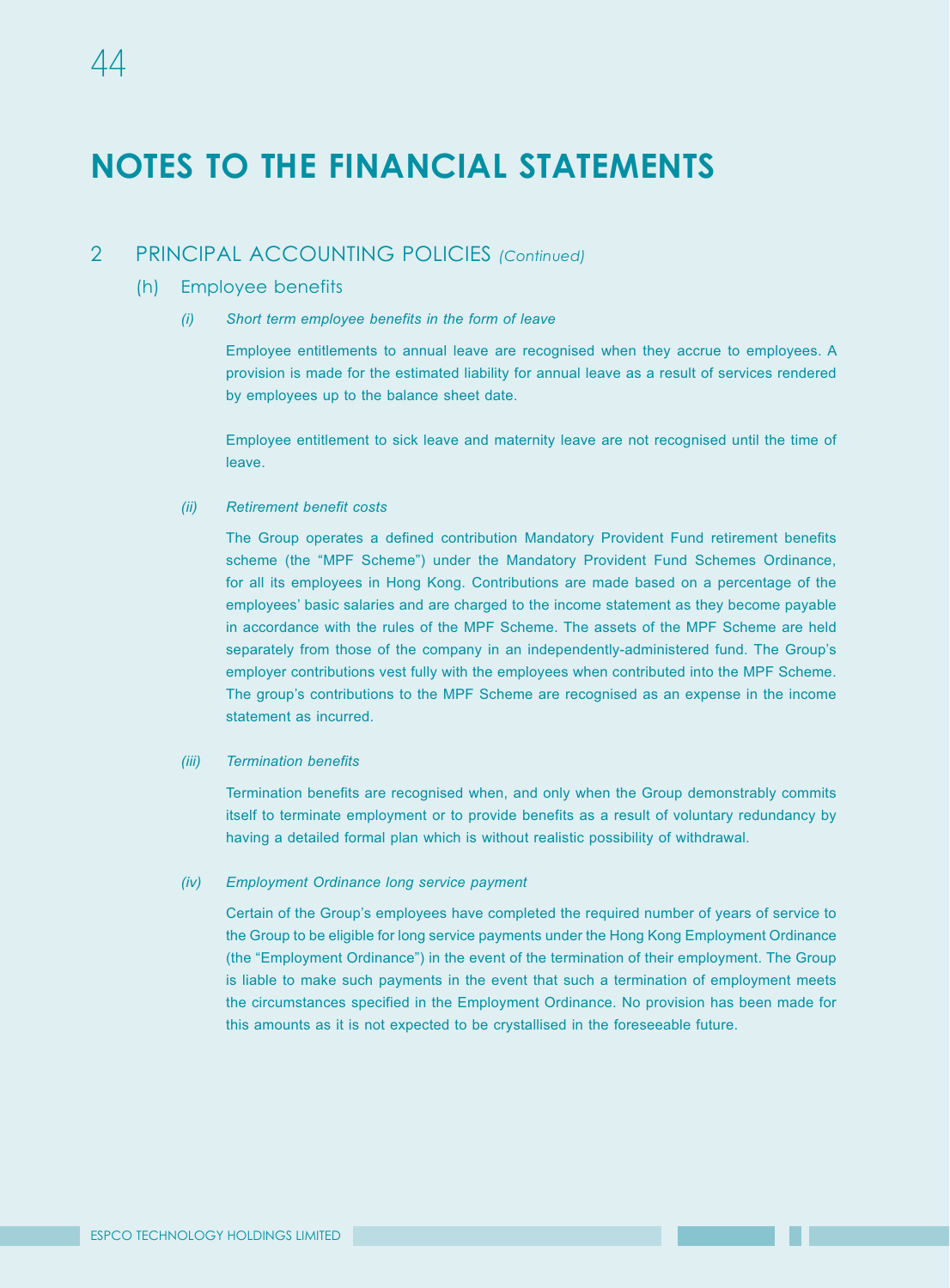## 2 PRINCIPAL ACCOUNTING POLICIES *(Continued)*

#### (i) Income tax

Income tax comprises current and deferred tax. Income tax is recognised in the income statement, or in equity, if it relates to items that are recognised in the same or a different period directly in equity.

Current tax assets and liabilities for the current and prior periods are measured at the amount expected to be recovered from or paid to the taxation authorities.

Deferred tax is provided, using the liability method, on all temporary differences at the balance sheet date between the tax bases of assets and liabilities and their carrying amounts for financial reporting purpose.

Deferred tax liabilities are recognised for all material taxable temporary differences :

- except when the deferred tax liability arises from goodwill or the initial recognition of an assets or liability in a transaction that is not a business combination and, at the time of the transaction, affects neither the accounting profit nor taxable profit or loss; and
- in respect of taxable temporary differences associated with investments in subsidiaries, except where the timing of the reversal of the temporary differences can be controlled and it is probable that the temporary differences will not be reversed in the foreseeable future.

Deferred tax assets are recognised for all material deductible temporary differences, carryforward or unused tax credits and unused tax losses, to the extent that it is probable that taxable profit will be available against which the deductible temporary differences, and the carryforward of unused tax credits and unused tax losses can be utilised :

- except when the deferred tax assets relating to the deductible temporary differences arises from the initial recognition of an asset or liability in a transaction that is not a business combination and, at the time of transaction, affects neither the accounting profit nor taxable profit or loss; and
- in respect of deductible temporary differences associated with investments in subsidiaries, deferred tax assets are only recognised to the extent that it is probable that the temporary differences will be reversed in the foreseeable future and taxable profit will be available against which the temporary differences can be utilised.

The carrying amount of deferred tax assets is reviewed at each balance sheet date and reduced to the extent that it is no longer probable that sufficient taxable profits will be available to allow all or part of the asset to be utilised. Conversely, previously unrecognised deferred tax assets are reassessed at each balance sheet date and are recognised to the extent that it is probable that sufficient taxable profit will be available to allow all or part of the deferred tax assets to be utilised.

45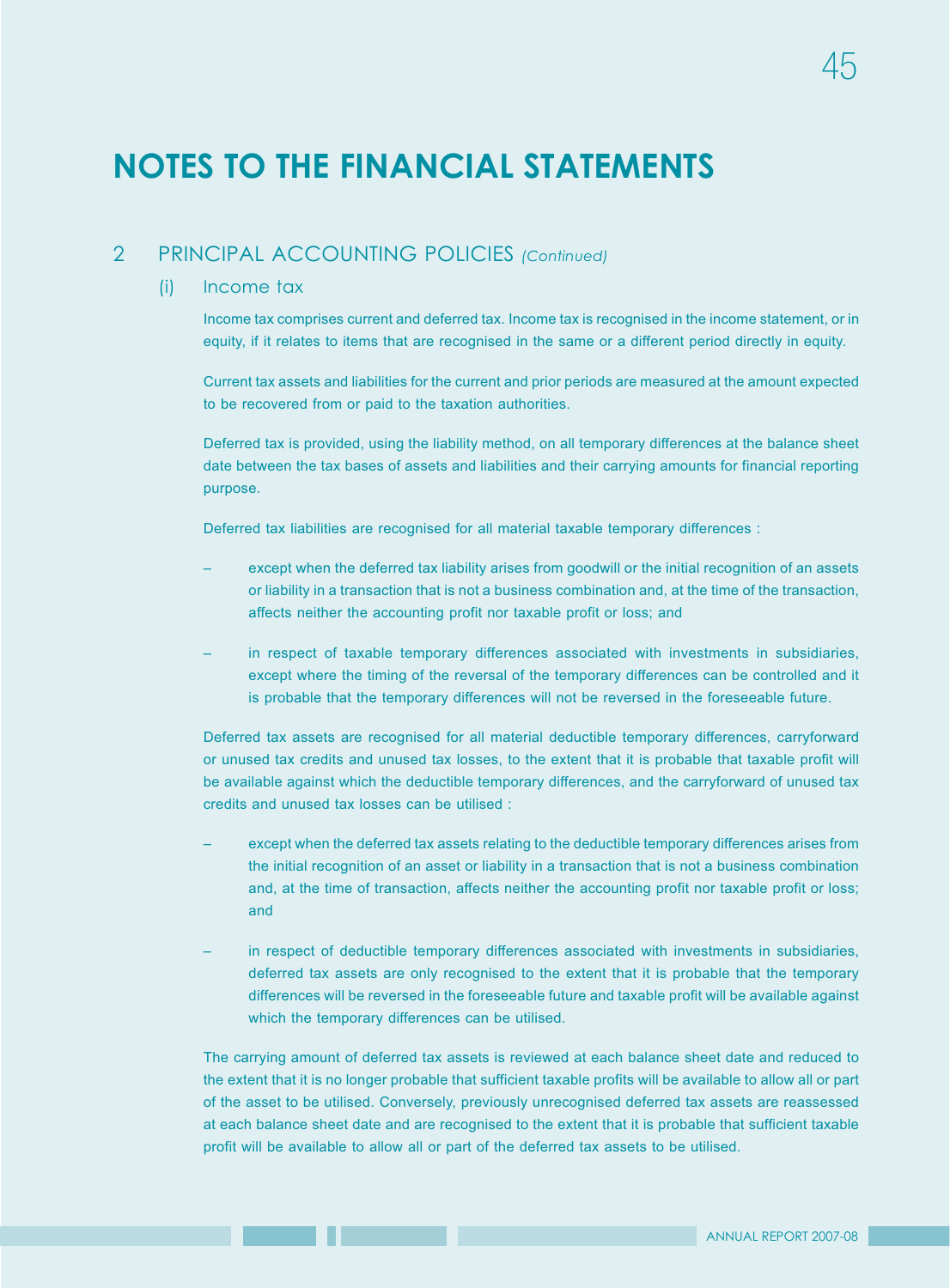### 2 PRINCIPAL ACCOUNTING POLICIES *(Continued)*

#### (i) Income tax *(Continued)*

Deferred tax assets and liabilities are measured at the tax rates that are expected to apply to the period when the asset is realised or the liability is settled, based on tax rates and tax laws that have been enacted or substantively enacted at the balance sheet date.

#### (j) Provisions and contingent liabilities

Provisions are recognised for liabilities of uncertain timing or amount when the Group or the Company has a legal or constructive obligation arising as a result of a past event, it is probable that an outflow of economic benefits will be required to settle the obligation and a reliable estimate can be made. Where the time value of money is material, provisions are stated at the present value of the expenditure to settle the obligation.

Where it is not probable that an outflow of economic benefits will be required, or the amount cannot be estimated reliably, the obligation is disclosed as a contingent liability, unless the probability of outflow of economic benefits is remote. Possible obligations, whose existence will only be confirmed by the occurrence or non-occurrence of one or more future events are also disclosed as contingent liabilities unless the probability of outflow of economic benefits is remote.

#### (k) Translation of foreign currencies

#### *(i) Functional and presentation currency*

Items included in the financial statements of each of the Group entities are measured using the currency of the primary economic environment in which the entity operates ("the functional currency"). The consolidated financial statements are presented in Hong Kong dollars ("HK\$"), which is the Company's functional and presentation currency.

#### *(ii) Transactions and balances*

Foreign currency transactions are translated into the functional currency using the exchange rates prevailing at the dates of the transactions. Foreign exchange gains and losses resulting from the settlement of such transactions and from the translation at year-end exchange rates of monetary assets and liabilities denominated in foreign currencies are recognised in the income statement.

Translation differences on non-monetary items such as equities instruments held at fair value through income statement are reported as part of the fair value gain or loss. Translation differences on non-monetary financial assets such as equities classified as available-for-sale are, included in the fair value reserve in equity.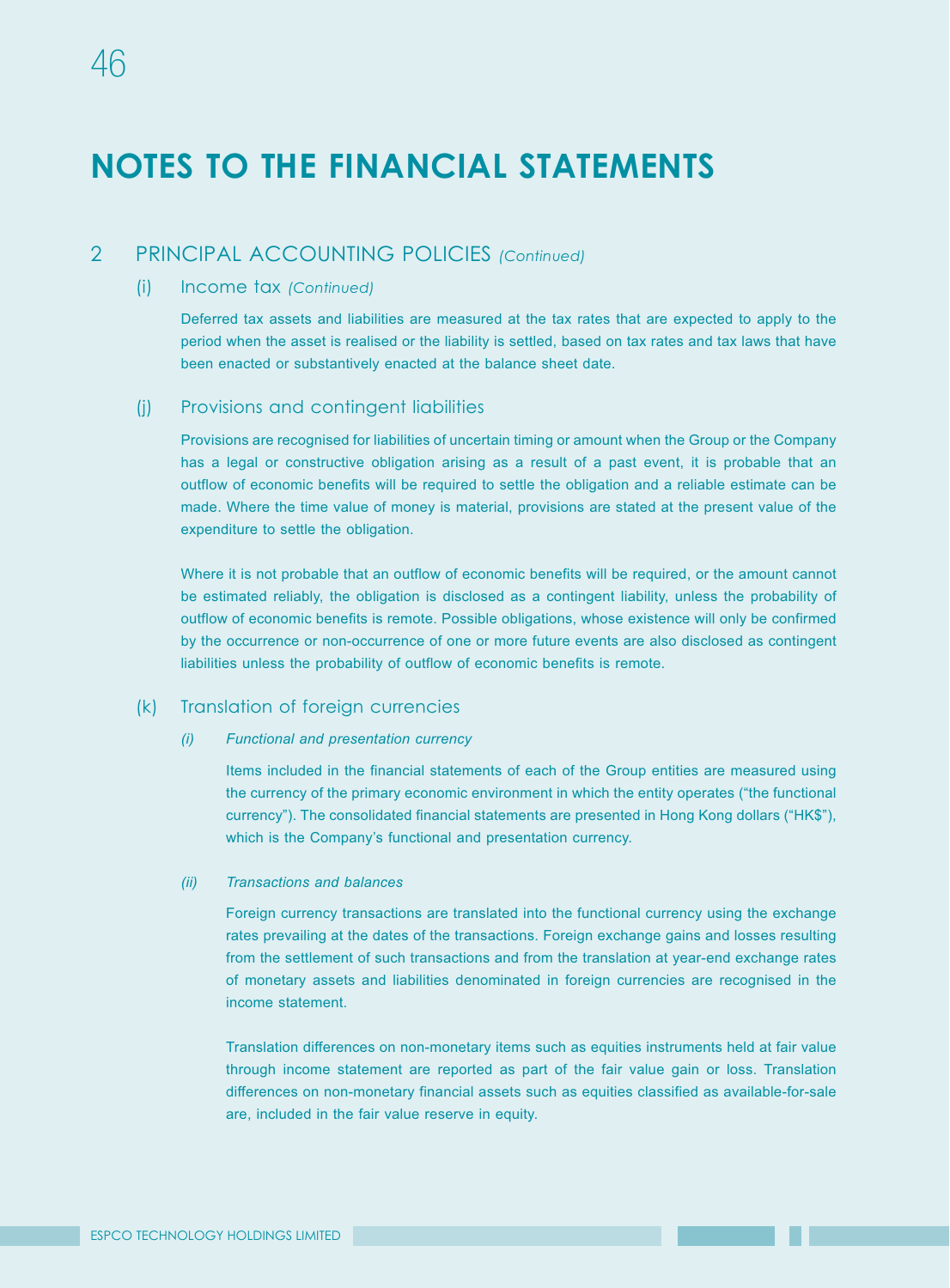### 2 PRINCIPAL ACCOUNTING POLICIES *(Continued)*

- (k) Translation of foreign currencies *(Continued)*
	- *(iii) Group companies*

The results and financial position of all Group entities (none of which has the currency of a hyperinflationary economy) that have a functional currency different from the presentation currency are translated into the presentation currency as follows:

- (a) assets and liabilities for each balance sheet presented are translated at the closing rate at the date of that balance sheet;
- (b) income and expenses for each income statement are translated at average exchange rates (unless this average is not a reasonable approximation of the cumulative effect of the rates prevailing on the transaction dates, in which case income and expenses are translated at the dates of the transactions); and
- (c) all resulting exchange differences are recognised as a separate component of equity.

#### (l) Borrowing costs

Borrowing costs are expensed in the income statement in the period in which they are incurred, except to the extent that they are capitalised as being directly attributable to the acquisition, construction or production of an asset which necessarily takes a substantial period of time to get ready for its intended use or sale.

The capitalisation of borrowing costs as part of the cost of a qualifying asset commences when expenditure for the asset is being incurred, borrowing costs are being incurred and activities that are necessary to prepare the asset for its intended use or sale are in progress. Capitalisation of borrowing costs is suspended or ceases when substantially all the activities necessary to prepare the qualifying assets for its intended use or sale are interrupted or complete.

#### (m) Related parties

A party is considered to be related to the Group if :

- (i) directly, or indirectly through one or more intermediaries, the party:
	- control, is controlled by, or is under common control with, the Group;
	- has an interest in the Company that gives it significant influence over the Group; or
	- has joint control over the Group
- (ii) the party is a member of key management personnel of the Company or its parent company;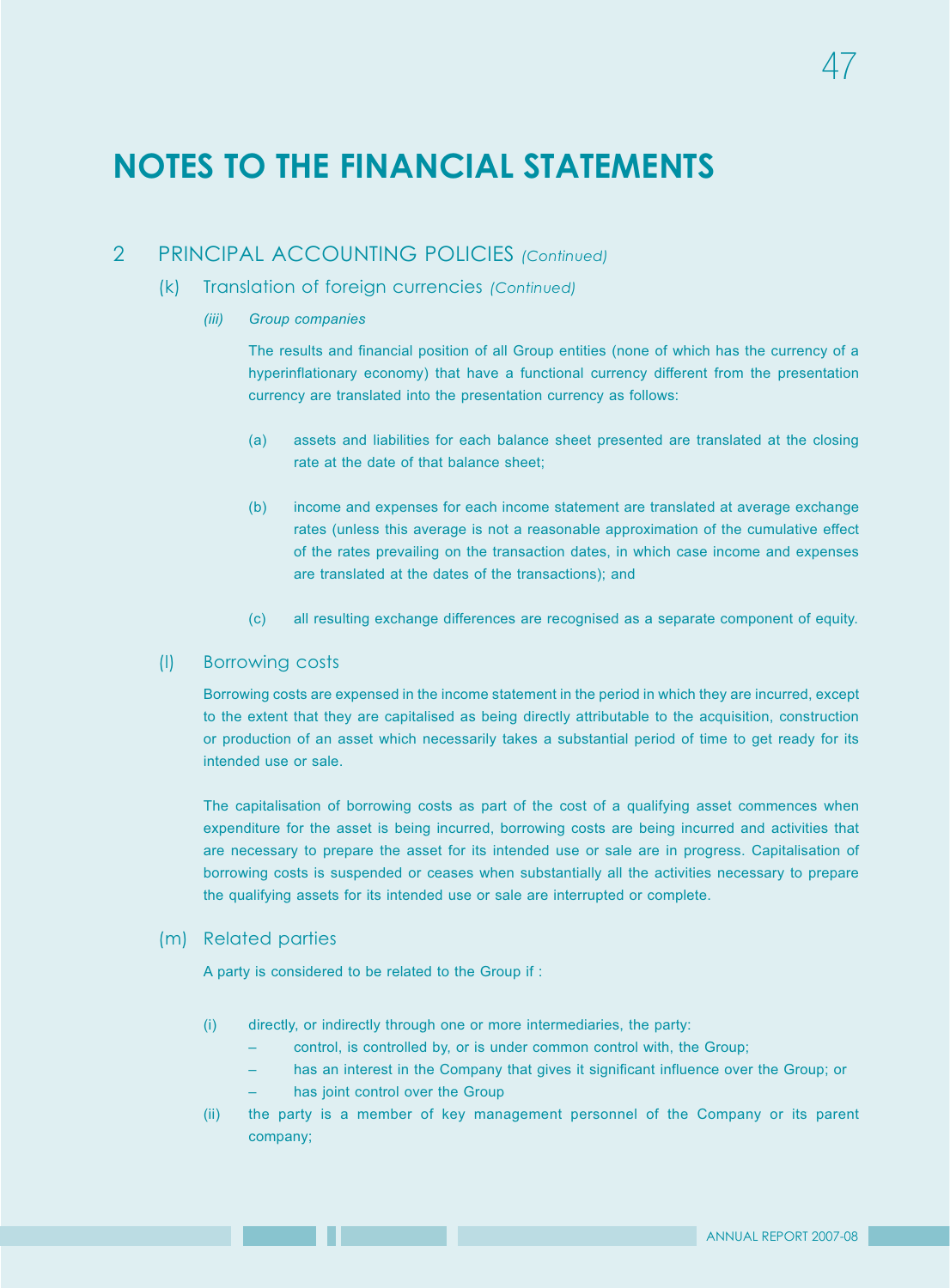### 2 PRINCIPAL ACCOUNTING POLICIES *(Continued)*

#### (m) Related parties *(Continued)*

- (iii) the party is a close member of the family of any individual referred to in (i) and (ii);
- (iv) the party is an entity that is controlled, jointly controlled or significantly influenced by or for which significant voting power in such entities resides with, directly or indirectly, the individual referred to in (ii) or (iii);
- (v) the party is a post-employment benefit plan for the benefit of employees of the Group, or of any entity that is a related party of the Group.

#### (n) Revenue recognition

Revenue is recognised when it is probable that the economic benefits will flow to the Group and when the revenue can be measured reliably, on the following bases :

- (i) from the sale of goods, on the transfer of risks and rewards of ownership, which generally coincides with the time when goods are delivered to customers and title has passed ;
- (ii) processing fee income and handling income, when the services are rendered ; and
- (iii) interest income is recognised as it accrues using the effective interest method.

#### (o) Research and development costs

All research costs are expensed as incurred.

Expenditure incurred on projects to develop new products is capitalised and deferred only when the projects are clearly defined; the expenditure is separately identifiable and can be measured reliably; there is reasonable certainty that the projects are technically feasible; and the products have commercial value. Product development expenditure which does not meet these criteria is expensed when incurred.

During the year, all research and development costs have been expensed.

#### (p) Segment reporting

A segment is a distinguishable component of the Group that is engaged either in providing products or services (business segment), or in providing products or services within a particular economic environment (geographical segment), which is subject to risks and rewards that are different from those of other segments.

Segment assets consist primarily of property, plant and equipment, inventories, receivables and operating cash. Segment capital expenditure comprises additions to property, plant and equipment.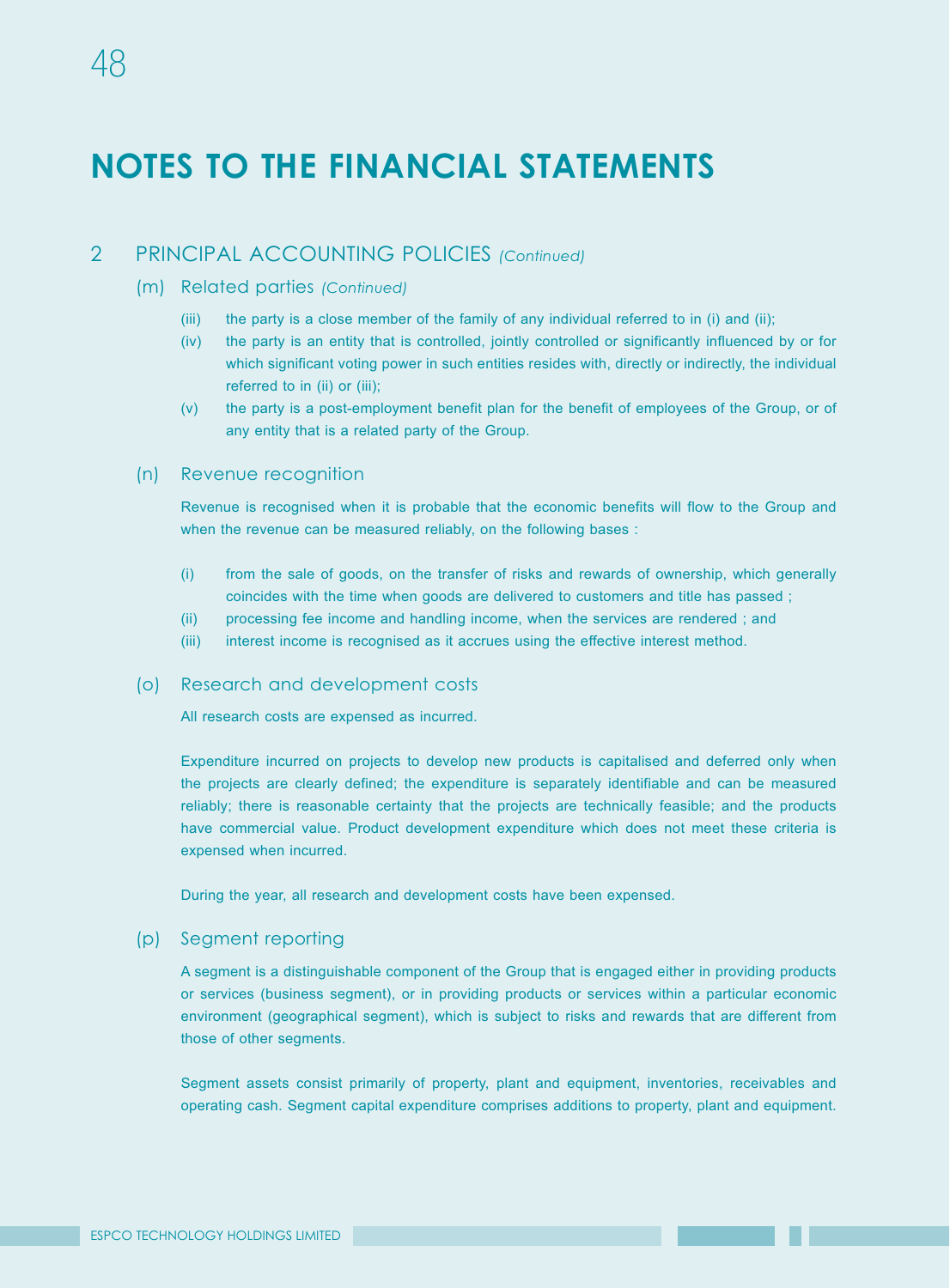#### 3 ADOPTION OF NEW AND REVISED HONG KONG FINANCIAL REPORTING STANDARDS

The HKICPA has issued a number of new and revised HKFRSs and Interpretations that are first effective or available for early adoption for the current accounting period of the Group and the Company.

There have been no significant changes to the accounting policies applied in these financial statements for the years presented as a result of these developments. However, as a result of the adoption of HKFRS 7, Financial instruments: Disclosures and the amendment to HKAS 1, Presentation of financial statements: Capital disclosures, there have been some additional disclosures provided as follows:

As a result of the adoption of HKFRS 7, the financial statements included expanded disclosure about the significance of the company's financial instruments and the nature and extent of risks arising from those instruments, compared with the information previously required to be disclosed by HKAS 32, Financial instruments: Disclosure and presentation. These disclosures are set out in note 29.

The amendment to HKAS 1 introduces additional disclosure requirements to provide information about the level of capital and the company's objectives, policies and processes for managing capital. These new disclosures are set out in note 25.

Both HKFRS 7 and the amendment to HKAS 1 do not have any material impact on the classification, recognition and measurement of the amounts recognised in the financial statements.

The Group has not early applied the following new and revised HKFRSs, that have been issued but are not yet effective, in these financial statements.

| ÷,       | HKAS 1 (Revised)           | Presentation of Financial Statements <sup>1</sup>               |
|----------|----------------------------|-----------------------------------------------------------------|
| ÷,       | HKAS 23 (Revised)          | Borrowing costs <sup>1</sup>                                    |
| ÷,       | HKAS 27 (Revised)          | Consolidated and Separate Financial Statements <sup>2</sup>     |
| ÷,       | <b>HKFRS 2 (Amendment)</b> | Vesting Conditions and Cancellations <sup>1</sup>               |
| ÷,       | <b>HKFRS 3 (Revised)</b>   | <b>Business Combinations<sup>2</sup></b>                        |
|          | <b>HKFRS 8</b>             | Operating segments <sup>1</sup>                                 |
| $\equiv$ | $HK(IFRIC) - INT 12$       | Service concession arrangements <sup>3</sup>                    |
| ÷,       | $HK(IFRIC) - INT 13$       | Customer loyalty programmes <sup>4</sup>                        |
| $\equiv$ | $HK(IFRIC) - INT 14$       | HKAS 19 - The limit on a defined benefit asset,                 |
|          |                            | minimum funding requirements and their interaction <sup>3</sup> |
|          |                            |                                                                 |

<sup>1</sup> Effective for annual periods beginning on or after 1 January 2009

<sup>2</sup> Effective for annual periods beginning on or after 1 July 2009

<sup>3</sup> Effective for annual periods beginning on or after 1 January 2008

<sup>4</sup> Effective for annual periods beginning on or after 1 July 2008

49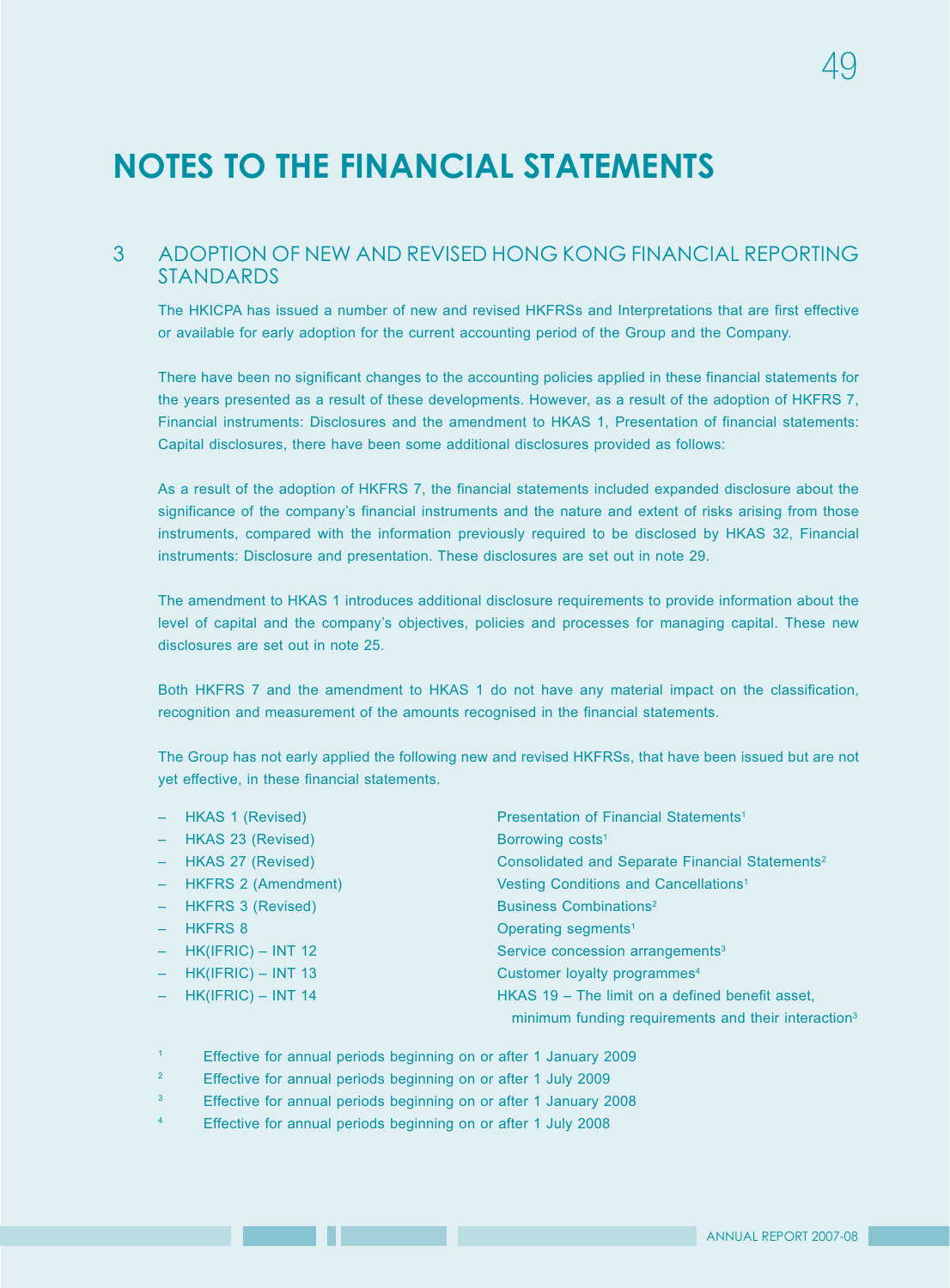### 3 ADOPTION OF NEW AND REVISED HONG KONG FINANCIAL REPORTING STANDARDS *(Continued)*

The Group is in the process of making an assessment of the impact of these new and revised HKFRSs upon initial application. The adoption of HKFRS 3 (Revised) may affect the accounting for business combination for which the acquisition date is on or after the beginning of the first annual reporting period beginning on or after 1 July 2009. HKAS 27 (Revised) will affect the accounting treatment for changes in a parent's ownership interest in a subsidiary that do not result in a loss of control, which will be accounted for as equity transactions. The directors of the Company anticipate that the application of the other standards, amendment or interpretations will have no material impact on the results and the financial position of the Group.

#### 4 REVENUE

Revenue, which is also the Group's turnover, represents the aggregate of amounts received and receivable for goods sold and services rendered, net of returns, by the Group to outsider customers during the year and is analysed as follows:

|                                   | 2008            | 2007            |
|-----------------------------------|-----------------|-----------------|
|                                   | <b>HK\$'000</b> | <b>HK\$'000</b> |
| Sale of own-manufactured goods at |                 |                 |
| invoiced value, net of returns    |                 |                 |
| and discounts                     | 216,930         | 249,044         |
| Trading of PC components          | 22,529          | 48,572          |
| Processing fee income             | 8,252           | 17,495          |
| Handling income                   | 3,192           | 4,955           |
|                                   | 250,903         | 320,066         |

#### 5 SEGMENTAL INFORMATION

Business segment information is chosen as the primary reporting format because this is more relevant to the Group in making operating and financial decisions.

No segment information by business segment is presented as the Group primarily operates in a single business segment which is the manufacturing and distribution of desktop PC components throughout the years ended 31 March 2007 and 2008.

In presenting information on the basis of geographical segments, segment revenue is based on the geographical location of customers. Segment assets and capital expenditures are based on the geographical location of the assets.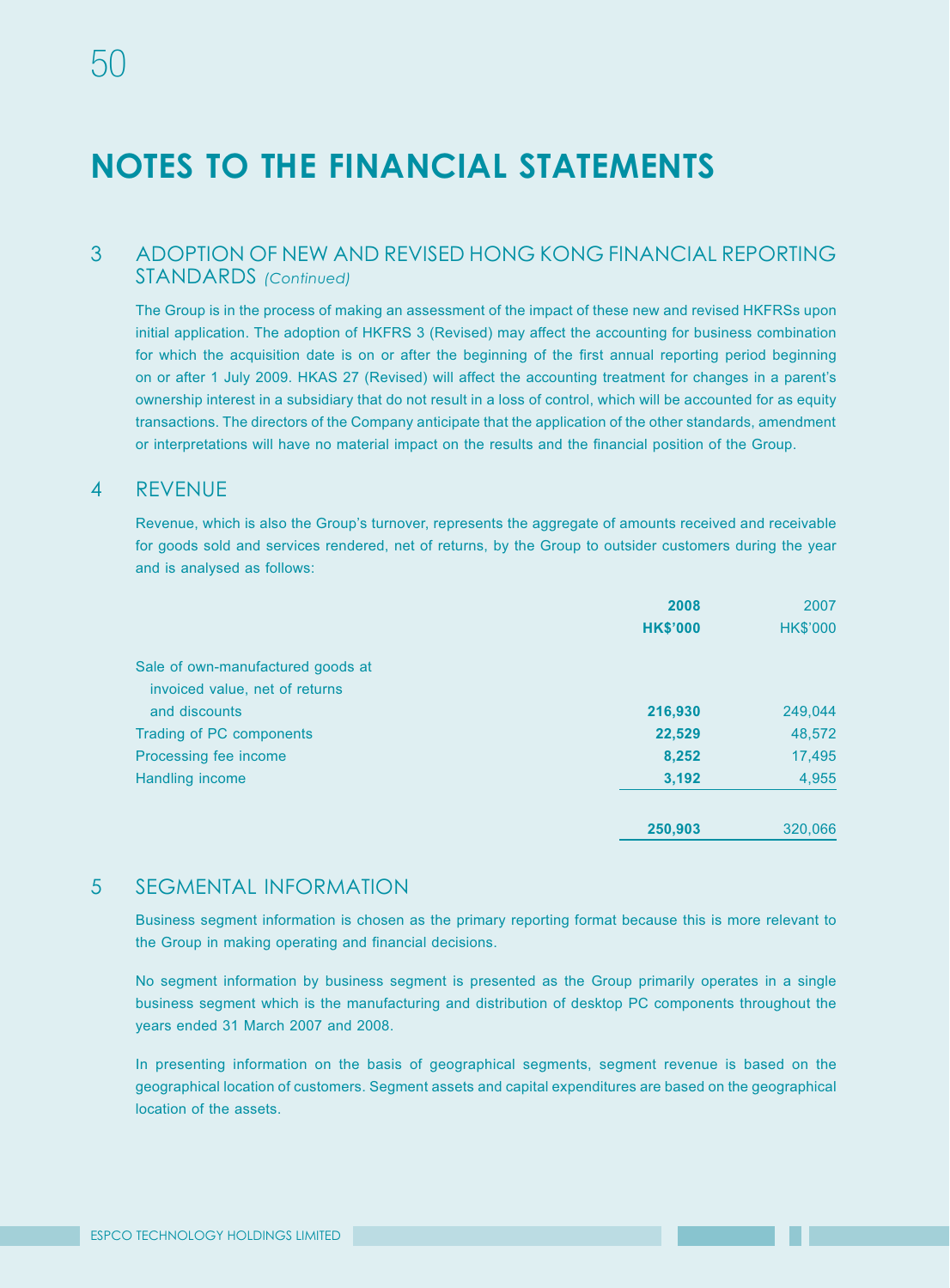### 5 SEGMENTAL INFORMATION *(Continued)*

The Group's operations are located in Hong Kong, Macau, other part of the PRC and Singapore whereas the principal markets for the Group's products are mainly located in Hong Kong, Taiwan, other part of the PRC, Singapore, Australia, Europe and other Asia-Pacific regions.

|                                            | 2008            | 2007            |
|--------------------------------------------|-----------------|-----------------|
|                                            | <b>HK\$'000</b> | <b>HK\$'000</b> |
| Segment revenue by location of customers   |                 |                 |
| PRC, excluding Hong Kong and Taiwan        | 98,004          | 143,333         |
| <b>Taiwan</b>                              | 94,770          | 14,354          |
| <b>Hong Kong</b>                           | 14,039          | 69,850          |
| Singapore                                  | 7,944           | 16,453          |
| <b>Australia</b>                           | 2,078           | 4,234           |
| <b>Other Asia-Pacific regions</b>          | 27,342          | 49,383          |
| Europe                                     | 2,649           | 11,655          |
| Other regions                              | 4,077           | 10,804          |
|                                            | 250,903         | 320,066         |
| Segment assets by location of assets       |                 |                 |
| PRC, excluding Hong Kong and Macau         | 24,923          | 23,312          |
| <b>Hong Kong</b>                           | 118,465         | 63,923          |
| Singapore                                  | 10,032          | 11,167          |
| <b>Macau</b>                               | 18,303          | 33,509          |
|                                            | 171,723         | 131,911         |
|                                            |                 |                 |
| Capital expenditures by location of assets |                 |                 |
| PRC, excluding Hong Kong and Macau         | 1,435           | 832             |
| <b>Hong Kong</b>                           | 48              | 186             |
| Singapore                                  |                 | 203             |
| Macau                                      | 5               | 3               |
|                                            | 1,488           | 1,224           |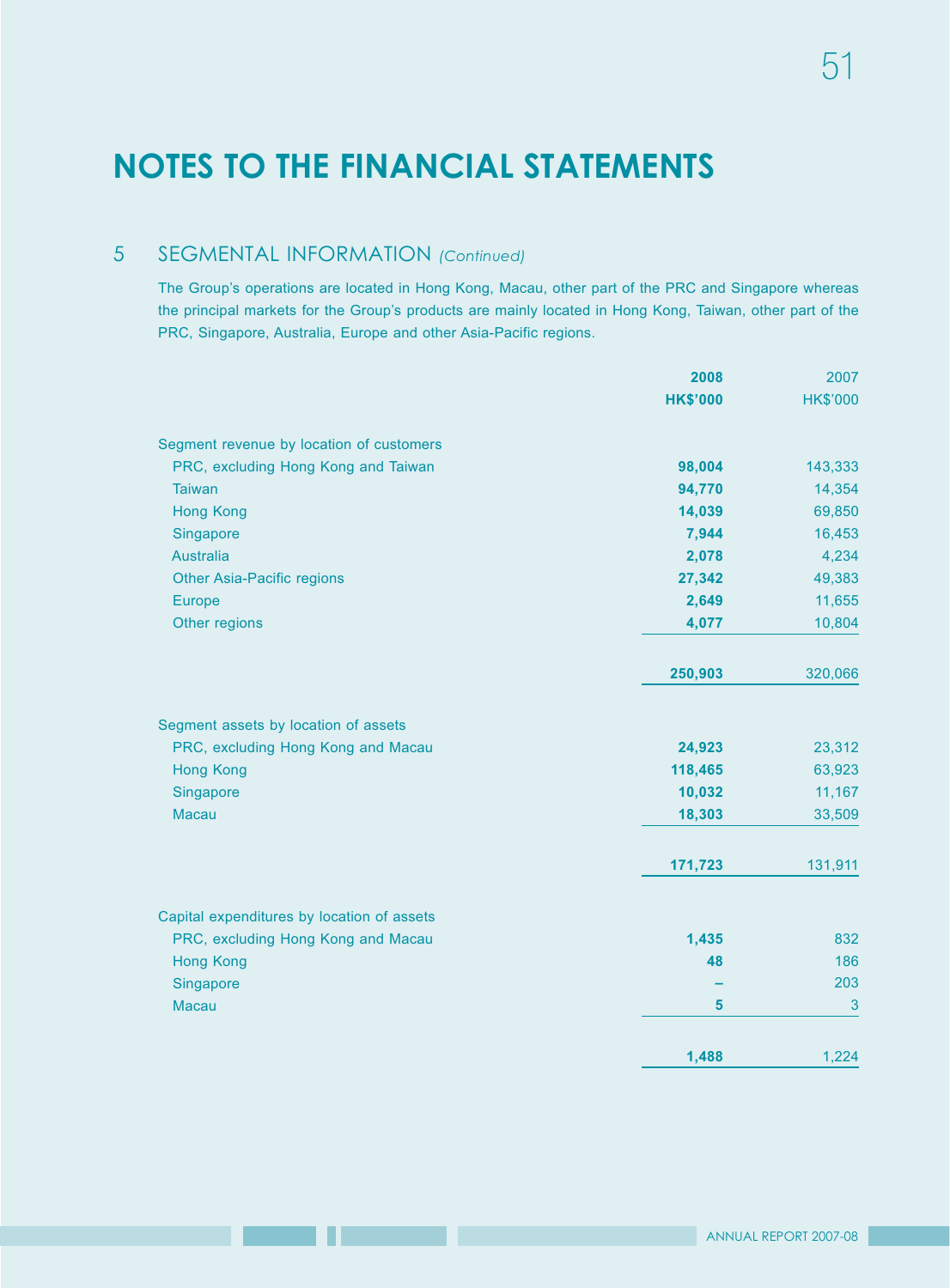### 6 OTHER INCOME

|                 | 2008            | 2007            |
|-----------------|-----------------|-----------------|
|                 | <b>HK\$'000</b> | <b>HK\$'000</b> |
| Interest income | 60              | 67              |
| Sundry income   | 176             | 576             |
|                 | 236             | 643             |

### 7 FINANCE COSTS

|                                       | 2008            | 2007            |
|---------------------------------------|-----------------|-----------------|
|                                       | <b>HK\$'000</b> | <b>HK\$'000</b> |
| Interest on bank loans and overdrafts | 538             | 625             |
| Finance lease charges                 | 6               | 9               |
|                                       | 544             | 634             |

## 8 (LOSS)/PROFIT BEFORE TAXATION

(Loss)/profit before taxation is stated after charging the following:

|                                                                         | 2008            | 2007            |
|-------------------------------------------------------------------------|-----------------|-----------------|
|                                                                         | <b>HK\$'000</b> | <b>HK\$'000</b> |
| Cost of inventories sold (note (i))                                     | 241,351         | 301,775         |
| Auditors' remuneration (note (v))                                       | 575             | 502             |
| Amortisation of land lease premium (note (ii))                          | 34              | 32              |
| Depreciation (note (ii))                                                |                 |                 |
| - owned assets                                                          | 3,522           | 3,727           |
| - leased assets                                                         | 42              | 39              |
| Operating lease rentals in respect of                                   |                 |                 |
| land and buildings (note (iii))                                         | 1,108           | 595             |
| Impairment loss/(reversal of impairment loss)                           |                 |                 |
| recognised in respect of trade and other receivables                    | 5,611           | (10)            |
| Legal and professional fees                                             | 945             | 874             |
| Research and development cost (note (iv))                               | 1,009           | 1,029           |
| Staff costs including directors' emoluments (note (v))                  |                 |                 |
| $-$ salaries, wages, allowances and benefits in kind <i>(note (ii))</i> | 13,637          | 12,665          |
| - retirement benefits scheme contributions (note $26(i)$ )              | 347             | 332             |
| - staff messing and welfare                                             | 396             | 1,005           |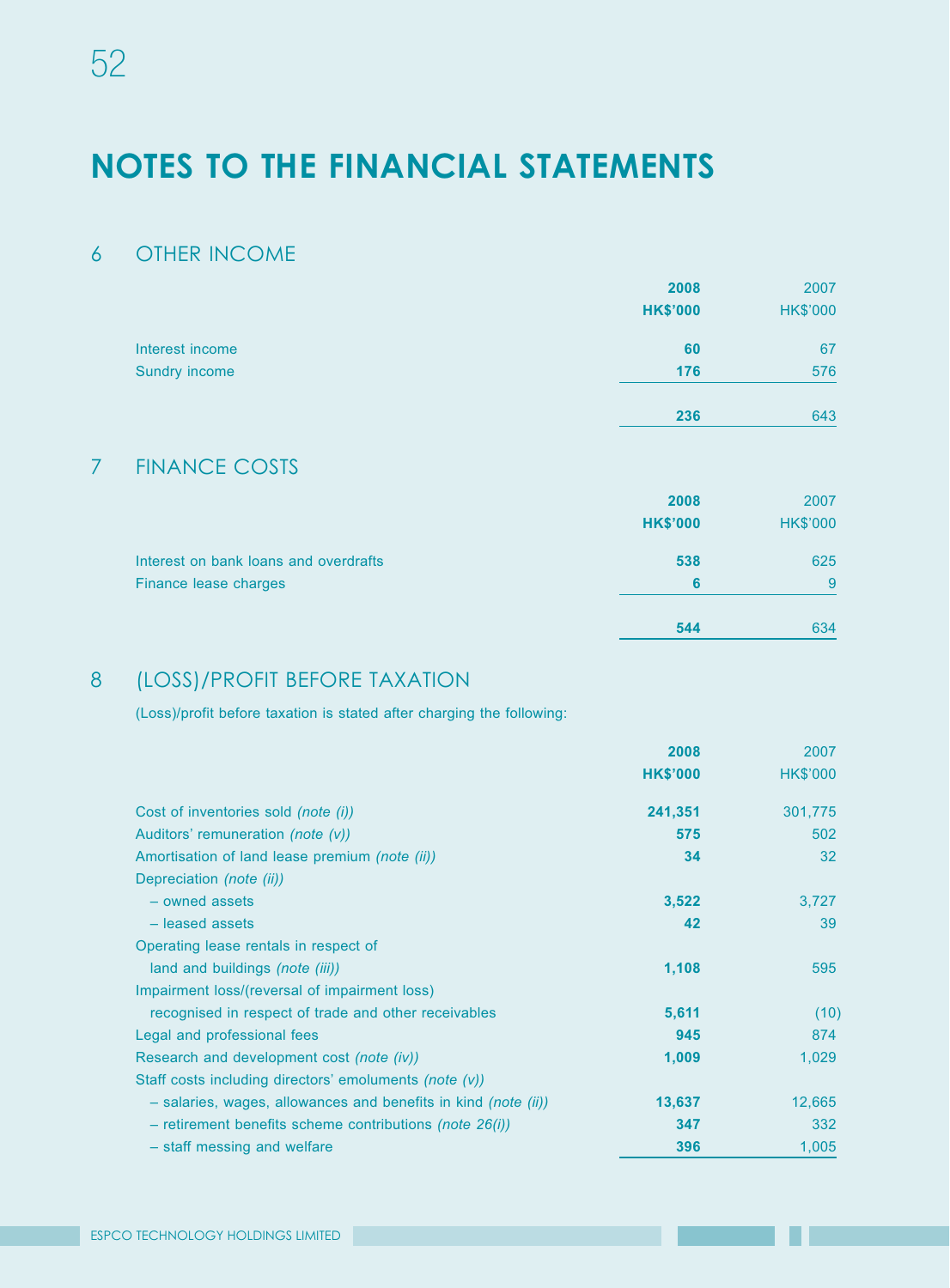### 8 (LOSS)/PROFIT BEFORE TAXATION *(Continued)*

*Notes :*

- (i) Cost of inventories sold on the face of the consolidated income statement includes write-down of inventories of HK\$167,000 (2007: HK\$148,000).
- (ii) Included in the respective balances are the following amounts which are also included in the amounts of "Cost of sales" on the face of the consolidated income statement of the Group :

|                                                                | 2008            | 2007            |
|----------------------------------------------------------------|-----------------|-----------------|
|                                                                | <b>HK\$'000</b> | <b>HK\$'000</b> |
| Amortisation of land lease premium                             | 34              | 32              |
| <b>Depreciation</b>                                            | 3,260           | 3.197           |
| Staff costs – salaries, wages, allowances and benefits in kind | 5.053           | 4,521           |

- (iii) Included in the operating lease rentals in respect of land and buildings are rentals paid for the directors' quarters of HK\$818,000 (2007: HK\$388,000) which had also been included in staff costs disclosed above.
- (iv) Included in the research and development costs are staff costs of HK\$1,009,000 (2007: HK\$1,029,000) which had also been included in staff costs disclosed above.
- (v) Except for the amounts mentioned in notes (ii) above, which had been included in other items in the consolidated income statement, these amounts had been included in administrative expenses in the consolidated income statement.

### 9 TAXATION

| <b>HK\$'000</b> | 2007<br><b>HK\$'000</b> |
|-----------------|-------------------------|
|                 |                         |
|                 |                         |
|                 |                         |
|                 | (162)                   |
|                 |                         |
| 36              | 23                      |
| 36              | (139)                   |
|                 |                         |
| (378)           | (274)                   |
| (342)           | (413)                   |
|                 | 2008                    |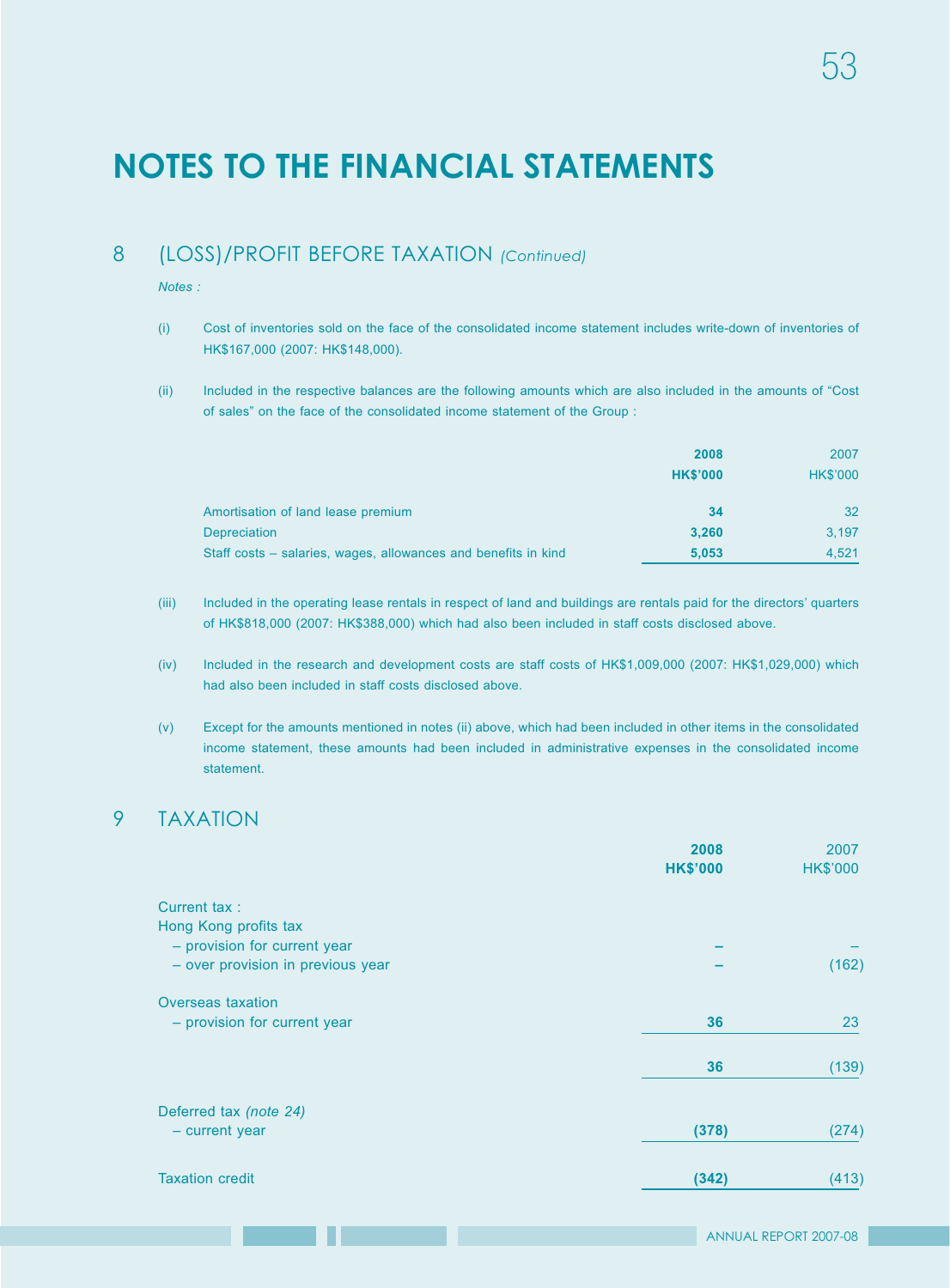### 9 TAXATION *(Continued)*

No provision for Hong Kong profits tax has been made in the financial statements as the Group has no assessable profit for the year. (2007: nil)

Overseas taxation represents tax charges on the estimated assessable profits of subsidiaries operating overseas including Singapore and the PRC, calculated at rates applicable in the respective jurisdictions for the year.

易盈電腦(深圳)有限公司("Espco Shenzhen"), being a foreign investment enterprise established in Shenzhen Special Economic Zone in the PRC, is subject to the preferential foreign enterprise income tax ("FEIT") of 15% on its assessable profit. In accordance with the relevant income tax laws and regulations in the PRC, Espco Shenzhen is exempted from FEIT for two years commencing from its first profit-making year of operation after offsetting prior year tax losses, followed by a 50% reduction in tax rate for the following three years. Espco Shenzhen's first profit-making year started in 2001.

SPI Distribution Macao Commercial Offshore Limited ("Espco Macau") has been registered as an "Offshore Commercial Services Institution" with the Macao Trade and Investment Promotion Institute. In accordance with the Macao Special Administrative Region's Offshore Law, Espco Macau is exempted from Macau income tax derived from its offshore business.

The taxation credit for the year can be reconciled to the (loss)/profit before taxation per the consolidated income statement as follow :

|                                                | 2008<br><b>HK\$'000</b> | 2007<br><b>HK\$'000</b> |
|------------------------------------------------|-------------------------|-------------------------|
| (Loss)/profit before taxation                  | (11, 978)               | 3,268                   |
| Tax at the applicable tax rate in Hong Kong    | (2,096)                 | 572                     |
| Tax effect of non-deductible expenses          | 211                     | 233                     |
| Tax effect of non-taxable income               | (790)                   | (56)                    |
| Tax exemption granted to overseas subsidiaries | (1, 334)                | (1,642)                 |
| Effect of different tax rates of subsidiaries  |                         |                         |
| operating in other jurisdictions               | 130                     | 96                      |
| Deferred tax assets not recognised             | 3,537                   | 546                     |
| Over-provision in previous years               |                         | (162)                   |
| Taxation credit for the year                   | (342)                   | (413)                   |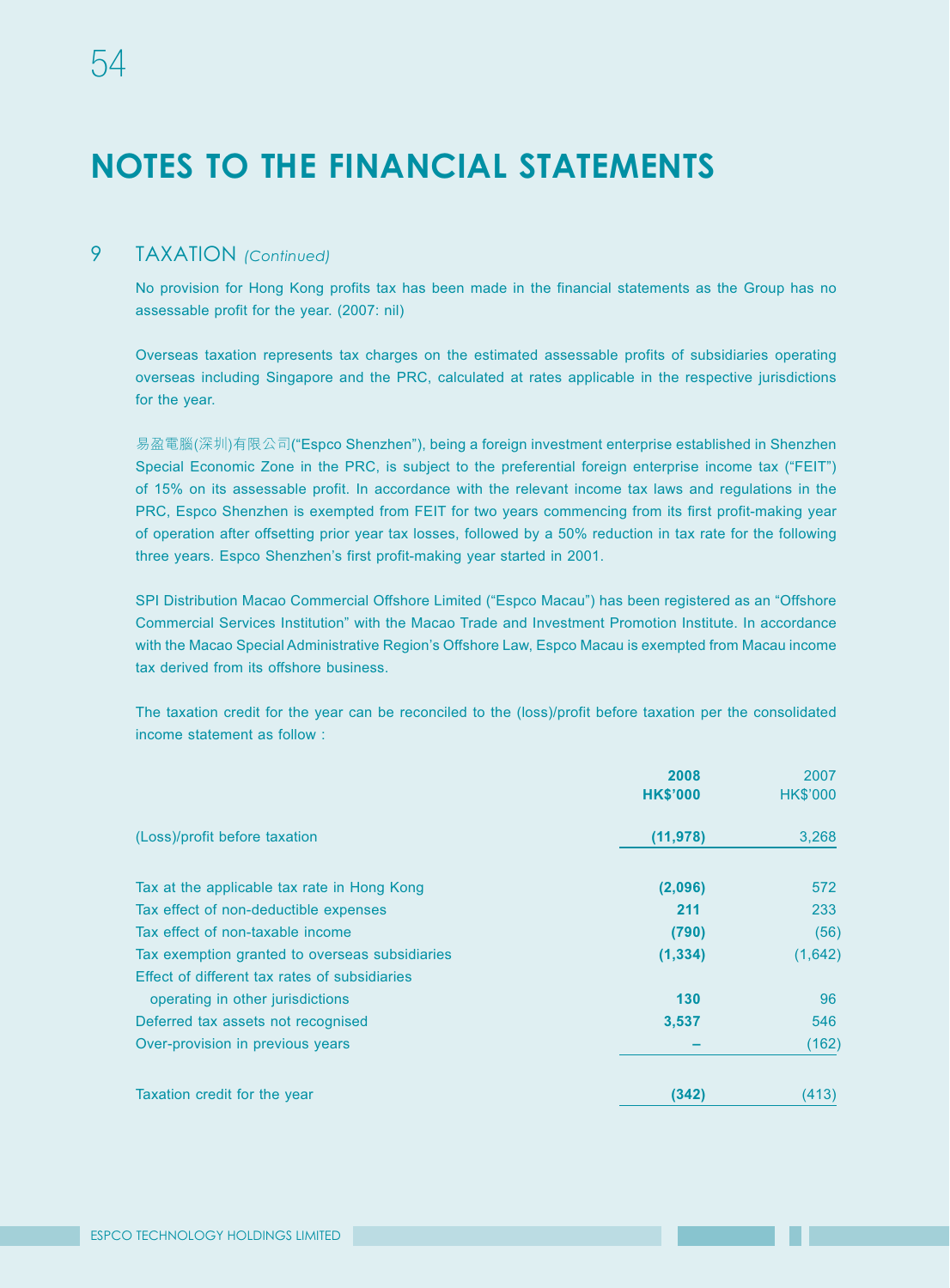### 10 LOSS ATTRIBUTABLE TO SHAREHOLDERS

Of the Group's loss attributable to the shareholders of HK\$11,636,000 (2007 : profit of HK\$3,681,000), a loss of HK\$1,023,000 (2007 : profit of HK\$1,482,000) has been dealt with in the Company's own financial statements.

### 11 DIVIDEND

|                                                              | 2008            | 2007            |
|--------------------------------------------------------------|-----------------|-----------------|
|                                                              | <b>HK\$'000</b> | <b>HK\$'000</b> |
| Final, proposed – nil (2007: HK0.39 cent) per ordinary share | <b>NIL</b>      | 1.393           |

No final dividend was proposed by the directors of the Company for year ended 31 March 2008.

### 12 LOSS PFR SHARE

The calculation of basic loss per share for the year is based on the consolidated loss attributable to the shareholders of HK\$11,636,000 (2007: profit of HK\$3,681,000), and the weighted average number of 3,626,280,033 (2007: 3,571,362,000 as restated by share sub-division on the basis of one share divided into 10 sub-divided shares) ordinary shares in issue during the year.

Diluted earnings per share amounts have not been presented as the Company did not have any dilutive potential ordinary shares during the year.

### 13 DIRECTORS' EMOLUMENTS

An analysis of remuneration paid and payable to directors of the Company for the year ended 31 March 2008 and 2007 are set as follows :

|                                     | Directors'<br><b>Fee</b> | Salaries,<br>allowances<br>and benefits<br>in kind | <b>Retirement</b><br>scheme<br>contribution | 2008<br><b>Total</b> |
|-------------------------------------|--------------------------|----------------------------------------------------|---------------------------------------------|----------------------|
|                                     | <b>HK\$'000</b>          | <b>HK\$'000</b>                                    | <b>HK\$'000</b>                             | <b>HK\$'000</b>      |
| Executive directors                 |                          |                                                    |                                             |                      |
| Chan Hing Yin                       |                          | 1,296                                              | 12                                          | 1,308                |
| Chan Hing Kai                       |                          | 658                                                | 21                                          | 679                  |
| Independent non-executive directors |                          |                                                    |                                             |                      |
| Chan Yi Man, Magdalen               | 65                       |                                                    |                                             | 65                   |
| <b>Cheung Wing Ping</b>             | 65                       |                                                    |                                             | 65                   |
| Wong Ka Hung, Frederic              | 65                       |                                                    |                                             | 65                   |
|                                     | 195                      | 1,954                                              | 33                                          | 2,182                |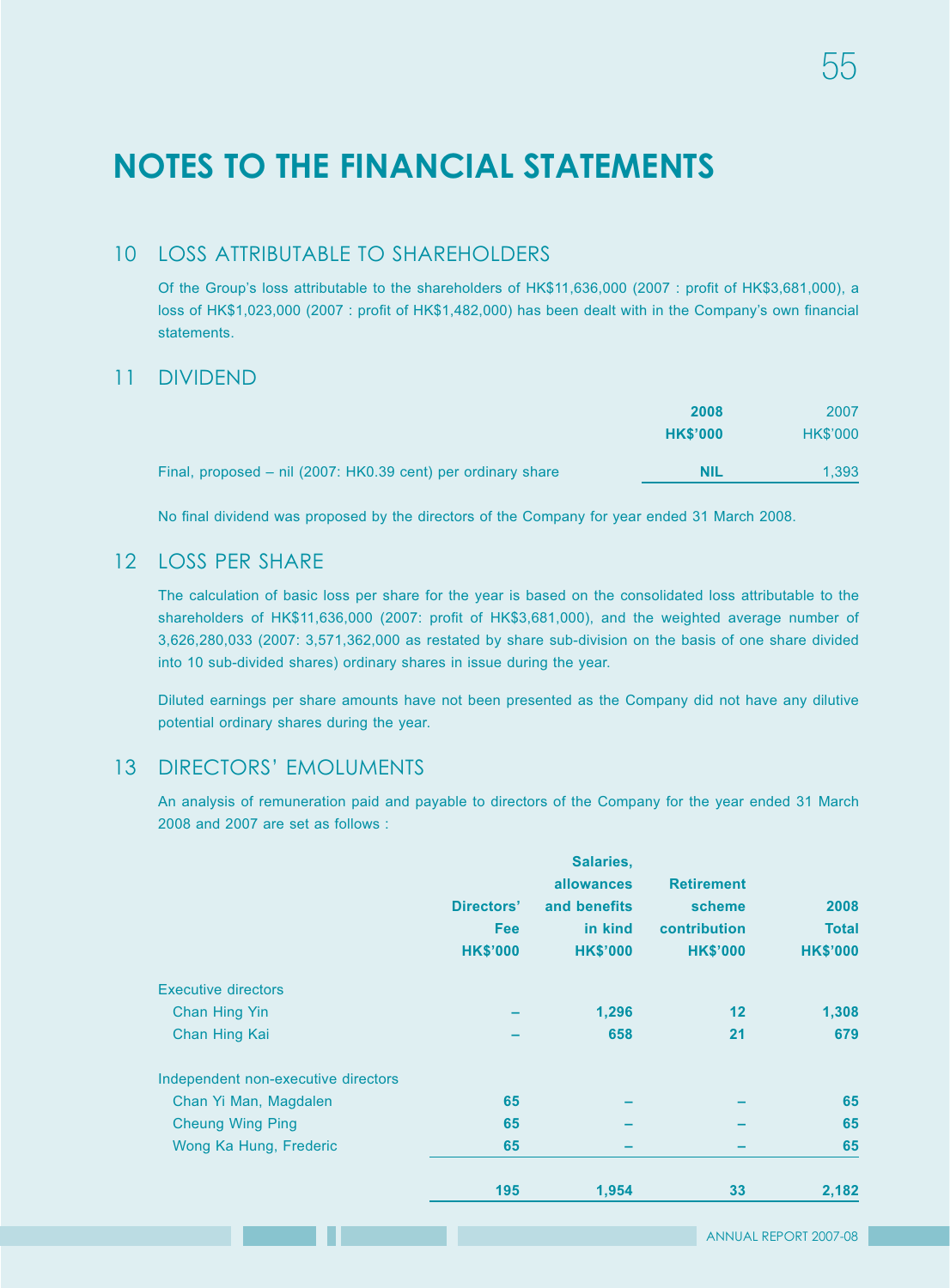## 13 DIRECTORS' EMOLUMENTS *(Continued)*

|                                     |                 | Salaries,       |                   |                 |
|-------------------------------------|-----------------|-----------------|-------------------|-----------------|
|                                     |                 | allowances      | <b>Retirement</b> |                 |
|                                     | Directors'      | and benefits    | scheme            | 2007            |
|                                     | Fee             | in kind         | contribution      | <b>Total</b>    |
|                                     | <b>HK\$'000</b> | <b>HK\$'000</b> | <b>HK\$'000</b>   | <b>HK\$'000</b> |
| <b>Executive directors</b>          |                 |                 |                   |                 |
| <b>Chan Hing Yin</b>                |                 | 976             | 12                | 988             |
| Chan Hing Kai                       |                 | 615             | 6                 | 621             |
| Independent non-executive directors |                 |                 |                   |                 |
| Lam Ping Cheung                     |                 |                 |                   |                 |
| (resigned on 3 July 2006)           | 25              |                 |                   | 25              |
| Tam Yuk Sang, Sammy                 |                 |                 |                   |                 |
| (retired on 23 September 2006)      | 48              |                 |                   | 48              |
| Chan Yi Man, Magdalen               | 50              |                 |                   | 50              |
| <b>Cheung Wing Ping</b>             |                 |                 |                   |                 |
| (appointed on 27 July 2006)         | 34              |                 |                   | 34              |
| Wong Ka Hung, Frederic              |                 |                 |                   |                 |
| (appointed on 18 September 2006)    | 27              |                 |                   | 27              |
|                                     | 184             | 1,591           | 18                | 1,793           |

None of the directors of the Company waived or agreed to waive any emoluments paid by the Group and no incentive payment for joining the Group or compensation for loss of office was paid or payable to any director of the Company during the years ended 31 March 2008 and 2007.

### 14 EMPLOYEES' EMOLUMENTS

Of the five individuals with the highest emoluments, two (2007 : two) are directors whose emoluments are disclosed in note 13. The aggregate of the emoluments in respect of the other three (2007 : three) individuals whose emoluments fell within the band of nil to HK\$1,000,000 are as follows :

|                                                 | 2008<br><b>HK\$'000</b> | 2007<br><b>HK\$'000</b> |
|-------------------------------------------------|-------------------------|-------------------------|
| Basic salaries, allowances and benefits in kind | 1,294                   | 1,534                   |
| Retirement benefits scheme contributions        | 27                      | 36                      |
|                                                 | 1,321                   | 1,570                   |

During the years ended 31 March 2008 and 2007, no emoluments were paid to the five highest paid individuals as an inducement to join or upon joining the Group or as compensation for loss of office.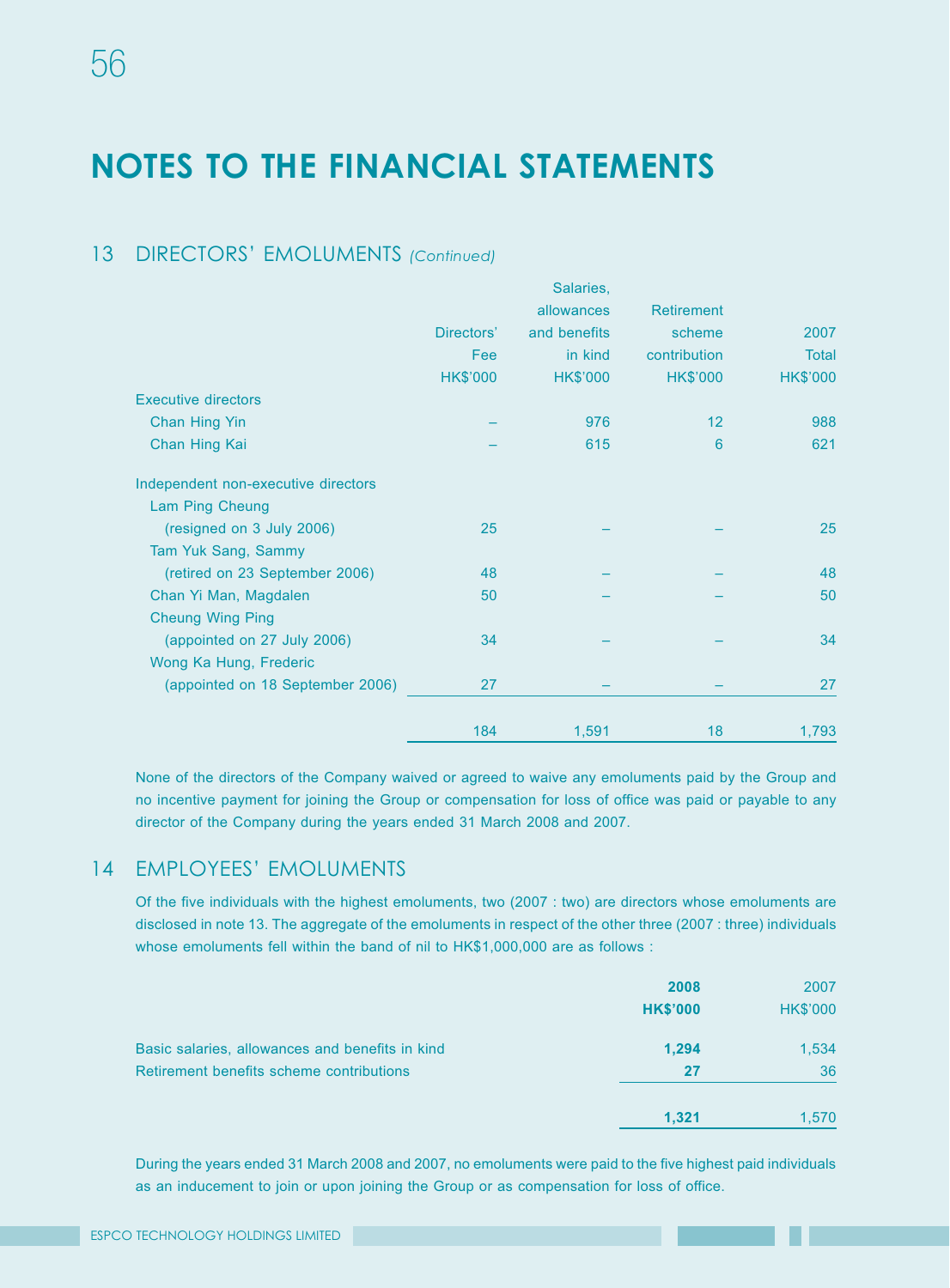## 15 PROPERTY, PLANT AND EQUIPMENT

|                             | Leasehold<br>land and |                          |                 |                               |                    |                 |                 |
|-----------------------------|-----------------------|--------------------------|-----------------|-------------------------------|--------------------|-----------------|-----------------|
|                             | building in           | <b>Buildings</b>         |                 | Furniture,                    |                    |                 |                 |
|                             | <b>Hong Kong</b>      | in PRC                   |                 |                               | fixtures Leasehold |                 |                 |
|                             | held for              |                          |                 | held for Plant and and office | improve-           | <b>Motor</b>    |                 |
| <b>The Group</b>            | own use               |                          |                 | own use machinery equipment   | ment               | vehicles        | <b>Total</b>    |
|                             | <b>HK\$'000</b>       | <b>HK\$'000</b>          | <b>HK\$'000</b> | <b>HK\$'000</b>               | <b>HK\$'000</b>    | <b>HK\$'000</b> | <b>HK\$'000</b> |
| Cost or valuation           |                       |                          |                 |                               |                    |                 |                 |
| At 1 April 2006             | 3,900                 | 6,100                    | 25,786          | 759                           | 3,941              | 1,638           | 42,124          |
| <b>Additions</b>            |                       |                          | 471             | 145                           | 405                | 203             | 1,224           |
| <b>Disposal</b>             |                       |                          |                 | -                             |                    | (190)           | (190)           |
| Adjustment on revaluation   | 1,090                 | 200                      |                 |                               |                    |                 | 1,290           |
| <b>Currency realignment</b> |                       |                          | 750             | 11                            | 159                | 11              | 931             |
| At 31 March 2007            | 4,990                 | 6,300                    | 27,007          | 915                           | 4,505              | 1,662           | 45,379          |
| Representing:               |                       |                          |                 |                               |                    |                 |                 |
| Cost                        |                       | $\overline{\phantom{m}}$ | 27,007          | 915                           | 4,505              | 1,662           | 34,089          |
| At 2007 valuation           | 4,990                 | 6,300                    |                 |                               |                    |                 | 11,290          |
|                             | 4,990                 | 6,300                    | 27,007          | 915                           | 4,505              | 1,662           | 45,379          |
| At 1 April 2007             | 4,990                 | 6,300                    | 27,007          | 915                           | 4,505              | 1,662           | 45,379          |
| <b>Additions</b>            |                       | $\overline{\phantom{m}}$ | 1,248           | 52                            | 188                | $\equiv$        | 1,488           |
| Adjustment on revaluation   | 1,860                 | 365                      |                 | ÷                             |                    |                 | 2,225           |
| <b>Currency realignment</b> |                       | 615                      | 1,796           | 16                            | 403                | 45              | 2,875           |
| At 31 March 2008            | 6,850                 | 7,280                    | 30,051          | 983                           | 5,096              | 1,707           | 51,967          |
| Representing:               |                       |                          |                 |                               |                    |                 |                 |
| Cost                        |                       | $\overline{\phantom{m}}$ | 30,051          | 983                           | 5,096              | 1,707           | 37,837          |
| At 2008 valuation           | 6,850                 | 7,280                    |                 |                               |                    |                 | 14,130          |
|                             | 6,850                 | 7,280                    | 30,051          | 983                           | 5,096              | 1,707           | 51,967          |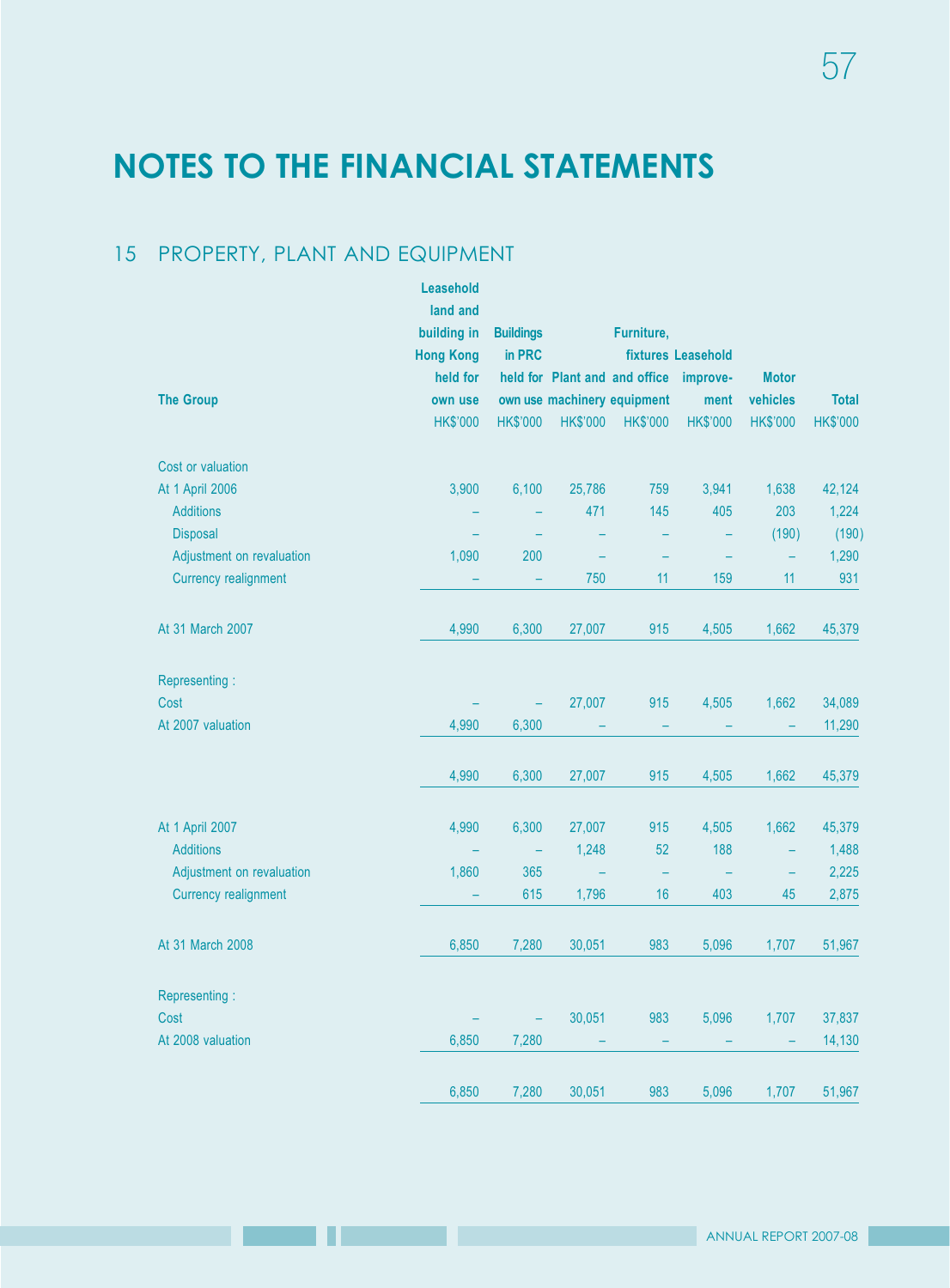### 15 PROPERTY, PLANT AND EQUIPMENT *(Continued)*

|                             | Leasehold<br>land and<br>building in<br><b>Hong Kong</b><br>held for | <b>Buildings</b><br>in PRC |                 | Furniture,<br>held for Plant and and office | fixtures Leasehold<br>improve- | <b>Motor</b>    |                 |
|-----------------------------|----------------------------------------------------------------------|----------------------------|-----------------|---------------------------------------------|--------------------------------|-----------------|-----------------|
| <b>The Group</b>            | own use                                                              |                            |                 | own use machinery equipment                 | ment                           | vehicles        | <b>Total</b>    |
|                             | <b>HK\$'000</b>                                                      | <b>HK\$'000</b>            | <b>HK\$'000</b> | <b>HK\$'000</b>                             | <b>HK\$'000</b>                | <b>HK\$'000</b> | <b>HK\$'000</b> |
| Accumulated depreciation    |                                                                      |                            |                 |                                             |                                |                 |                 |
| At 1 April 2006             |                                                                      |                            | 10,322          | 568                                         | 3,048                          | 1,399           | 15,337          |
| Charge for the year         | 122                                                                  | 886                        | 1,760           | 105                                         | 615                            | 278             | 3,766           |
| Elimination on disposal     |                                                                      |                            |                 |                                             |                                | (190)           | (190)           |
| Elimination on revaluation  | (122)                                                                | (886)                      |                 |                                             |                                | -               | (1,008)         |
| <b>Currency realignment</b> |                                                                      |                            | 326             | $\bf 8$                                     | 138                            | 12              | 484             |
| At 31 March 2007            |                                                                      |                            | 12,408          | 681                                         | 3,801                          | 1,499           | 18,389          |
| At 1 April 2007             |                                                                      |                            | 12,408          | 681                                         | 3,801                          | 1,499           | 18,389          |
| Charge for the year         | 161                                                                  | 1,086                      | 1,878           | 91                                          | 306                            | 42              | 3,564           |
| Elimination on revaluation  | (161)                                                                | (1,086)                    |                 |                                             |                                | -               | (1, 247)        |
| <b>Currency realignment</b> |                                                                      |                            | 873             | 14                                          | 357                            | 33              | 1,277           |
| At 31 March 2008            |                                                                      |                            | 15,159          | 786                                         | 4,464                          | 1,574           | 21,983          |
| Net book value              |                                                                      |                            |                 |                                             |                                |                 |                 |
| At 31 March 2008            | 6,850                                                                | 7,280                      | 14,892          | 197                                         | 632                            | 133             | 29,984          |
| At 31 March 2007            | 4,990                                                                | 6,300                      | 14,599          | 234                                         | 704                            | 163             | 26,990          |

The leasehold land and buildings in Hong Kong for own use and the buildings in the PRC for own use are held under leases of between 10 to 50 years.

As at 31 March 2008, certain of the Group's land and buildings in Hong Kong with an aggregate net book value of approximately HK\$6,350,000 (2007: HK\$4,590,000) have been pledged to secure general banking facilities granted to the Group (Note 32).

The Group's land and buildings were revalued by Malcolm & Associates Appraisal Limited, an independent firm of professional valuers, on the basis of open market value in the existing state as at 31 March 2008.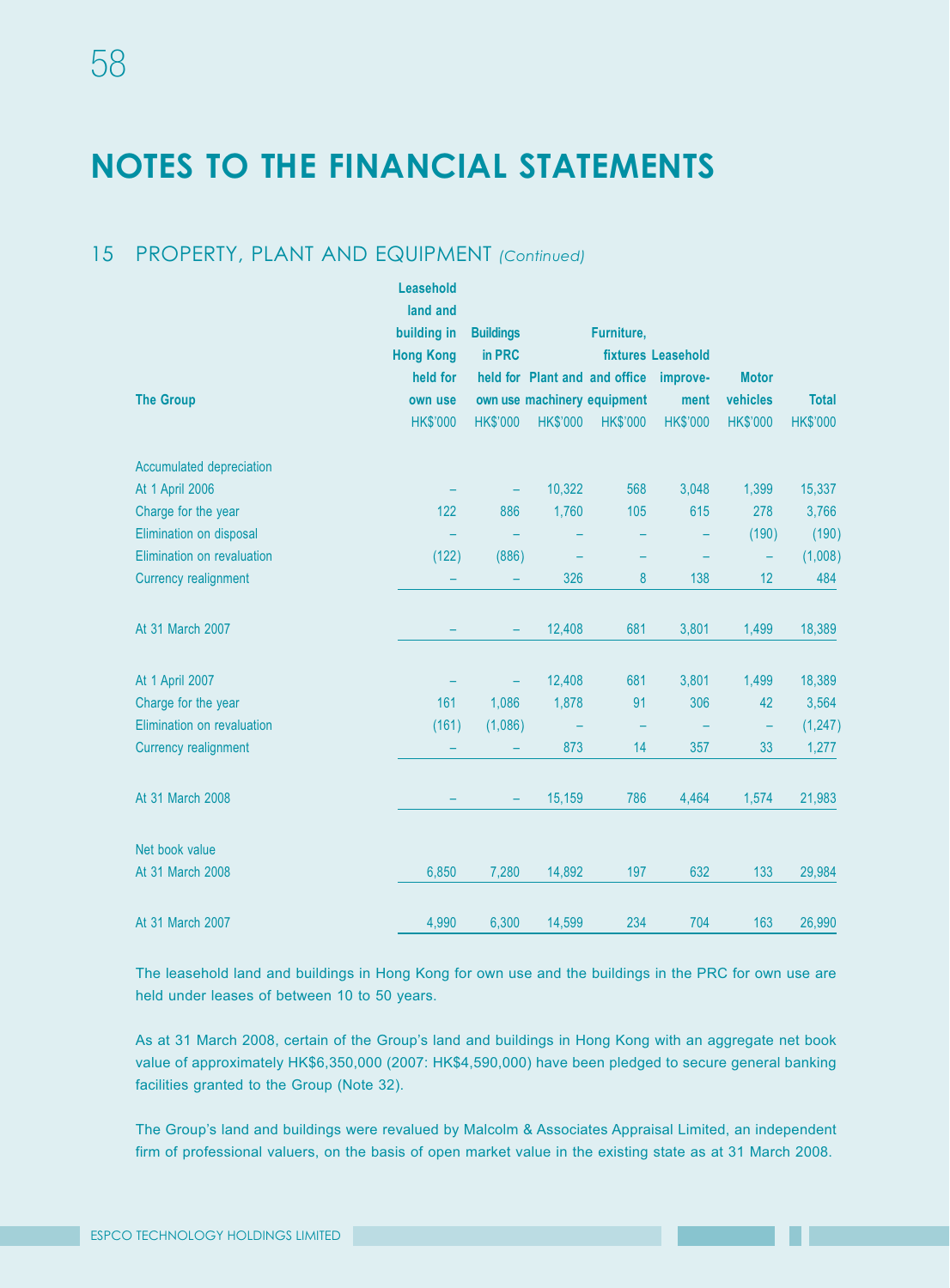### 15 PROPERTY, PLANT AND EQUIPMENT *(Continued)*

As at 31 March 2008, the total amount of revaluation surplus of HK\$3,472,000 have been transferred to the revaluation reserve of the Group. As at 31 March 2007, included in the total amount of revaluation surplus of HK\$2,298,000, HK\$1,671,000 had been transferred to the revaluation reserve and the balance of HK\$627,000 was recognised in the consolidated income statement.

Had these properties held for own use been carried at cost less accumulated depreciation, the carrying amounts would have been:

|                                           | 2008<br><b>HK\$'000</b> | 2007<br><b>HK\$'000</b> |
|-------------------------------------------|-------------------------|-------------------------|
| Buildings in the PRC excluding Hong Kong  | 499                     | 545                     |
| Leasehold land and buildings in Hong Kong | 3,837                   | 3,965                   |
|                                           | 4,336                   | 4,510                   |

The carrying amount of the Group's motor vehicles included an amount of HK\$133,000 (2007: HK\$163,000) in respect of assets held under finance lease.

### 16 PREPAID LAND LEASE PREMIUM

|                             | <b>The Group</b> |
|-----------------------------|------------------|
|                             | <b>HK\$'000</b>  |
| Cost                        |                  |
| At 1 April 2006             | 1,560            |
| <b>Currency realignment</b> | 68               |
| At 31 March 2007            | 1,628            |
| At 1 April 2007             | 1,628            |
| <b>Currency realignment</b> | 159              |
| At 31 March 2008            | 1,787            |
| Accumulated amortisation    |                  |
| At 1 April 2006             | 84               |
| Provided for the year       | 32               |
| Exchange realignment        | $\overline{4}$   |
| At 31 March 2007            | 120              |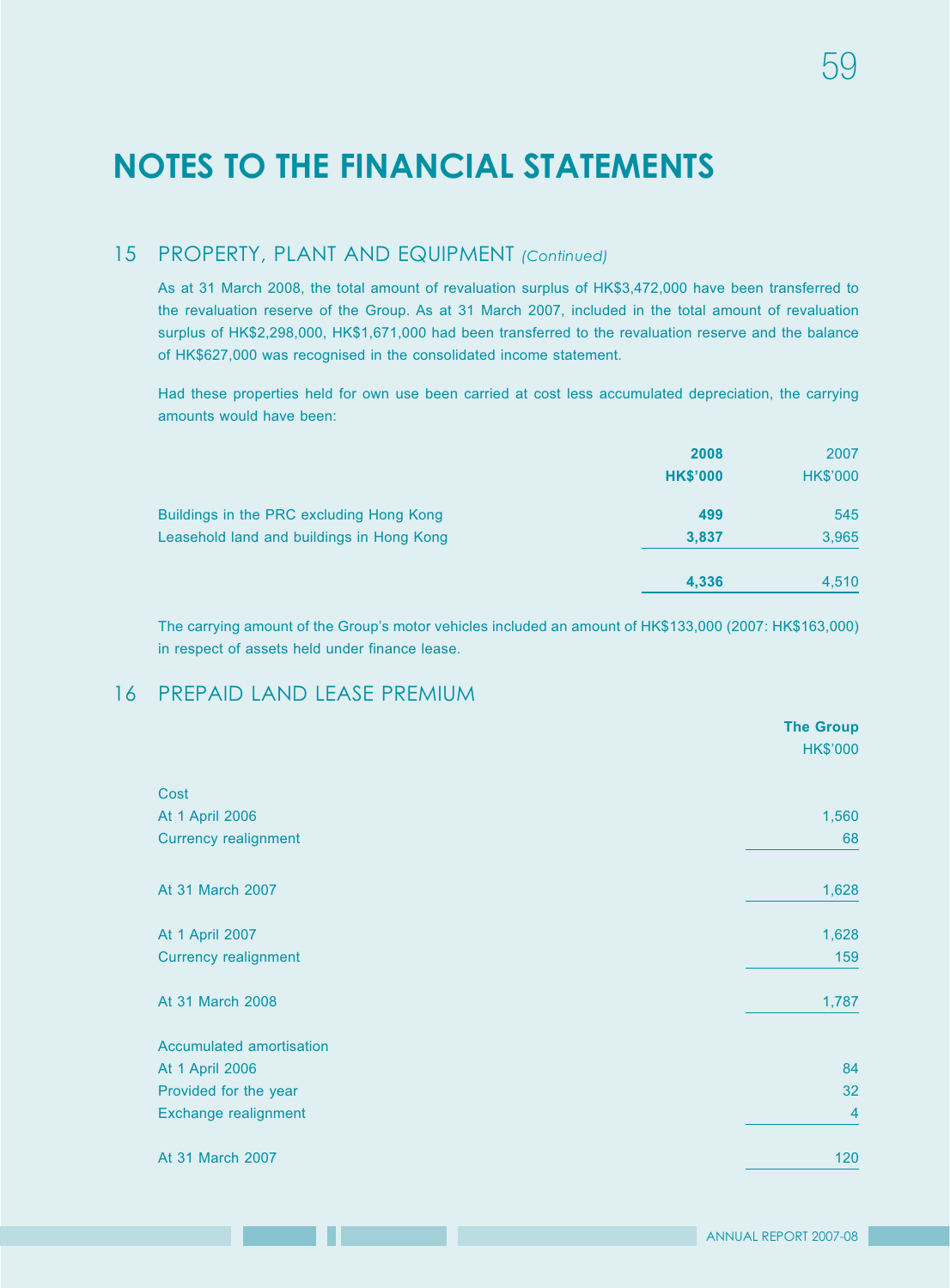### 16 PREPAID LAND LEASE PREMIUM *(Continued)*

|                          | <b>The Group</b><br><b>HK\$'000</b> |
|--------------------------|-------------------------------------|
|                          |                                     |
| Accumulated amortisation |                                     |
| At 31 April 2007         | 120                                 |
| Provided for the year    | 34                                  |
| Exchange realignment     | 13                                  |
| At 31 March 2008         | 167                                 |
| Net book value           |                                     |
| At 31 March 2008         | 1,620                               |
| At 31 March 2007         | 1,508                               |

The leasehold land lease prepayments of the Group are situated in the PRC is held under land use rights of 50 years commencing from 1 August 2003.

Analysed for reporting purposes as :

|                      | 2008<br><b>HK\$'000</b> | 2007<br><b>HK\$'000</b> |
|----------------------|-------------------------|-------------------------|
| <b>Current asset</b> | 34                      | 31                      |
| Non-current asset    | 1,586                   | 1,477                   |
|                      | 1,620                   | 1,508                   |

The land leases are stated at recoverable amount subject to impairment test pursuant to HKAS 36 which is based on the higher of fair value less costs of sell and the value in use. The fair value less costs to sell of the land leases was determined with reference to a qualified external valuer's valuation.

#### 17 INVESTMENTS IN SUBSIDIARIES – COMPANY

|                                          | 2008            | 2007            |
|------------------------------------------|-----------------|-----------------|
|                                          | <b>HK\$'000</b> | <b>HK\$'000</b> |
| Unlisted shares, at cost                 |                 |                 |
| Amounts due from subsidiaries (note (b)) | 34,751          | 21,683          |
|                                          | 34,751          | 21,683          |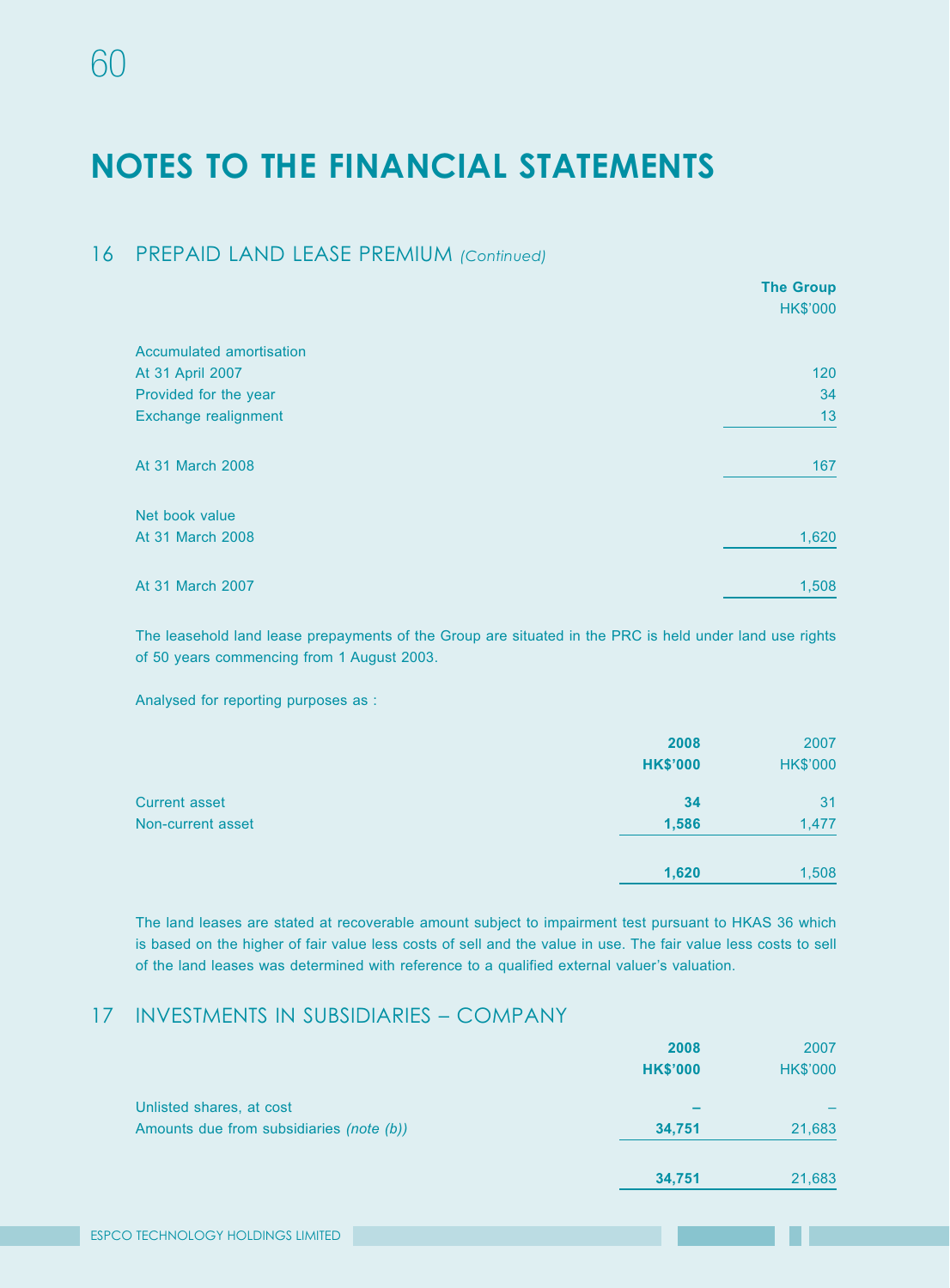## 17 INVESTMENTS IN SUBSIDIARIES – COMPANY *(Continued)*

(a) The following is a list of the subsidiaries of the Company as at 31 March 2008:

|                                                                                                     | <b>Place and</b><br>date of<br>incorporation/              | <b>Issued and fully</b><br>paid up capital/           | <b>Attributable</b><br>equity | <b>Principal</b><br>activities<br>and place                                       |
|-----------------------------------------------------------------------------------------------------|------------------------------------------------------------|-------------------------------------------------------|-------------------------------|-----------------------------------------------------------------------------------|
| <b>Company name</b>                                                                                 | establishment                                              | registered capital                                    | interest                      | of operations                                                                     |
| Shares held directly: -                                                                             |                                                            |                                                       | $\frac{0}{0}$                 |                                                                                   |
| Eagle Up Holdings Limited<br>("Eagle Up")                                                           | <b>British Virgin</b><br><b>Islands</b><br>8 January 2003  | 100 ordinary<br>shares of<br>US\$1 each               | 100                           | <b>Investment holding</b><br>in Hong Kong                                         |
| Shares held indirectly: -                                                                           |                                                            |                                                       |                               |                                                                                   |
| <b>Espco Technology Limited</b><br>("Espco Technology")                                             | Hong Kong<br>25 February 2000                              | 1,000,000 ordinary<br>shares of<br>HK\$0.1 each       | 100                           | Trading and distribution<br>of desktop PC<br>components<br>in Hong Kong           |
| 易盈電腦(深圳)有限公司<br>("Espco Shenzhen")                                                                  | The People's<br>Republic of China<br>30 April 1993         | Registered and<br>paid-up capital<br>of US\$3,430,733 | 100                           | Manufacturing of desktop<br>PC components in the<br>Peoples' Republic<br>of China |
| Espco Computer (S)<br><b>Pte Limited</b><br>("Espco Singapore")                                     | The Republic<br>of Singapore<br>7 June 1996                | 50,000 ordinary<br>shares<br>of US\$1 each            | 100                           | Trading and distribution<br>of desktop PC<br>components<br>in Singapore           |
| <b>SPI Distribution Macao</b><br><b>Commercial Offshore Limited</b><br>("Espco Macau")              | <b>Macau</b><br>25 February 2003                           | Registered capital<br>of MOP1,000,000                 | 100                           | Trading and distribution<br>of desktop PC<br>components in Macau                  |
| <b>Finnikon Investments Limited</b>                                                                 | <b>British Virgin</b><br><b>Islands</b><br>26 October 2006 | 1 ordinary<br>shares of<br>US\$1 each                 | 100                           | <b>Investment holding</b><br>in Hong Kong                                         |
| <b>Grand T G Gold Holdings Limited</b><br>(formerly known as<br><b>Geniman Information Limited)</b> | Hong Kong<br>15 December 2006                              | 1 ordinary<br>shares of<br>HK\$1 each                 | 100                           | <b>Inactive</b>                                                                   |

(b) The amounts due from subsidiaries are unsecured, interest free and have no fixed terms of repayment.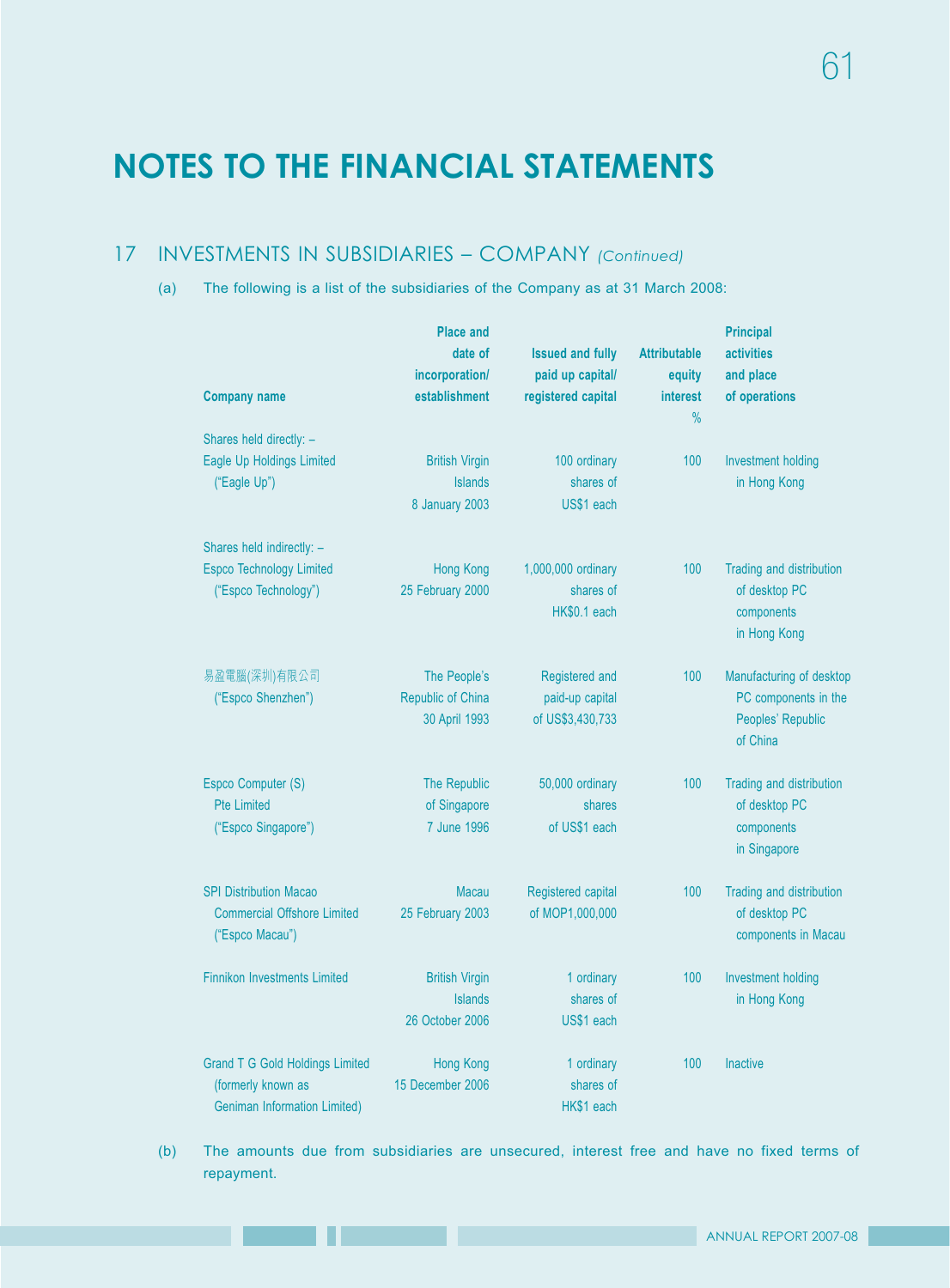### 18 INVENTORIES

|                      | <b>The Group</b> |                 |
|----------------------|------------------|-----------------|
|                      | 2008             | 2007            |
|                      | <b>HK\$'000</b>  | <b>HK\$'000</b> |
| <b>Raw materials</b> | 7,700            | 10,600          |
| Finished goods       | 9,755            | 15,357          |
|                      | 17,455           | 25,957          |

Inventories consist of desktop PC components. At 31 March 2008, the carrying amount of inventories that were carried at net realisable value amounted to approximately HK\$488,000 (2007: HK\$5,561,000).

## 19 TRADE AND OTHER RECEIVABLES

|                                             | <b>The Group</b> |                 |
|---------------------------------------------|------------------|-----------------|
|                                             | 2008             | 2007            |
|                                             | <b>HK\$'000</b>  | <b>HK\$'000</b> |
| Trade receivables                           | 35,907           | 64,423          |
| Other receivables, deposits and prepayments | 655              | 614             |
|                                             | 36,562           | 65,037          |

The credit terms granted by the Group to its customers normally ranged from COD (cash-on-delivery) to 60 days. The Group seeks to maintain strict control over its outstanding receivables. Overdue balances are reviewed regularly by senior management.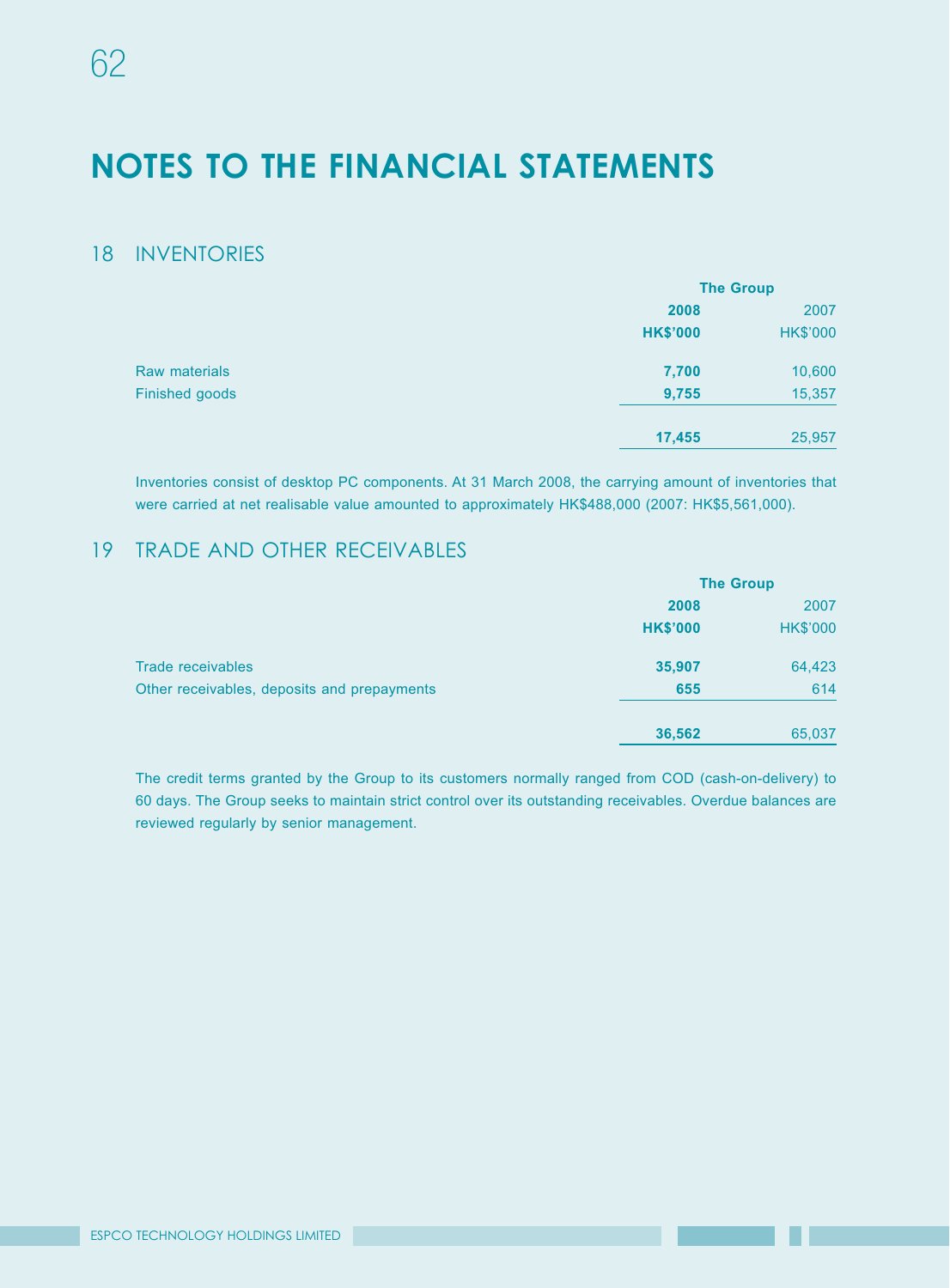### 19 TRADE AND OTHER RECEIVABLES *(Continued)*

The aged analysis of the Group's trade receivables, based on the invoice date, is as follows:

|                              | <b>The Group</b> |                 |  |
|------------------------------|------------------|-----------------|--|
|                              | 2008             | 2007            |  |
|                              | <b>HK\$'000</b>  | <b>HK\$'000</b> |  |
| $0 - 30$ days                | 9,791            | 28,032          |  |
| $31 - 60$ days               | 5,130            | 6,111           |  |
| $61 - 90$ days               | 2,403            | 9,454           |  |
| Over 90 days                 | 25,371           | 22,382          |  |
|                              | 42,695           | 65,979          |  |
| Allowance for doubtful debts | (6, 788)         | (1, 556)        |  |
|                              | 35,907           | 64,423          |  |

Impairment losses in respect of trade receivables are recorded using an allowance account unless the Group is satisfied that recovery of the amount is remote, in which case the impairment loss is written off against trade receivable directly.

The movement in the allowance for doubtful debt during the year is as follows:

|                                               | <b>The Group</b> |                 |
|-----------------------------------------------|------------------|-----------------|
|                                               | 2008             | 2007            |
|                                               | <b>HK\$'000</b>  | <b>HK\$'000</b> |
| At 1 April                                    | 1,556            | 1,521           |
| Impairment loss/(reversal of impairment loss) | 5,611            | (10)            |
| Uncollectible amounts written off             | (516)            |                 |
| Interest income recognised                    |                  | (54)            |
| Currency realignment                          | 137              | 99              |
| At 31 March                                   | 6,788            | 1,556           |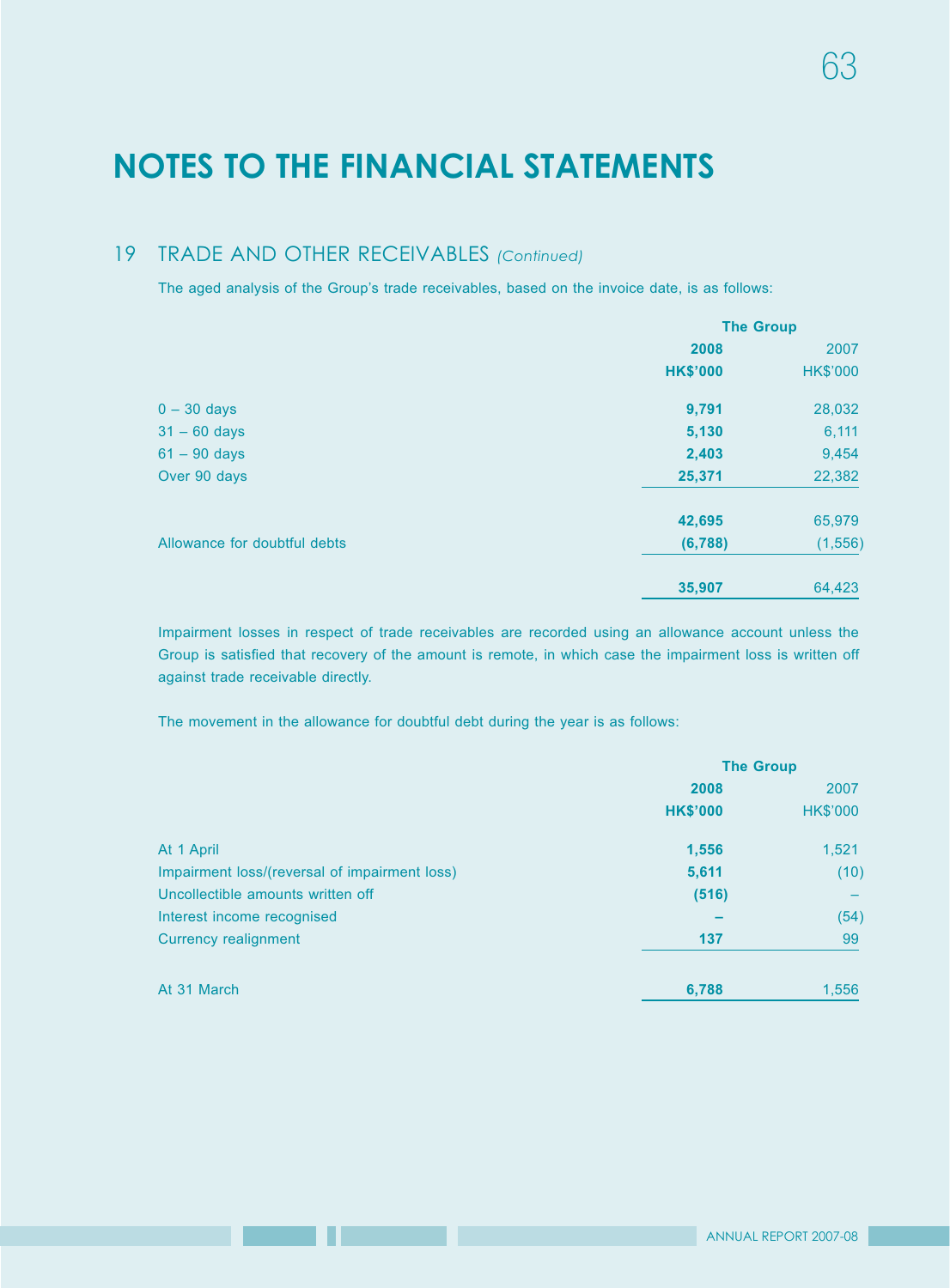#### 19 TRADE AND OTHER RECEIVABLES *(Continued)*

At 31 March 2008, the Group's trade receivable of HK\$8,738,000 (2007: HK\$3,820,000) were individually determined to be impaired. The individually impaired receivable related to debtors who have financial difficulties and management assessed that only a portion of the receivables is expected to be recovered. Consequently, specific allowance for doubtful debts of HK\$6,788,000 (2007: HK\$1,556,000) was recognised. The Group does not hold any collateral over these balances.

The provision and reversal of impairment loss have been recognised in the income statements. Interest income, which is based on the interest rate used to discount the future cash flows for the purpose of measuring the impairment loss, is included in other income (note 6).

The ageing analysis of trade receivables that are neither individually nor collectively considered to be impaired is as follows:

|                               | <b>The Group</b> |                 |  |
|-------------------------------|------------------|-----------------|--|
|                               | 2008             | 2007            |  |
|                               | <b>HK\$'000</b>  | <b>HK\$'000</b> |  |
| Neither past due nor impaired | 9,791            | 28,351          |  |
| Past due but not impaired:    |                  |                 |  |
| Less than 1 month past due    | 5,130            | 5,904           |  |
| 1 to 3 months past due        | 5,743            | 10,802          |  |
| More than 3 months past due   | 13,293           | 17,102          |  |
|                               | 24,166           | 33,808          |  |
|                               | 33,957           | 62,159          |  |

Receivables that were neither past due nor impaired relate to a wide range of customers for whom there was no recent history of default.

Receivables that were past due but not impaired relate to a number of independent customers that have a good track record with the Group. Based on past experience, management believes that no impairment allowance is necessary in respect of these balances as there has not been a significant change in credit quality and the balances are still considered fully recoverable. The Group does not hold any collateral over these balances.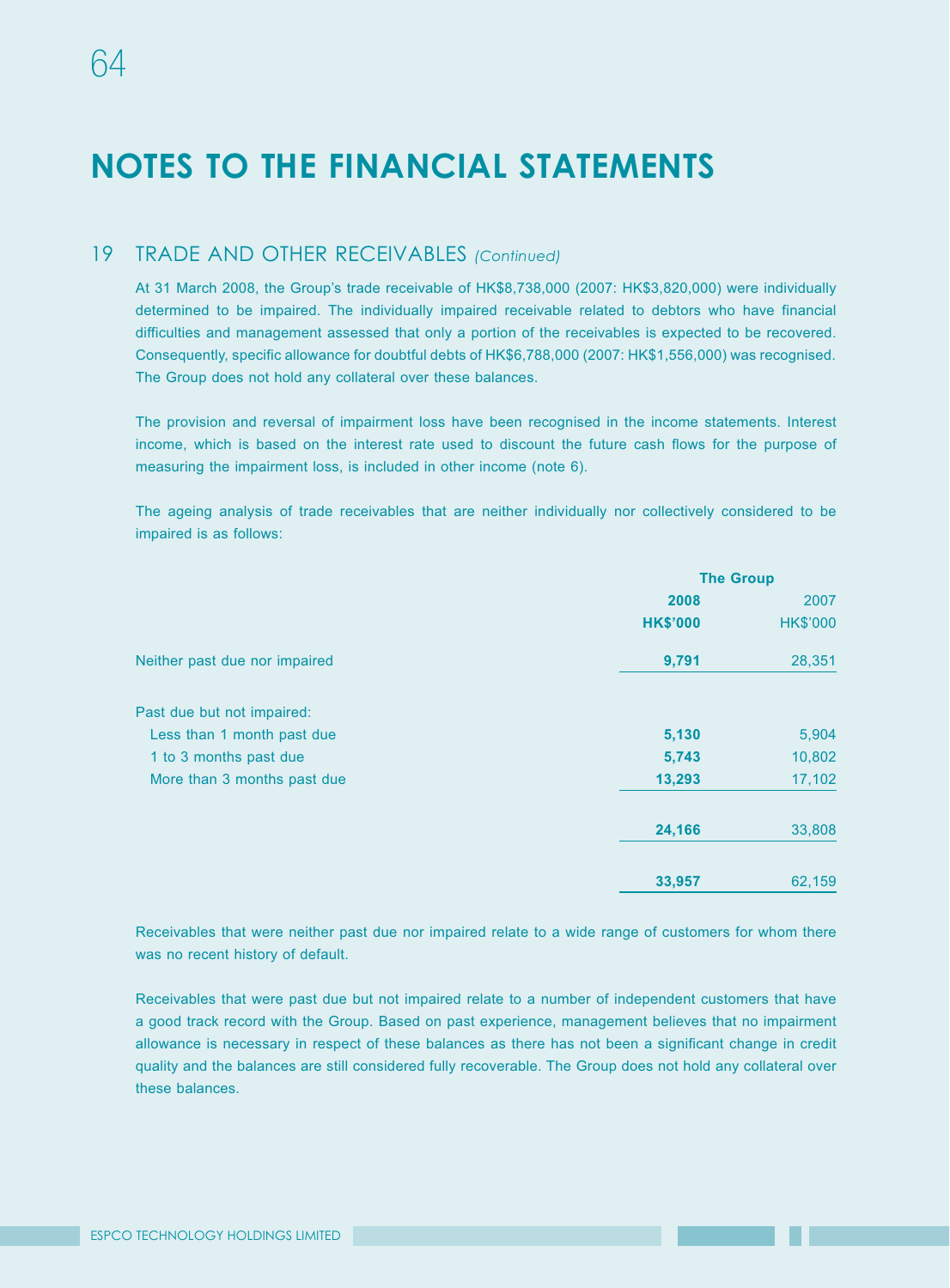## 19 TRADE AND OTHER RECEIVABLES *(Continued)*

Included in trade and other receivables are the following amounts denominated in a currency other than the functional currency of the Group's entities to which they relate:

|                              |                 | <b>The Group</b> |  |
|------------------------------|-----------------|------------------|--|
|                              | 2008            | 2007             |  |
|                              | <b>HK\$'000</b> | <b>HK\$'000</b>  |  |
| <b>United States Dollars</b> | 32,710          | 29,570           |  |

### 20 BANK BALANCES AND CASH

As at 31 March 2008, approximately HK\$459,000 (2007: HK\$153,000) of the Group's bank balances and cash were denominated in Renminbi, a currency which is subject to exchange control restrictions imposed by the Government of the People's Republic of China.

### 21 TRADE AND OTHER PAYABLES

|                             | <b>The Group</b> |                 |  |
|-----------------------------|------------------|-----------------|--|
|                             | 2008             | 2007            |  |
|                             | <b>HK\$'000</b>  | <b>HK\$'000</b> |  |
| Trade payables              | 10,194           | 26,527          |  |
| Other payables and accruals | 4,442            | 3,457           |  |
|                             | 14,636           | 29,984          |  |
|                             |                  |                 |  |

All trade and other payables are expected to be settled within one year.

The following is an aged analysis of trade payables at the balance sheet date:

|                | <b>The Group</b> |                 |  |
|----------------|------------------|-----------------|--|
|                | 2008             | 2007            |  |
|                | <b>HK\$'000</b>  | <b>HK\$'000</b> |  |
| $0 - 30$ days  | 3,774            | 10,330          |  |
| $31 - 60$ days | 2,012            | 8,826           |  |
| $61 - 90$ days | 2,260            | 5,743           |  |
| Over 90 days   | 2,148            | 1,628           |  |
|                | 10,194           | 26,527          |  |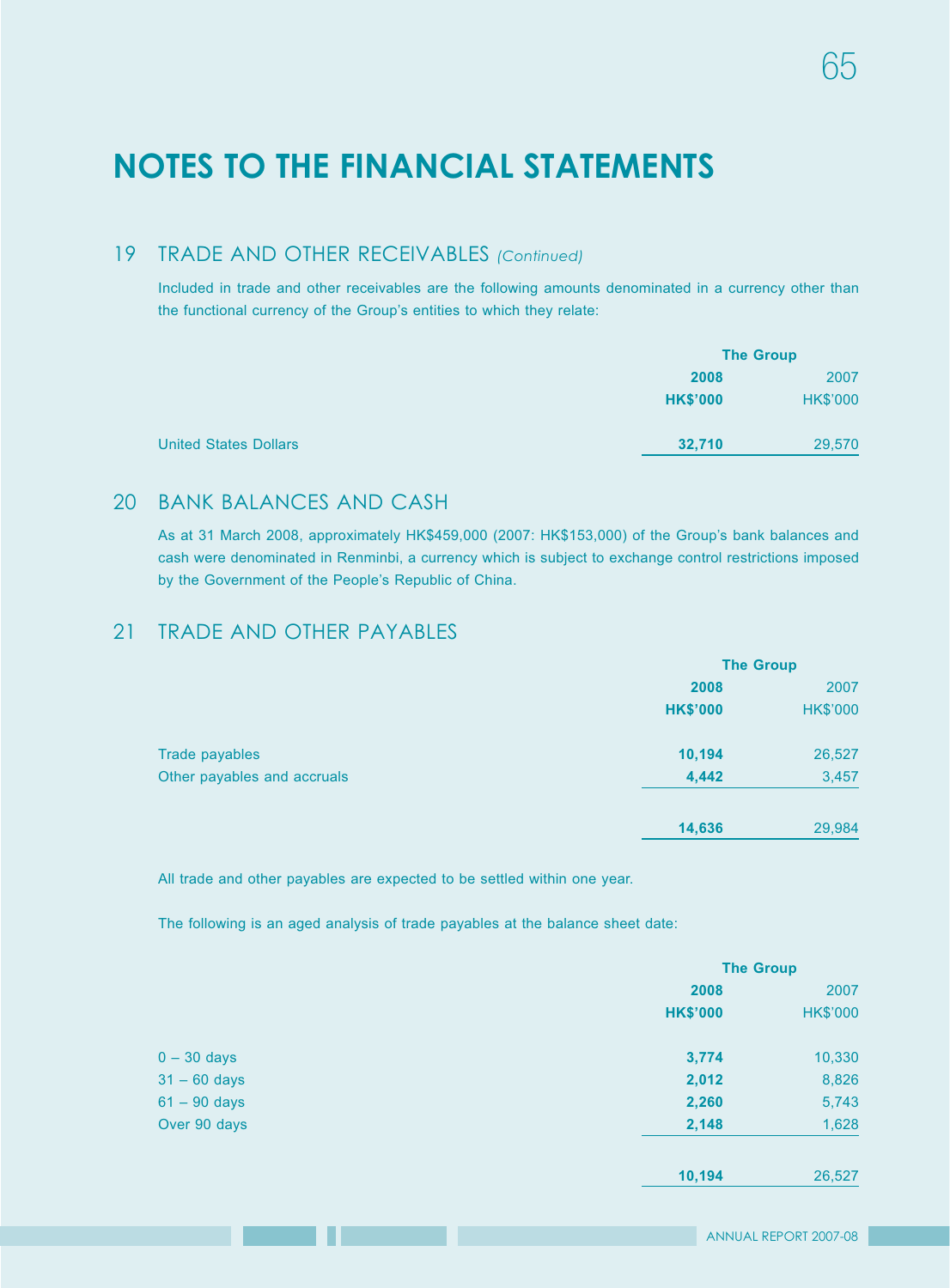### 21 TRADE AND OTHER PAYABLES *(Continued)*

Included in trade and other payables are the following amounts denominated in a currency other than the functional currency of the Group's entities to which they relate:

|                              |                 | <b>The Group</b> |  |
|------------------------------|-----------------|------------------|--|
|                              | 2008            | 2007             |  |
|                              | <b>HK\$'000</b> | <b>HK\$'000</b>  |  |
| <b>United States Dollars</b> | 629             | 8,513            |  |

### 22 INTEREST-BEARING BORROWINGS

|                                                            | <b>The Group</b> |                 |
|------------------------------------------------------------|------------------|-----------------|
|                                                            | 2008             | 2007            |
|                                                            | <b>HK\$'000</b>  | <b>HK\$'000</b> |
| <b>Bank overdrafts</b>                                     |                  | 775             |
| <b>Trust receipt loans</b>                                 |                  | 9,834           |
| <b>Bank loans:</b>                                         |                  |                 |
| - Secured                                                  |                  | 4,283           |
|                                                            |                  | 14,892          |
| Obligation under finance leases (note 23)                  | 64               | 114             |
|                                                            | 64               | 15,006          |
| Amount due within one year included in current liabilities | (64)             | (13, 455)       |
| Amount due after one year                                  |                  | 1,551           |

#### *Notes :*

The Group's bank overdrafts, trust receipt loans and bank loans were repayable as follows :

|                                                    | 2008<br><b>HK\$'000</b> | 2007<br><b>HK\$'000</b> |
|----------------------------------------------------|-------------------------|-------------------------|
| On demand or within one year<br>In the second year | -                       | 13,396<br>1,496         |
|                                                    |                         | 14,892                  |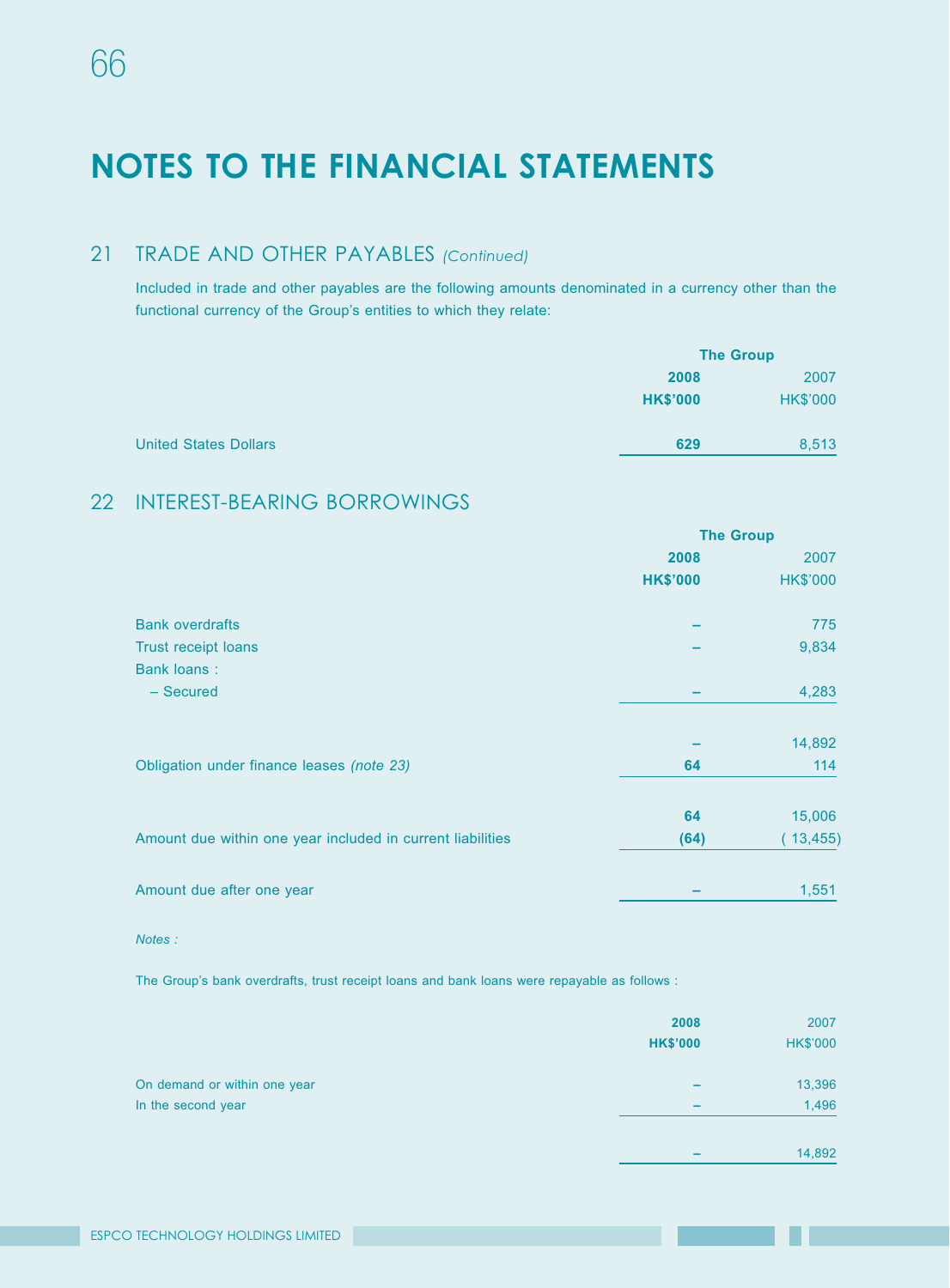### 22 INTEREST-BEARING BORROWINGS *(Continued)*

The bank overdrafts, trust receipt loans and bank loans bear interest at prevailing market rates. Details of securities for the Group's banking facilities are set out in note 32 below.

The effective interest rate of the bank loans as at 31 March 2007 was 6% and 6.2% per annum.

The carrying amounts of interest-bearing borrowings approximate to their fair value.

### 23 OBLIGATION UNDER FINANCE LEASES

At 31 March 2008, the Group had obligations under finance leases repayable as follows:

|                                                                |                 |                              | <b>Present value of</b> |                 |
|----------------------------------------------------------------|-----------------|------------------------------|-------------------------|-----------------|
|                                                                |                 | <b>Minimum lease payment</b> | minimum lease payment   |                 |
|                                                                | 2008            | 2007                         | 2008                    | 2007            |
|                                                                | <b>HK\$'000</b> | <b>HK\$'000</b>              | <b>HK\$'000</b>         | <b>HK\$'000</b> |
| Amount payable under finance lease :                           |                 |                              |                         |                 |
| Within 1 year                                                  | 66              | 61                           | 64                      | 59              |
| In the second year                                             |                 | 61                           |                         | 55              |
| In the third and fifth years, inclusive                        |                 |                              |                         |                 |
| Less : future finance charges                                  | (2)             | (8)                          |                         |                 |
| Present value of lease obligation                              | 64              | 114                          | 64                      | 114             |
| Less: amount due for settlement<br>within one year shown under |                 |                              |                         |                 |
| current liabilities                                            |                 |                              | (64)                    | (59)            |
| Amount due for settlement                                      |                 |                              |                         |                 |
| after one year                                                 |                 |                              |                         | 55              |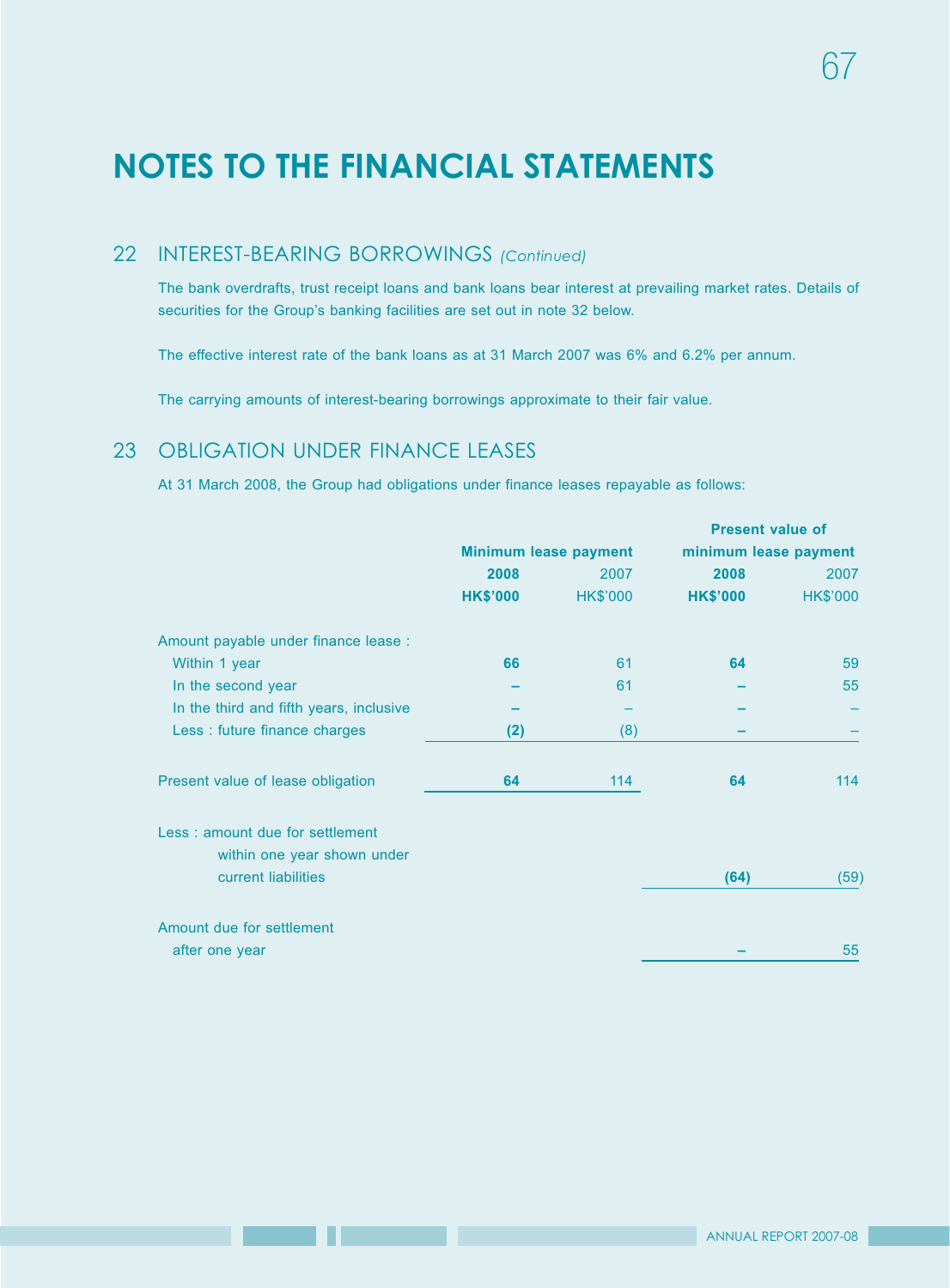## 24 DEFERRED TAX

|                                                     | <b>Accelerated tax Revaluation</b> |                            | <b>Tax</b>      |                 |                 |
|-----------------------------------------------------|------------------------------------|----------------------------|-----------------|-----------------|-----------------|
|                                                     |                                    | depreciation of properties | <b>loss</b>     | <b>Others</b>   | <b>Total</b>    |
|                                                     | <b>HK\$'000</b>                    | <b>HK\$'000</b>            | <b>HK\$'000</b> | <b>HK\$'000</b> | <b>HK\$'000</b> |
| At 1 April 2006                                     | 17                                 | 800                        |                 | (106)           | 711             |
| Charge/(credit) to consolidated<br>income statement |                                    |                            |                 |                 |                 |
| for the year                                        | (43)                               | (14)                       | (222)           | 5               | (274)           |
| Charge to equity for the year                       |                                    | 226                        |                 |                 | 226             |
| Exchange realignment                                |                                    | 39                         |                 |                 | 39              |
| At 31 March 2007                                    | (26)                               | 1,051                      | (222)           | (101)           | 702             |
| At 1 April 2007                                     | (26)                               | 1,051                      | (222)           | (101)           | 702             |
| Charge/(credit) to consolidated<br>income statement |                                    |                            |                 |                 |                 |
| for the year                                        | (25)                               | (153)                      | (119)           | (81)            | (378)           |
| Charge to equity                                    |                                    |                            |                 |                 |                 |
| for the year                                        |                                    | 568                        |                 |                 | 568             |
| Exchange realignment                                |                                    | 94                         |                 |                 | 94              |
| At 31 March 2008                                    | (51)                               | 1,560                      | (341)           | (182)           | 986             |
|                                                     |                                    |                            |                 |                 |                 |

|                          | 2008            | 2007            |
|--------------------------|-----------------|-----------------|
|                          | <b>HK\$'000</b> | <b>HK\$'000</b> |
| Deferred tax assets      | (105)           | (237)           |
| Deferred tax liabilities | 1,091           | 939             |
|                          | 986             | 702             |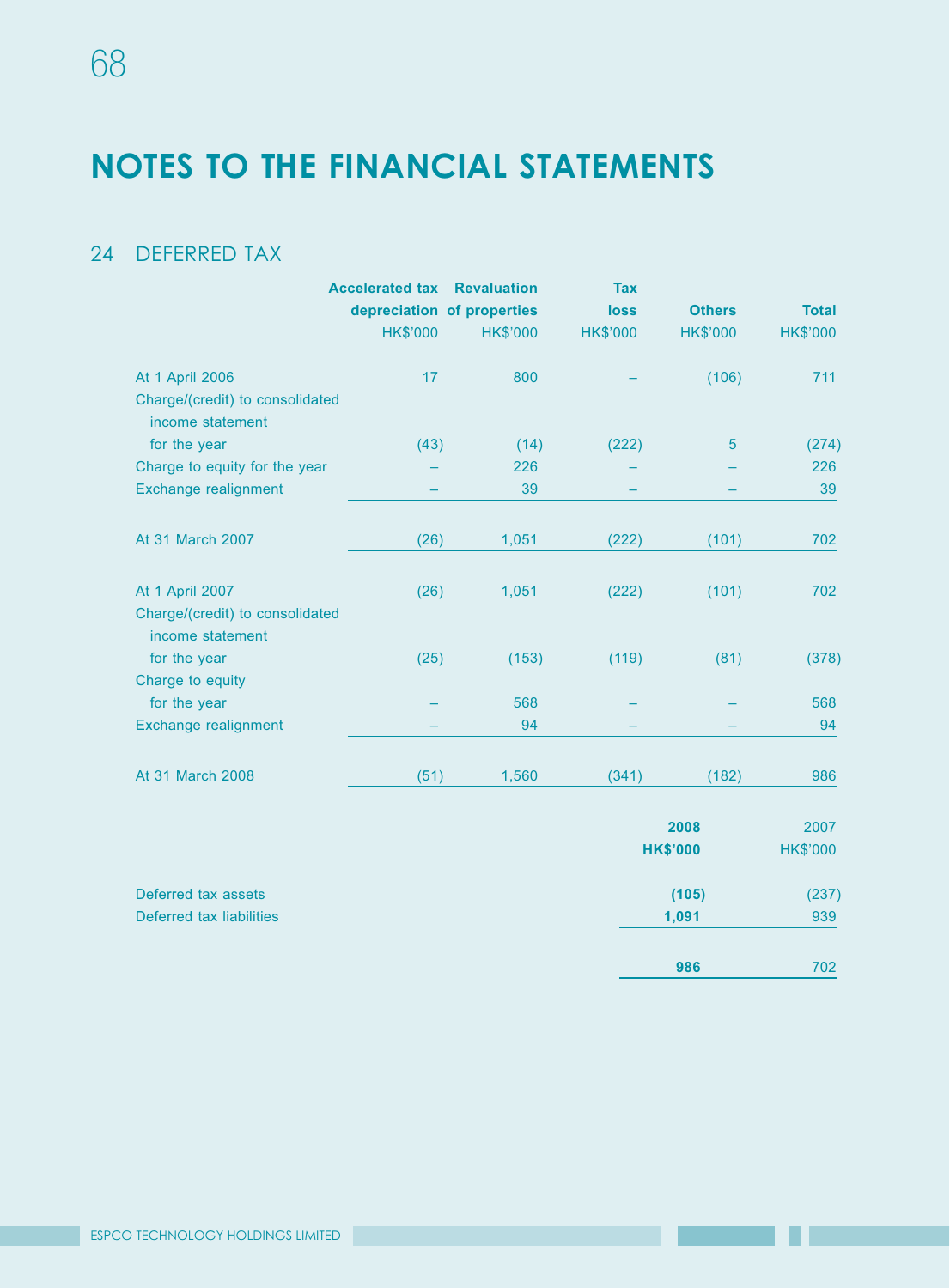### 24 DEFERRED TAX *(Continued)*

For the purposes of balance sheet presentation, certain deferred tax assets and liabilities have been offset in accordance with the conditions set out in HKAS 12. The following is the analysis of the deferred tax balances for financial reporting purposes :

|                          | 2008<br><b>HK\$'000</b> | 2007<br><b>HK\$'000</b> |
|--------------------------|-------------------------|-------------------------|
| Deferred tax assets      | (577)                   | (335)                   |
| Deferred tax liabilities | 1,563                   | 1,037                   |
|                          | 986                     | 702                     |

At 31 March 2008, the Group has unused tax losses of approximately HK\$23,429,000 (2007 : HK\$4,882,000) available for offset against future profits. A deferred tax asset has been recognised for the year ended 31 March 2008 in respect of HK\$1,950,000 (2007: HK\$1,271,000) of such losses. No deferred tax asset has been recognised in respect of the remaining tax losses due to the unpredictability of future profit streams. The unrecognised tax losses may be carried forward indefinitely.

## 25 SHARE CAPITAL

|                                      | 2008             |                 | 2007          |                 |
|--------------------------------------|------------------|-----------------|---------------|-----------------|
|                                      | <b>Number of</b> |                 | Number of     |                 |
|                                      | <b>shares</b>    | <b>Amount</b>   | shares        | Amount          |
|                                      |                  | <b>HK\$'000</b> |               | <b>HK\$'000</b> |
| Ordinary shares of HK\$0.001         |                  |                 |               |                 |
| (2007: HK\$0.01) each                |                  |                 |               |                 |
| Authorised:                          |                  |                 |               |                 |
| At 1 April                           | 500,000,000      | 5,000           | 500,000,000   | 5,000           |
| Share subdivision                    | 4,500,000,000    |                 |               |                 |
| Increase in authorised share capital | 15,000,000,000   | 15,000          |               |                 |
| At 31 March                          | 20,000,000,000   | 20,000          | 500,000,000   | 5,000           |
| Issued and fully paid:               |                  |                 |               |                 |
| At 1 April                           | 357,136,200      | 3,571           | 357,136,200   | 3,571           |
| Share subdivision                    | 3,214,225,800    |                 |               |                 |
| Issue of share by way of placing     | 300,000,000      | 300             |               |                 |
| At 31 March                          | 3,871,362,000    | 3,871           | 357, 136, 200 | 3,571           |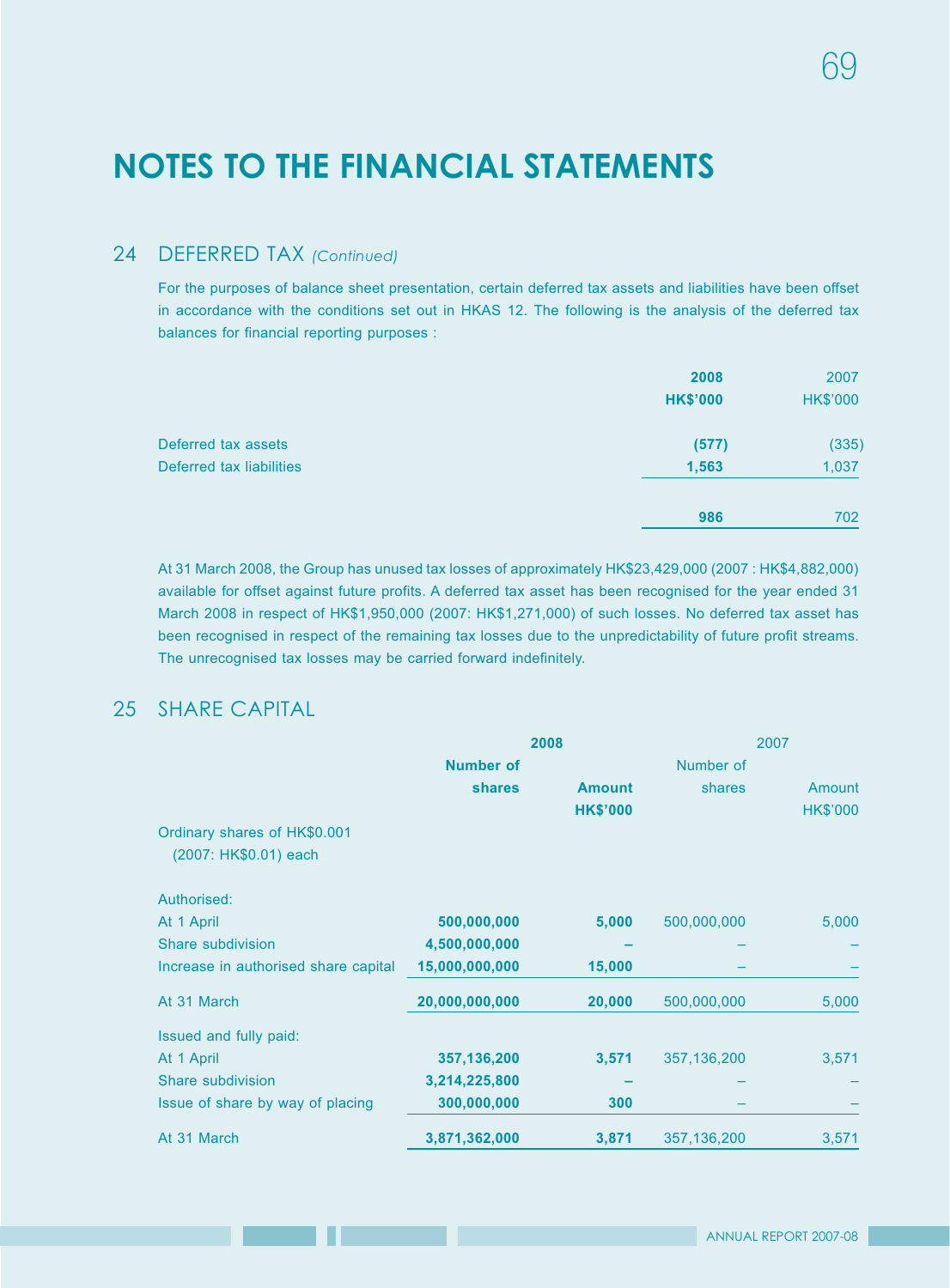#### 25 SHARE CAPITAL *(Continued)*

- (i) Pursuant to a special resolution passed on 9 November 2007, the issued and un-issued shares were sub-divided into 10 sub-divided shares and the nominal value of each share was reduced from HK\$0.01 each to HK\$0.001 each.
- (ii) Upon the effective of share sub-division, authorsied share capital was increased from HK\$5,000,000 divided into 500,000,000 shares of HK\$0.01 each to HK\$20,000,000 divided into 20,000,000,000 sub-divided shares of HK\$0.001 each.
- (iii) The Company completed the placing on 24 January 2008, which raised gross proceeds of HK\$81 million by placing of 300,000,000 shares at HK\$0.27 each.

#### Capital Management

Capital comprises of share capital and reserves stated on the consolidated balance sheet. The Group's primary objectives when managing capital are:

- to safeguard the Group's ability to continue as a going concern, so that it can continue to provide returns for shareholders and benefits for other stakeholders;
- to maintain an optimal capital structure to reduce the cost of capital; and
- to provide capital for the purpose of potential acquisitions.

The Group regularly reviews and manages its capital structure to ensure an optimal capital structure and shareholder returns, taking into consideration the future capital requirements of the Group. The Group manages capital by adjusting the amount of dividends paid to shareholders, share subdivision, increase in authorised share capital or issue new shares.

As in prior year, the Group monitors capital on the basis of the gearing ratio. This ratio is calculated as total interest-bearing borrowings to the shareholders' equity.

During 2008, the Group's strategy was to maintain lower gearing ratio. The gearing ratios at 31 March 2008 and 2007 were as follows:

|                                             | 2008<br><b>HK\$'000</b> | 2007<br><b>HK\$'000</b> |
|---------------------------------------------|-------------------------|-------------------------|
| Total interest-bearing borrowings (note 22) | 64                      | 15,006                  |
| Shareholders' equity                        | 155,664                 | 85,702                  |
| <b>Gearing ratio</b>                        | 0.04%                   | 17.5%                   |

Neither the Company nor any of its subsidiaries are subject to externally imposed capital requirements.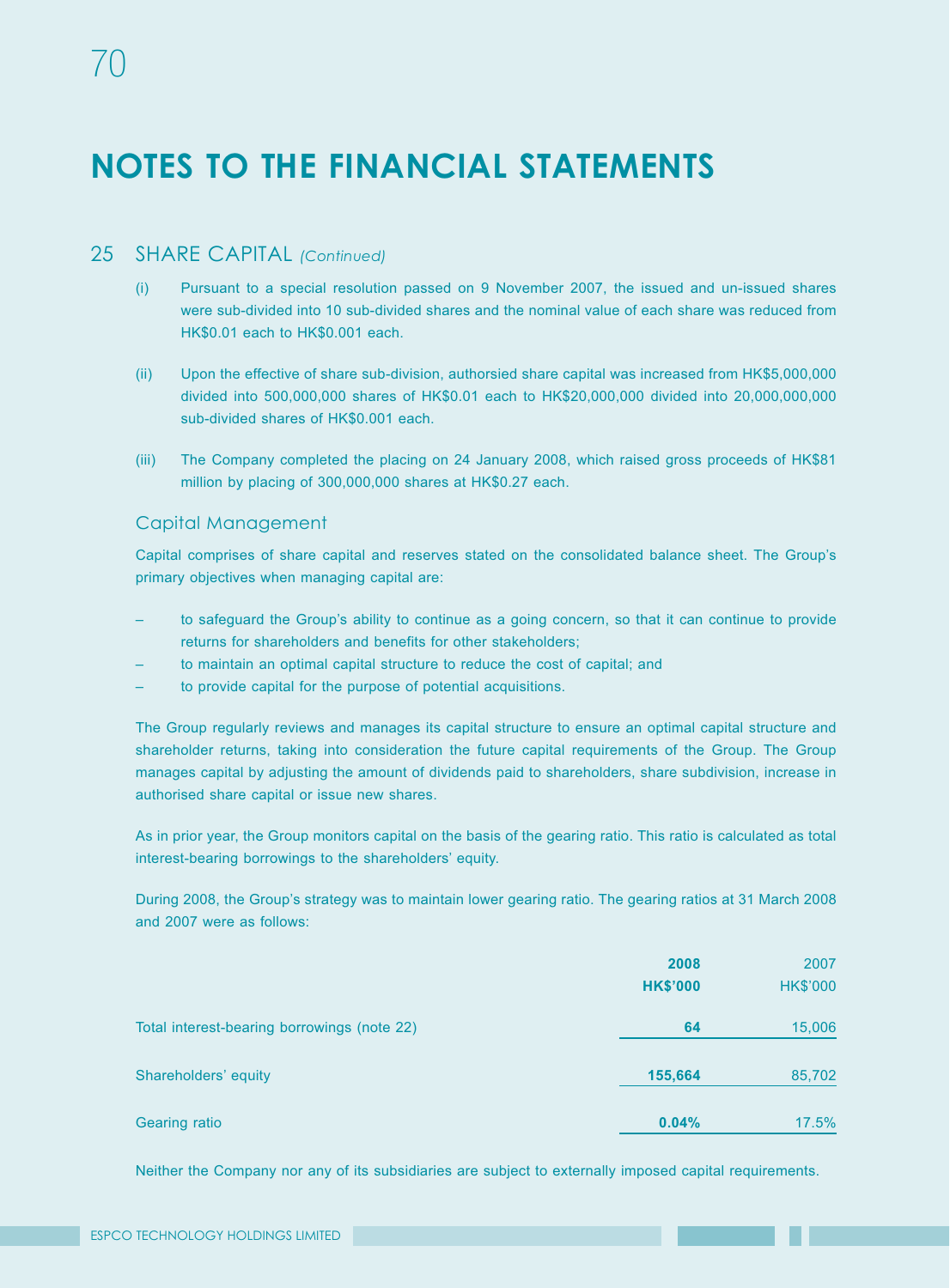### 26 **EMPLOYEE BENEFITS**

#### (i) Defined contribution retirement plan

From 1 December 2000, the Group has arranged for its Hong Kong employees to join the Mandatory Provident Fund Scheme (the "MPF Scheme"), a defined contribution scheme managed by an independent trustee. Under the MPF Scheme, each of the Group and its Hong Kong employees makes monthly contributions to the scheme at 5% of the employees' earnings as defined under the Mandatory Provident Fund legislation. Both the Group's and the employees' contributions are subject to a cap of HK\$1,000 per month and thereafter contributions are voluntary. The assets of the MPF Scheme are held separately from those of the Group in an independently-administered fund. The Group's contributions vest fully with the employees when contributed into the MPF Scheme.

The Group has arranged for its employees in Singapore to join the Central Provident Fund Scheme (the "CPF Scheme"), a defined contribution scheme managed by the Central Provident Fund Board. Under the CPF Scheme, the Group and its Singapore employees make monthly contributions of 14.5% and 20%, respectively, of the employees' earnings as defined by the Central Provident Fund Board.

Pursuant to the regulations in the PRC, the employees in the PRC are required to join the pension fund (養老保險基金) which is a defined contribution scheme operated by the local government for the benefit of retired employees. The Group is required to make monthly contributions to the scheme at a specified rate of the employee payroll to fund the retirement benefits of the employees.

The aggregate amount of the Group's contributions to the aforementioned retirement schemes for the year was approximately HK\$347,000 (2007: HK\$332,000). As at 31 March 2008, contributions totalling HK\$48,000 (2007: HK\$66,000) payable to the aforementioned retirement schemes are included in other payables. There was no forfeited contribution available to reduce the Group's employer contribution payable during the years ended 31 March 2007 and 2008.

Save as disclosed above, the Group has no other obligations to make payments in respect of retirement benefits of the employees.

#### (ii) Share option scheme

Pursuant to the written resolutions of the then sole shareholder of the Company dated 6 September 2004, the Company has approved and conditionally adopted a share option scheme (the "Scheme"). The Scheme became effective on 23 September 2004 and shall be valid and effective for a period of ten years from that date, subject to early termination by the Company in general meeting or by the Board.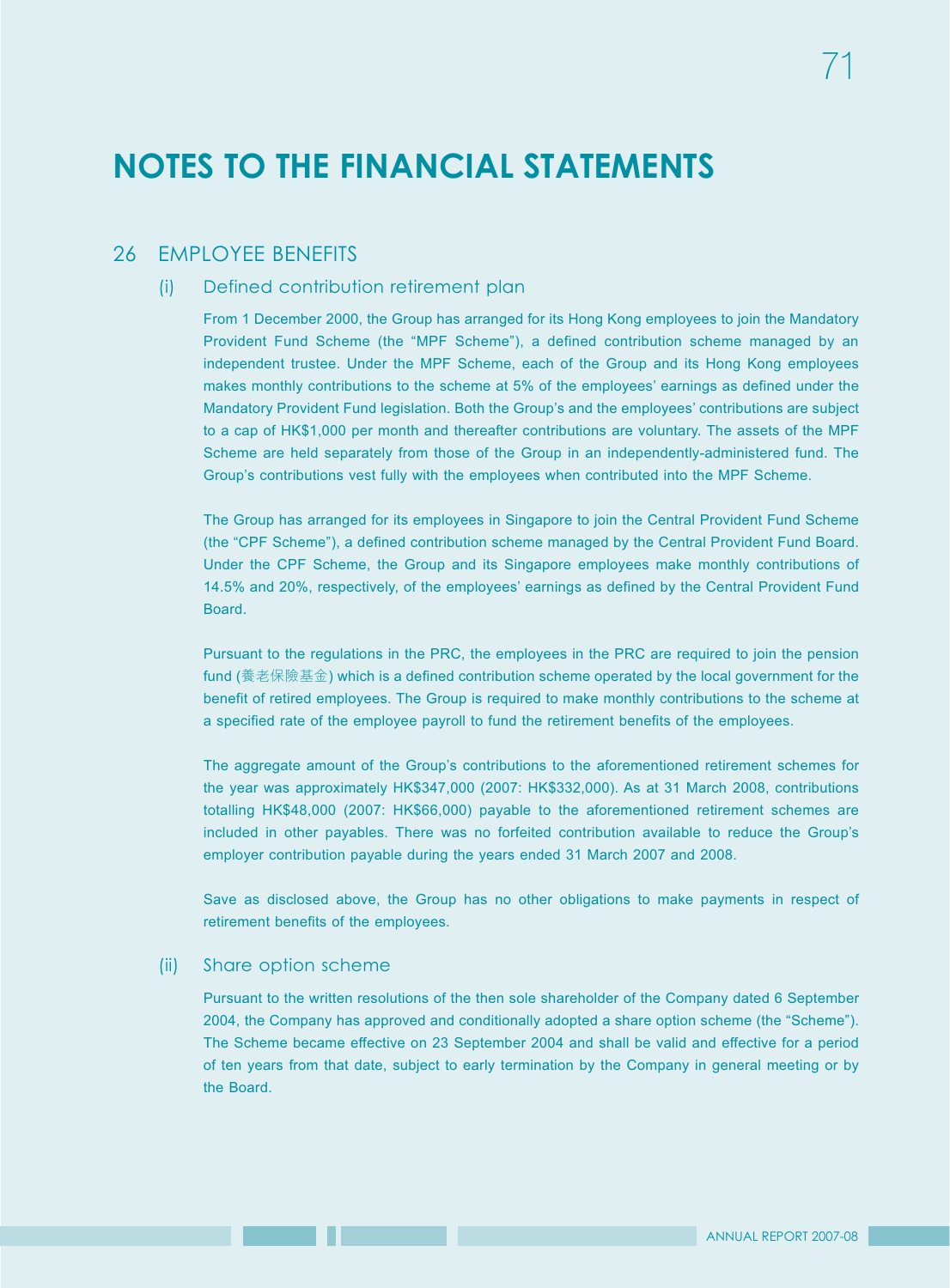### 26 EMPLOYEE BENEFITS *(Continued)*

#### (ii) Share option scheme *(Continued)*

The purpose of the Scheme is to reward persons who have contributed to the Group and/or to enable the Group to recruit and retain high-calibre employees and attract human resources that are valuable to the Group. Under the terms of the Scheme, the board of directors (the "Board") of the Company may, at their discretion, offer any employees, including any executive directors, nonexecutive directors and independent non-executive directors of the Group and certain consultants, suppliers or customers of the Group who, in the sole discretion of the Board, have contributed to the Group (the "Participants"), options to subscribe for ordinary shares of HK\$0.001 each in the capital of the Company. Upon acceptance of the option, the grantee shall pay HK\$1.00 to the Company by way of consideration of the grant.

The overall limit on the number of shares which may be issued upon exercise of all options to be granted and yet to be exercised under the Scheme and other share option schemes must not, in aggregate, exceed 30% of shares of the Company in issue from time to time. The total number of shares issued and to be issued upon exercise of the options granted and to be granted to each Participant or grantee, including both exercised and outstanding options, in any 12-month period up to the date of grant must not exceed 1% of the shares in issue at the date of grant (the "Individual Limit"). Any further grant of options in excess of the Individual Limit must be subject to shareholders' approval with such Participant or grantee and his associates (as such term is defined in the GEM Listing Rules) abstaining from voting.

An option may be exercised in accordance with the terms of the Scheme at any time from the date of grant of the option to the date of expiry of the option as determined and notified by the Board to each grantee but may not be exercised after the expiry of ten years from the date of grant. The subscription price of the shares in respect of any particular option granted under the Scheme shall be such price as the Board in its absolute discretion shall determine and notify the Participant, save that such price will not be less than the highest of (i) the closing price of the Company's shares as stated in the Stock Exchange's daily quotation sheets on the date of grant, (ii) the average closing price of the Company's shares as stated in the Stock Exchange's daily quotation sheets for the five business days immediately preceding the date of grant, and (iii) the nominal value of the Company's shares on the date of grant.

No option has been granted or agreed to be granted under the Scheme since its adoption and up to the date of this report.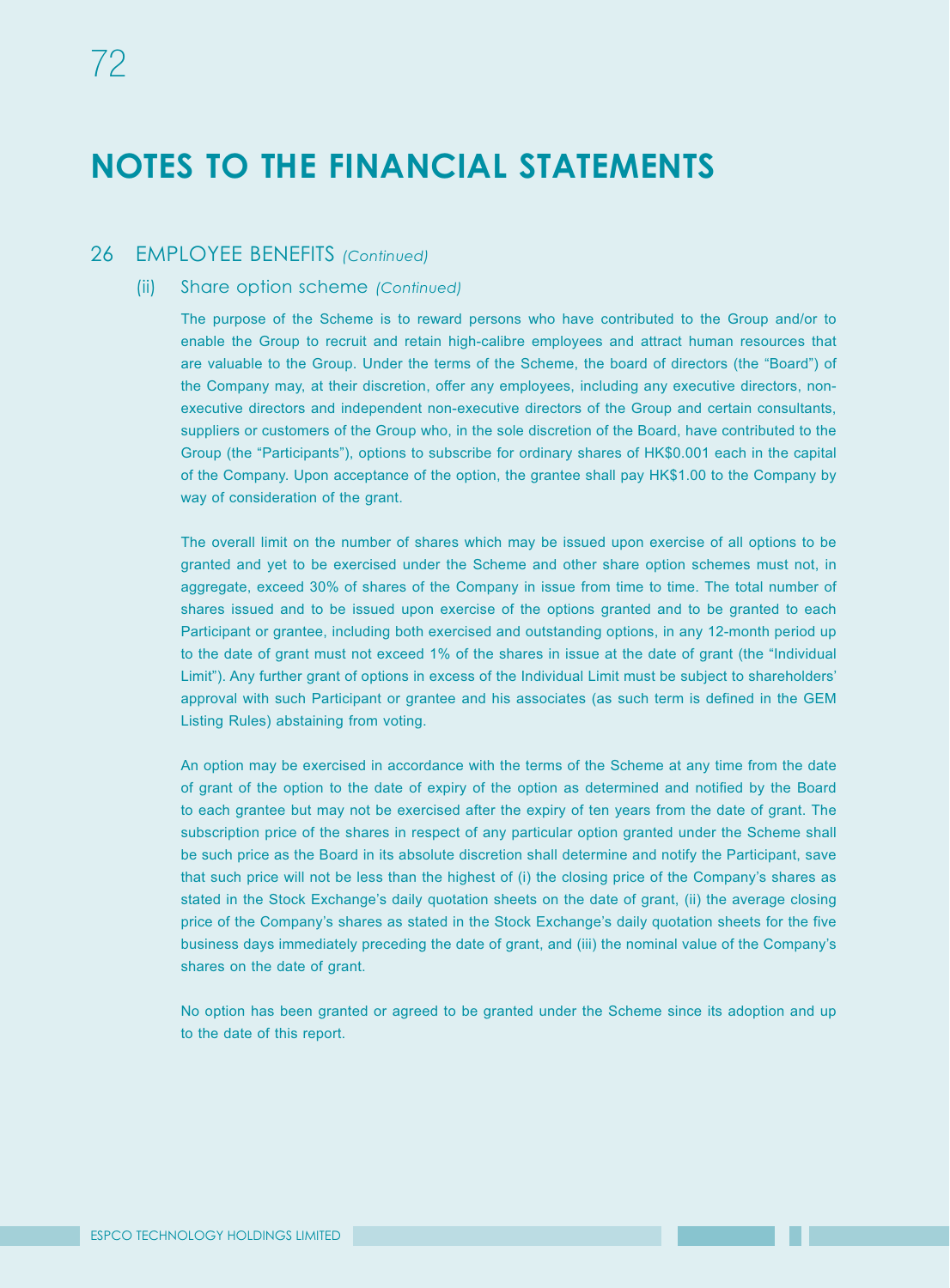### 27 RESERVES

The amounts of the Group's reserves and the movements therein for the current and prior year are presented in the consolidated statement of changes in equity on pages 34 to 35 of the financial statements.

| <b>Company</b>                           | <b>Share</b>    | <b>Retained</b> |                 |
|------------------------------------------|-----------------|-----------------|-----------------|
|                                          | premium         | <b>Profits</b>  | <b>Total</b>    |
|                                          | <b>HK\$'000</b> | <b>HK\$'000</b> | <b>HK\$'000</b> |
|                                          | (Note $(v)$ )   |                 |                 |
| At 1 April 2006                          | 15,972          | 3,611           | 19,583          |
| Profit for the year                      |                 | 1,482           | 1,482           |
| Dividends - 2006 final                   |                 | (3,214)         | (3,214)         |
|                                          |                 |                 |                 |
| At 31 March 2007 and 1 April 2007        | 15,972          | 1,879           | 17,851          |
| Issue of share for cash, net of expenses | 79,073          |                 | 79,073          |
| Loss for the year                        |                 | (1,023)         | (1,023)         |
| Dividends - 2007 final                   |                 | (1, 393)        | (1, 393)        |
| <b>At 31 March 2008</b>                  | 95,045          | (537)           | 94,508          |
| Representing:                            |                 |                 |                 |
|                                          |                 | 2008            | 2007            |
|                                          |                 | <b>HK\$'000</b> | <b>HK\$'000</b> |
| <b>Reserves</b>                          |                 | 94,508          | 16,458          |
| Proposed dividend                        |                 |                 | 1,393           |
|                                          |                 | 94,508          | 17,851          |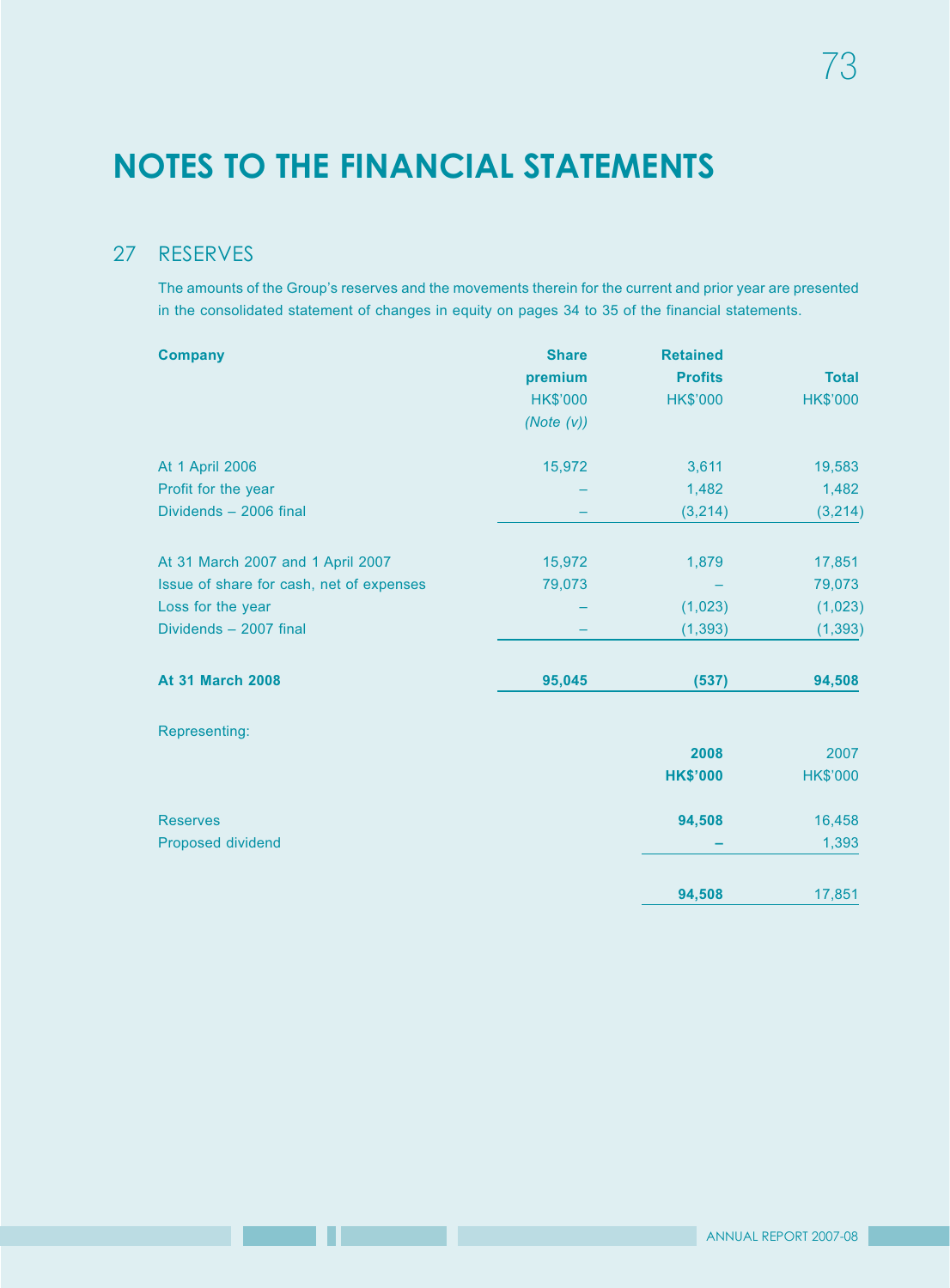### 27 RESERVES *(Continued)*

*Notes:*

- (i) In accordance with its articles of association and the relevant PRC laws and regulations, the Company's subsidiary in the PRC is required to set aside 10% of its annual net profit after taxation determined under PRC accounting regulations as the statutory surplus reserve until the reserve balance reaches 50% of the subsidiary's registered capital. The statutory surplus reserve can only be used for making up losses, capitalisation into capital and expansion of the subsidiary's production and operations.
- (ii) In accordance with the relevant PRC laws and regulations, the Company's subsidiary in the PRC is required to appropriate 5% to 10% of its net profit after taxation determined under PRC accounting regulations as the statutory welfare fund. The fund can only be used to provide staff welfare facilities and other collective benefits to the subsidiary's employees. The fund is non-distributable other than in the event of liquidation.

Starting from 1 January 2006, the requirement to maintain statutory public welfare fund had been cancelled and the Group's statutory public welfare fund can be utilized at the discretion of the directors of the relevant entities.

- (iii) In accordance with the relevant Macau laws and regulations, the Company's subsidiary in Macau is required to set aside not less than 25% of its annual net profit after taxation determined under Macau's accounting standards as the statutory general reserve until the reserve balance reaches 50% of the subsidiary's registered capital.
- (iv) The capital reserve of the Group represents the difference between the nominal value of the shares of the acquired subsidiaries and the nominal value of the Company's shares issued for the acquisition at the time of group reorganisation in 2004.
- (v) Under section 34 of the Companies Law of the Cayman Islands, the share premium is available for distribution to shareholders subject to the provisions of the Articles of Association of the Company and no distribution may be paid to shareholders out of the share premium unless, immediately following the date on which the distribution or dividend is proposed to be paid, the Company shall be able to pay its debts as they fall due in the ordinary course of business.

The Company had no reserve available for distribution to the shareholders as at 31 March 2008 (2007: HK\$1,879,000).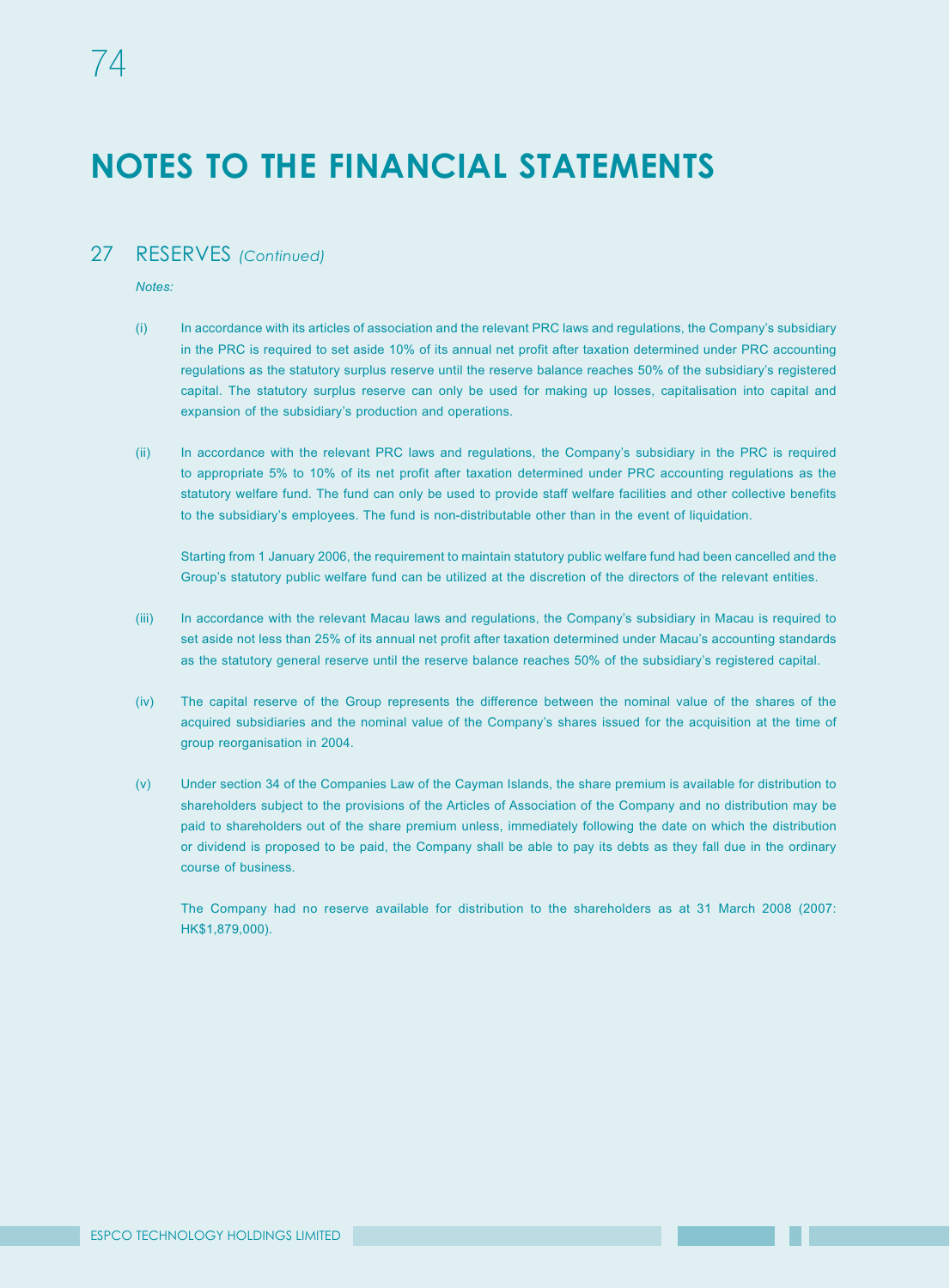75

## **NOTES TO THE FINANCIAL STATEMENTS**

### 28 NOTES TO THE CONSOLIDATED CASH FLOW STATEMENT

(a) Reconciliation of (loss)/profit before taxation to net cash from/(used in) operating activities

|                                                    | 2008<br><b>HK\$'000</b> | 2007<br><b>HK\$'000</b> |
|----------------------------------------------------|-------------------------|-------------------------|
| (Loss)/profit before taxation                      | (11, 978)               | 3,268                   |
| Adjustments for:                                   |                         |                         |
| Amortisation of land lease premium                 | 34                      | 32                      |
| <b>Depreciation</b>                                | 3,564                   | 3,766                   |
| Impairment losses/(reversal of impairment losses)  |                         |                         |
| recognised on trade and other receivables          | 5,209                   | (10)                    |
| Write-down of inventories                          | 167                     | 148                     |
| Surplus arising from revaluation of properties     |                         | (627)                   |
| Interest income                                    | (60)                    | (67)                    |
| Interest on bank loans and overdrafts              | 538                     | 625                     |
| Interest element of finance leases                 | 6                       | 9                       |
|                                                    | (2,520)                 | 7,144                   |
| Decrease/(increase) in inventories                 | 8,335                   | (5, 433)                |
| Decrease/(increase) in trade and other receivables | 23,266                  | (19,032)                |
| (Decrease)/increase in trade and other payables    | (15, 316)               | 12,349                  |
| Cash from/(used in) operations                     | 13,765                  | (4, 972)                |

#### (b) Cash and cash equivalents

Cash and cash equivalents included in the consolidated cash flow statement comprise the following consolidated balance sheet amounts:

|                        | 2008<br><b>HK\$'000</b> | 2007<br><b>HK\$'000</b> |
|------------------------|-------------------------|-------------------------|
| Cash and bank balances | 19,961                  | 11,891                  |
| <b>Bank overdraft</b>  | -                       | (775)                   |
|                        | 19,961                  | 11,116                  |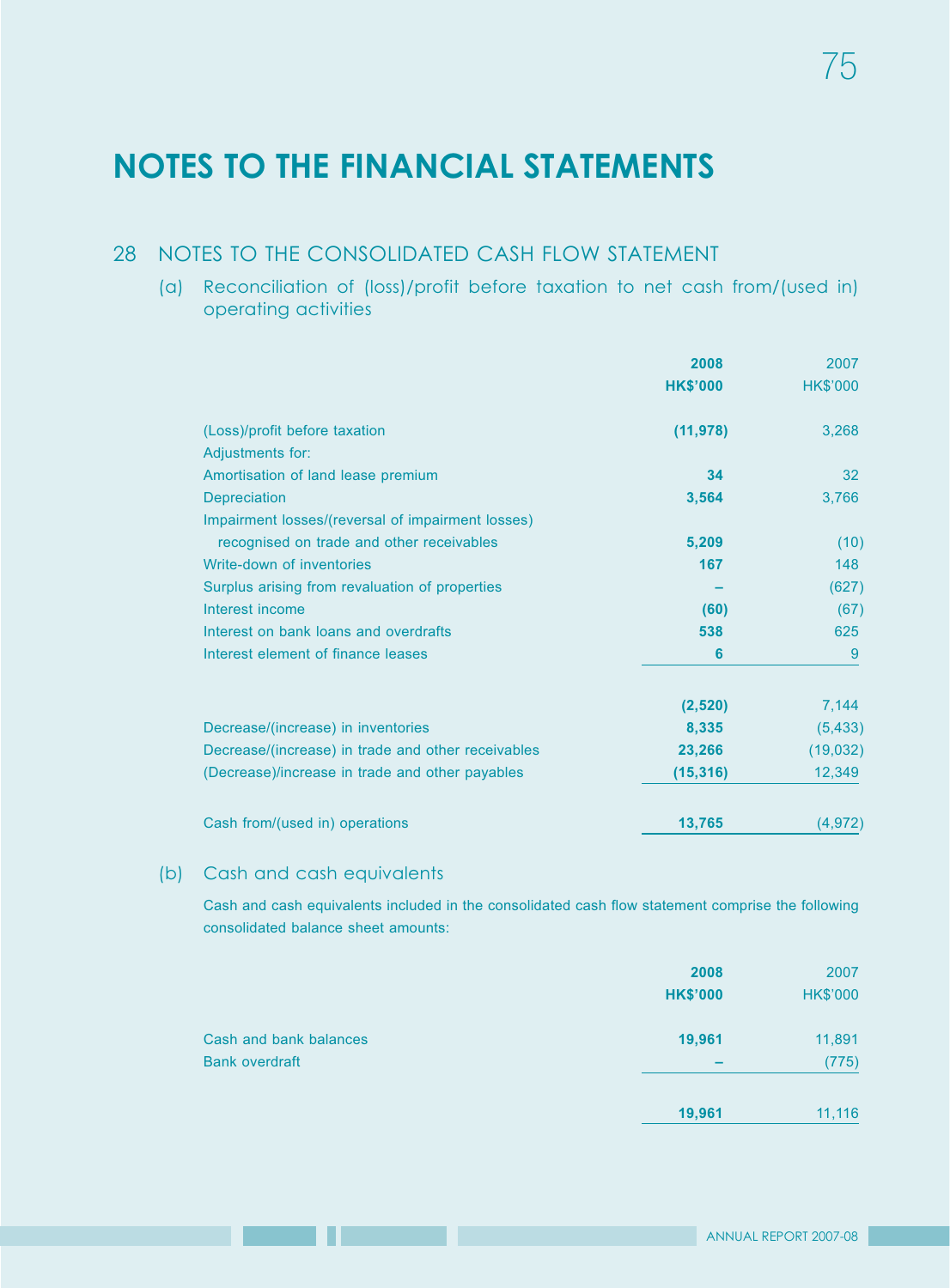### 28 NOTES TO THE CONSOLIDATED CASH FLOW STATEMENT *(Continued)*

#### (b) Cash and cash equivalents *(Continued)*

Included in cash and cash equivalents in the balance sheet are the following amounts denominated in a currency other than the functional currency of the Group's entities to which they relate:

|                              | 2008            | 2007            |
|------------------------------|-----------------|-----------------|
|                              | <b>HK\$'000</b> | <b>HK\$'000</b> |
| <b>United States Dollars</b> | 10.065          | 9,481           |

### 29 FINANCIAL RISK MANAGEMENT

#### (a) Financial risk factors

The Group's activities expose it to a variety of financial risks: market risk (including foreign exchange risk and interest rate risk), credit risk and liquidity risk.

#### *(i) Foreign exchange risk*

The Group's monetary assets and transactions are principally denominated in Hong Kong Dollars ("HK\$), Renminbi ("RMB"), Singapore Dollars ("SGD"), Macau Paracs ("MOP") and United States Dollars ("US\$"). Foreign exchange risk arises from future commercial transactions and recognised assets and liabilities. The Group adopted a conservative treasury policy with most of the bank deposits being kept in HK\$ or US\$, or in the local currencies of the operating subsidiaries to minimize exposure to foreign exchange risk.

The Group does not expect any significant movements in the exchange rate of US\$ to Hong Kong Dollars and currently does not have a foreign currency hedging policy. However, the management monitors the foreign exchange exposure and will consider hedging significant foreign currency exposure should the need arise.

There is no significant effect on the Group's profit after tax and equity for 2008 and 2007 in response to reasonably possible changes in the foreign exchange rates to which the Group has exposure at the balance sheet date. In this respect, it is assumed that the change in foreign exchange rates had occurred at the balance sheet date and had been applied to the Group's exposure to foreign exchange risk for financial instruments in existence at that date, and that all other variables, in particular interest rates, remain constant. It is also assumed that the pegged rate between the Hong Kong dollar and the United States dollar would be materially unaffected by any changes in movement in value of the United States dollar against other currencies. The analysis is performed on the same basis for 2007.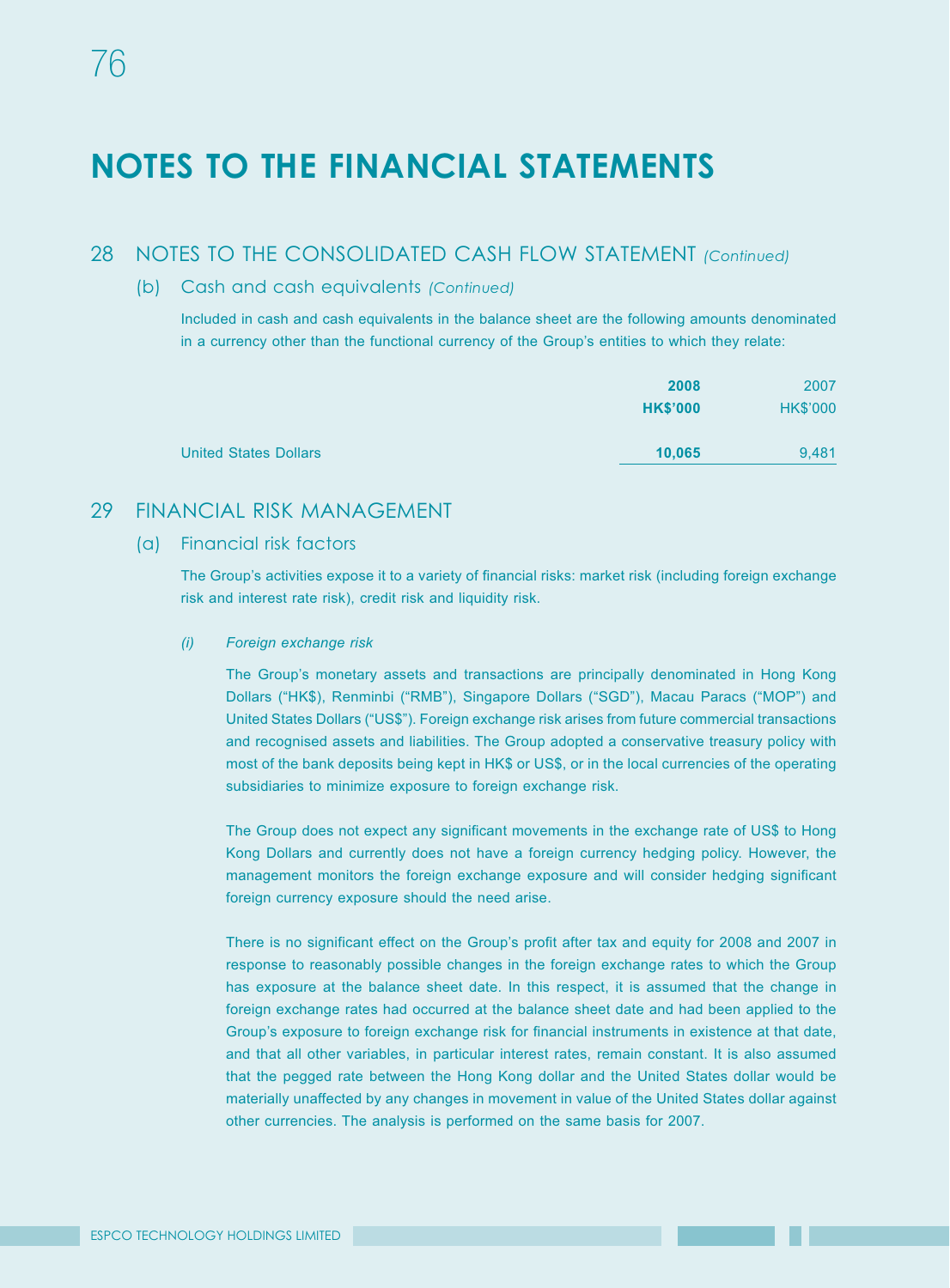### 29 FINANCIAL RISK MANAGEMENT *(Continued)*

- (a) Financial risk factors *(Continued)*
	- *(ii) Interest rate risk*

The Group's exposure to interest rate risk arises primarily from its borrowings and bank deposits. Borrowings and bank deposits at variable rates expose the company to cash flow interest rate risk.

The Group has not used any interest rate swaps to hedge its exposure to interest rate risk. The management monitor the Group's exposure on ongoing basis.

At 31 March 2008, it is estimated that a general increase/decrease of 100 basis points (2007: 100 basis points) in interest rates, with all other variables held constant, would increase/ decrease the Group's profit after tax and retained earnings by approximately HK\$132,000 (2007: decrease/increase HK\$122,000).

The sensitivity analysis above has been determined assuming that the change in interest rates had occurred at the balance sheet date and had been applied to the company's exposure to interest rate risk for financial instruments in existence at that date. It was based on the observation of management on the historical trend of related interest rates over the past 1 year and the 100 basis point increase or decrease represents management's assessment of a reasonably possible change in interest rates over the period until the next annual balance sheet date. The analysis is performed on the same basis for 2007.

#### *(iii) Credit risk*

The extent of the Group's credit exposure is represented by the aggregate balance of cash in bank, trade and other receivables and deposits and prepayments. Cash transactions are limited to high-credit-quality institutions.

In respect of trade and other receivable, credit evaluations are performed on all customers requiring credit over a certain amount. These receivable are due within 0-60 days from the date of billing. Debtors with balances that are more than 6 months are requested to settle all outstanding balances before any further credit is granted. Normally, the Group does not obtain collateral from customers.

At the balance sheet date, the Group has a certain concentration of credit risk as 19% (2007: 20%) and 67% (2007: 40%) of total trade and other receivables was due from the Group's largest customer and the five largest customers respectively.

Further quantitative disclosures in respect of the company's exposure to credit risk arising from trade and other receivables are set out in note 19.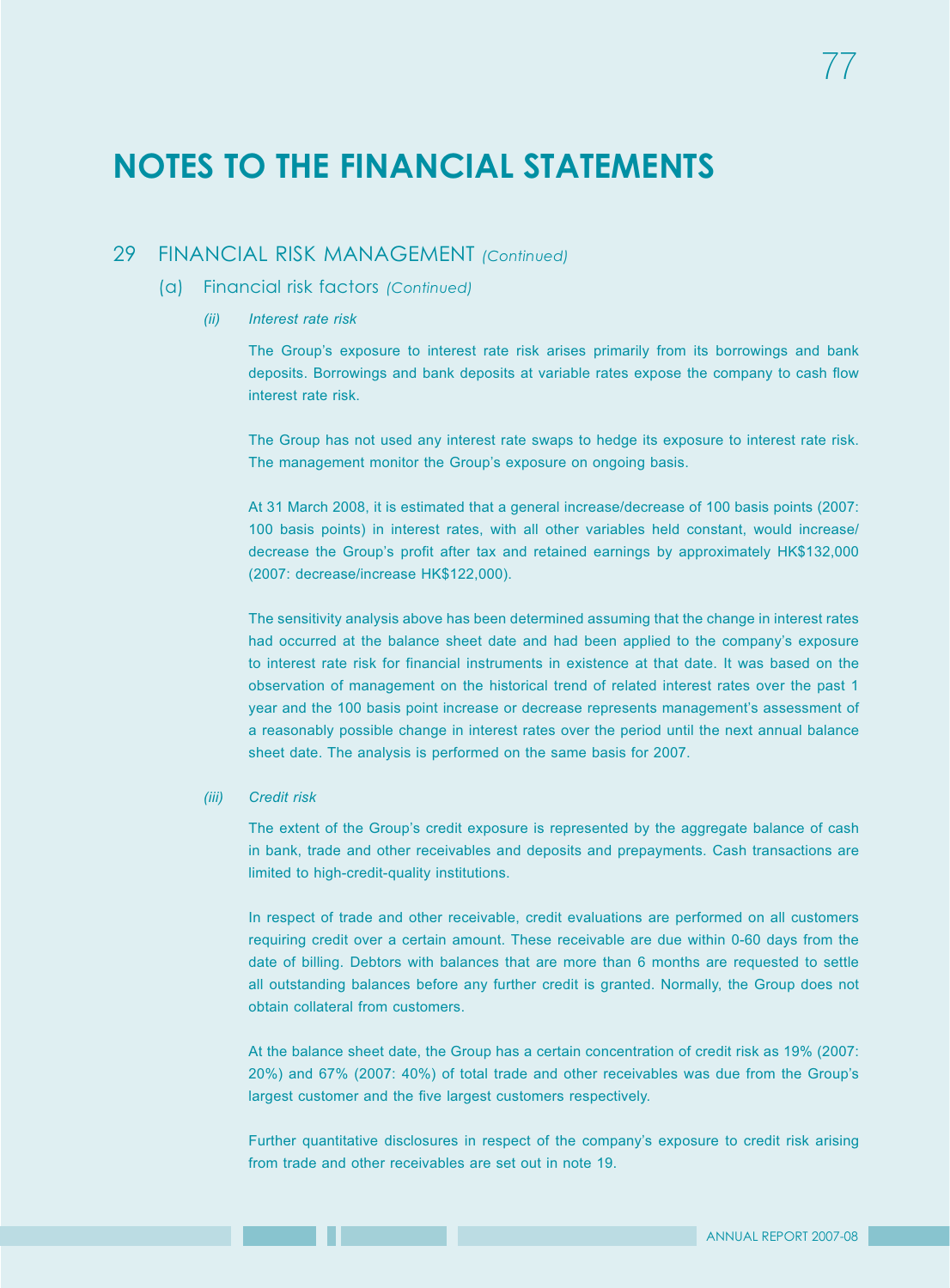### 29 FINANCIAL RISK MANAGEMENT *(Continued)*

- (a) Financial risk factors *(Continued)*
	- *(iv) Liquidity risk*

For the management of the Group's liquidity risk, the Group monitors and maintains a sufficient level of cash and cash equivalents to finance the Group's operations and mitigate the effects of fluctuation in cash flows. Management reviews and monitors its working capital requirements regularly.

The following table details the remaining contractual maturities at the balance sheet date of the Group's non-derivative financial liabilities, which are based on contractual undiscounted cash flows (including interest payments computed using contractual rates or, if floating, based on the rates current at the balance sheet date) and the earliest date the company can be required to pay:

|                          |                 | 2008                         |                     |                 | 2007            |                 |                 |
|--------------------------|-----------------|------------------------------|---------------------|-----------------|-----------------|-----------------|-----------------|
|                          |                 | <b>Total</b>                 |                     |                 | <b>Total</b>    | <b>Within</b>   | After one       |
|                          |                 | contractual                  | <b>Within one</b>   |                 | contractual     | one             | year but        |
|                          |                 | <b>Carrying undiscounted</b> | year or             | Carrying        | undiscounted    | year or         | within five     |
|                          | <b>Amount</b>   |                              | cash flow on demand | amount          | cash flow       | demand          | year            |
|                          | <b>HK\$'000</b> | <b>HK\$'000</b>              | <b>HK\$'000</b>     | <b>HK\$'000</b> | <b>HK\$'000</b> | <b>HK\$'000</b> | <b>HK\$'000</b> |
| Trade and other payables | 14,636          | 14,636                       | 14,636              | 29,984          | 29,984          | 29,984          |                 |
| <b>Bank loans</b>        |                 |                              | -                   | 14,117          | 14,344          | 12,801          | 1,543           |
| <b>Bank overdrafts</b>   |                 |                              |                     | 775             | 775             | 775             |                 |
| Finance lease obligation | 64              | 66                           | 66                  | 114             | 122             | 61              | 61              |
| Tax payable              | 268             | 268                          | 268                 | 182             | 182             | 182             |                 |
|                          | 14.968          | 14.970                       | 14.970              | 45.172          | 45.407          | 43,803          | 1.604           |

### (b) Fair value estimation

The carrying amounts of the Group's financial assets including cash and cash equivalents, bank deposits, trade and other receivables; and financial liabilities including trade and other payables, bank loans, approximate their fair values due to their short maturities. The face value less any estimated credit adjustments for financial assets and liabilities with a maturity of less than one year are assumed to approximate their fair values.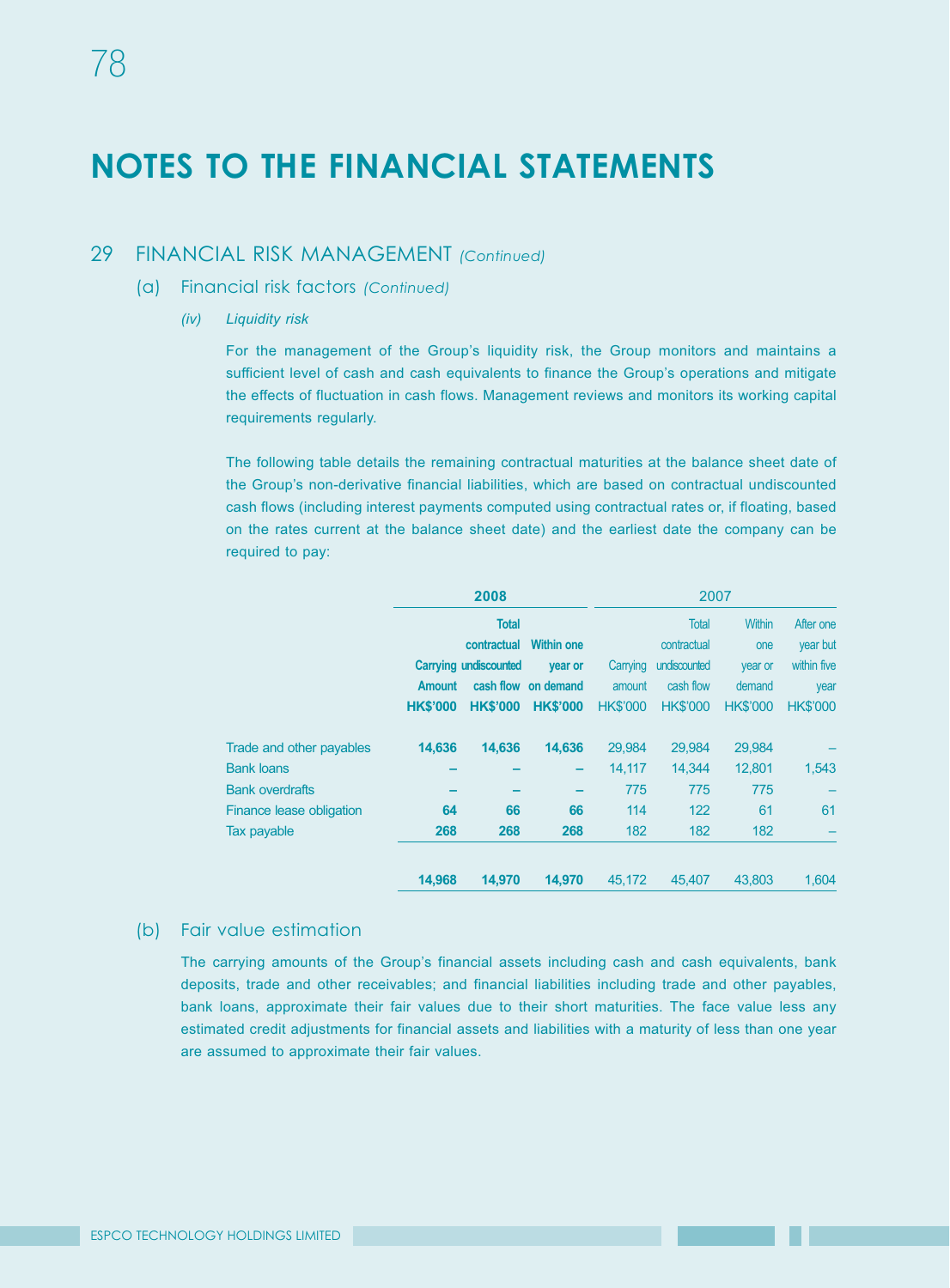### 30 COMMITMENTS

(i) Capital commitments in respect of acquisition of property, plant and equipment

|                                                             | <b>The Group</b> |                 |
|-------------------------------------------------------------|------------------|-----------------|
|                                                             | 2008             | 2007            |
|                                                             | <b>HK\$'000</b>  | <b>HK\$'000</b> |
| Contracted but not provided for in the financial statements | 551              |                 |

(ii) Capital commitments in respect of very substantial acquisition

On 6 November 2007 (supplemented on 18 December 2007 and 20 March 2008), the Company and SSC Mandarin Holdings Limited (the "Vendor") entered into the Acquisition Agreement, pursuant to which the Company conditionally agreed to acquire from the Vendor the entire issued share capital of SSC Mandarin Mining Investment Limited ("MIL") at a consideration of HK\$1,212,000,000 which shall be satisfied by (i) HK\$60,000,000 in cash, which were paid by the Company to the Vendor during the year ended 31 March 2008 as deposit; (ii) HK\$207,360,000 by the issue of the 1,382,400,000 Consideration Shares at the issue price of HK\$0.15; (iii) HK\$806,400,000 by the issue of the Convertible Bonds; (iv) HK\$60,000,000 by the issue of the Promissory Note A; and (v) the remaining balance of HK\$78,240,000 by the issue of the Promissory Note B. MIL is a company incorporated in the British Virgin Islands with limited liability. After the completion of the reorganization, MIL owned 100% interest in T G Mining Asia Limited, which owned 90% of equity interest in SSC Sino Gold Mining Investment Company Limited, which, in turn, owned 80% of the entire equity interest of Tongguan Taizhou Mining Company Limited ("Taizhou Mining"), which currently holds certain mining rights and exploration rights of the gold mining site located in the Haochayu and Xiyu regions in Tongguan County, Shaanxi Province, the PRC. The consideration was determined after arm's length negotiations between the Company and the Vendor, with reference to, in particular, the valuation of Taizhou Mining of approximately RMB3,798 million as stated in the valuation report performed by an independent valuer. The acquisition was approved by the shareholders of the Company on 18 April 2008 and the acquisition was completed on 30 April 2008.

The cash consideration of HK\$60,000,000 paid for the acquisition of MIL and the cost directly attributable to the acquisition of approximately HK\$6,036,000 were included in deposit for acquisition of subsidiaries in the consolidated and Company balance sheet.

The term of the Convertible Bonds are summarised as follows:

| Principal amount: | HK\$806.400.000                                                                                                                                                                                                                                                                                                          |
|-------------------|--------------------------------------------------------------------------------------------------------------------------------------------------------------------------------------------------------------------------------------------------------------------------------------------------------------------------|
| Maturity date:    | the date falling five years from the date of issue of the Convertible Bonds                                                                                                                                                                                                                                              |
| Interest rate:    | the Convertible Bonds will bear no interest for the period from the issue date<br>of the Convertible Bonds to the date falling two years from the issue date of<br>the Convertible Bonds. Thereafter, the Convertible Bonds will carry interest<br>at a rate of 4% per annum, payable in arrears quarterly in each year. |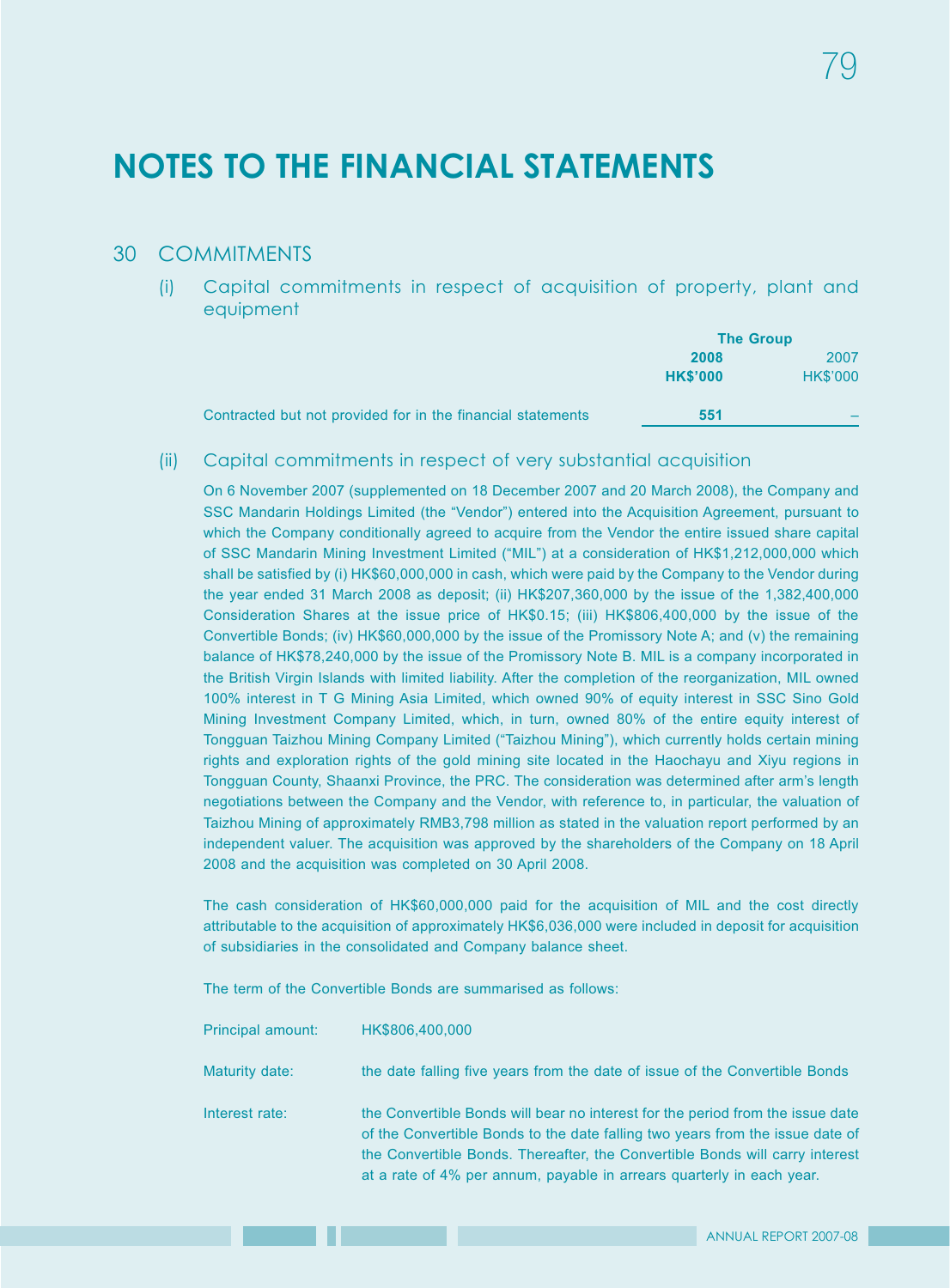### 30 COMMITMENTS *(Continued)*

80

| (ii) |                           | Capital commitments in respect of very substantial acquisition (Continued)                                                                                                                                                                            |
|------|---------------------------|-------------------------------------------------------------------------------------------------------------------------------------------------------------------------------------------------------------------------------------------------------|
|      | Transferability:          | the Convertible Bonds may be transferable to any other person.                                                                                                                                                                                        |
|      | <b>Conversion rights:</b> | holders of the Convertible Bonds will have the right to convert the Convertible<br>Bonds, on whole or in part (in multiples of HK\$150,000), of the principal<br>amount of the Convertible Bonds into the Conversion Share at the Conversion<br>Price |
|      | <b>Conversion Price:</b>  | HK\$0.15 per Conversion Share                                                                                                                                                                                                                         |
|      |                           | The terms of both Promissory Notes are as follows:                                                                                                                                                                                                    |
|      | <b>Promissory Note A</b>  |                                                                                                                                                                                                                                                       |
|      | Principal:                | HK\$60,000,000                                                                                                                                                                                                                                        |
|      | Interest rate:            | zero coupon                                                                                                                                                                                                                                           |
|      | Maturity date:            | a fixed term of 18 months from the date of issue of the Promissory Note A                                                                                                                                                                             |
|      | Early redemption:         | the Company could, at its option, redeem all or any part of the outstanding<br>principal amount of the Promissory Note A at anytime prior to the maturity<br>date.                                                                                    |
|      | Assignment:               | the Promissory Note A may be transferred or assigned by the holder to<br>any party other than a connected person of the Company in multiples of<br>HK\$1,000,000.                                                                                     |
|      | Security:                 | the first fixed equitable charge created over the entire issued share capital<br>of Eagle Up                                                                                                                                                          |
|      | <b>Promissory Note B</b>  |                                                                                                                                                                                                                                                       |
|      | Principal:                | HK\$78,240,000                                                                                                                                                                                                                                        |
|      | Interest rate:            | at a rate of 4% per annum which is payable in arrears quarterly of each<br>year.                                                                                                                                                                      |
|      | Maturity date:            | a fixed term of 36 months from the date of issue of the Promissory Note B                                                                                                                                                                             |
|      | Early redemption:         | the Company could, at its option, redeem all or any part of the outstanding<br>principal amount of Promissory Note B at any times prior to the maturity<br>date.                                                                                      |
|      | Assignment:               | the Promissory Note B may be transferred or assigned by the holder to<br>any party other than a connected person of the Company in multiples of<br>HK\$1,000,000.                                                                                     |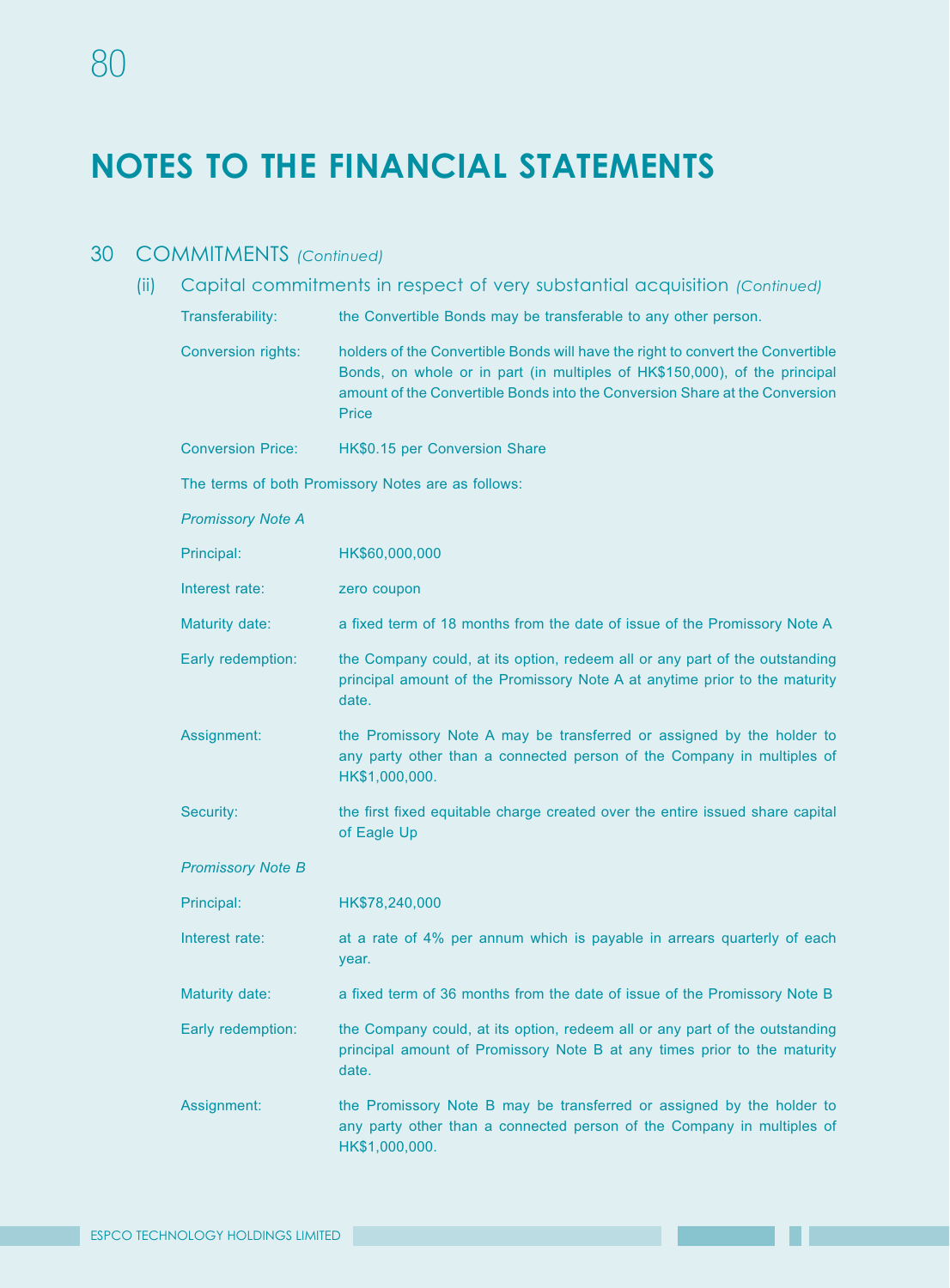### 30 COMMITMENTS *(Continued)*

#### (iii) Operating lease commitments

As at 31 March 2008, the Group had future aggregate minimum lease payments under non-cancellable operating leases in respect of land and buildings falling due as follows:

|                                                           | 2008<br><b>HK\$'000</b> | 2007<br><b>HK\$'000</b> |
|-----------------------------------------------------------|-------------------------|-------------------------|
| Within one year<br>In the second to fifth year, inclusive | 1,095<br>817            | 499<br>73               |
|                                                           | 1.912                   | 572                     |

Operating lease payments represent rentals payable by the Group for its office premises in Macau, a showroom in Singapore, and a director's quarter and a car parking space in Hong Kong. The leases are negotiated for terms of one to three years with fixed monthly rentals.

(iv) Apart from the above, the Group and the Company did not have any significant commitments as at 31 March 2008 and 2007.

#### 31 CONTINGENT LIABILITIES

(i) As at 31 March 2008, five (2007: five) employees of the Group have completed the required number of years of service under the Hong Kong Employment Ordinance (the "Ordinance") to be eligible for long service payments on termination of their employment. The Group is only liable to make such payments where the termination meets the circumstances specified in the Ordinance.

If the termination of all such employees meet the circumstances set out in the Ordinance, the Group's liability as at 31 March 2008 would be approximately HK\$249,000 (2007: HK\$199,000). No provision has been made in this respect.

(ii) At 31 March 2008, the Company has issued guarantees amounting to approximately HK\$16,000,000 (2007: HK\$23,506,000) to banks in respect of facilities granted to a subsidiary. The facilities were not utilised by the subsidiary at 31 March 2008 (2007: HK\$14,869,000). The Company has not recognised any deferred income in respect of the corporate guarantees as its fair value is nominal.

Save as disclosed above, the Group and the Company did not have any significant contingent liabilities as at 31 March 2008.

#### 32 BANKING FACILITIES

As at 31 March 2008, the Group had aggregate banking facilities of approximately HK\$16,000,000 (2007: HK\$26,380,000). None of the banking facilities were not utilised by the Group as at 31 March 2008 (2007: HK\$14,869,000). The banking facilities were secured by the followings :

- (i) fixed charges on certain of the Group's leasehold land and buildings located in Hong Kong with an aggregate net book value of approximately HK\$6,350,000 (2007: leasehold land and building located in Hong Kong with an aggregate net book value of approximately HK\$4,590,000 and plant and machinery located in PRC with an aggregate net book value of approximately HK\$5,407,000);
- (ii) corporate guarantees executed by the Company.

the company of the company of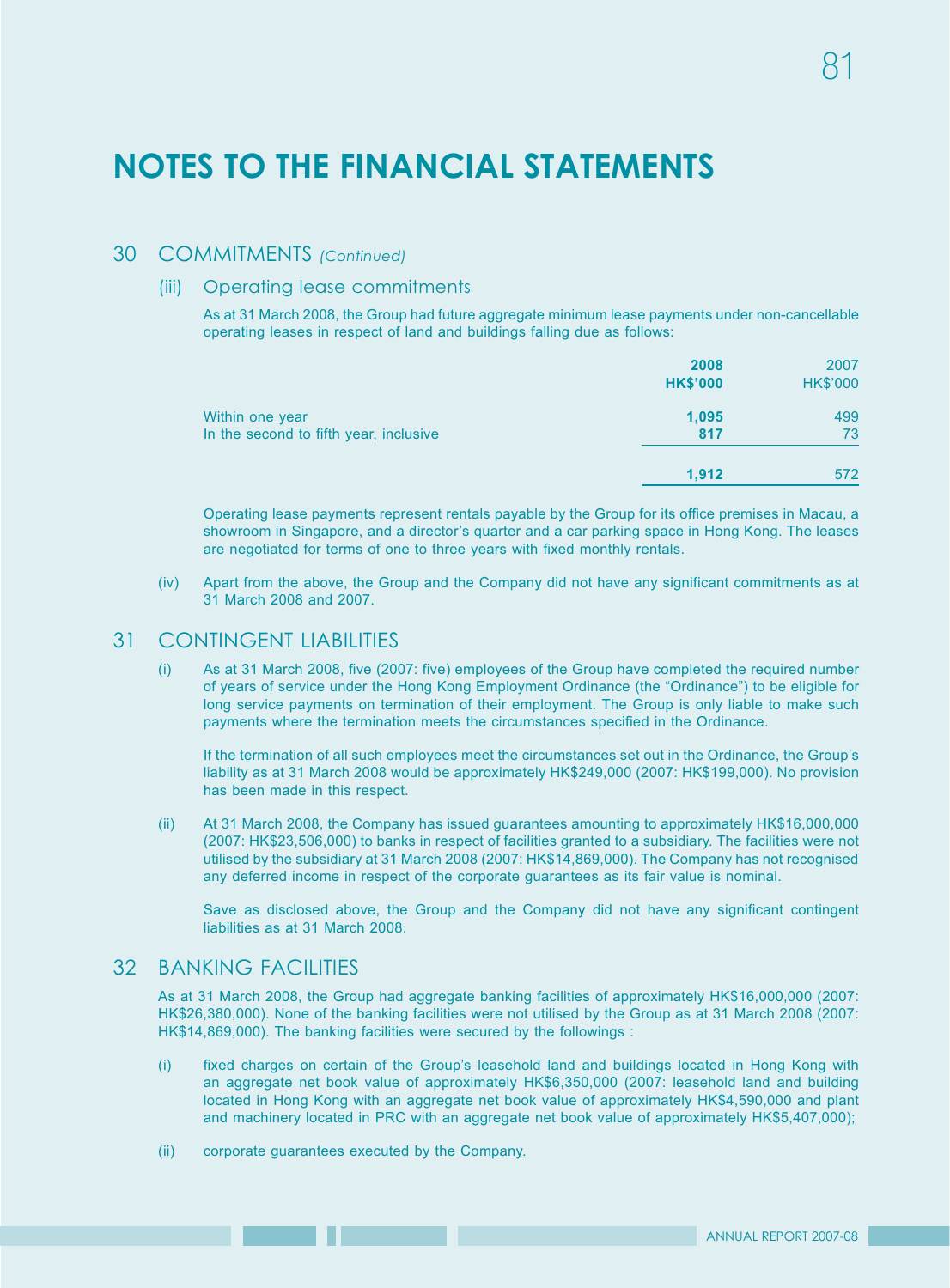### 33 RELATED PARTY TRANSACTIONS

During the year, the Group entered into the following material related party transactions.

#### (a) Key management personnel remuneration

Remuneration for key management personnel, including amounts paid to the Company's directors as disclosed in note 13 and certain of the highest paid employees as disclosed in note 14 are as follows :

|                              | 2008<br><b>HK\$'000</b> | 2007<br><b>HK\$'000</b> |
|------------------------------|-------------------------|-------------------------|
| Short-term employee benefits | 3,443                   | 3,309                   |
| Post-employment benefits     | 60                      | 54                      |
|                              | 3,503                   | 3,363                   |

Total remuneration is included in staff costs including directors emoluments under the heading of "(Loss)/profit before taxation" (note 8)

(b) The Group had the following significant related party transactions during the year:

|                                                        |             | 2008            | 2007            |
|--------------------------------------------------------|-------------|-----------------|-----------------|
|                                                        | <b>Note</b> | <b>HK\$'000</b> | <b>HK\$'000</b> |
| <b>Easely Investments Limited</b>                      | (i)         |                 |                 |
| - Rentals of a director's quarter paid<br>by the Group | (ii)        | 165             | 388             |

#### *Notes :*

- (i) Easely Investments Limited ("Easely") is a company in which Mr. Chan Hing Yin, a director of the Company, has beneficial interest as a director and shareholder.
- (ii) The lease arrangement for leasing of a directors' quarter with Easely was expired on 31 October 2007 and the Group did not renew the lease arrangement.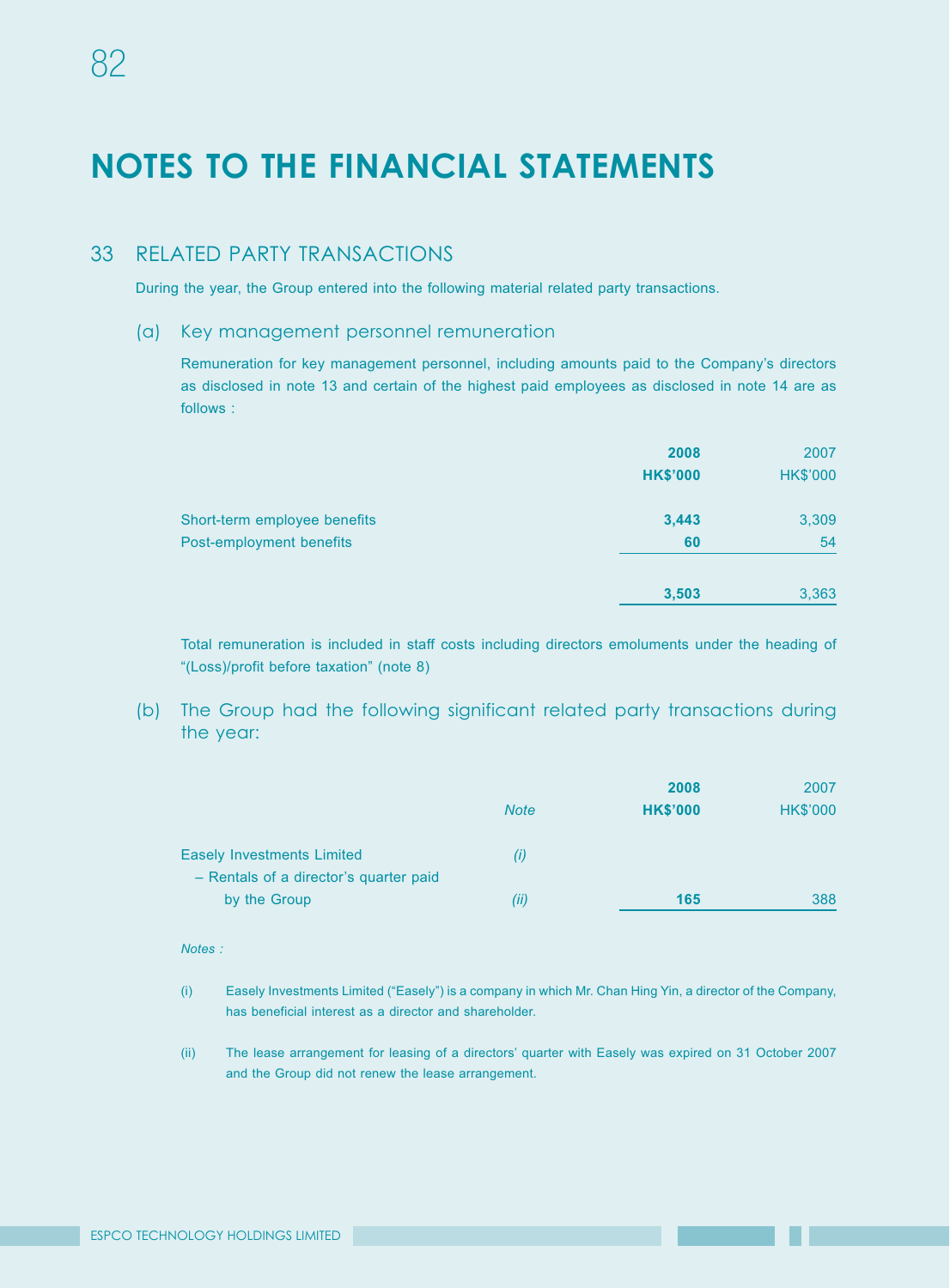### 34 ACCOUNTING JUDGMENT AND ESTIMATES

In the process of applying the Group's accounting policies, management has made judgments and estimates based on past experiences, expectation of the future and other information. The key sources of estimation uncertainty that may significantly affect the amounts recognised in the financial statements are disclosed below :

#### Estimated impairment on trade and other receivables

Management regularly reviews the recoverability and/or aging of trade and other receivables. Appropriate impairment for estimated irrecoverable amounts are recognised in income statement when there is objective evidence that the asset is impaired.

In determining whether impairment loss is recognised, the Group takes into consideration the aging status and likelihood of collection. Specific allowance is only made for receivables that are unlikely to be collected and is recognised on the difference between the estimated future cash flow expected to receive discounted using the original effective interest rate and its carrying value.

#### Useful lives of property, plant and equipment

In applying the accounting policy on property, plant and equipment with respect to depreciation, management estimates the useful lives of various categories of property, plant and equipment. This estimate is based on the historical experience of the actual useful lives of property, plant and machinery of similar nature and functions. The estimated useful lives reflect the management's estimate of the period that the Group intend to derive future economic benefits from the use of the Group's property, plant and equipment.

### 35 POST BALANCE SHEET EVENTS

- (i) The acquisition of MIL was completed on 30 April 2008. Details of the acquisition are set out in note 30(ii) to the financial statements.
- (ii) On 12 June 2008, the Board proposed to change the name of the Company from "Espco Technology Holdings Limited 易盈科技控股有限公司" to "Grand T G Gold Holdings Limited", and upon the change of name becoming effective, "大唐潼金控股有限公司" will be adopted as the Chinese name of the Company for identification purpose.

The change of name of the Company is subject to the approval of the shareholders and the approval of the Registrar of Companies in the Cayman Islands being obtained.